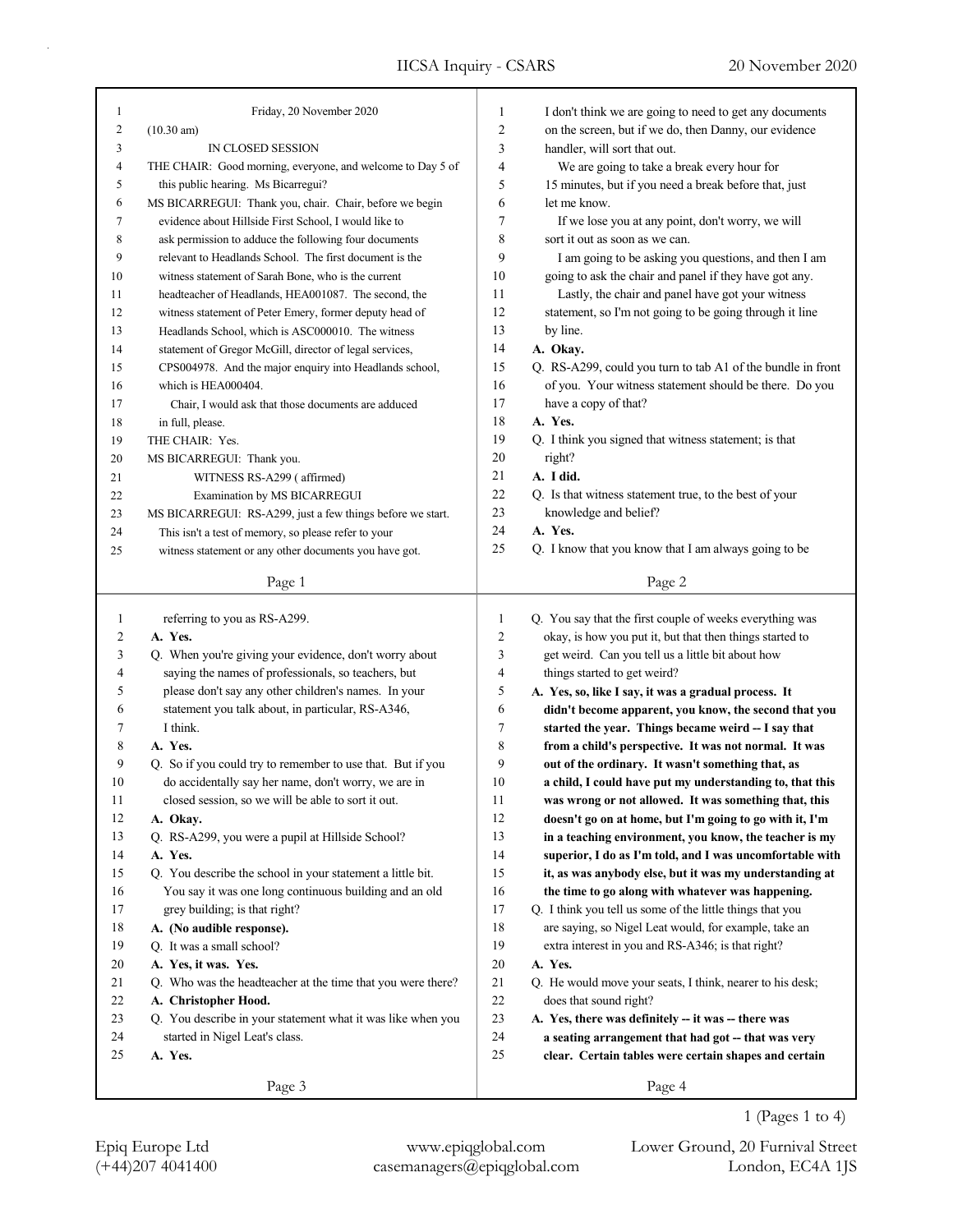| $\mathbf{1}$      | students would sit on certain tables, either for that       | 1              | A. It was apparent because of the conversations we were     |
|-------------------|-------------------------------------------------------------|----------------|-------------------------------------------------------------|
| 2                 | purpose, to be closer to him or his desk or where he was    | 2              | having at that age. It started arguments. It was just       |
| 3                 | working, but not only this, to be in -- some tables were    | 3              | sort of child bickering, really, but it was done on         |
| 4                 | more out of sight than others.                              | 4              | purpose. For want of a better word, it was competition,     |
| 5                 | Q. He started putting his hand on your knee as well,        | 5              | and there was that sort of dynamic that was created by      |
| 6                 | I think?                                                    | 6              | him that was in amongst any students -- any of his          |
| 7                 | A. Yes. Yeah, there was -- that was where the table was     | 7              | chosen students.                                            |
| 8                 | relevant as to where you were sitting, because there        | 8              | Q. You got the impression, then, that the children -- did   |
| 9                 | was -- some were more concealed by other pieces of          | 9              | they think it was strange that he had favourites, or was    |
| 10                | furniture that were in the room, and it does -- it          | 10             | it a way of --                                              |
| 11                | started from anything from sort of to do with your feet,    | 11             | A. Between the favourites, everybody -- that's where the    |
| 12                | your shoes and your ankles to then progressively got        | 12             | sort of competition came in, that everybody was, like,      |
| 13                | more -- basically towards up the body from there on out,    | 13             | "This isn't strange. We are all doing the same thing".      |
| 14                | up through your legs, on your thighs, your lower back,      | 14             | We were all very aware of what was going on between         |
| 15                | your arms, the neck. There was nothing that was really      | 15             | students. It was -- some things became very                 |
| 16                | off limits, to be honest with you.                          | 16             | collaborative, almost. Whereas students that were in        |
| 17                | Q. You say that he was -- often he had his hand on your     | 17             | the rest of the classroom, it was -- to be quite honest,    |
| 18                | knee or elsewhere for quite a long period of time; is       | 18             | we became very isolated from them, and in terms of sort     |
| 19                | that right?                                                 | 19             | of larger groups of friends, and things like that, we       |
| 20                | A. Yes.                                                     | 20             | didn't really have many because of how segregated we        |
| 21                | Q. So he started singling you and RS-A346 out. I think you  | 21             | were within the classroom.                                  |
| 22                | say that it was common knowledge, is the way that you       | 22             | Q. I think you say in the year that you were in his class,  |
| 23                | describe it, amongst the children that Nigel Leat had       | 23             | there were about four or five favourites; is that right?    |
| 24                | favourites. What made you think at the time that this       | 24             | A. Yes, roughly, yes.                                       |
| 25                | was common knowledge among the children?                    | 25             | Q. Were the other favourites also girls, or were they boys? |
|                   |                                                             |                |                                                             |
|                   | Page 5                                                      |                | Page 6                                                      |
|                   | A. No, it was -- there was mixed. It was mixed between      | $\mathbf{1}$   | believe that it was apparent to not only the other          |
| $\mathbf{1}$<br>2 | a few -- well, there was a few of each, sorry.              | $\overline{2}$ | students within the classroom in that year group; there     |
| 3                 | Q. What did it mean to be one of Nigel Leat's favourites?   | 3              | was also another year group within that classroom with      |
| 4                 | A. It meant that you were subject to doing things that      | 4              | another teacher, and obviously you have referred to sort    |
| 5                 | other students didn't have to do or didn't want to do.      | 5              | of the structure of the building. That classroom in         |
| 6                 | It was -- you were given -- it seemed like this sort of     | 6              | particular was -- there was two entries into it. It was     |
| 7                 | two-way system: it was, "I will do for you, and you do      | 7              | a through classroom, so it was used as, like -- to be       |
| 8                 | for me". That was where sort of the gifts and things        | 8              | able to access other buildings. It wasn't one of            |
| 9                 | played into different things and different sorts of         | 9              | the classrooms that were off in sort of a corner that       |
| 10                | rewards, if you will, or -- privileges that other           | 10             | no-one really went into. It was accessible by every and     |
| 11                | students didn't get.                                        | 11             | anybody within that school, and it was common knowledge     |
| 12                | Q. I think you describe being sort of sent out of           | 12             | among the children because of -- again, referring back      |
| 13                | the classroom to do different tasks sometimes?              | 13             | to the sort of competition that was feeding this sort of    |
| 14                | A. Yes.                                                     | 14             | animosity between students because some students were       |
| 15                | Q. Again, yes, you describe gifts. So Nigel Leat would      | 15             | getting gifts and others weren't, and it - yeah, it was     |
| 16                | give you gifts, would he?                                   | 16             | creating this really horrible sort of argument dynamic      |
| 17                | A. Mmm-hmm, yes.                                            | 17             | between the kids -- between the students, and they          |
| 18                | Q. The other favourites would get gifts as well?            | 18             | didn't know -- we didn't know why, it was just that some    |
| 19                | A. Yes.                                                     | 19             | students were getting gifts, others weren't, and people     |
| 20                | Q. Looking back now, do you think that others in the school | 20             | didn't like that.                                           |
| 21                | would have been aware that there were children getting      | 21             | Q. Were there sometimes other adults in the classroom       |
| 22                | gifts in that class?                                        | 22             | helping out Nigel Leat?                                     |
| 23                | A. Yes, there were.                                         | 23             | A. It was a common occurrence, daily.                       |
| 24                | Q. Why do you think that, RS-A299?                          | 24             | Q. Did he behave in the same way when there were other      |
|                   |                                                             |                |                                                             |
|                   |                                                             |                |                                                             |
| 25                | A. I think that because there was -- in general, I do       | 25             | adults in the room, do you think?                           |

Page 8

2 (Pages 5 to 8)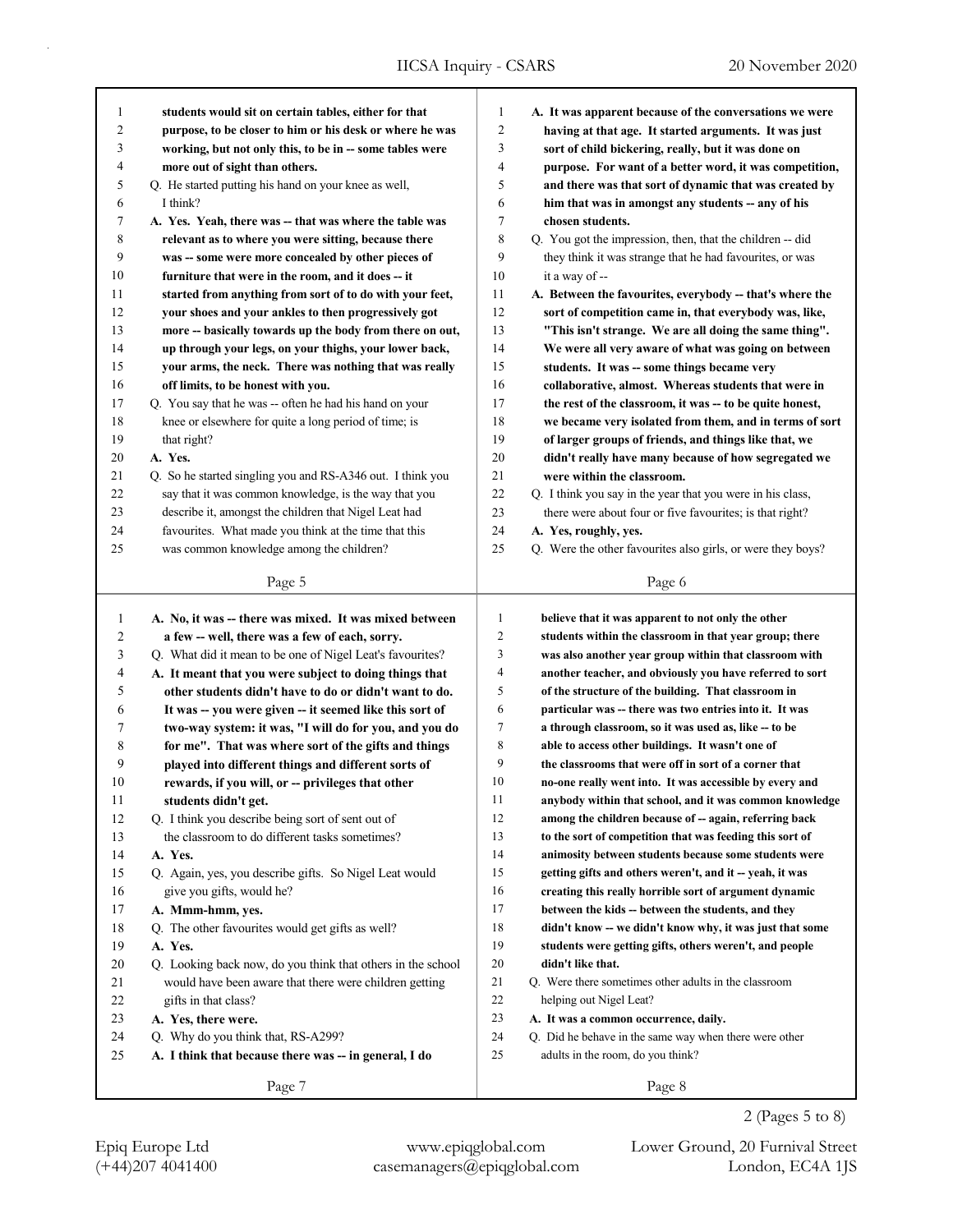| 1            | A. Yes, he did.                                             | $\mathbf{1}$     | were threatened that we were not to say anything; that      |
|--------------|-------------------------------------------------------------|------------------|-------------------------------------------------------------|
| 2            | Q. You describe, when it was time to get ready for PE, some | $\boldsymbol{2}$ | harm would come to our parents -- obviously mine in         |
| 3            | of the girls were allowed to go into the toilet to get      | 3                | particular was my mum -- or anybody else I loved,           |
| 4            | ready, but you and RS-A346 had to get ready in the          | $\overline{4}$   | really, and it was sort of -- there was a belittling        |
| 5            | classroom in front of Nigel Leat; is that right?            | 5                | element of, you know, "She wouldn't believe you if you      |
| 6            | A. Yes, that's right, and to further add to that, as to my  | 6                | told her that" and, "It's sort of our secret. You don't     |
| 7            | knowledge, there were more than -- it was more than just    | 7                | tell other people secrets like that. If you don't say       |
| 8            | me and that other person. It was -- there could be --       | 8                | anything, you can have this " It was a distraction.         |
| 9            | it was to do with what we were being asked to do or         | 9                | It was a, "You do this, I'll give you such and such         |
| 10           | where we were. You know, it was circumstantial as to        | 10               | a gift".                                                    |
| 11           | who was in the room with us. It could be -- it could        | 11               | Q. So Nigel Leat was telling you not to tell your mum or    |
| 12           | have been sort of a solo thing, so it could have been       | 12               | anyone else?                                                |
| 13           | one person just there with Leat himself, or it could        | 13               | A. Yes.                                                     |
| 14           | have been multiple students in the same room with Leat      | 14               | Q. Did I understand that properly, so the gifts that were   |
| 15           | himself.                                                    | 15               | given, were they also in relation to not telling            |
| 16           | Q. Do you remember Nigel Leat taking any videos or taking   | 16               | anybody?                                                    |
| 17           | any photographs when you were getting changed for PE?       | 17               | A. Bribery.                                                 |
| 18           | A. Yes, I do, and it was -- it was very masked. It wasn't   | 18               | Q. Now, as well as the getting changed for PE, I think      |
| 19           | always very blatant. But I can confirm that me and the      | 19               | Nigel Leat also sat you on his lap quite often; is that     |
|              |                                                             | 20               |                                                             |
| 20           | other student that's been referred to, we were aware.       |                  | right?                                                      |
| 21           | Q. You say in your statement that you wanted to tell your   | 21               | A. Yes.                                                     |
| 22           | mum about him watching you getting changed for PE, but      | 22               | Q. Again, was that done with other adults in the classroom? |
| 23           | you didn't. I think you thought she'd be upset. Is          | 23               | A. It was more so that there may not have been somebody who |
| 24           | that right?                                                 | 24               | was definitely there. It was more so that there would       |
| 25           | A. Yes, and, further to that, we had -- I had threats. We   | 25               | have been people coming and going throughout the room       |
|              | Page 9                                                      |                  | Page 10                                                     |
|              |                                                             |                  |                                                             |
|              |                                                             |                  |                                                             |
| $\mathbf{1}$ | and potentially this would have made it more easy           | $\mathbf{1}$     | within the middle of a classroom setting. It ranged,        |
| 2            | because then there wasn't necessarily somebody there,       | $\overline{c}$   | really, anything from sitting very -- you know, sort of     |
| 3            | but I would have assumed that somebody would have seen,     | 3                | leg-to-leg with him on the stool of the piano and I'd       |
| 4            | and not only this, the way in which it was positioned       | $\overline{4}$   | sort of play and we'd -- I'd have my hands on the keys      |
| 5            | within the room, it had our backs to the rest of            | 5                | and his hands would be around me over my hands, in terms    |
| 6            | the room, so I -- you may have not potentially seen who     | 6                | of like a very practical way of trying to teach me. If      |
| 7            | was there and who wasn't there.                             | $\tau$           | not, it could be anything from me sat directly on him,      |
| 8            | Q. Sorry, RS-A299, when you say "it had its back to", was   | 8                | his hands completely wrapped around me, again, playing      |
| 9            | this the classroom --                                       | 9                | the piano, moving the -- and sort of moving the sheets      |
| 10           | A. The piano.                                               | 10               | of music, as well as other sort of things.                  |
| 11           | Q. Oh, the piano.                                           | 11               | There was a gap behind the piano, and there were            |
| 12           | A. Sorry, the piano where this -- the majority of this      | 12               | different sorts of things that had gone on behind the       |
| 13           | happened, the way in which the piano was positioned in      | 13               | piano as well.                                              |
| 14           | the room had our backs to the rest of the room.             | 14               | Q. When you say "different sorts of things had gone on      |
| 15           | Q. I wanted to ask you about that, actually. You tell us    | 15               | behind the piano", what do you mean?                        |
| 16           | in your statement that Nigel Leat was teaching you how      | 16               | A. It was more a sort of touching or it was -- of the legs, |
| 17           | to play the piano.                                          | 17               | arms, hair, you know, again, sort of the whole body, and    |
| 18           | A. Yes.                                                     | 18               | this was because no-one could see past the piano.           |
| 19           | Q. Can you describe to us what happened when he was saying  | 19               | Q. I think as well you say that, at the piano, he was       |
| 20           | that he was teaching you the piano?                         | 20               | pressed up against you. Quite often his groin was           |
| 21           | A. These piano lessons were almost portrayed to me as some  | 21               | pushed into your back; is that right?                       |
| 22           | sort of extracurricular. We'd sort of -- it would be        | 22               | A. Yes.                                                     |
| 23           | within a breaktime or a lunchtime. There was very           | 23               | Q. Another pupil of Nigel Leat's has told us that what she  |
| 24           | rarely any other students other than the particular         | 24               | realises now, but didn't realise then, is that he often     |
| 25           | favourites in the room at a time. It wasn't sort of         | 25               | had an erection while he was pushed up --                   |

Page 12

3 (Pages 9 to 12)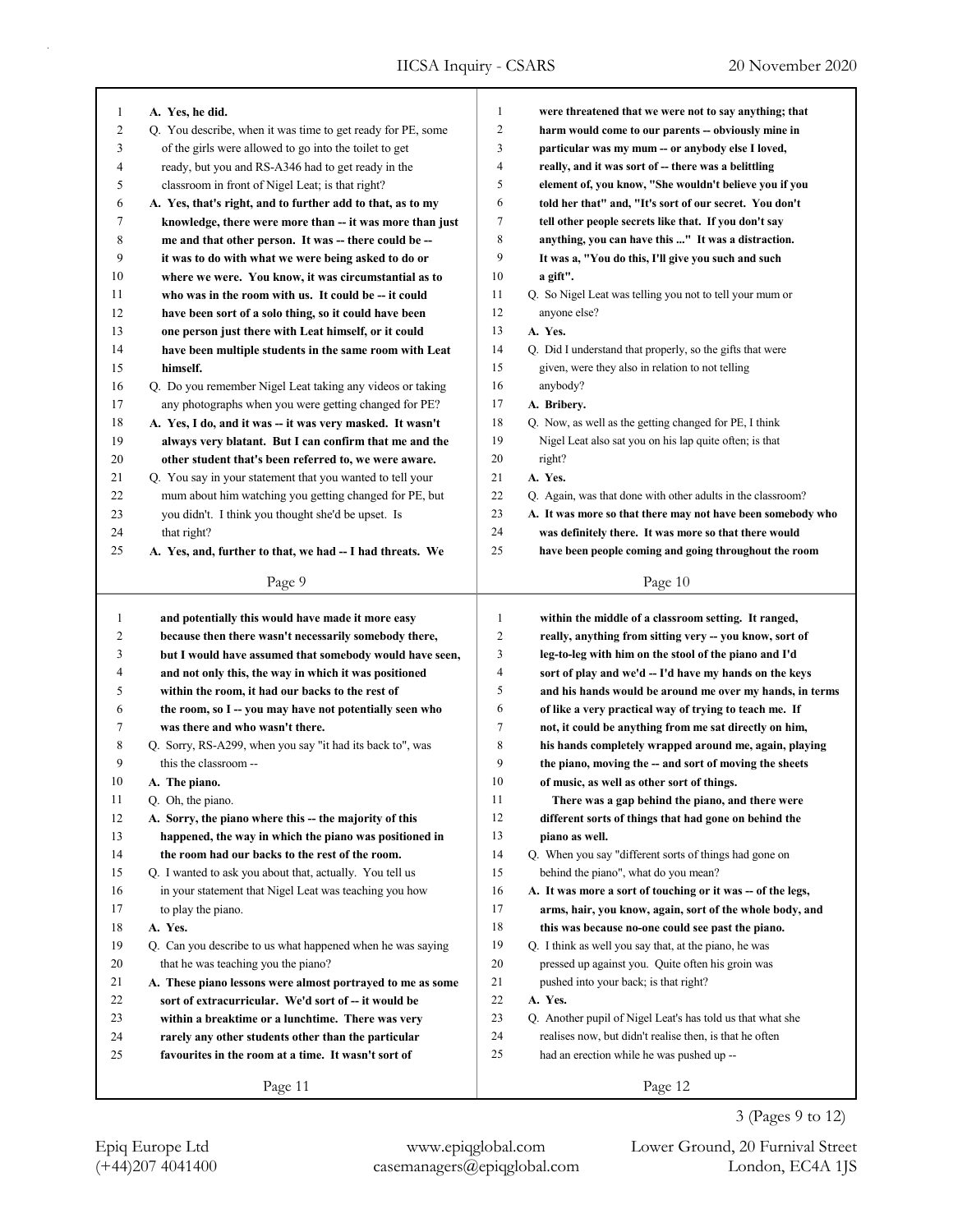| 1              | A. Yes.                                                     | 1              | uncomfortable. And what that brought on is that you         |
|----------------|-------------------------------------------------------------|----------------|-------------------------------------------------------------|
| 2              | Q. Is that something that you also experienced?             | $\overline{2}$ | could feel this sort of person behind you and the           |
| 3              | A. That's true, yes.                                        | 3              | breathing and the smells and the -- it was lots of          |
| $\overline{4}$ | Q. Certainly in your statement you tell us that you just    | $\overline{4}$ | different things put together that I started to realise,    |
| 5              | didn't like this and tried to get away. Can you tell us     | 5              | even as a child, "I don't like that", you know what         |
| 6              | a little bit about what you did to try and get away?        | 6              | I mean.                                                     |
| 7              | A. Many times, I would try to get down or move away or move | 7              | Q. I think in another part of your statement you describe   |
| 8              | to the side even. This would often be dependent if          | 8              | that he tried to kiss you. You were by the table with       |
| 9              | there was other children in the room. If there was          | 9              | your book, you say, I think.                                |
| 10             | other children, I'd try to make an excuse, you know,        | 10             | A. Yes.                                                     |
| 11             | "I want to get down to go and play".                        | 11             | Q. Was this in the classroom?                               |
| 12             | If not, the way in which he was positioned and I was        | 12             | A. Yes, it was in the classroom.                            |
| 13             | positioned, if I was on his lap or next to him or behind    | 13             | Q. Were there other children around at that time as well?   |
| 14             | the piano, the reasoning behind him wrapping me around,     | 14             | A. Again, very few. There wasn't very -- it wasn't a full   |
| 15             | and I mention it, is so that I couldn't get out,            | 15             | classroom full of children.                                 |
| 16             | I couldn't move away, I couldn't get down. Because the      | 16             | Q. You describe another occasion where he pushed your       |
| 17             | piano chair was so close to the actual piano itself,        | 17             | friend RS-A346 against the bookcase. Do you remember        |
| 18             | I couldn't stand up, so I was directly stuck in that        | 18             | that?                                                       |
| 19             | position.                                                   | 19             | A. It was a very common occurrence for either myself alone, |
| 20             | Q. Do you remember how that felt at the time?               | 20             | me and the other student, to be -- as well as another --    |
| 21             | A. Terrible. There was nothing -- it was horrendous         | 21             | other students to be taken to the library separate from     |
| 22             | because there is nothing like being stuck in a position     | 22             | everybody else and, again, it was another place that        |
| 23             | where you know -- or you're definitely starting to come     | 23             | had -- it was very enclosed and not very many -- you        |
| 24             | to an understanding that, "This isn't okay, I shouldn't     | 24             | couldn't -- it wasn't very visible once you sort of were    |
| 25             | be here, I don't like this feeling". It's extremely         | 25             | in the "reading corner", there was only sort of one way     |
|                |                                                             |                |                                                             |
|                | Page 13                                                     |                | Page 14                                                     |
|                |                                                             |                |                                                             |
|                |                                                             |                |                                                             |
| $\mathbf{1}$   | out and one way in. It was very small. And the              | $\mathbf{1}$   | went, and we -- I went towards the office, through the      |
| 2              | situation that arose was the teacher had asked to --        | $\overline{2}$ | hall, right to the office, and then just at the very        |
| 3              | sorry, had asked of a certain thing from one of             | 3              | last minute, she had pulled me into the adults'             |
| 4              | the other students, and she had refused. So off the         | $\overline{4}$ | bathroom, which was a very -- which was a single            |
| 5              | back of that, it was very common for him to have sort of    | 5              | bathroom with a sink and everything in it. She pulled       |
| 6              | a temper or a mood and that would very much dictate as      | 6              | me -- and she locked the door.                              |
| 7              | to how we were going to be treated that day.                | 7              | We both were aware of where this was because, many          |
| 8              | Off of the -- he had tried to kiss this other               | 8              | times before now, we'd seen it and, on occasion, we had     |
| 9              | student and, as she sort of pulled away, and obviously      | 9              | been put in there, and she -- after she pulled me in,       |
| 10             | I would have looked in shock, she was in shock, and, you    | 10             | she made me promise not to tell Hood what had happened      |
| 11             | know, looked disgusted, he had sort of pushed or shoved     | 11             | in so many words.                                           |
| 12             | or sort of slammed, almost, her head into the bookcase      | 12             | So I, as a child, almost had compromised and said,          |
| 13             | and sort of -- just, like, you know, was saying,            | 13             | "I won't say directly what happened", and promised her      |
| 14             | "I don't even know why I just did that". Didn't             | 14             | that as my best friend, so I -- all I had claimed to        |
| 15             | apologise, but was saying that he just sort of lost his     | 15             | Hood was that something had happened, [redacted] had        |
| 16             | head for a minute there. And then we had -- he asked me     | 16             | hurt her head, I'd taken her to --                          |
| 17             | to attend to her, so I took her to the students'            | 17             | Q. Just pause there. If we could pause there. Don't worry   |
| $18\,$         | bathroom, I sort of cleared her up. That was when she       | 18             | at all. It was inevitable that this was going to            |
| 19             | was quite violently ill.                                    | 19             | happen. But, chair, there's just been an inadvertent        |
| 20             | Again, it was sort of everywhere, not to be too             | 20             | disclosure of material which has been redacted. I will,     |
| 21             | graphic, and so I was trying to sort of get it up off       | 21             | I think, ask you to make a restriction order in relation    |
| 22             | the floor, off of the toilet, and she was sort of just      | 22             | to the name which has just been said?                       |
| 23             | in a state of shock, she wasn't saying very much at all.    | 23             | THE CHAIR: I will do that, thank you.                       |
| 24             | So then my instant reaction was to go to                    | 24             | MS BICARREGUI: RS-A299, I'm going to also ask you, you're   |
| 25             | Christopher Hood. That was where I had -- so we both        | 25             | remembering things, I think, and we just need to go back    |
|                | Page 15                                                     |                | Page 16                                                     |

4 (Pages 13 to 16)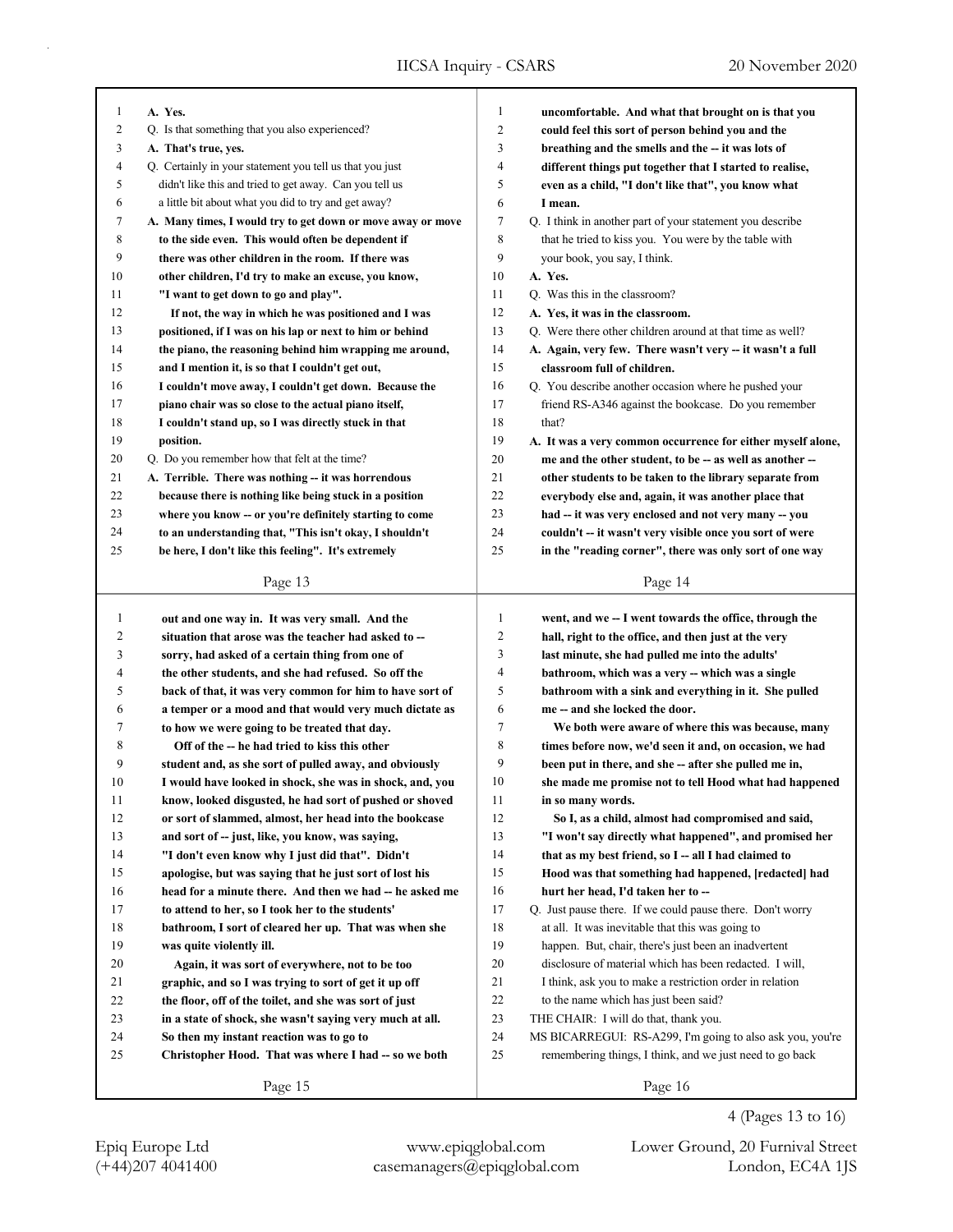Page 17 1 a stage, if you like, for us to be sure that we 2 understand what had happened. So I'm going to summarise 3 and you can tell me if I'm right or I'm wrong. 4 I think you'd gone to the library; is that right? 5 You and RS-A346? **A. Yes.** Q. In the library, what had Nigel Leat tried to do to 8 RS-A346? **A. Touch her inappropriately.** Q. She hadn't liked that, and so is that when you describe 11 him pushing her into the bookcase? **A. Yes, and then he kissed her afterwards.** Q. Okay. **A. It was almost like a form of trying to be, "Oh, I'm really sorry", and things like that, and that was when she was not very well.** 17 Q. When you describe -- I think you said "it was 18 everywhere". I know from your statement that you say 19 that RS-A346 was sick. Is that what you are talking 20 about at that point? **A. Yes.** Q. So this had happened in the library, and then you 23 describe deciding that you are going to go and tell 24 Mr Hood. **A. Yes.** Page 19  **with Leat", nothing.** 2 Q. RS-A299, I'm going to try to ask you some questions 3 about what stopped you from saying things at the time. 4 Now, you've already told us some things about what 5 stopped you, so you were saying that Nigel Leat was 6 essentially telling you that you mustn't tell anyone. **A. Yes.** 8 Q. I think you've said, and you've described, that you knew 9 that what was going on was wrong. **A. Yes.** 11 Q. I think you also describe a time when RS-A346 was crying 12 and saying that she was going to have to tell her mum, 13 but you didn't think that was a good idea, did you? **A. No. There was a period -- a sort of a switch, if you like, between when I knew that things were wrong and that these things shouldn't have been happening and we should have tried to reach out to somebody, whoever it might have been, whether it was my parent, her parent or a teacher, that we should have said something, and then it moved to her telling me that we should say something, tell someone, et cetera, and I was the one saying that we shouldn't.** 23 Q. You now know, I think, that your -- at the time, your 24 mum thought there was something wrong, didn't she? **A. She did.** Page 18 Q. Then you went into one of the adult toilets, is that 2 right, on the way there? **A. Mmm-hmm.** Q. That's where RS-A346 asked you not to say; is that 5 right? **A. Yes.** Q. If you could then tell us what happened next? **A. After that, I went into Hood's office. I had made it clear that she had hurt herself and had said that she was bleeding from her head. He asked if she was okay. I said -- I explained what I had done. And then I had -- he -- initially, after I said that she was injured, he got off of his chair on his way to come and get her with me, and as soon as I said that him -- that we were with Leat and she had hurt herself, he instantly sat back down again and said, "I'm sure she'll be okay".** Q. Did you say that something had happened with Nigel Leat? **A. Yes.** Q. But you didn't say what had happened? **A. I didn't tell Hood that he had kissed her, no.** Q. Did Mr Hood ask you any questions? **A. No.** 23 O. No questions at all? **A. Other than, "Is she okay now?", and I just said, "Yeah, she's with -- we're going to go back to class. We were** Q. But she didn't know what it was. Was there anything 2 told to you in the school about someone that you could 3 talk to if you had any worries? **A. No.** Q. Any of the other adults that were in the classroom with 6 Mr Leat, did you ever think about talking to any of them 7 about any of this? **A. There was one -- a teaching assistant, and I'm not 100 per cent sure, but she was -- I think she was on some sort of placement because she was there for a very brief amount of time. I remember that myself and other students in the classroom really took to her really well. She was really lovely, we were really comfortable around her, and, to be quite honest with you, we were really close, we'd really built a healthy teacher/student relationship, and think we were quite -- myself and the other student were very close in telling her, but we didn't have the words, we didn't understand what it was that we were even going to say, to be quite honest, and then she left.** 21 Q. So that was while you were in Nigel Leat's class that 22 she -- **A. Yes.** Q. You don't remember Mrs Bamford, the deputy head's name, 25 being mentioned as somebody who --

Page 20

(+44)207 4041400 casemanagers@epiqglobal.com London, EC4A 1JS Epiq Europe Ltd www.epiqglobal.com Lower Ground, 20 Furnival Street

5 (Pages 17 to 20)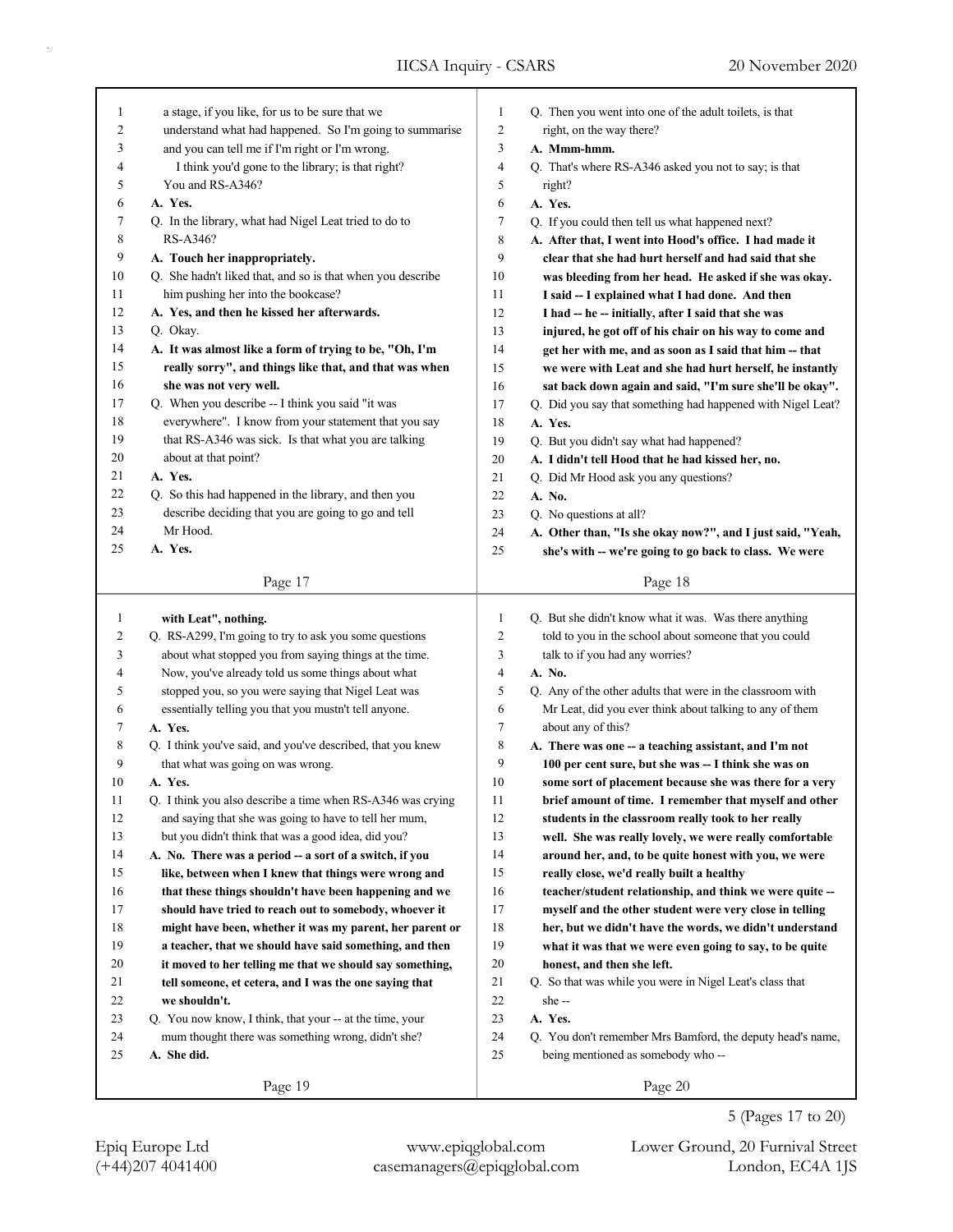| $\mathbf{1}$   | A. No.                                                      | $\mathbf{1}$   | they'd all -- after the initial meeting itself, and some    |
|----------------|-------------------------------------------------------------|----------------|-------------------------------------------------------------|
| 2              | Q. RS-A299, I'm going to ask you now about the arrest and   | $\overline{c}$ | time had gone on for us, you know, to process how that      |
| 3              | prosecution of Nigel Leat. Again, we know from your         | 3              | conversation was going to go, what was being said and       |
| 4              | statement that your mum got a telephone call                | $\overline{4}$ | after they had more information on what had actually --     |
| 5              | in December 2010 to go to a meeting at the school; is       | 5              | like, the arrest had been anything to do with, it was       |
| 6              | that right?                                                 | 6              | only then that I had the conversation, and initially        |
| 7              | A. Yes.                                                     | 7              | I had completely dismissed it and said that nothing had     |
| 8              | Q. Then she was told, I think, that Nigel Leat had been     | 8              | happened, and it was a short time after that point that     |
| 9              | arrested -- I think, at that point, she was told for        | 9              | I then decided to have the conversation.                    |
| 10             | having pornographic material; is that right?                | 10             | Q. At that point, the police interviewed you, I think?      |
| 11             | A. Yes, there was -- it was a huge meeting. There were      | 11             | A. Yes.                                                     |
| 12             | lots and lots of people there, including police             | 12             | Q. Do you remember the police interview?                    |
| 13             | officers, social workers and other teachers, and it was     | 13             | A. Yes, I do.                                               |
| 14             | sort of a big meeting that had happened in the hall, and    | 14             | Q. I think you say that the detective constable who did     |
| 15             | no-one had been pointed out. There was no indication as     | 15             | that was lovely to you; is that right?                      |
| 16             | to who or what had gone on, other than the fact that        | 16             | A. Yes, she was really amazing. She had been working with   |
| 17             | there was a confirmation that he had been arrested.         | 17             | us from the very beginning, so she had been in my home,     |
| 18             | Q. At that point, you hadn't been in Nigel Leat's class for | 18             | we'd -- I'd been introduced to her, and she was then the    |
| 19             | a while, had you?                                           | 19             | one that was conducting and sort of coming through the      |
| 20             | A. Two years, to my knowledge.                              | 20             | whole process with us.                                      |
| 21             | Q. I think, at that point, you did feel able to tell your   | 21             | Q. I think, RS-A299, you had to have a medical examination  |
| 22             | mum what had happened when you were in Nigel Leat's         | 22             | at the time?                                                |
| 23             | class?                                                      | 23             | A. I did.                                                   |
| 24             | A. It wasn't straight away. After my -- because it wasn't   | 24             | Q. You describe that as a horrendous experience, I think?   |
| 25             | only my mum, it was other members of my family, after       | 25             | A. It was awful.                                            |
|                |                                                             |                |                                                             |
|                | Page 21                                                     |                | Page 22                                                     |
|                |                                                             |                |                                                             |
|                |                                                             |                |                                                             |
| $\mathbf{1}$   | Q. I think, again, what you describe very vividly is that,  | $\mathbf{1}$   | Q. I think you're aware that that was because there was --  |
| $\overline{c}$ | before this point, you hadn't put together what you'd       | $\mathbf{2}$   | well, he pleaded guilty, but also that there was video      |
| 3              | call different bits of the jigsaw. Can you tell us          | 3              | evidence of you that was found at his --                    |
| 4              | a little bit more about what you mean by that?              | $\overline{4}$ | A. Yes.                                                     |
| 5              | A. When Leat's arrest had happened, I was still very --     | 5              | Q. Do you remember if you and your family were given any    |
| 6              | quite young. It was -- again, it was a process.             | 6              | support during this time, up to when he pleaded guilty,     |
| 7              | I couldn't understand -- I wasn't quite linking two and     | 7              | from the police, for example?                               |
| 8              | two together. I could understand that my mum had            | $\,$ 8 $\,$    | A. The only knowledge that I have is that the only person   |
| 9              | confirmed to me that -- a very brief overview that one      | 9              | I dealt with was the police officer -- I think her name     |
| 10             | of my teachers of a few years ago had been arrested.        | 10             | was Maria -- and that's the only form that I'd had up       |
| 11             | I might have had something - I was in the classroom,        | 11             | until the point of his arrest.                              |
| 12             | did I know anything? And then there was just gaps,          | 12             | Q. It is difficult to talk about this, but you say in your  |
| 13             | really, in my knowledge and understanding of what was       | 13             | statement that you don't think, when you were young,        |
| 14             | going on around me, because then, the next minute, I was    | 14             | that you were affected so much on the outside, but you      |
| 15             | in an interview about him and then it was a medical and     | 15             | were affected in lots of little ways on the inside.         |
| 16             | then it was other conversations that had to happen, and     | 16             | A. Yes.                                                     |
| 17             | it was a very slow process of having to understand that     | 17             | Q. Can you tell us what you mean by that?                   |
| 18             | all of these things were linked together and that I was     | 18             | A. It was to do with my behaviour and who I was as a person |
| 19             | involved.                                                   | 19             | from that point onwards. When you -- when I had             |
| 20             | Q. They were linked back to what was happening in the       | 20             | experienced that through a year, it was at a point where    |
| 21             | classroom with Nigel Leat; is that right?                   | 21             | it had -- what it had done is it had taught me to be        |
| 22             | A. Yes.                                                     | $22\,$         | completely different to who I usually was. I wasn't         |
| 23             | Q. Now, you didn't have to go to court to give evidence     | 23             | a child who kept secrets. Me and my mum's relationship      |
| 24             | against Nigel Leat, did you?                                | 24             | was amazing. And it was those -- it was to do with my       |
| 25             | A. No, I didn't.                                            | 25             | relationships with other people, it was to do with my       |
|                | Page 23                                                     |                | Page 24                                                     |

(+44)207 4041400 casemanagers@epiqglobal.com London, EC4A 1JS

Epiq Europe Ltd www.epiqglobal.com Lower Ground, 20 Furnival Street

6 (Pages 21 to 24)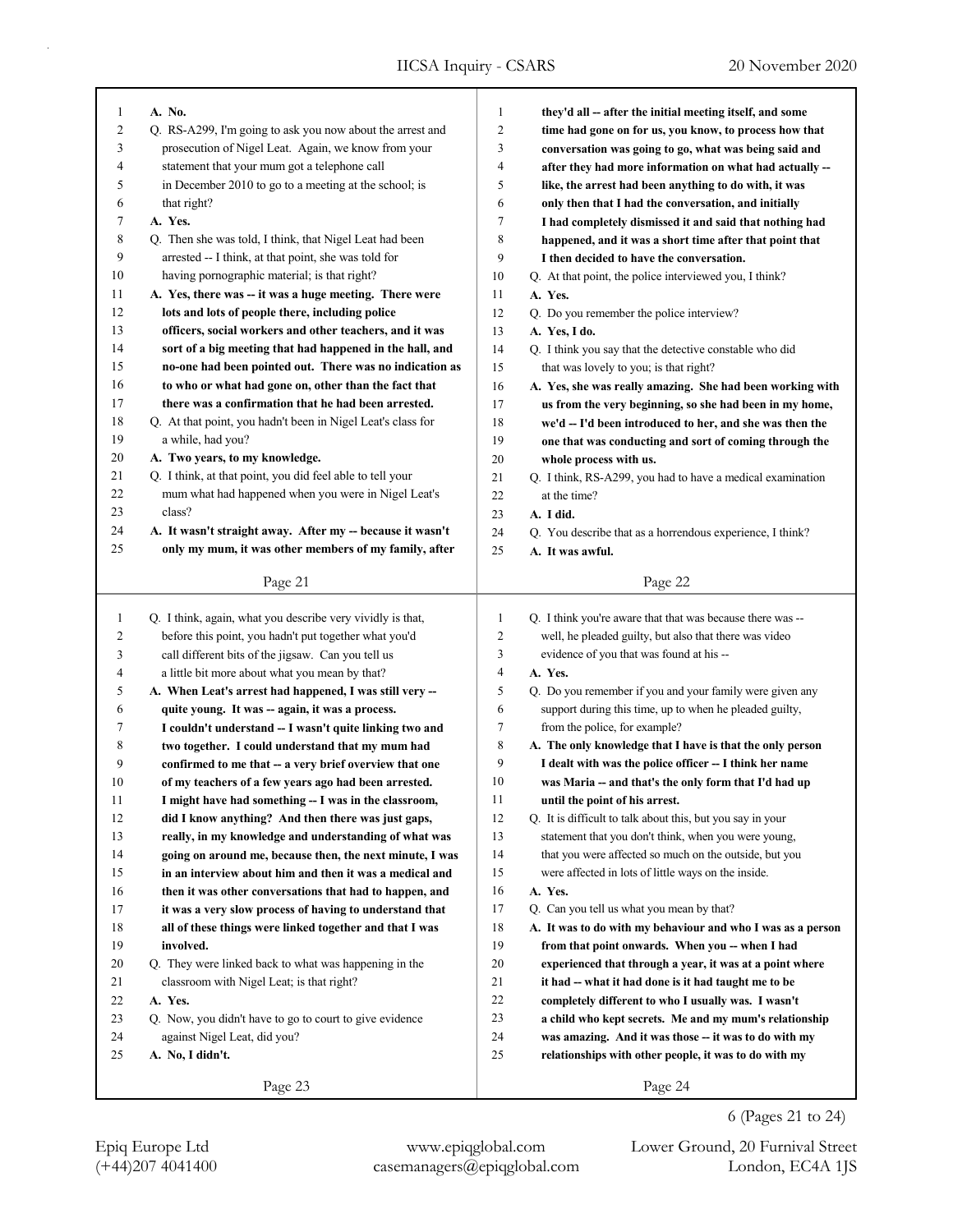| $\mathbf{1}$            | ability to talk about anything with anyone, to trust and                                                           | $\mathbf{1}$   | knowledge and memories, quite honestly, that had come                                                           |
|-------------------------|--------------------------------------------------------------------------------------------------------------------|----------------|-----------------------------------------------------------------------------------------------------------------|
| $\overline{\mathbf{c}}$ | to be near other men and to talk and confide in my mum.                                                            | $\overline{c}$ | back in that I had blocked out for a very long time.                                                            |
| 3                       | I turned very secretive and generally physically started                                                           | 3              | Q. I think, at that point, you kind of started having --                                                        |
| 4                       | to -- I lost weight, I lost my appetite, I -- my                                                                   | 4              | was it panic attacks at that point?                                                                             |
| 5                       | relationship with my other siblings was quite damaged,                                                             | 5              | A. Yes, I was having panic attacks and flashbacks and just                                                      |
| 6                       | I became very isolated from everyone.                                                                              | 6              | started to have huge signs of severe post-traumatic                                                             |
| 7                       | Q. Can you tell us what happened in year 10? Because                                                               | 7              | stress disorder, anxiety and slight -- and depression.                                                          |
| 8                       | I think you say you kind of -- you know, on the outside,                                                           | $\,$ 8 $\,$    | Q. You say that you had some therapy, I think, just after                                                       |
| 9                       | things were all right, but then -- yes, tell us what                                                               | 9              | the prosecution, but that stopped quite quickly at that                                                         |
| 10                      | happened in year 10.                                                                                               | 10             | point because everyone kind of thought you were doing                                                           |
| 11                      | A. Although it seems like a long time, the realisation of                                                          | 11             | okay.                                                                                                           |
| 12                      | what had happened, after the point of his arrest and the                                                           | 12             | A. Yes.                                                                                                         |
| 13                      | sort of -- probably within a year after that, I hadn't                                                             | 13             | Q. Is that right?                                                                                               |
| 14                      | spoken about it since that point. It was -- the case                                                               | 14             | A. On the outside, I seemed to have been functioning quite                                                      |
| 15                      | was over, he had been convicted, and then it was just                                                              | 15             | well, and the form of therapy that they had tried to                                                            |
| 16<br>17                | "Go about your usual life", really. So it wasn't really                                                            | 16             | give me wasn't necessary for the time. Obviously, still                                                         |
| 18                      | until -- and obviously, from that point onwards, I had<br>to stay in an educational setting, and that was          | 17             | being so young, it still wasn't -- the impact and                                                               |
| 19                      | always -- that was always a problem, and even though                                                               | 18             | understanding wasn't there. There wasn't anything in my                                                         |
| 20                      | I now and at the time I really enjoyed education,                                                                  | 19             | eyes that needed to be fixed because there wasn't                                                               |
| 21                      | I liked being with friends, I liked being in that                                                                  | 20<br>21       | anything necessarily wrong. But that same form of                                                               |
| 22                      | setting, and then it wasn't until year 10 came around                                                              | 22             | therapy that I had, I had later on in life instead.                                                             |
| 23                      | that it was a massive wave of -- to know -- to really                                                              | 23             | Q. Do you think that was it, that by year 10 you sort of<br>understood more about what had happened to you?     |
| 24                      | understand what had happened and the effect that it had                                                            | 24             | A. Yes.                                                                                                         |
| 25                      | had on me, the impact it had had on me, and the                                                                    | 25             | Q. Again, looking back a little bit, at the time Nigel Leat                                                     |
|                         |                                                                                                                    |                |                                                                                                                 |
|                         | Page 25                                                                                                            |                | Page 26                                                                                                         |
|                         |                                                                                                                    |                |                                                                                                                 |
|                         |                                                                                                                    |                |                                                                                                                 |
| $\mathbf{1}$            | sort of pleaded guilty, you'd left Hillside School,                                                                | 1              | Q. I know that you know that we are not really looking into                                                     |
| 2                       | I think?                                                                                                           | 2              | the Parole Board decision, the recent decision, to                                                              |
| 3                       | A. Yes.                                                                                                            | 3              | release Nigel Leat, but you have told us in your                                                                |
| 4                       | Q. We asked North Somerset Council about the lack of                                                               | 4              | statement that, once it became clear that he was being                                                          |
| 5                       | support at the time, and they describe there being some                                                            | 5              | released, you would have liked somebody at the local                                                            |
| 6                       | contact between them and your mum, which was why you had                                                           | 6              | authority come and talk to you; is that right?                                                                  |
| 7                       | that early treatment from CAMHS, but you won't have                                                                | 7              | A. Yes, there were a few stages where I believe that there                                                      |
| 8                       | known about that. What do you think would have helped,                                                             | 8              | was a duty for somebody to have mentioned, to have let                                                          |
| 9                       | RS-A299? I think you talk about sort of just keeping in                                                            | 9              | us know, to have informed us, that there was -- there                                                           |
| 10                      | touch a bit over time. Can you tell us about that                                                                  | $10\,$         | was several stages. There was the release to an open                                                            |
| 11                      | a little bit?                                                                                                      | 11             | prison; there was the fact that he was going to be                                                              |
| 12                      | A. The problems occurred because, after the conviction --                                                          | 12             | considered for parole; the parole hearing itself; and                                                           |
| 13                      | and, like I said, I was still very young, still a huge                                                             | 13             | the decision made. None of which any information was                                                            |
| 14<br>15                | lack of understanding of what had happened. So in terms<br>of trying -- dealing with and coming to terms with what | 14             | given to us. And, not only this, in search of that                                                              |
| 16                      | had happened, it was too close. The therapy that they'd                                                            | 15<br>16       | information, it was so difficult to get a hold of and,<br>furthermore to that, we didn't end up finding out for |
| 17                      | offered me, it wasn't the right time to be doing those                                                             | 17             |                                                                                                                 |
| 18                      | kinds of things, and over -- as time had gone on, it was                                                           | 18             | such a period of time afterwards, and we just felt<br>completely unsupported and forgotten about.               |
| 19                      | common knowledge that these things were going to forever                                                           | 19             | Q. You have looked at the Serious Case Review, I think,                                                         |
| 20                      | affect me and there was no, like you said, constant feed                                                           | 20             | haven't you, as part of preparing for this hearing, and                                                         |
| 21                      | of -- and, like, just sort of a checking in, almost, and                                                           | 21             | you tell us about that in your statement. You say that,                                                         |
| 22                      | knowing that somebody is there to support you if you                                                               | 22             | although the recommendation to put glass in the doors in                                                        |
| 23                      | need it, and the feeling of -- that there has been                                                                 | 23             | schools is not a bad recommendation, what you say is                                                            |
| 24                      | wrongdoing, people are responsible, and you do deserve                                                             | 24             | that it wouldn't have stopped Nigel Leat. Why do you                                                            |
| 25                      | help. There wasn't any of that from that point onwards.                                                            | 25             | say that, RS-A299?                                                                                              |

Page 28

7 (Pages 25 to 28)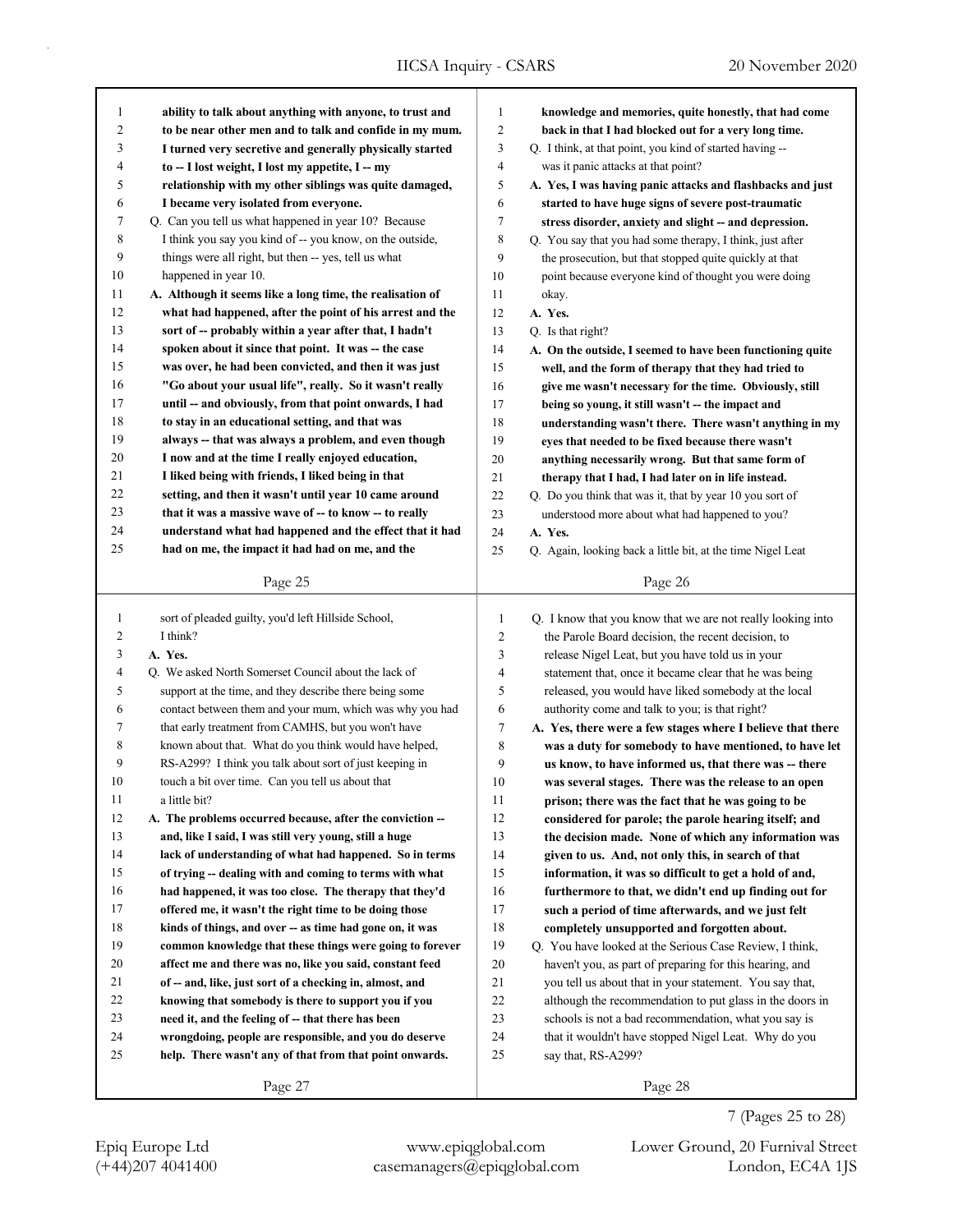| 1  | A. Leat's abuse was blatant. There was no hiding it.        | 1              | looking out for or should be cautious of or careful of.     |
|----|-------------------------------------------------------------|----------------|-------------------------------------------------------------|
| 2  | There was no -- I can't speak for anything that happened    | 2              | It's the teacher. The teacher owes a duty of care. All      |
| 3  | before me. I can only speak for at the time. When this      | 3              | teachers in that setting -- and not only teachers,          |
| 4  | was happening, it was so public, it was so blatant, it      | 4              | anybody else who -- any other adult that was involved       |
| 5  | was so -- almost known. I'd go as far as to say it was      | 5              | with that school had a duty of care and a responsibility    |
| 6  | known that there was many periods of time where, had        | 6              | to the children, including myself, and that, to me, just    |
| 7  | somebody have said, "I have just seen ", "I have just       | 7              | shows that there was something that was not there,          |
| 8  | witnessed such and such happening", it would have been      | 8              | whether it was teacher training, whether it was an          |
| 9  | brought up, it would have been flagged, it wouldn't have    | 9              | understanding or just the culture of the environment to,    |
| 10 | been the correct behaviour to be seeing from a teacher      | 10             | you know, not want to call somebody out, not want to say    |
| 11 | to a student in that environment.                           | 11             | something in the wrong way, but reporting and things        |
| 12 | Therefore, when you talk about windows, I was in            | 12             | like that, as we have seen throughout, was awful.           |
| 13 | a classroom with at least 20 other students and multiple    | 13             | Some reports were made and dismissed; others were           |
| 14 | access from other teachers, including a whole other         | 14             | ignored; others just didn't have any follow-up on them.     |
| 15 | class of students that was connected to a public ICT        | 15             | I just believe that, although people should have had the    |
| 16 | suite and the main hall. There was no need for windows.     | 16             | commonsense, there also wasn't a duty to them or any        |
| 17 | Everybody could see. So, in that case, in my case,          | 17             | repercussions if they didn't.                               |
| 18 | personally, that wouldn't have made any difference.         | 18             | Q. I think you also tell us that you were disappointed that |
| 19 | Q. Your focus is more that the staff should have been much  | 19             | there were three Ofsted inspections while Nigel Leat was    |
| 20 | better trained in safeguarding -- you tell us that in       | 20             | teaching there that didn't pick up any of the sort of       |
| 21 | your statement?                                             | 21             | issues; is that right?                                      |
| 22 | A. Absolutely. Absolutely. Children, in general, go to      | 22             | A. Absolutely shocking. You put your trust and your faith   |
| 23 | a teaching environment to learn and to be productive        | 23             | in that these sort of organisations are made for that       |
| 24 | with their education and their learning. They're not,       | 24             | purpose, to ensure that everything within a school and      |
| 25 | at that time, built to understand what they should be       | 25             | within a teaching environment is made and fit for           |
|    |                                                             |                |                                                             |
|    | Page 29                                                     |                | Page 30                                                     |
|    |                                                             |                |                                                             |
|    |                                                             |                |                                                             |
| 1  | purpose. So it is unbelievable that they have managed       | 1              | A. Yes, I would like to just add, just for some sort of --  |
| 2  | to go into a school and give it an Ofsted and               | $\overline{c}$ | me, personally, I would like to plead with everyone, to     |
| 3  | teaching -- like, to give it a report that it's             | 3              | be honest with you, it's more that -- what's happened       |
| 4  | excellent, when you almost wonder how you can come to       | 4              | and what's happened in the past in this inquiry and what    |
| 5  | that conclusion, or where they were or what they were       | 5              | it's made to do is lessons and learning, and that's         |
| 6  | actually reporting on, if not the children.                 | 6              | amazing, and I completely -- and that's why I'm here.       |
| 7  | Q. I think, RS-A299, you brought a claim against            | 7              | I want to be helping in any way, as a part of that.         |
| 8  | North Somerset Council, which has now settled; is that      | 8              | But it is in the past, and there is nothing that any        |
| 9  | right?                                                      | 9              | of us can do about that now. But we are also in the         |
| 10 | A. Yes.                                                     | 10             | present and the future is to consider, and I really hope    |
| 11 | Q. You say in your statement that there hasn't been an      | 11             | and would want to be helpful in any way to any change       |
| 12 | apology. Would that be a helpful thing for the council      | 12             | that could potentially happen in the future, and that it    |
| 13 | to do, do you think?                                        | 13             | has to happen, because this is not acceptable. This is      |
| 14 | A. It's too -- it's so -- it's too late, to be quite honest | 14             | not the kind of thing that we should ever be hearing        |
| 15 | with you. It's so late now that I wouldn't think that       | 15             | about again, these huge scandals over these huge periods    |
| 16 | that actually made any impact. But it does go back to,      | 16             | of time, and that's why I'm here today.                     |
| 17 | it's the thought that counts. It's the acknowledgement      | 17             | I want to somehow represent people that didn't have         |
| 18 | of, "Yes, there was wrongdoing, yes, that shouldn't have    | 18             | a voice, that weren't considered and that -- we are the     |
| 19 | happened, and we do take even an emblem of                  | 19             | past, it happens in the future, but I want to protect       |
| 20 | responsibility". The first apology I heard was one          | 20             | the people that it potentially could happen to in the       |
| 21 | within this inquiry.                                        | 21             | future.                                                     |
| 22 | MS BICARREGUI: Thank you, RS-A299. I don't have any         | 22             | MS BICARREGUI: Thank you very much, RS-A299. I don't have   |
| 23 | further questions for you, but I think there is             | 23             | any further questions, but the chair and panel may do,      |
| 24 | something that you would like to say to the chair and       | 24             | so if you could stay there.                                 |
| 25 | panel?                                                      | 25             | THE CHAIR: Thank you very much, Ms Bicarregui. No, we have  |
|    | Page 31                                                     |                | Page 32                                                     |

8 (Pages 29 to 32)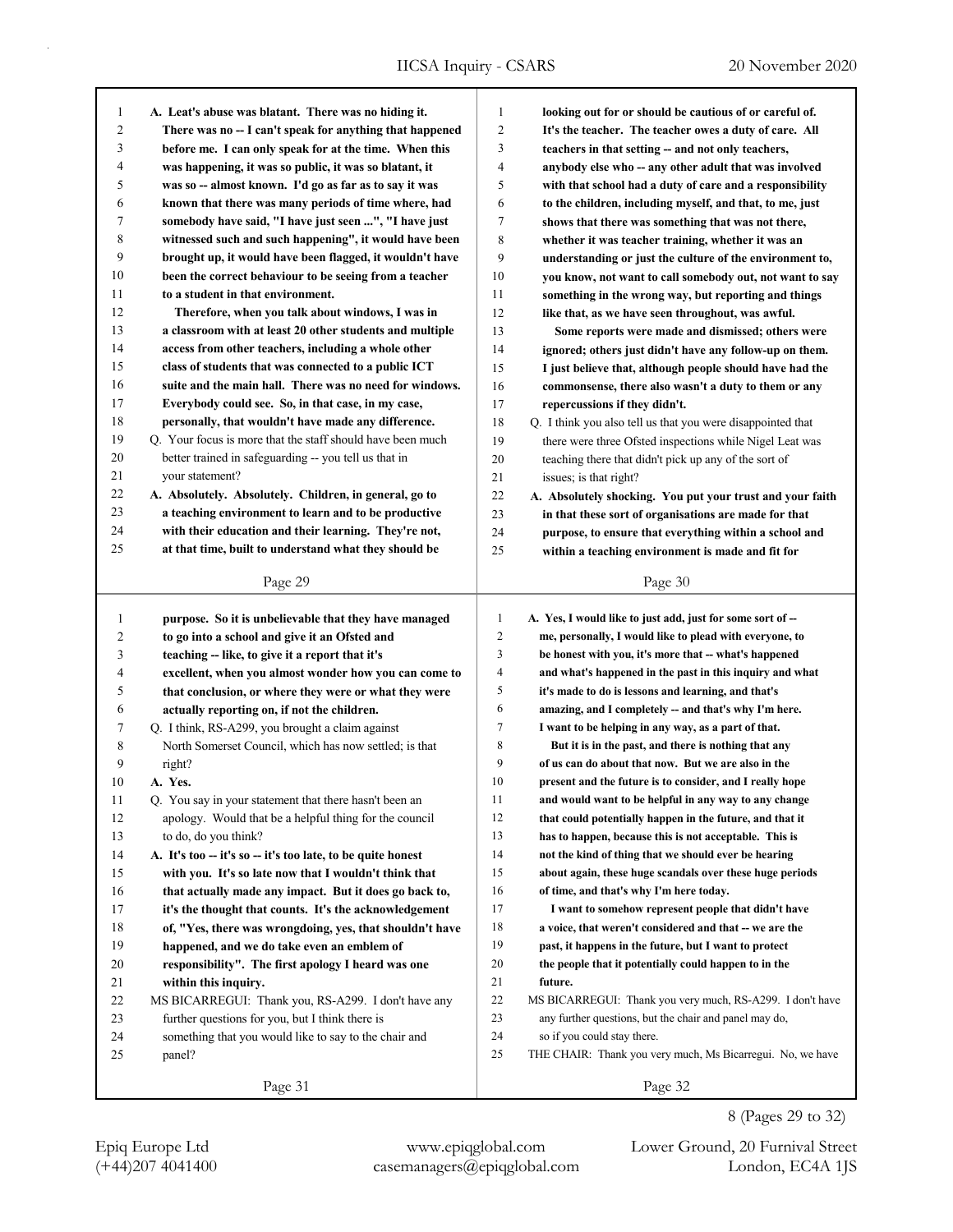| 1                       | no questions for the witness, but I want to thank her       | $\mathbf{1}$   | We will take a break in an hour's time, but if you          |
|-------------------------|-------------------------------------------------------------|----------------|-------------------------------------------------------------|
| $\overline{\mathbf{c}}$ | very much for her evidence. We know how difficult it        | $\overline{c}$ | need a break before that, then just let me know. That       |
| 3                       | can be to recall the terrible experience of abuse and       | 3              | will be absolutely fine.                                    |
| 4                       | the courage it takes to do so. So we appreciate you         | 4              | I'm going to ask you questions and then, once I have        |
| 5                       | assisting the inquiry in this way. Thank you.               | 5              | finished, I will ask the chair and panel if they have       |
| 6                       | (The witness withdrew)                                      | 6              | any questions for you.                                      |
| 7                       | MS BICARREGUI: Chair, it is slightly early, but might it be | 7              | Do you have the bundle of documents in front of you?        |
| 8                       | a good idea to take a break now for 15 minutes?             | 8              | A. Yes.                                                     |
| 9                       | THE CHAIR: Yes, we will do so and return at 11.40 am.       | 9              | Q. Can you turn to tab A1, which should be your witness     |
| 10                      | Thank you.                                                  | 10             | statement.                                                  |
| 11                      | $(11.21 \text{ am})$                                        | 11             | A. Yes.                                                     |
| 12                      | (A short break)                                             | 12             | Q. Did you sign that witness statement, RS-H2?              |
| 13                      | $(11.40 \text{ am})$                                        | 13             | A. Yes, I did.                                              |
| 14                      | THE CHAIR: Ms Bicarregui?                                   | 14             | Q. Is that statement true, to the best of your knowledge    |
| 15                      | MS BICARREGUI: Thank you, chair. Chair, we are now going    | 15             | and belief?                                                 |
| 16                      | to hear evidence from RS-H2.                                | 16             | A. Yes.                                                     |
| 17                      | WITNESS RS-H2 (affirmed)                                    | 17             | Q. You are here today to give evidence on your own behalf   |
| 18                      | Examination by MS BICARREGUI                                | 18             | and on behalf of your daughter; is that right?              |
| 19                      | MS BICARREGUI: RS-H2, before we begin, just a few           | 19             | A. Yes.                                                     |
| 20                      | introductory things. It is not a test of memory, so         | 20             | Q. We will be referring to your daughter as RS-A320.        |
| 21                      | I know you have got your statement in front of you. If      | 21             | I know you know that. It is going to be difficult,          |
| 22                      |                                                             | 22             | I know, to do that all the way through. Don't worry too     |
| 23                      | you need to look at it, then please have a look at it.      | 23             | much because, as you know, this isn't being streamed        |
|                         | Danny, our evidence handler, will display certain           | 24             | live, so if there is a -- if you do say her name, I will    |
| 24                      | documents on the screen. Sometimes it takes a little        | 25             | just pause for a moment and the chair will issue            |
| 25                      | bit of time for them to come up, but they will come up.     |                |                                                             |
|                         | Page 33                                                     |                | Page 34                                                     |
|                         |                                                             |                |                                                             |
|                         |                                                             |                |                                                             |
| $\mathbf{1}$            | a restriction order. So don't worry too much. But if        | 1              | putting a couple of sentences to completely being able      |
| 2                       | you can try and refer to her as A320, that will be          | 2              | to read a book of her age at that point. She learnt how     |
| 3                       | great.                                                      | 3              | to read, how to write, count, add, take away, you know,     |
| 4                       | Your daughter is now 19 years old; is that right?           | 4              | all the basics that they do in that year. She came on       |
| 5                       | A. Yes.                                                     | 5              | a real lot, so much.                                        |
| 6                       | Q. She has special educational needs, she has learning      | 6              | Q. As a result of that -- it is a silly question, really -- |
| 7                       | difficulties and autism; is that right?                     | $\tau$         | what was your view of Nigel Leat as a teacher?              |
| 8                       | A. Potentially autism, yes.                                 | 8              | A. I thought he was amazing. I thought he was -- he still   |
| 9                       | Q. Suspected autism, I think is what you say.               | 9              | is probably the best teacher she's ever had. He put         |
| 10                      | A. Yes.                                                     | 10             | a lot of effort in -- obviously we know now, but a lot      |
| 11                      | Q. You also tell us, I think, that she's never really come  | 11             | of effort into making her come up to the same level as      |
| 12                      | to terms with what happened to her at Hillside; is that     | 12             | a lot of the other children in the class and making her     |
| 13                      | right?                                                      | 13             | feel included. If they were reading a book or if they       |
| 14                      | A. She's never spoken about it.                             | 14             | were doing a project, she could speak about it as well      |
| 15                      | Q. Your daughter started in Nigel Leat's class              | 15             | and read what she was doing.                                |
| 16                      | in September 2007, didn't she?                              | 16             | Q. You just said it then, I think, H2, you said, "Well, we  |
| 17                      | A. Yes.                                                     | 17             | know now". But it is very helpful to do what you are        |
| $18\,$                  | Q. At that point, you tell us that -- you knew that she had | 18             | doing, which is to try to remember what it was like at      |
| 19                      | learning difficulties and she couldn't really read or       | 19             | the time and what you felt at the time. So I think,         |
| 20                      | write at that point; is that right?                         | 20             | because of the progress she made, you asked that she        |
| 21                      | A. Yes. Yes, she could only put maybe, like, two words of   | 21             | stay in Nigel Leat's class for a further year. Can you      |
| $22\,$                  | a sentence together.                                        | 22             | tell us a little bit about that?                            |
| 23                      | Q. Can you tell us what happened with her reading and       | 23             | A. Yes. So I knew that he taught two years. He taught       |
| 24                      | writing when she was in Nigel Leat's class?                 | 24             | [redacted] and [redacted].                                  |
| 25                      | A. She went from, as I said, being not able to read or just | 25             | Q. I'm going to stop you there. You're not to know this,    |
|                         | Page 35                                                     |                | Page 36                                                     |

(+44)207 4041400 casemanagers@epiqglobal.com London, EC4A 1JS

Epiq Europe Ltd www.epiqglobal.com Lower Ground, 20 Furnival Street

9 (Pages 33 to 36)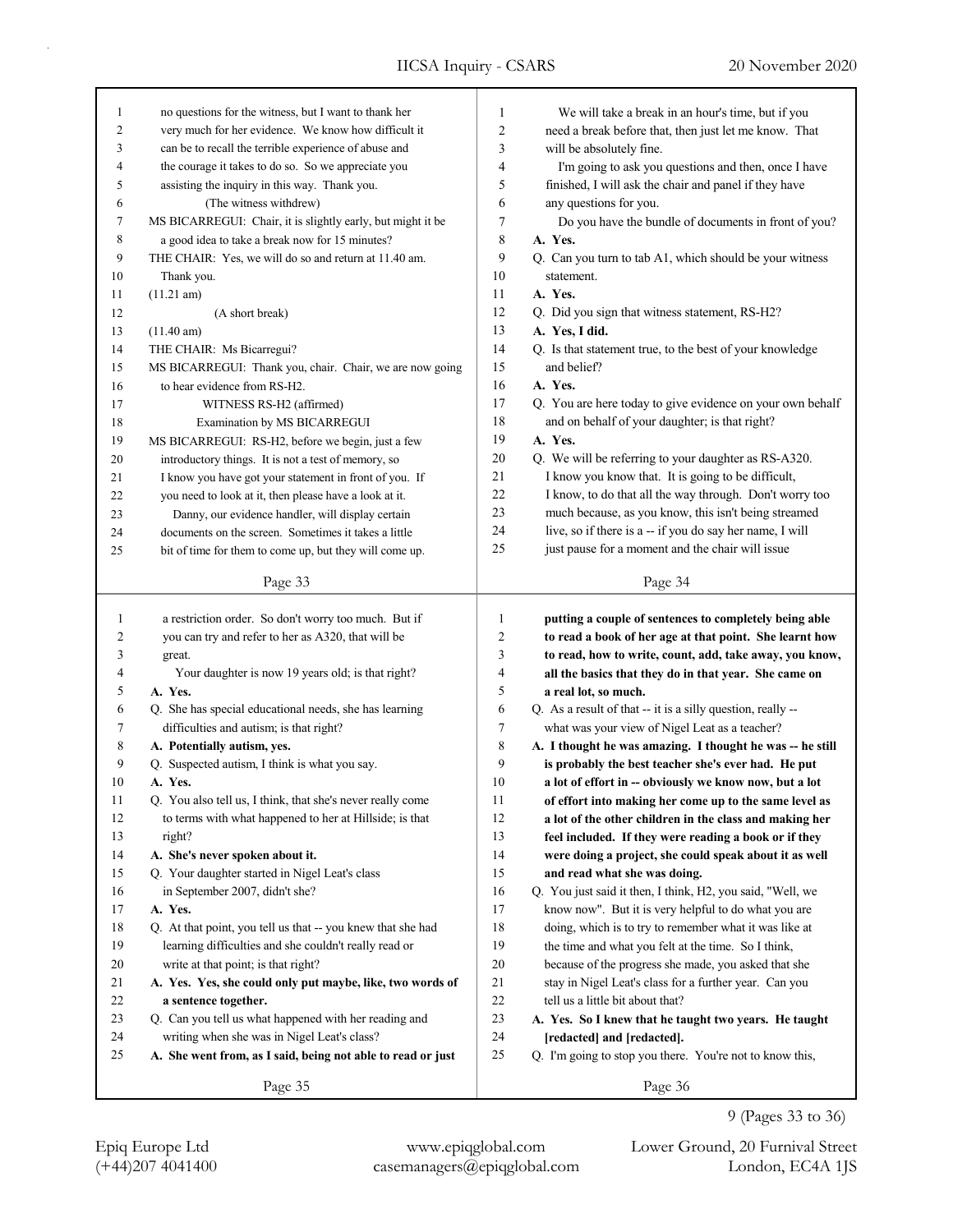| 1              | so please don't worry about it, RS-H2. But, chair,        | 1              | forward to teaching her for another year. But I would      |
|----------------|-----------------------------------------------------------|----------------|------------------------------------------------------------|
| $\overline{c}$ | there has been an inadvertent breach. We have actually    | 2              | need to go to Chris Hood and I would need to speak to      |
| 3              | redacted the year groups in the statements, so if         | 3              | him about it as well, because he was the one who           |
| 4              | I could ask you to make a restriction order to prohibit   | 4              | allocated the children.                                    |
| 5              | the disclosure of that information?                       | 5              | Q. So who did you hear from that that wouldn't be allowed  |
| 6              | THE CHAIR: Yes, I will do that.                           | 6              | to happen?                                                 |
| 7              | MS BICARREGUI: Sorry, RS-H2. You were describing that he  | 7              | A. I went into a meeting with Chris Hood, Nigel Leat and   |
| 8              | taught two year groups.                                   | 8              | someone else. I'm not sure if it was the deputy head,      |
| 9              | A. Yes.                                                   | 9              | but there was definitely somebody else in this meeting     |
| 10             | Q. And you wanted her to stay for a further year; is that | 10             | with us. I explained all the reasons why I'd like her      |
| 11             | right?                                                    | 11             | to stay in there for another year, and I was told by him   |
| 12             | A. Yes, 100 per cent, because of how much progress she'd  | 12             | he doesn't think that's a good idea because of how close   |
| 13             | made, I really wanted her to stay in his class, because   | 13             | they are and how good a relationship they have, because    |
| 14             | I thought, by the end of the following year, she would    | 14             | when she then left the whole school at the end of          |
| 15             | probably be up or above the standard of everybody else    | 15             | the next year, it would be too traumatic and upsetting     |
| 16             | in that year and, you know, with her then moving on to    | 16             | for her.                                                   |
| 17             | a different school, her catch-up might be less hard,      | 17             | Q. Again, let's -- if we try and imagine back to when your |
| 18             | I suppose.                                                | 18             | daughter was in Nigel Leat's class, I'm just going to      |
| 19             | Q. Do you remember approximately when you asked for that? | 19             | ask you some questions about how he acted towards you      |
| $20\,$         | A. I probably would have been aware, maybe around         | 20             | and how he acted towards your daughter.                    |
| 21             | the March/April time, that we would then learn when the   | 21             | Just as an introduction, you say in paragraph 22 of        |
| 22             | next teacher was for the class for the children, and      | 22             | your statement that, looking back, you think you were      |
| 23             | that's when I asked for a meeting with -- I asked         | 23             | 100 per cent groomed by him. You were taken in by          |
| 24             | Nigel Leat if she could stay in his class. He told me     | 24             | Nigel Leat, I think you say?                               |
| 25             | there was no reason why she couldn't, and he would look   | 25             | A. Yes. So one of the first times I met him -- at the time |
|                | Page 37                                                   |                | Page 38                                                    |
|                |                                                           |                |                                                            |
|                |                                                           |                |                                                            |
| 1              | of being in the school, I worked with children myself,    | $\mathbf{1}$   | me his wife would send their daughter to school like       |
| 2              | and I would take my children with me to the school, and   | $\overline{c}$ | that and, when she'd come home, it would be sticking out   |
| 3              | how the school was laid out, I used to have to stand at   | 3              | in all directions because of her playing around and how    |
| 4              | the bottom of the school and -- by two, like, portable    | $\overline{4}$ | much [redacted] - sorry.                                   |
| 5              | rooms, I suppose, and his class was right over the other  | 5              | MS BICARREGUI: Don't worry. Chair, as you will have        |
| 6              | side of the school playground. He used to come to me      | 6              | noticed, there's been an inadvertent disclosure of         |
| 7              | almost every day in the run-up to her moving classes and  | 7              | the name which we have redacted. Can I ask you to make     |
| 8              | introduce himself to me and, you know, explained that     | 8              | a restriction order?                                       |
| 9              | I know that I won't be able to get up to the classroom    | 9              | THE CHAIR: Yes, I will do that.                            |
| 10             | very much because of what I did for a living and that he  | 10             | MS BICARREGUI: Thank you very much. Please don't worry,    |
| 11             | would make sure she was safe, he would make sure she      | 11             | RS-H2. If it happens a lot, which it might well do,        |
| 12             | would always come back -- you know, at the end of         | 12             | don't worry at all. I won't stop you every time and        |
| 13             | the day, if she had any problems, he would come and       | 13             | I will simply ask for there to be a restriction order      |
| 14             | speak to me, all of that.                                 | 14             | made at the end. So don't think I haven't spotted it.      |
| 15             | Then, when she was in his class, he would come down       | 15             | We will very much make sure there isn't any inadvertent    |
| 16             | to me at least three times a week to tell me how good     | 16             | disclosure of your daughter's name but it may be we do     |
| 17             | she'd been in his class, how amazing she was at reading,  | 17             | that at the end.                                           |
| 18             | how much she was coming on, how good she is. You know,    | 18             | A. He would tell me my daughter reminded him of his        |
| 19             | everything a parent wants to hear about their child       | 19             | daughter a lot in her ways, in the way she looked, in      |
| $20\,$         | being in school, how friendly she is with the other       | 20             | her actions and, because his children were now grown up,   |
| 21             | children, how inclusive she is with people there that     | 21             | that when he looked at my daughter, that's what he saw     |
| $22\,$         | have worse learning difficulties than her. He would       | 22             | and how it was so nice and everything like that on top     |
| 23             | also tell me -- my daughter used to go to school with     | 23             | of everything else that he would tell me.                  |
| 24             | pigtails and plaits in all the time because I was         | 24             | Q. Was that reassuring?                                    |
| 25             | petrified of her getting head lice, and he used to tell   | 25             | A. It was very reassuring, because I probably would have   |
|                | Page 39                                                   |                | Page 40                                                    |

(+44)207 4041400 casemanagers@epiqglobal.com London, EC4A 1JS Epiq Europe Ltd www.epiqglobal.com Lower Ground, 20 Furnival Street

10 (Pages 37 to 40)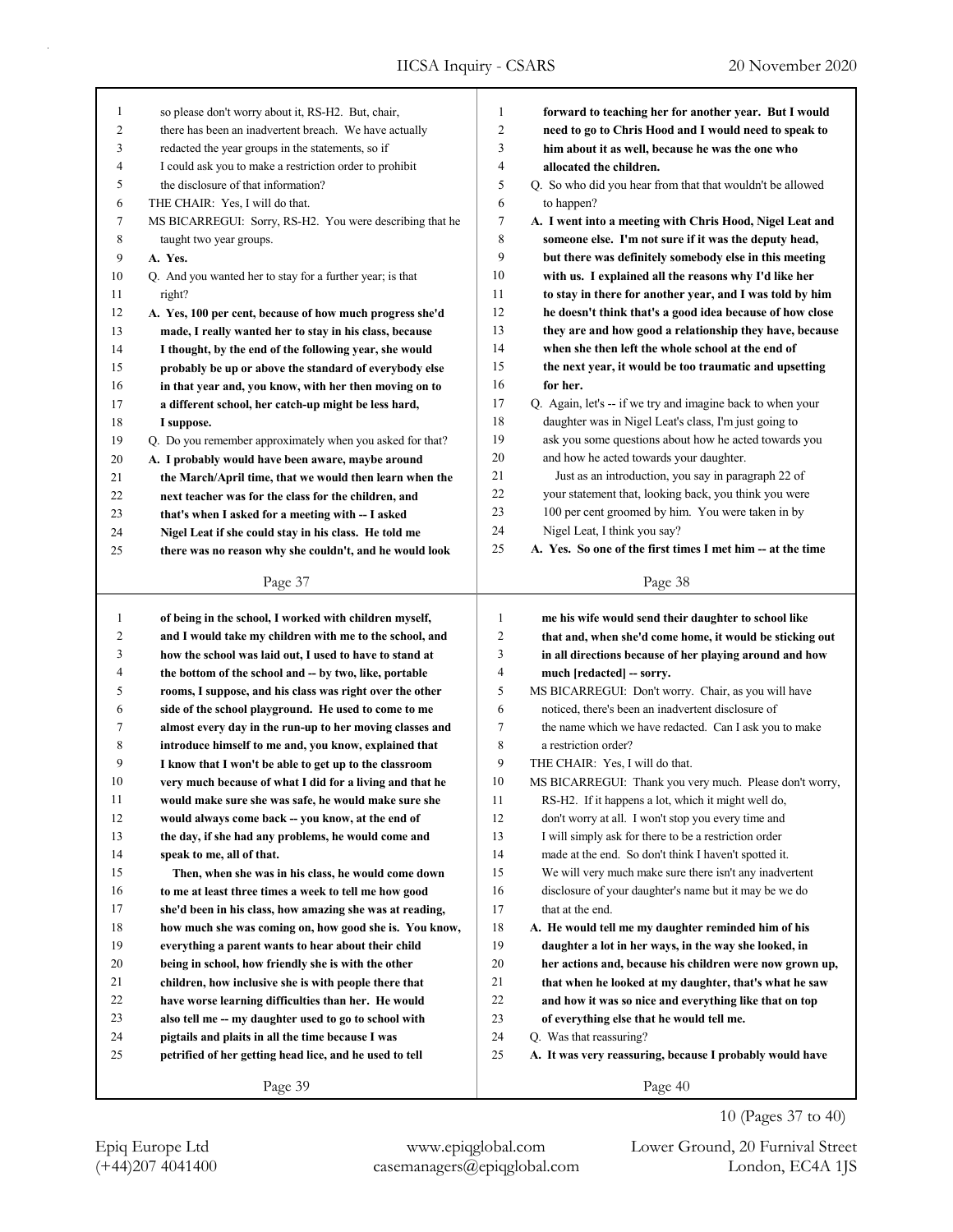| 1            | been classed as one of the over-the-top mothers in                                             | 1              | Sometimes it wasn't just her, it might have been with                                                                |
|--------------|------------------------------------------------------------------------------------------------|----------------|----------------------------------------------------------------------------------------------------------------------|
| 2            | school where, if my daughter had a dress on, she would                                         | 2              | another child which was a friend of hers or it would                                                                 |
| 3            | have leggings or shorts underneath because I didn't want                                       | 3              | have been by herself.                                                                                                |
| 4            | the teachers seeing her underwear or anything like that,                                       | 4              | Q. I think he told you that RS-A320 did jobs for him in the                                                          |
| 5            | because it's not very fair on the children. And she                                            | 5              | classroom, sort of helped him out?                                                                                   |
| 6            | would always, what I would say, be covered up, you know.                                       | 6              | A. Yes, he said she was very helpful. If he had to send                                                              |
| 7            | $So - mmm$ .                                                                                   | 7              | a letter to the reception area or something, he would                                                                |
| 8            | Q. If I can -- so Nigel Leat sort of went out of his way;                                      | 8              | ask her to do it and -- knowing that it would get there                                                              |
| 9            | is that the right way of describing it?                                                        | 9              | safe and she would come straight back and everything                                                                 |
| 10           | A. Yes.                                                                                        | 10             | like that.                                                                                                           |
| 11           | Q. He would come and talk to you and he was very friendly                                      | 11             | Q. So school would have started in September. I think in                                                             |
| 12           | with you?                                                                                      | 12             | your statement you describe that, around Christmas time,                                                             |
| 13           | A. Yes.                                                                                        | 13             | you did start to worry a bit about Nigel Leat's                                                                      |
| 14           | Q. Did you see him doing that with other parents?                                              | 14             | behaviour with your daughter.                                                                                        |
| 15           | A. No, not at all. But the one thing I will say is,                                            | 15             | A. Yes. I think, like, my concern was that he was very                                                               |
| 16           | because of where I was in the playground, I never saw                                          | 16             | friendly and very -- yeah, very friendly, I suppose,                                                                 |
| 17           | any of the other parents for our class.                                                        | 17             | towards us and very -- we'd go for parents evening, he                                                               |
| 18           | Q. I think sometimes he would suggest that your daughter                                       | 18             | would just tell me how amazing she was. If she was next                                                              |
| 19           | stay behind after school to do some extra reading; is                                          | 19             | to him, he might have, like, touched her hair or                                                                     |
| $20\,$       | that right?                                                                                    | 20             | something like that. I was concerned, but, as it says                                                                |
| 21           | A. Yes. He had work for her that had been given to him, or                                     | 21             | in my statement, you know, I did speak to people about                                                               |
| 22           | he told me had been given to him, and it would help                                            | 22             | this and I did -- and everybody was telling me, "That's                                                              |
| 23           | progress her learning and reading and writing and things                                       | 23             | what you want a teacher to be like, [redacted]. You                                                                  |
| 24           | like that. Sometimes, if he had to do something after                                          | 24             | don't want a teacher to be really standoffish and 'Oh,                                                               |
| 25           | school, he would ask that she stayed and help him.                                             | 25             | go away from me, child". I spoke to a friend of mine,                                                                |
|              |                                                                                                |                |                                                                                                                      |
|              | Page 41                                                                                        |                | Page 42                                                                                                              |
|              |                                                                                                |                |                                                                                                                      |
|              |                                                                                                |                |                                                                                                                      |
| $\mathbf{1}$ | an ex-friend of mine, shall I say, who was a teacher at                                        | $\mathbf{1}$   | experienced with any other teacher. On the other side                                                                |
| 2            | the time, and she told me not to worry.                                                        | $\overline{c}$ | of that, the work that I was doing at the time, my                                                                   |
| 3            | Q. Just pausing there briefly, just to say that I've just                                      | 3              | husband was very affectionate to the children in the                                                                 |
| 4            | noticed that you said your name.                                                               | 4              | environment and it was no different to what Nigel Leat                                                               |
| 5            | A. Oh, okav.                                                                                   | 5              | was doing to my daughter, and I didn't know if he was                                                                |
| 6            | Q. What we are going to do is, we are going to handle this                                     | 6              | doing it to other people's children or not. At the time                                                              |
| 7            | at the end, I think, RS-H2. So I will -- I'm going to                                          | 7              | I thought, "Well, he must be, because he's so open about                                                             |
| 8            | be writing a note of the things and don't worry at all.                                        | 8<br>9         | it, other people must see this", you know, whether it's                                                              |
| 9            | We will -- at the end, I will ask the chair to make                                            |                | teachers, learning assistants, they must know that this<br>is what he's like.                                        |
| 10           | a restriction order covering all of the things.                                                | 10<br>11       | Q. I think you said you spoke to a friend who was a teacher                                                          |
| 11<br>12     | A. Okay.                                                                                       | 12             | about this, didn't you?                                                                                              |
|              | Q. So don't worry about it.                                                                    | 13             | A. Yes.                                                                                                              |
| 13           | A. Okay.                                                                                       | 14             | Q. What did she tell you about this? Is this the one                                                                 |
| 14<br>15     | Q. In a sense, I'm just saying that so other people know                                       | 15             | about, "This is what you want from a teacher", is that                                                               |
|              | that I have noticed there's been a breach, but we will<br>deal with it.                        | 16             | the advice --                                                                                                        |
| 16           |                                                                                                | 17             |                                                                                                                      |
| 17           | Going back to Christmas time, you said -- in your                                              | 18             | A. Yes. The person taught a lot older children, like sixth<br>form level, and she told me that that's what you would |
| $18\,$       | statement, you tell us that you were kind of wondering,                                        |                |                                                                                                                      |
| 19           | is it normal for a teacher to be so focused on a single                                        | 19             | want from a teacher of that age, you'd want somebody who                                                             |
| $20\,$       | child --                                                                                       | $20\,$<br>21   | wants to put the effort in to help your child when she<br>is so far behind on everything else.                       |
| 21<br>22     | A. Yes.<br>Q. -- and so affectionate, if you like? I think you said                            | 22             | Q. So this is around Christmas time. You have asked some                                                             |
| 23           |                                                                                                | 23             | people about it. You have discussed it, I think, with                                                                |
|              | sometimes she would sit on his lap or he would kiss the                                        | 24             | your husband -- is that right?                                                                                       |
| $24\,$<br>25 | top of her head, that kind of thing?<br>A. Yes. To me, that wasn't a normal behaviour that I'd | 25             | A. Yes.                                                                                                              |
|              | Page 43                                                                                        |                | Page 44                                                                                                              |

11 (Pages 41 to 44)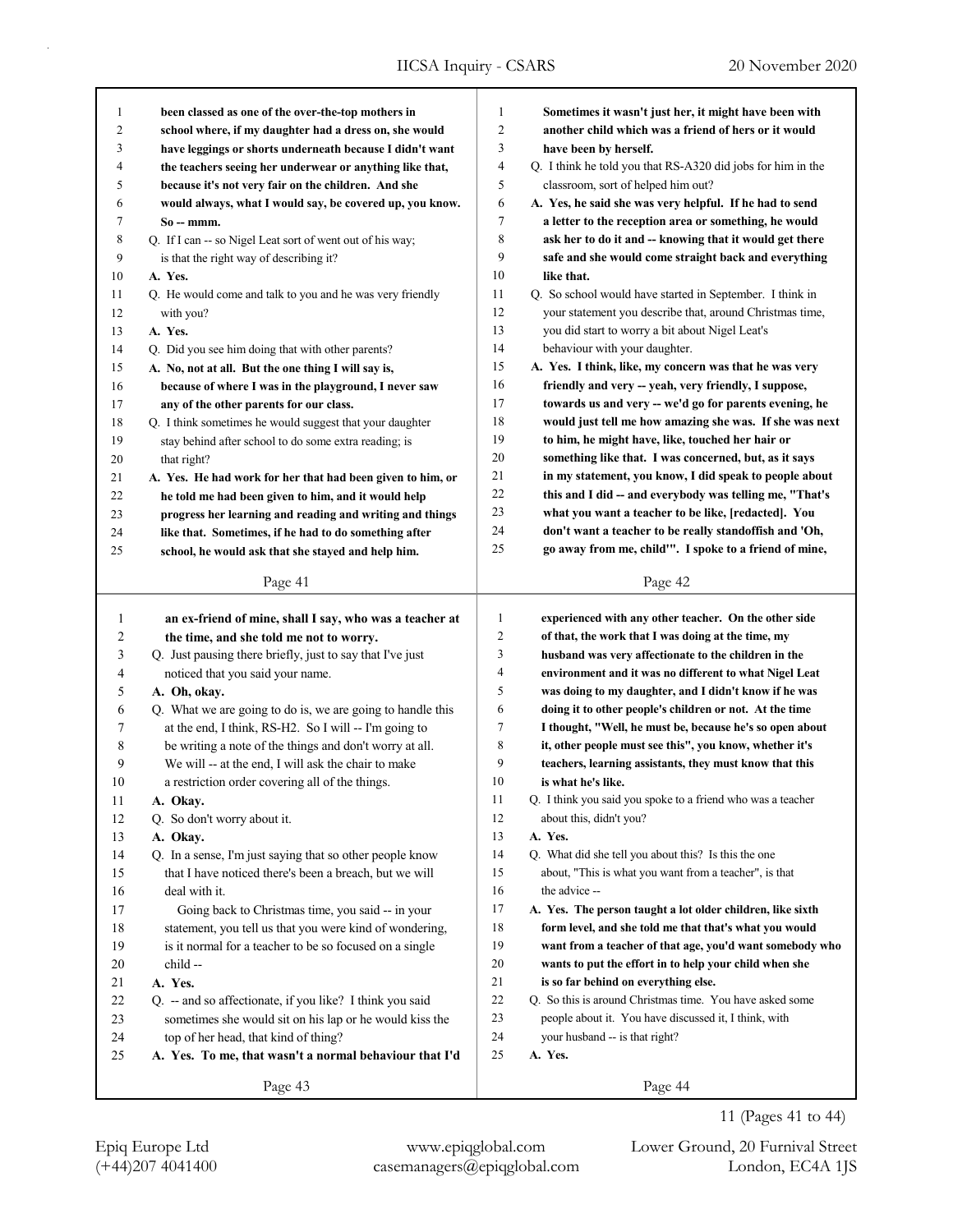| $\mathbf{1}$   | Q. Then I think you tell us that, in the end, you ended up                                                         | $\mathbf{1}$   | of the children in the class as well, and he would come     |
|----------------|--------------------------------------------------------------------------------------------------------------------|----------------|-------------------------------------------------------------|
| $\overline{2}$ | thinking it was a problem with you rather than a problem                                                           | $\overline{2}$ | home and tell me that, "Oh, she's Mr Leat's favourite",     |
| 3              | with Nigel Leat. Is that right?                                                                                    | 3              | and all this, and, "Everybody knows that she is", and       |
| $\overline{4}$ | A. Yes, I just thought, well, if everybody is telling me it                                                        | $\overline{4}$ | blah, blah, blah. My daughter didn't bat an eyelid to       |
| 5              | is okay, it's obviously just an internal issue that                                                                | 5              | do with this. She just ignored it. So                       |
| 6              | I have, thinking that somebody would want to be                                                                    | 6              | Q. Do you think that the other parents knew about it? Did   |
| 7              | inappropriate with my child, but -- so it just came down                                                           | $\tau$         | any other parent mention to you that they knew? No,         |
| 8              | to me thinking, "Okay, just take a step back and just                                                              | 8              | okay.                                                       |
| 9              | think about it".                                                                                                   | 9              | So even after this point, everyone has told you, you        |
| 10             | Q. Is that why you didn't mention it to anyone at the                                                              | 10             | know, it is just in your mind, kind of thing. You still     |
| 11             | school at the time, do you think?                                                                                  | 11             | have some concerns, I think. You tell us that there was     |
| 12             | A. Yes, I think it was, because how open he was about it as                                                        | 12             | a sports day, I think. Can you remember what --             |
| 13             | well, I thought that somebody must see this, whether it                                                            | 13             | A. Yes. So the school that they have doesn't have a sports  |
| 14             | was one of the teachers, a teaching assistant, a dinner                                                            | 14             | green area, it doesn't have like -- it just has a stone     |
| 15             | lady, other parents, somebody must see that he's like                                                              | 15             | playground. So they go to another school in the area        |
| 16             | this, because it was so natural to him to be so                                                                    | 16             | that is, like, their sister school and they do all the      |
| 17             | affectionate to my child that he must have been like                                                               | 17             | sports play there because it's got a huge green track       |
| 18             | this with other children.                                                                                          | 18             | and everything that they needed for sports day. And we      |
| 19             | Q. You say as well, sort of by around Christmas time, your                                                         | 19             | went to sports day and, after she'd done all her races,     |
| 20             | daughter was being teased by class members about being                                                             | 20             | she came and told me that she'd been in Nigel Leat's        |
| 21             | Nigel Leat's favourite.                                                                                            | 21             | car, and I was, like -- I asked her who else was in the     |
| 22             | A. Yes.                                                                                                            | 22             | car and why she was in the car. She told me that            |
| 23             | Q. Did you have the impression that all the children in the                                                        | 23             | somebody else was in the car with her, one of the other     |
| 24             | class knew about this?                                                                                             | 24             | students, and they had just drove down because they had     |
| 25             | A. Yes, very much so. We were -- I was looking after one                                                           | 25             | to bring possibly some of the equipment with them or        |
|                | Page 45                                                                                                            |                | Page 46                                                     |
|                |                                                                                                                    |                |                                                             |
|                |                                                                                                                    |                |                                                             |
| $\mathbf{1}$   | something like that.                                                                                               | $\mathbf{1}$   | he said, yes, he does, he buys every child in his class     |
| 2              | So I did go up to Nigel Leat and ask him, you know,                                                                | $\overline{2}$ | a little gift. So I said, okay, that's fine.                |
| 3              | "I'm not overly happy with this, but why did it happen?"                                                           | 3              | He then gave us an Easter gift, and we then left in         |
| 4              | He apologised and said, "It was just because I needed                                                              | $\overline{4}$ | the June.                                                   |
| 5              | some help" and my child and this other child offered to                                                            | 5              | Q. So this is the point where you have asked if your        |
| 6              | help him. Again, I would have assumed that the other                                                               | 6              | daughter can stay another year and you have been told       |
| 7              | teachers would have known this if they're asking him to                                                            | 7              | no, and you have talked to us about that. So at this        |
| 8              | bring the stuff down to the school. So, again,                                                                     | $\,$ 8 $\,$    | point, so this would have been in around the July?          |
| 9              | I assumed that Chris had known.                                                                                    | 9              | A. Yes.                                                     |
| 10             | Q. From when in the school year -- I know that Nigel Leat                                                          | 10             | Q. Your daughter left Hillside?                             |
| 11             | gave your daughter some gifts. We are not going to                                                                 | 11             | A. Yes.                                                     |
| 12             | mention specifically what those gifts were, but he gave                                                            | 12             | Q. But you tell us in your statement that Nigel Leat wanted |
| 13             | her a number of gifts. I think you describe in your                                                                | 13             | to keep in touch with your daughter, didn't he?             |
| 14             |                                                                                                                    | 14             | A. Yes.                                                     |
| 15             | statement him wanting a Christmas gift to go under your                                                            | 15             | Q. I think he continued to leave presents for her. Can you  |
| 16             | Christmas tree; is that right?                                                                                     | 16             | tell us a little bit about how he continued to contact      |
|                | A. Yes. He asked me if he could give her a really small                                                            |                |                                                             |
| 17             | gift for Christmas and specifically if he could put it                                                             | 17             | you after that?                                             |
| 18<br>19       | under the Christmas tree with a card and that she would<br>know that it was from him. He also told her that he was | 18<br>19       | A. Yes. So on the last day, he asked me if he could keep    |
|                |                                                                                                                    |                | in contact with us and gave me his mobile number and        |
| 20             | sending a gift home to go under the tree. Yeah, that                                                               | 20<br>21       | asked me to email him my address and telephone number.      |
| 21             | was the first one.                                                                                                 |                | He told me this was a thing that he did regularly to        |
| 22             | Q. Then, I think, a birthday present?                                                                              | 22             | children that he wouldn't be seeing but he would like to    |
| 23             | A. Yes, a birthday present, which, again, was very similar                                                         | 23             | know how they got on academically going through the next    |
| 24             | to what the first one was. He asked me again, and I did                                                            | 24             | few years, and that, if I had any questions, I could        |
| 25             | say to him, "Do you do this for all the children?" And                                                             | 25             | always ask him for help. Originally, I just ignored it.     |

(+44)207 4041400 casemanagers@epiqglobal.com London, EC4A 1JS Epiq Europe Ltd www.epiqglobal.com Lower Ground, 20 Furnival Street

12 (Pages 45 to 48)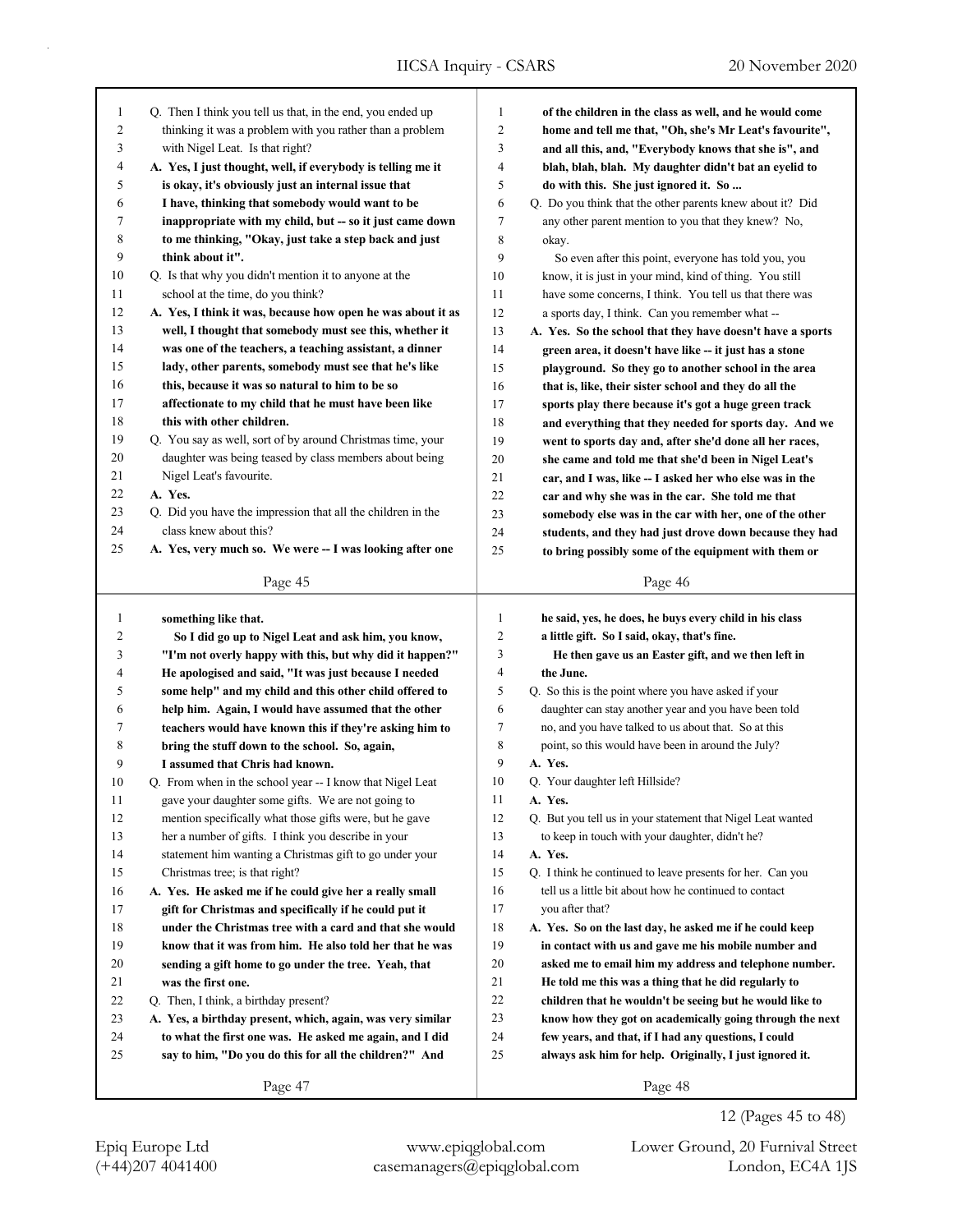|        | He then saw me and my child again a few days later on       | 1              | don't at the moment". I probably wouldn't have let her      |
|--------|-------------------------------------------------------------|----------------|-------------------------------------------------------------|
| 1<br>2 | his bike, and said, "Oh, please do message me, you know,    | 2              | do that, because -- I don't know why. I just don't          |
| 3      | I'm really looking forward to getting a letter or           | 3              | think I would have done, but yeah.                          |
| 4      | whatever", so I was like okay, okay. I didn't again,        | 4              | Q. Then we are not going to talk about it in detail, but at |
| 5      | and then, a few days later, I received a letter to my       | 5              | some point just before he was arrested, you left the        |
| 6      | home, which he must have got from the school. He must       | 6              | area, didn't you?                                           |
| 7      | have got my address from the school. So we received         | 7              | A. Yes. So in the [redacted], we left and moved to where    |
| 8      | a letter and for the next few months it was just            | 8              | we live now and, the weekend before he was arrested, we     |
| 9      | letters, which [redacted] -- sorry, [redacted] wasn't       | 9              | were about to write to him and tell him our new address,    |
| 10     | really wanting to write to him, but I would write           | 10             | which would be not far from where he lives, or lived.       |
| 11     | a childish letter out and get her to copy it, and then,     | 11             | Q. We are just going to have a look at something which was  |
| 12     | whenever it came up to a special occasion, we would get     | 12             | recorded when your daughter was in the school. Danny,       |
| 13     | presents from him.                                          | 13             | can we get up DFE003202_003. RS-H2, can you see that?       |
| 14     | We lived on his route from where he -- from where he        | 14             | A. Yes.                                                     |
| 15     | got off the train to when he got to school, so he would     | 15             | Q. I think you have seen it before in preparing for the     |
| 16     | come past our home and drop the presents in our             | 16             | hearing; is that right?                                     |
| 17     | porchway.                                                   | 17             | A. Yes. Yes, I have.                                        |
| 18     | Q. So he kept leaving presents for [redacted] outside your  | 18             | Q. It is quite difficult to read, it is small type.         |
| 19     | house?                                                      | 19             | I don't know if we can get it any bigger than that,         |
| 20     | A. Yes.                                                     | 20             | probably not. It doesn't look like it. Let's go to the      |
| 21     | Q. I think he also asked at some point whether or not you   | 21             | first paragraph. We know that we are referring to your      |
| 22     | had a webcam, [redacted].                                   | 22             | daughter as RS-A320.                                        |
| 23     | A. Yes.                                                     | 23             | A. Yes.                                                     |
| 24     | Q. But you said no, and I think that was the end of that?   | 24             | Q. So this is a concern that's been written down:           |
| 25     | A. Yes. He asked if we had a webcam and I said, "No, we     | 25             | "I met Nigel Leat and [your daughter] on my way back        |
|        | Page 49                                                     |                | Page 50                                                     |
|        |                                                             |                |                                                             |
| 1      | to class. They were watering their plants. I felt it        | $\mathbf{1}$   | time --                                                     |
| 2      | was strange because I expected that [your daughter]         | $\overline{c}$ | A. Not like this, not at all.                               |
| 3      | would either be completing her SAT or the other work        |                |                                                             |
|        |                                                             | 3              | Q. No. Danny, can we have the next paragraph down, please.  |
| 4      | On return to class, I asked Pam why [she] was carrying      | 4              | This is a very long paragraph. I know you have read it.     |
| 5      | out the activity " et cetera:                               | 5              | A. Yes.                                                     |
| 6      | "Pam commented on how Nigel Leat asked to carry out         | 6              | Q. But, essentially, it expresses -- I think the crux of    |
| 7      | the SAT with [your daughter] 'because she wouldn't be       | 7              | it, if you like, is towards the end, the third bullet       |
| 8      | able to do it' and feels that [she] was given support on    | 8              | point down. This is a trainee teacher and her college       |
| 9      | a 1:1 to complete the paper."                               | 9              | tutor came in to observe and noted the physical contact     |
| 10     | Danny, that can come down, thank you.                       | 10             | between RS-A320 and Nigel Leat. In her feedback session     |
| 11     | Did anyone talk to you about this, about the fact           | 11             | with Nicola, she commented on the fact that the             |
| 12     | that your daughter would be doing SATs in a different       | 12             | relationship between RS-A320 and Nigel Leat was "a bit      |
| 13     | way to the other children?                                  | 13             | close for comfort"?                                         |
| 14     | A. No.                                                      | 14             | A. Yes.                                                     |
| 15     | Q. Sorry, could we get that up again, but just get the next | 15             | Q. So this is somebody external to the school coming in and |
| 16     | paragraph down, please, DFE003202_003. This is another      | 16             | describing this.                                            |
| 17     | concern which is noted:                                     | 17             | A. Mmm.                                                     |
| 18     | "Heather came into my class  She was very                   | 18             | Q. Were you told about any concerns about how close         |
| 19     | 'annoyed' and asked me to come and see what Nigel Leat      | 19             | Nigel Leat was to your daughter at the time?                |
| 20     | was doing. She said that he was marking the maths SAT       | 20             | A. I was told nothing. Nobody ever came to me. I have       |
| 21     | and was allowing [your daughter] to write the scorings      | 21             | said before in all my statements that, if they would        |
| $22\,$ | on the papers. She felt this was inappropriate and          | 22             | have come to me and said that my daughter was acting        |
| 23     | compromised the SAT."                                       | 23             | inappropriately with Nigel Leat, I would never even have    |
| 24     | When she arrived in the class neither were there.           | 24             | looked at Leat. I would have looked at my family and        |
| 25     | You presumably weren't aware your daughter was spending     | 25             | thought, why, at this age, is she acting this way?          |

13 (Pages 49 to 52)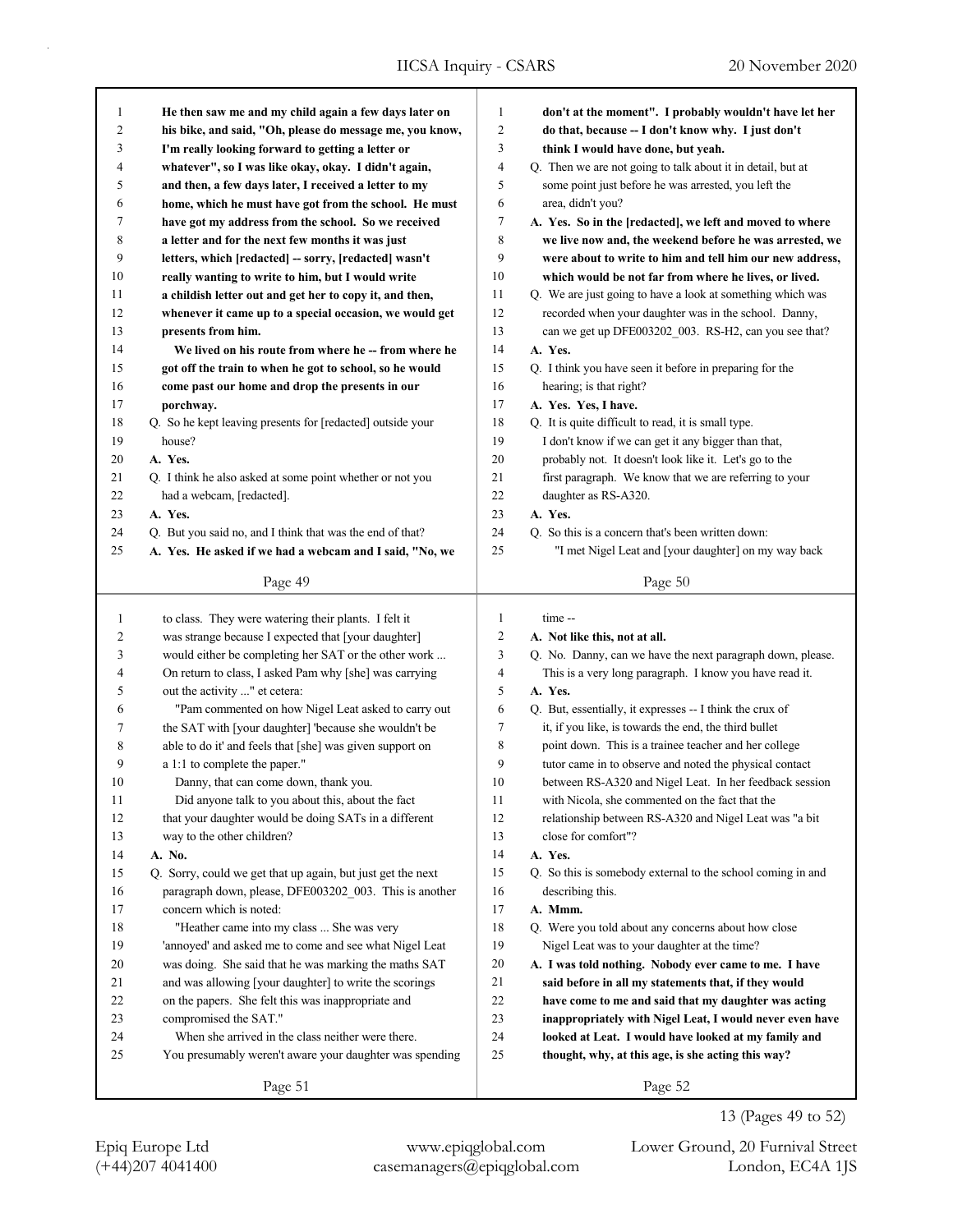| 1              | Yeah, but I was never told anything. Not one person         | 1              | that report about the various concerns, you are keen for  |
|----------------|-------------------------------------------------------------|----------------|-----------------------------------------------------------|
| $\overline{c}$ | came to me and said anything of what is on here.            | $\overline{c}$ | there to be some sort of duty on people to report         |
| 3              | Q. That can come down, thank you.                           | 3              | things; is that right, RS-H2?                             |
| 4              | As you describe, there were occasions where staff           | 4              | A. Definitely. I think that there needs to be, I don't    |
| 5              | noticed, for example, that your daughter would get upset    | 5              | know, somebody external, not involved in the school, and  |
| 6              | if she couldn't sit next to Nigel Leat or be physically     | 6              | especially in a small town like Weston, not in an area    |
| 7              | close to him. But, again, that wasn't shared with you       | 7              | where you probably live and work with people who work in  |
| 8              | at the time?                                                | 8              | the council offices. I also think that, possibly, if      |
| 9              | A. No.                                                      | 9              | there was somewhere that you could go to that was         |
| 10             | Q. I know you know that, as a result of those concerns,     | 10             | confidential and everything else, that the student and    |
| 11             | Nigel Leat was given a verbal warning. I think he           | 11             | that tutor might have said something, because reading     |
| 12             | described what he was doing as trying to support your       | 12             | their statements, they did feel like something needed to  |
| 13             | daughter.                                                   | 13             | be done, and I don't -- because they weren't part of      |
| 14             | A. Yes.                                                     | 14             | the school, they never had any of the hierarchy and       |
| 15             | Q. I think that was the message he was giving you as well   | 15             | everything like that involved in it, so I believe they    |
| 16             | at the time, wasn't it?                                     | 16             | probably would have done something, and I think that we   |
| 17             | A. Definitely. To me, everything he was doing was           | 17             | definitely need something that people can -- whether      |
| 18             | supporting her to develop more in as a child and in her,    | 18             | it's the children, whether it's parents, whether it's     |
| 19             | you know, education.                                        | 19             | support assistants or teachers, can just go and share     |
| 20             | Q. This is a difficult question, and you may not be able to | 20             | their concerns.                                           |
| 21             | answer it, but do you think if somebody had spoken to       | 21             | Q. We are going to move on a bit now in the story to when |
| 22             | your daughter at the time, do you think she would have      | 22             | Nigel Leat was arrested. So at this point we know that    |
| 23             | been able to tell them what was going on?                   | 23             | you have left the area, and you say that you kind of      |
| 24             | A. No. Not at all.                                          | 24             | found out about it because there were rumours on          |
| 25             | Q. I think you now, looking at that that we just looked at, | 25             | Facebook and then there was a Daily Mail headline which   |
|                | Page 53                                                     |                | Page 54                                                   |
|                |                                                             |                |                                                           |
|                |                                                             |                |                                                           |
| $\mathbf{1}$   | said something like, "Teacher films himself abusing         | $\mathbf{1}$   | A. The first two that came were, I think, just people     |
| 2              | children"; is that right?                                   | $\overline{c}$ | finding out information. Very good, everything like       |
| 3              | A. Yes.                                                     | 3              | that. And then I got involved with DS Steve Robinson,     |
| 4              | Q. You say something interesting in your statement. You     | $\overline{4}$ | and he was just amazing. I've never met somebody as       |
| 5              | say you knew in your gut, that's what you say, that this    | 5              | helpful as him. There were times I'd phone him maybe      |
| 6              | was about Hillside and Nigel Leat. Can you tell us what     | 6              | 20 times a day and just cry or shout or rant and rave,    |
| 7              | you mean, you knew in your gut?                             | $\tau$         | and he would listen to me, he would come over, he would   |
| 8              | A. So I think part of it was sort of saying what I felt was | $\,$ 8 $\,$    | talk, he would just be so helpful to us.                  |
| 9              | right inside of me; also, the other side of that is, at     | 9              | Q. In your statement, you say he kind of went beyond what |
| 10             | the time, in the area where the schools were, there was     | 10             | you would have expected him to do?                        |
| 11             | one teacher, one male teacher, of that area. So             | 11             | A. Definitely.                                            |
| 12             | everybody knew, everybody knew which school it was, you     | 12             | Q. So you were asked to look at some photographs; is that |
| 13             | know, what year.                                            | 13             | right?                                                    |
| 14             | Q. Initially, there was a bit of confusion, I think,        | 14             | A. Yes.                                                   |
| 15             | because, when you contacted the police, you gave one        | 15             | Q. You were also asked to look at some film?              |
| 16             | name for your daughter, [redacted]; is that right?          | 16             | A. Yes.                                                   |
| 17             | A. Yes. When we were in the school, [redacted] because she  | 17             | Q. The purpose of looking at those photographs and that   |
| 18             | couldn't get her head around that herself.                  | 18             | film was to identify whether the child that you were      |
| 19             | Q. But when they sort of cleared that up, the police        | 19             | seeing was your daughter; is that right?                  |
| 20             | I think immediately became engaged with you; is that        | 20             | A. Yes, because the film and the pictures didn't show the |
| 21             | right?                                                      | 21             | face.                                                     |
| 22             | A. Yes. They were -- when I called them the second time,    | 22             | Q. So it was from clothing that you were trying to tell   |
| 23             | they were in my house within 20 minutes.                    | 23             | whether or not it was your daughter?                      |
| 24             | Q. What were your views of the officer who was in charge of | 24             | A. Yes.                                                   |
| 25             | the case?                                                   | 25             | Q. You did, in fact, identify her from those photographs, |

(+44)207 4041400 casemanagers@epiqglobal.com London, EC4A 1JS

Epiq Europe Ltd www.epiqglobal.com Lower Ground, 20 Furnival Street

14 (Pages 53 to 56)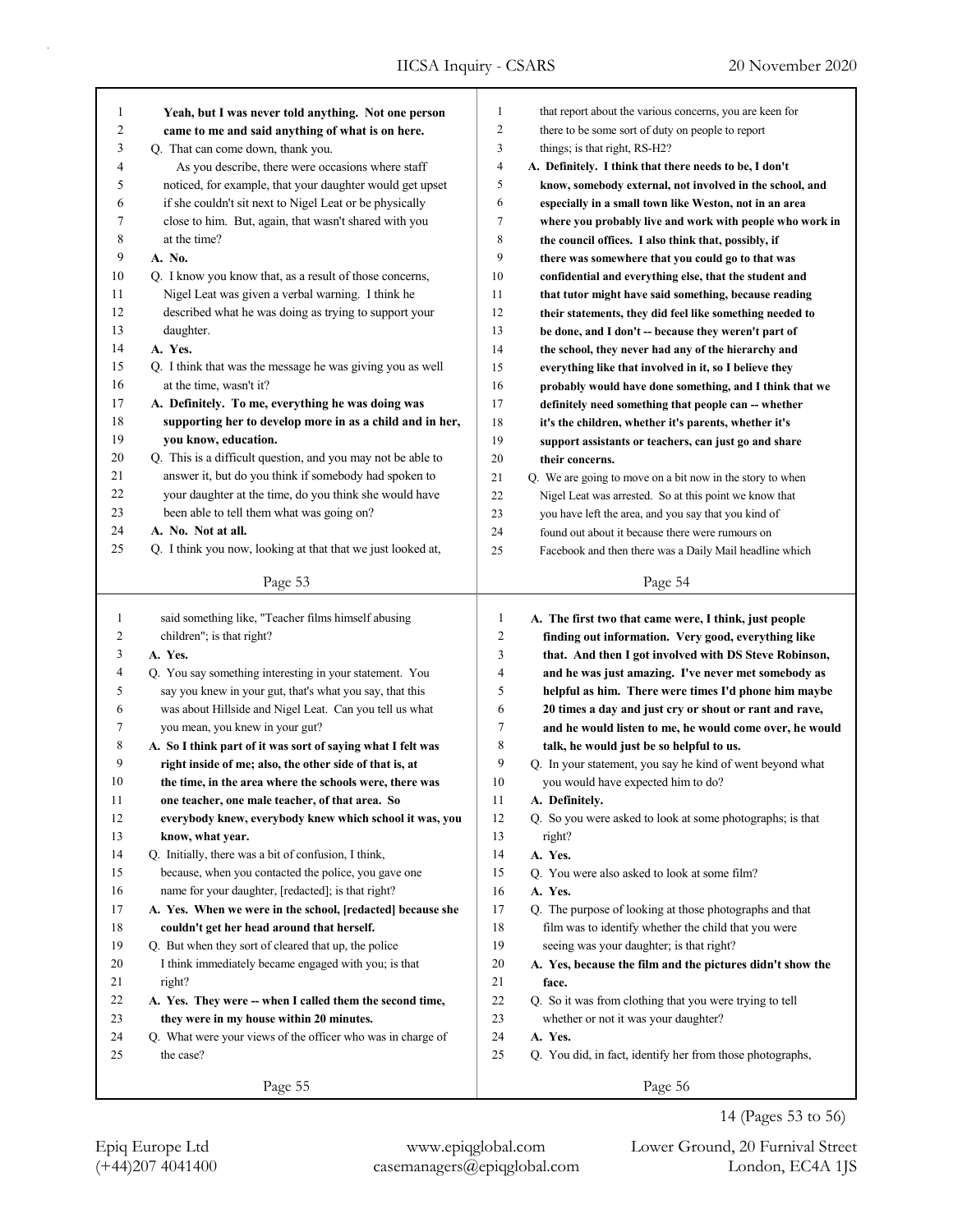| 1            | didn't you?                                                       | 1            | Q. You made two statements to the police, I think,                 |
|--------------|-------------------------------------------------------------------|--------------|--------------------------------------------------------------------|
| 2            | A. Yes. Yes, one of them was a party dress -- there had           | 2            | in December 2010 and then again in January; is that                |
| 3            | been a disco at the school; and the other one was school          | 3            | right?                                                             |
| 4            | uniform.                                                          | 4            | A. Yes. 2010 was just, like, the beginning, and then, in           |
| 5            | Q. This is difficult, but can you try to tell us what your        | 5            | the January or February time, whenever that was, that              |
| 6            | reaction was when you recognised your daughter in the             | 6            | was after they had watched all the videos and found out            |
| 7            | photographs?                                                      | 7            | what had actually gone on.                                         |
| 8            | A. It was still -- I think at first I was still like,             | 8            | Q. I think the police tried to talk to your daughter,              |
| 9            | "Okay, but it's not going to be that bad. It's probably           | 9            | didn't they?                                                       |
| 10           | just a slight bit of inappropriate behaviour, maybe some          | 10           | A. Yes.                                                            |
| 11           | of the teachers didn't like it, so we're not picking on           | 11           | Q. Was she able to talk to them at all?                            |
| 12           | him" -- that's not how I mean it, but some of                     | 12           | A. No. She sat next to my husband on the sofa and just             |
| 13           | the teachers were a bit, "Oh, it's just him again, doing          | 13           | cried the whole time. I mean, they were very good.                 |
| 14           | whatever", until they told me the charges and that's              | 14           | They just asked her like a couple of questions, and she            |
| 15           | when I realised how serious it was.                               | 15           | just said, "I don't know, I don't know".                           |
| 16           | Q. We are not going to go through all of them, but just so        | 16           | Q. I think you said she still doesn't talk about this.             |
| 17           | everybody understands, the charges in relation to your            | 17           | She's not able to talk about it?                                   |
| 18           | daughter included attempted rape of a child under 13,             | 18           | A. No.                                                             |
| 19           | didn't they?                                                      | 19           | Q. You also say that Nigel Leat groomed your daughter              |
| 20           | A. Yes.                                                           | 20           | extremely effectively because she still talked about him           |
| 21           | Q. And a number of counts of sexual assault of a child            | 21           | in positive terms; is that right?                                  |
| 22           | under 13 by penetration?                                          | 22           | A. Yes, 100 per cent. She would talk about him -- an               |
| 23           | A. Yes.                                                           | 23           | example is, we were watching, I don't know, the Olympics           |
| 24           | Q. So they were extremely serious and distressing charges?        | 24           | one year, and they were doing a long cycling race, and             |
| 25           | A. Yes.                                                           | 25           | she would mention, "Oh, mum, that's what he likes to               |
|              | Page 57                                                           |              | Page 58                                                            |
|              |                                                                   |              |                                                                    |
|              |                                                                   |              |                                                                    |
| $\mathbf{1}$ | do", and things like that.                                        | $\mathbf{1}$ | put on Facebook, and everything like that, somebody from           |
| 2            | Q. I think you describe him as a clever and manipulative          | 2            | Social Services, from North Somerset, were going into              |
| 3            | paedophile; is that right?                                        | 3            | the school weekly, and they were always available if               |
| 4            | A. Very much so. Very much so.                                    | 4            | anybody wanted to speak to them and they were doing,               |
| 5            | Q. So you had to look at some images. But, on the positive        | 5            | like, weekly meetings and stuff. Whether that's                    |
| 6            | side, that meant nobody had to give evidence, did they,           | 6            | 100 per cent true, I'm not sure, and I asked                       |
| 7            | in terms of --                                                    | 7            | North Somerset for help, and I had one meeting with                |
| 8            | A. Well, the thing that made the no evidence was,                 | 8            | NSPCC and were told that, because, as a family, we are             |
| 9            | originally he was denying the attempted rape, and then            | 9            | fully functioning, there's nothing they can do, because            |
| 10           | I think, maybe a couple of weeks before, he said, yes,            | 10           | I was very aware of all the safeguarding issues that               |
| 11           | it is an attempted rape, so [redacted] didn't have --             | 11           | needed to be put in place, so -- but every time I called           |
| 12           | oh, sorry, [redacted] didn't have to give evidence.               | 12           | Social Services, they would never get back to me, they             |
| 13           | Q. Please don't worry. We are keeping a note of                   | 13           | would never tell me what they could do to help us, they            |
| 14           | everything, so we will make sure we cover it at the end.          | 14           | just never did anything.                                           |
| 15           | You told us about the support that you got from                   | 15           | Q. I think you know that we have asked North Somerset              |
| 16           | DS Steve Robinson, I think you said.                              | 16           | a little bit about the lack of support, and they do                |
| 17           | A. Yes.                                                           | 17           | mention someone visiting you in December and January.              |
| 18           | Q. But, otherwise, I think you felt that there wasn't             | 18           | Were those the visits that you were talking about?                 |
| 19           | really very much support for you and for your daughter?           | 19           | A. Yes.                                                            |
| 20           | A. Yes.                                                           | $20\,$       | Q. There is also some mention of the Greenhouse Project.           |
| 21           | Q. You'd left the area, if you like, so do you think that         | 21           | Did you have any support?                                          |
| 22           | was part of the problem, in terms of accessing support,           | 22           | A. Well, yes, we did. We were offered a -- well, six               |
| 23           | or $\ldots$ ?                                                     | 23           | months originally for my daughter, and then me and my              |
| 24           | A. I think some of it was because, at the time, from what         | 24           | husband were offered -- I think it was either eight                |
| 25           | I heard from what was in the papers and what was being<br>Page 59 | 25           | sessions or 12 sessions. I don't know what they thought<br>Page 60 |

15 (Pages 57 to 60)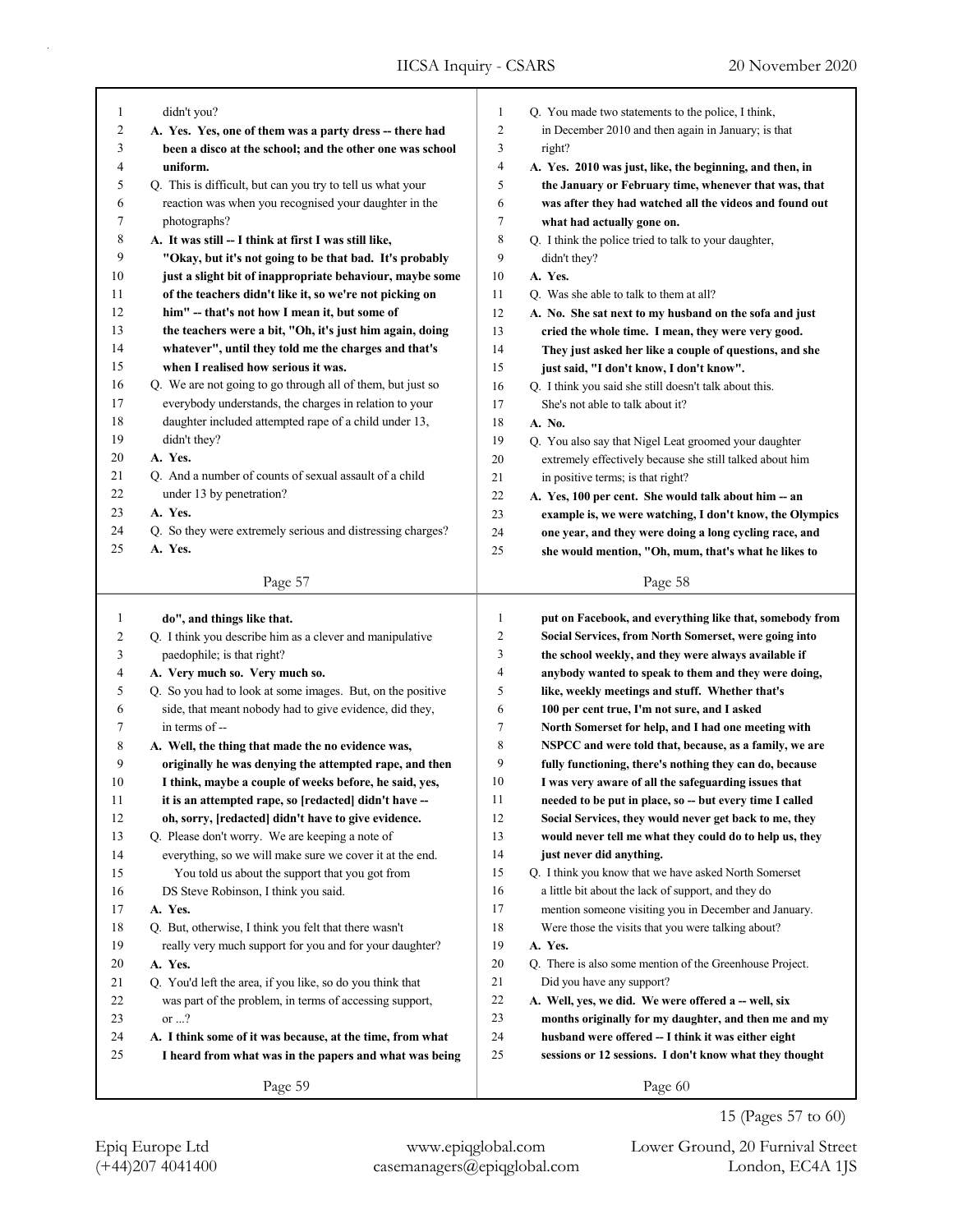| 1            | they were doing or what type of counsellors they were      | 1              | helpful at all. Especially because they were sold to me     |
|--------------|------------------------------------------------------------|----------------|-------------------------------------------------------------|
| 2            | giving us, because the help we got didn't help us deal     | $\overline{c}$ | as a company who dealt with children and young adults       |
| 3            | with anything, it just helped -- she -- because we had     | 3              | every day who hadn't disclosed, so I thought, this is       |
| 4            | it at the time of the court case, so she was very good     | 4              | perfect for her. And no.                                    |
| 5            | in explaining the wording, shall I say, and explaining     | 5              | Q. Did you mention at the time that this didn't seem to be  |
| 6            | what that meant and what that meant, but not help in       | 6              | working for your daughter, or for you, in fact?             |
| 7            | anything else. She didn't teach me any tools that          | 7              | A. Yes. Yes, we told them both. We said -- I did say to     |
| 8            | I could put in place to help my daughter in years to       | 8              | ours, "I think I've expected too much out of this",         |
| 9            | come, which is what I wanted, which might be the           | 9              | because all that they'd done is explain, like, jargon in    |
| 10           | problem: I wanted something they couldn't give me.         | 10             | the courts. I said to my daughter's, "I don't think         |
| 11           | And then, the help my daughter got -- well, I think        | 11             | this is helping her. I don't know -- but I've never         |
| 12           | they must have just picked this woman off the bloomin'     | 12             | been in this situation before. You're going to have to      |
| 13           | street. She just didn't -- there was no relation to        | 13             | lead me and tell me what we need to do". So she said to     |
| 14           | her -- she struggled to have a relationship with my        | 14             | me, "I suggest we do another six months with her", so       |
| 15           | daughter and struggled to give me any information that     | 15             | altogether she had year's counselling with this person.     |
| 16           | I could use to help her. I said to her, "I know you        | 16             | But it was no help.                                         |
| 17           | can't tell me what goes on in your sessions, and I'm       | 17             | Q. Did you tell anyone in North Somerset Council, "I don't  |
| 18           | happy with that, but please tell me what I can do in the   | 18             | think the Greenhouse Project is working for us. Is          |
| 19           | future or what I can do at home with her", and there was   | 19             | there anything else we could access?"                       |
| 20           | nothing. The only thing she told me was that there         | 20             | A. Yes, I did, and I think -- I don't think I spoke         |
| 21           | definitely had been abuse, because my daughter, when       | 21             | directly to Sheila. I think I spoke to somebody under       |
| 22           | drawing anything, put her and then a barrier in between    | 22             | her. Sorry, I don't know --                                 |
| 23           | whatever she was drawing, so if she was drawing me and     | 23             | Q. No, no, Sheila is coming to give evidence. That's not    |
| 24           | her, she would put a flower in between or a ball or        | 24             | a name we need to worry about.                              |
| 25           | anything like that, but that was it. They were not         | 25             | A. Okay. I think I spoke to somebody underneath her. This   |
|              | Page 61                                                    |                | Page 62                                                     |
| $\mathbf{1}$ | person then gave me the name of a company called           | 1              | I was never -- even though I'm aware of it, I was           |
| 2            | Stop It Now!. At the time, I didn't realise what they      | 2              | never told of the paths she could choose when she got       |
| 3            | were. So about a week later, maybe, I called them up       | 3              | to, like, teenager. She might go down one route or          |
| 4            | and she explained to me, "I'm sorry, I can't help you.     | 4              | another route. She might be fine, but then she might go     |
| 5            | We are a call centre for child offenders who would call    | 5              | down addiction routes or harming or whatever. They          |
| 6            | us to help us stop them from going on to abuse". So why    | 6              | never explained any of that to me, but I am aware of it.    |
| 7            | they even gave that to me, I don't know. But that was      | 7              | Q. Let's talk about that, then, RS-H2, the effect that this |
| 8            | it.                                                        | 8              | had on your daughter. So you have told us that she          |
| 9            | Q. Was that the end of you contacting North Somerset for   | 9              | didn't talk to the police about it. She was very young,     |
| 10           | help?                                                      | 10             | wasn't she, when it happened?                               |
| 11           | A. Yes.                                                    | 11             | A. Mmm.                                                     |
| 12           | Q. Are you able -- this is tricky as well, but is there an | 12             | Q. You say it was confusing for her, you think, because he  |
| 13           | answer to this: do you know what kind of support would     | 13             | was a good teacher and he was kind to her. So the           |
| 14           | have been useful? You said you wanted someone to tell      | 14             | grooming, you think, was very difficult for her to kind     |
| 15           | you how you should be helping your daughter. Is that       | 15             | of reconcile in her mind; is that right?                    |
| 16           | what you had in mind?                                      | 16             | A. Definitely. I think that -- I'm not sure if she thought  |
| 17           | A. Yes. I think -- I mean, I don't know, if I'm honest,    | 17             | every male teacher would be like that or if every male      |
| 18           | but I think that -- I'm not -- I think it might be         | 18             | around her should be like that. She never showed any --     |
| 19           | different if she were to start disclosing information      | 19             | an example is, when she went into the last year of          |
| 20           | through the years, but she didn't. I think that            | 20             | junior school, she had her first male teacher since         |
| 21           | I probably needed to be explained to how to understand,    | 21             | then, and she would do things like ask this teacher if      |
| 22           | if she doesn't, she doesn't, not just, "Okay, I'll just    | 22             | she could stay behind and help him, or if all the other     |
| 23           | living my life as I'm living it, but what happens if she   | 23             | children were going down for playground, she wanted to      |
| 24           | doesn't disclose and I know in detail what's happened      | 24             | stay up with him and do whatever, and this teacher told     |
| 25           | and how do I deal with that?".                             | 25             | me, "I have never felt so guilty being so rude to           |
|              |                                                            |                |                                                             |

Page 64

Page 63

(+44)207 4041400 casemanagers@epiqglobal.com London, EC4A 1JS Epiq Europe Ltd www.epiqglobal.com Lower Ground, 20 Furnival Street

16 (Pages 61 to 64)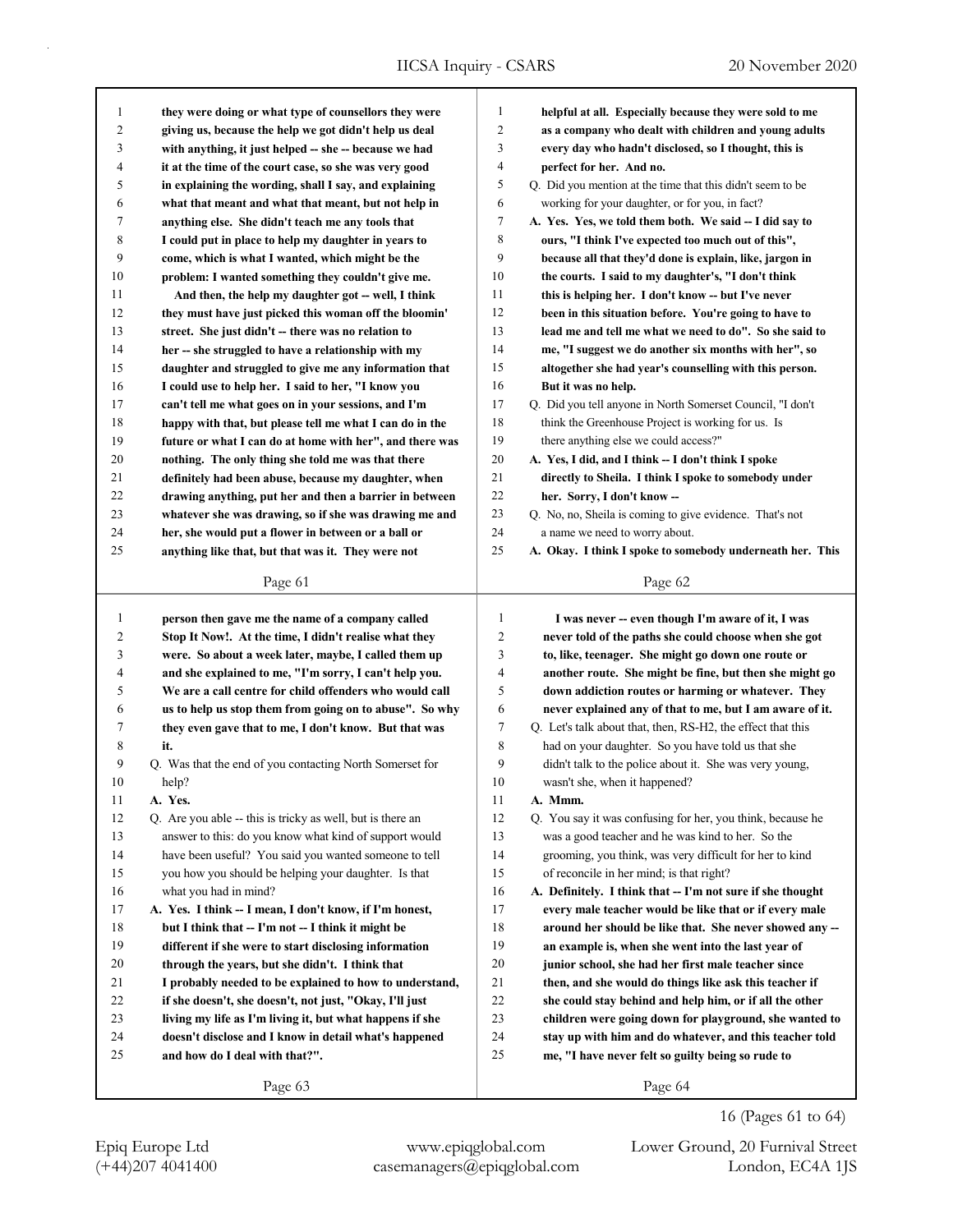| 1  |                                                                                                                     |              |                                                                                                                  |
|----|---------------------------------------------------------------------------------------------------------------------|--------------|------------------------------------------------------------------------------------------------------------------|
|    | a child, because I'd have to say to her, 'No, go and                                                                | $\mathbf{1}$ | Q. That got worse, did it, when she got to be a teenager?                                                        |
| 2  | play', or, 'No, I'm not doing this with you'". In the                                                               | 2            | Is that when things started becoming very difficult for                                                          |
| 3  | end, he said, "I had to start blanking her to make her                                                              | 3            | your daughter?                                                                                                   |
| 4  | realise that this wasn't going to happen again".                                                                    | 4            | A. Yes, from about the age of 12.                                                                                |
| 5  | Q. The fact that the learning difficulties she's got, the                                                           | 5            | Q. You sum up by saying that it's difficult to put in words                                                      |
| 6  | suspected autism, that must have played a part, knowing                                                             | 6            | how she's been impacted because she hasn't accepted it                                                           |
| 7  | how she was able to deal with this, do you think?                                                                   | 7            | at all; is that right?                                                                                           |
| 8  | A. Definitely. I think part of it was very -- she's just                                                            | 8            | A. Yes, very much so. She just -- I can't say that this --                                                       |
| 9  | put it in the a little cardboard box and it's gone away.                                                            | 9            | the way she's behaving one day would be because of                                                               |
| 10 | But I think, on the other side of it, she has, in her                                                               | 10           | what's happened. I think she has got to the point where                                                          |
| 11 | younger years -- well, teenage years, she would think                                                               | 11           | she is just trying to live her life. She wants to                                                                |
| 12 | that's how you get attention, you know, anything sexual                                                             | 12           | forget about it, because my daughter is aware of this,                                                           |
| 13 | would be attention, and maybe that's when someone loves                                                             | 13           | she's aware of the other cases we have got going on, and                                                         |
| 14 | you.                                                                                                                | 14           | she just says, "I just want it over with now".                                                                   |
| 15 | Q. I think you describe in your statement that, actually,                                                           | 15           | Q. I'd just like to talk to you a little bit about your                                                          |
| 16 | some of the issues which have come up are to do with,                                                               | 16           | involvement in the Serious Case Review.                                                                          |
| 17 | you know, sending photos over social media or a number                                                              | 17           | A. Yes.                                                                                                          |
| 18 | of things which we don't need to go into detail about                                                               | 18           | Q. So you were interviewed, I think, for the Serious Case                                                        |
| 19 | but mean that she's ended up on the at-risk register for                                                            | 19           | Review; is that right?                                                                                           |
| 20 | child sexual exploitation?                                                                                          | 20           | A. Yes.                                                                                                          |
| 21 | A. Yes.                                                                                                             | 21           | Q. But you describe the interview as very quick. What was                                                        |
| 22 | Q. It is a reasonable view, but your view is that that's                                                            | 22           | your view on the questions you were asked as part of                                                             |
| 23 | all tied into what happened to her when she was very                                                                | 23           | that?                                                                                                            |
| 24 | young?                                                                                                              | 24           | A. When I got the Serious Case Review through and I read it                                                      |
| 25 | A. Very much so, yes. Definitely.                                                                                   | 25           | and I saw how many points involved my daughter, they                                                             |
|    |                                                                                                                     |              |                                                                                                                  |
|    | Page 65                                                                                                             |              | Page 66                                                                                                          |
| 1  |                                                                                                                     | $\mathbf{1}$ |                                                                                                                  |
| 2  | didn't ask me one question about if I knew any of that,<br>they didn't ask me -- it literally was maybe a 20-minute | 2            | I think I maybe expected somebody to go through it with<br>me more or even call me to tell me, "This is what you |
| 3  | conversation on the phone, and they were just asking me                                                             | 3            | need to expect", and they didn't. They just come                                                                 |
| 4  | my opinion of this and my opinion of that. It was not                                                               | 4            | through the normal post and that was it.                                                                         |
| 5  | in detail about anything. Also, when I was answering                                                                | 5            | Q. There are a number of references, I think, to your                                                            |
| 6  | the questions, they would then interrupt me and just go                                                             |              |                                                                                                                  |
|    |                                                                                                                     |              |                                                                                                                  |
|    |                                                                                                                     | 6            | daughter in the Serious Case Review, aren't there?                                                               |
| 7  | on to the next question. I'd feel that -- it came                                                                   | 7            | A. Yes.                                                                                                          |
| 8  | across to me that they had so many people to talk to                                                                | 8            | Q. I think she was the youngest of Nigel Leat's victims; is                                                      |
| 9  | that it was just trying to get it rushed and over and                                                               | 9            | that right?                                                                                                      |
| 10 | done with.                                                                                                          | 10           | A. Yes.                                                                                                          |
| 11 | Q. I don't think anyone talked you through the Serious Case                                                         | 11           | Q. As you say, there were a number of issues in there which                                                      |
| 12 | Review when it was published --                                                                                     | 12           | are relevant to your daughter's experience in the                                                                |
| 13 | A. No.                                                                                                              | 13           | classroom, isn't there?                                                                                          |
| 14 | Q. -- or let you know that it was coming or anything like                                                           | 14           | A. Yes.                                                                                                          |
| 15 | that; is that right?                                                                                                | 15           | Q. So the favourites, the physical contact?                                                                      |
| 16 | A. No. We were told it would be released on a date. It                                                              | 16           | A. Yes.                                                                                                          |
| 17 | wasn't released on that date. Then I found out it was                                                               | 17           | Q. Why do you think Mr Hood, at the time, refused to let                                                         |
| 18 | going to be released on a different date. Then I phoned                                                             | 18           | your daughter stay another year? I think you described                                                           |
| 19 | Steve Robinson and said to him, "Can you explain it to                                                              | 19           | at the meeting, so you say that he thought by that point                                                         |
| 20 | me?" and he did, he explained everything to me. He then                                                             | 20           | she'd be too attached to him; is that right?                                                                     |
| 21 | told me that he would be receiving it a day earlier than                                                            | 21           | A. Yes. He thought that they would have -- or she would                                                          |
| 22 | me. I don't know why I thought it would be delivered by                                                             | 22           | have too much of a close relationship with Leat, when,                                                           |
| 23 | somebody, but when it did come through to me the next                                                               | 23           | at the end of the following year, they left the whole                                                            |
| 24 | day, it was just through the letterbox. It was just                                                                 | 24           | school together and went on to, like, their sister                                                               |
| 25 | delivered by normal post. And I think that shocked me.                                                              | 25           | school, so there would be -- she wouldn't be seeing him,                                                         |

17 (Pages 65 to 68)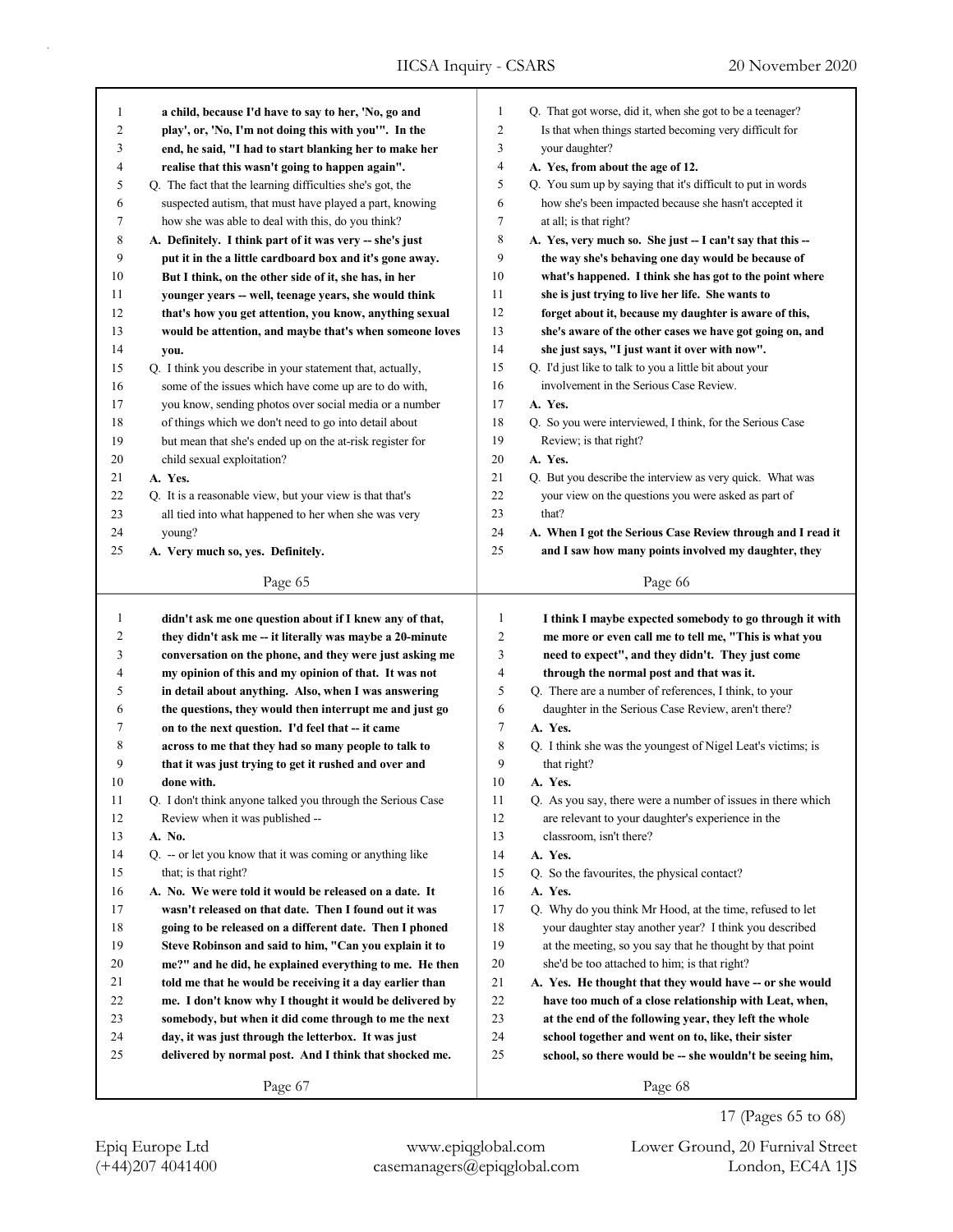| 1  | she wouldn't have any contact with him. It's not like                                                              | $\mathbf{1}$   | You also talk about making it easier for people to         |
|----|--------------------------------------------------------------------------------------------------------------------|----------------|------------------------------------------------------------|
| 2  | she's just in a different class and in that class she                                                              | $\overline{2}$ | report concerns. Can you tell us a little bit more         |
| 3  | would still see Nigel Leat at playgrounds and things                                                               | 3              | about what you mean by that?                               |
| 4  | like that. It was a totally different school, and                                                                  | 4              | A. Yes, I think --                                         |
| 5  | that's what he said to me.                                                                                         | 5              | Q. (Overspeaking) being outside the school, which you      |
| 6  | Q. In your statement, I think you think that maybe Mr Hood                                                         | 6              | mentioned?                                                 |
| 7  | knew what was going on; is that --                                                                                 | 7              | A. Yes, definitely. I think that, from the things that     |
| 8  | A. Yes. I think that -- I'm not sure if I believe he knew                                                          | 8              | I've read about the teachers and the support assistants    |
| 9  | the extent of the abuse, but I do think he knew                                                                    | 9              | and things like that, they all felt that they couldn't     |
| 10 | something was going on, but maybe didn't have indefinite                                                           | 10             | go to Chris Hood about anything. I mean, the next          |
| 11 | proof for it. But -- he must have done because of how                                                              | 11             | person should have been the deputy, and they should have   |
| 12 | many people had gone to him before then and after. He                                                              | 12             | been able to go to her and that, but obviously, in this    |
| 13 | must have known something was not right. Whether that                                                              | 13             | environment, it wasn't. So I feel that there should be     |
| 14 | was he was thinking that Nigel Leat was just overly                                                                | 14             | an external person or company they could go to and just    |
| 15 | touchy-feely with these children but nothing had gone on                                                           | 15             | say, "This is my concern", and then -- it could be         |
| 16 | or whether he suspected something but didn't know the                                                              | 16             | confidential, it could be whatever, but it does need to    |
| 17 | actual amount.                                                                                                     | 17             | be made. Because the -- in this school, the headmaster     |
| 18 | Q. I'd like to talk to you -- you put in your statement                                                            | 18             | and the deputy head were both aware of different           |
| 19 | some things that you would like to see changed.                                                                    | 19             | situations and different incidences and them incidences    |
| 20 | A. Yes.                                                                                                            | 20             |                                                            |
|    |                                                                                                                    |                | were given written warnings or the deputy just ignored     |
| 21 | Q. I think you say at paragraph 60 that you would support<br>a change in the law to make it a criminal offence for | 21<br>22       | them, she didn't go anywhere with them. Then it needs      |
| 22 |                                                                                                                    |                | to be made punishable for if that doesn't happen.          |
| 23 | teachers and others not to report concerns?                                                                        | 23             | If you are aware -- even if -- like, one of                |
| 24 | A. Yes.                                                                                                            | 24             | the incidents in the Serious Case Review, I have said      |
| 25 | Q. That's definitely something the inquiry is looking into.                                                        | 25             | that, "My daughter was acting inappropriate with           |
|    | Page 69                                                                                                            |                | Page 70                                                    |
|    |                                                                                                                    |                |                                                            |
|    |                                                                                                                    |                |                                                            |
| 1  | a teacher, why was I not told that?" Why did they not                                                              | $\mathbf{1}$   | THE CHAIR: We have no questions, but I want to thank the   |
| 2  | come to me and say, "I have seen this. This isn't right                                                            | $\overline{c}$ | witness very much for her evidence. We are grateful to     |
| 3  | with your daughter. You need to look at what's going on                                                            | 3              | you for telling us about abuse from a parent's             |
| 4  | in her life". They just need somewhere that they can go                                                            | 4              | perspective, and it's very helpful to the inquiry.         |
| 5  | and they can discuss this with and not be punished or                                                              | 5              | Thank you.                                                 |
| 6  | not made, you know, head of whatever because they have                                                             | 6              | A. You're welcome.                                         |
| 7  | said this.                                                                                                         | 7              | (The witness withdrew)                                     |
| 8  | Q. So this is somewhere the staff could all go outside the                                                         | 8              | MS BICARREGUI: Chair, we are early to break, but it may be |
| 9  | school?                                                                                                            | 9              | that before we call the next witness we could perhaps      |
| 10 | A. Yes, definitely.                                                                                                | 10             | break for an early lunch?                                  |
| 11 | MS BICARREGUI: Thank you very much, RS-H2. I don't have                                                            | 11             | THE CHAIR: Yes, we will do that and return at 1.30 pm.     |
| 12 | any more questions for you, but there may be something                                                             | 12             | $(12.32 \text{ pm})$                                       |
| 13 | I've missed that you would like to tell the chair and                                                              | 13             | (The short adjournment)                                    |
| 14 | panel. Is there anything else?                                                                                     | 14             | $(1.30 \text{ pm})$                                        |
| 15 | A. No, that's fine.                                                                                                | 15             | THE CHAIR: Ms Bicarregui?                                  |
| 16 | MS BICARREGUI: In which case, chair, I would like to --                                                            | 16             | MS BICARREGUI: Thank you, chair.                           |
| 17 | there have been a number of inadvertent disclosures.                                                               | 17             | WITNESS RS-H1 (affirmed)                                   |
| 18 | I'd like to ask for restriction orders to cover the name                                                           | 18             | Examination by MS BICARREGUI                               |
| 19 | of this witness, the name of her daughter, including                                                               | 19             | MS BICARREGUI: RS-H1, just a few things before we start.   |
| 20 | surname, the year groups, the occupation of the witness                                                            | 20             | It is not a test of memory. I know you have your           |
| 21 | and the month that she moved house.                                                                                | 21             | witness statement there, so if you need to look at it,     |
| 22 | THE CHAIR: Yes, I will make that order.                                                                            | 22             | then please do.                                            |
| 23 | MS BICARREGUI: Thank you very much, chair.                                                                         | 23             | Danny, the evidence handler, will also display             |
| 24 | RS-H2, if you could stay there, the chair and panel                                                                | 24             | certain documents on the screen, which might take a few    |
| 25 | may have some questions for you.                                                                                   | $25\,$         | minutes, but they will get there.                          |
|    | Page 71                                                                                                            |                | Page 72                                                    |

18 (Pages 69 to 72)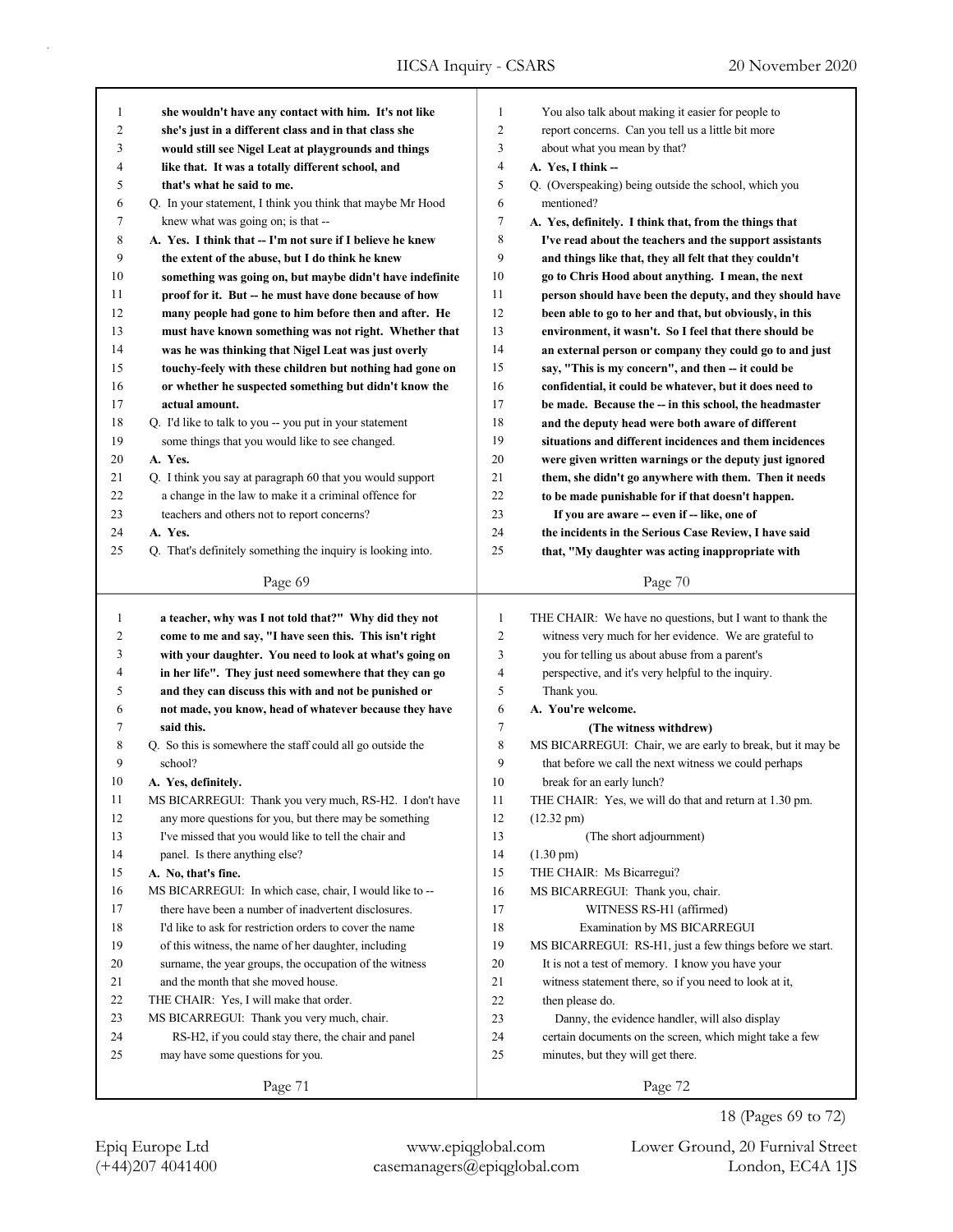| 1            | We are going to take a break every hour, for                | 1              | A. That's right.                                          |
|--------------|-------------------------------------------------------------|----------------|-----------------------------------------------------------|
| 2            | 15 minutes, but if you need other breaks, then just let     | $\overline{c}$ | Q. She started in the September 2010?                     |
| 3            | me know.                                                    | 3              | A. September 2010 to December 2010.                       |
| 4            | If we lose you, don't worry, we will get you back.          | 4              | Q. You tell us in your statement that she was abused by   |
| 5            | I am going to ask you questions, and then, when I am        | 5              | Nigel Leat between September and December; is that        |
| 6            | finished, the chair and panel may have some questions       | 6              | right?                                                    |
| 7            | for you.                                                    | 7              | A. That's right.                                          |
| 8            | Before we start, could you turn to tab A1 in the            | 8              |                                                           |
|              |                                                             |                | Q. Importantly, and we are going to come to this in more  |
| 9            | bundle in front of you. Is that your witness statement,     | 9              | detail, but very importantly, it was you asking your      |
| 10           | $RS-H1?$                                                    | 10             | daughter questions that led to Nigel Leat being           |
| 11           | A. It is.                                                   | 11             | arrested, wasn't it?                                      |
| 12           | Q. Is that statement true, to the best of your knowledge    | 12             | A. That's right, yes.                                     |
| 13           | and belief?                                                 | 13             | Q. You tell us in your statement that your daughter is    |
| 14           | A. It is.                                                   | 14             | currently under the age of 18 and she is studying for     |
| 15           | Q. RS-H1, we are not going to be using your name,           | 15             | exams, and she's not emotionally ready to provide         |
| 16           | obviously, and when we talk about your daughter, we are     | 16             | a witness statement; is that right?                       |
| 17           | going to be talking about RS-A300. So, as far as you        | 17             | A. That's correct.                                        |
| 18           | can, if you could try to refer to her either as your        | 18             | Q. But, in any event, I think you're able to help us      |
| 19           | daughter or as RS-A300. Don't worry, we have already        | 19             | a great deal, aren't you, with what happened at the       |
| 20           | seen this morning that there are some slips, and we can     | 20             | time?                                                     |
| 21           | deal with those by way of a restriction order, so don't     | 21             | A. I believe so, yes.                                     |
| 22           | worry about it too much, and we will deal with that as      | 22             | Q. You tell us in your statement that Hillside had a good |
| 23           | we go along.                                                | 23             | reputation academically in the local area, but the main   |
| 24           | Your daughter, RS-A300, was in Nigel Leat's class in        | 24             | reason you chose the school was your friends' children    |
| 25           | the school year 2010 to 2011; is that right?                | 25             | were there and it was a small school which felt safe and  |
|              |                                                             |                |                                                           |
|              | Page 73                                                     |                | Page 74                                                   |
|              |                                                             |                |                                                           |
|              |                                                             |                |                                                           |
| $\mathbf{1}$ | secure; is that right?                                      | $\mathbf{1}$   | into in year [redacted].                                  |
| 2            | A. That's right, yes.                                       | $\overline{c}$ | Q. So she joined his class. You say that her behaviour    |
| 3            | Q. I think you didn't read the Ofsted reports before        | 3              | changed quite quickly when she went into that class.      |
| 4            | sending your daughter there, but you were aware from        | 4              | Can you tell us a little bit about how her behaviour      |
| 5            | other parents that they were broadly good; is that          | 5              | changed?                                                  |
| 6            | right?                                                      | 6              | A. She became very withdrawn. I can remember on a couple  |
| 7            | A. That's right. I did go to the preschool that was         | 7              | of occasions having tummy ache, which was unlike her at   |
| 8            | privately run connected to Hillside prior to her time at    | 8              | all.                                                      |
| 9            | the school, so I knew roughly how the school conducted,     | 9              | We had refusals to wear skirts to school, which was       |
| 10           | yes.                                                        | 10             | a new thing. I would also put her hair up before school   |
| 11           | Q. If we talk a little bit about your daughter's experience | 11             | for a number of reasons, not just because it was out of   |
| 12           | when she went into Nigel Leat's class, I think it is        | 12             | the way, and she would continuously come home after       |
| 13           | right to say, isn't it, that your daughter was really       | 13             | school with her hair down. That would cause an argument   |
| 14           | pleased to be going into Nigel Leat's class?                | 14             | between her and myself -- not a big argument, but just    |
| 15           | A. Yes. My first memory of RS-A300 going into Nigel Leat's  | 15             | something that I was aware of happening a lot.            |
| 16           | class was that of excitement. She had come across him       | 16             | Her sleeping pattern changed slightly. She would          |
| 17           | a couple of times in year [redacted] -- said he was fun,    | 17             | ask to be with me more times than on her own at night.    |
| 18           | a bit lenient. Yes, I was quite excited, definitely.        | 18             | I just saw a general behavioural change in her, for       |
| 19           | Q. I think even in year [redacted] he had talked to your    | 19             | sure.                                                     |
| 20           | daughter a bit, hadn't he?                                  | 20             | Q. Then I think you went away in the half term of that    |
| 21           | A. That's right, yes.                                       | 21             | term. What happened when you were away?                   |
| 22           | Q. You think, looking back, I think, that that was maybe    | 22             | A. We went abroad on the half term -- the October half    |
| 23           | the start of something; is it fair to say that?             | 23             | term, and I got my [redacted] back. She was happy. We     |
| 24           | A. Yes, he did mention his name on several occasions prior  | 24             | were with friends, another child roughly her same age.    |
| 25           | to the releasement of which class she would be going        | 25             | I do remember thinking that she may have been tired       |
|              | Page 75                                                     |                | Page 76                                                   |

19 (Pages 73 to 76)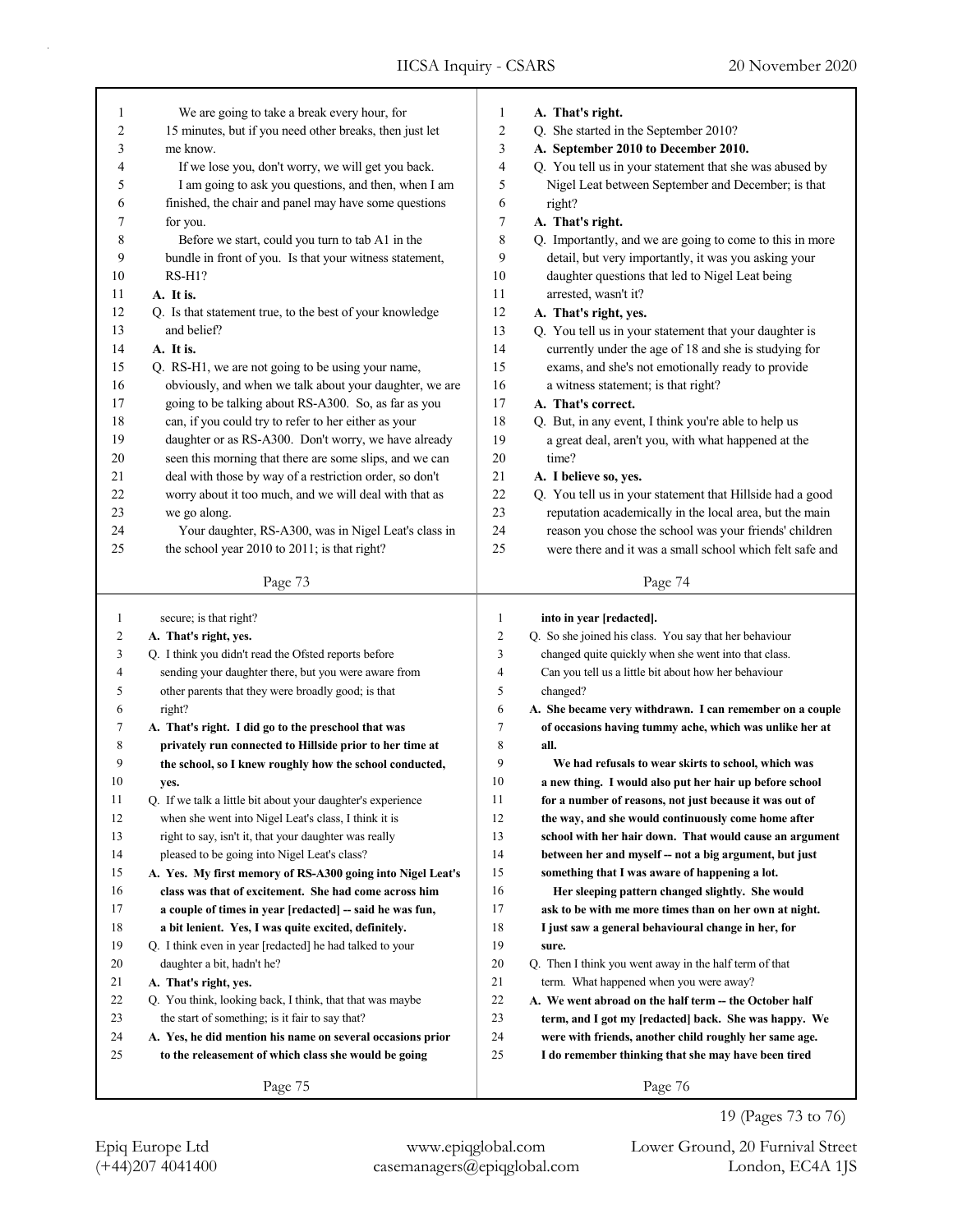| 1                       | before we went away, that's why her behaviour was                                                      | 1              | Q. Did the concerns about not wanting to wear a skirt --    |
|-------------------------|--------------------------------------------------------------------------------------------------------|----------------|-------------------------------------------------------------|
| $\overline{\mathbf{c}}$ | slightly different, but I think it just highlighted the                                                | 2              | did that all continue through that time as well?            |
| 3<br>4                  | difference in her before we had actually gone onto the                                                 | 3<br>4         | A. Yes. I do also remember her not wanting to bath, which   |
| 5                       | holiday, for sure.                                                                                     | 5              | was quite peculiar to me. It was something that             |
|                         | MS BICARREGUI: I'm just going to pause there. There has                                                |                | I didn't really experience before. I guess now -- yeah,     |
| 6<br>7                  | been an inadvertent disclosure, so don't worry at all<br>about that.                                   | 6<br>7         | I guess --                                                  |
| 8                       |                                                                                                        | 8              | Q. You mentioned something about her eating patterns as     |
| 9                       | Chair, there has been a disclosure of material<br>covered by the restriction order. Could I ask you to |                | well at this point, which had changed?                      |
|                         |                                                                                                        | 9              | A. Yes, her eating patterns had changed. She really wasn't  |
| 10                      | make that order? Thank you very much.                                                                  | 10             | sort of eating very well. I can remember at school          |
| 11                      | Again, don't worry. It's very easily done. If it                                                       | 11             | dinners -- she did change from school dinners to packed     |
| 12                      | happens lots, I'm not going to stop you because I think                                                | 12             | lunch, because I thought that might help her eat, but it    |
| 13                      | it will interrupt you, but we will then deal with it at                                                | 13             | didn't. It used to come back in her packed lunch box,       |
| 14                      | the end of your evidence. So thank you.                                                                | 14             | just as it went. So I saw a pattern in her food             |
| 15                      | You were describing that you got your daughter back,                                                   | 15             | behaviour.                                                  |
| 16                      | if you like, during that holiday. Okay. Then what                                                      | 16             | Q. As the Christmas holidays approached, it sounds like you |
| 17                      | happened when she went back to school?                                                                 | 17             | were getting really quite concerned about your daughter;    |
| $18\,$                  | A. That was the very beginning of a big change in her                                                  | 18             | is that right? Can you tell us what happened in             |
| 19                      | behaviour. She didn't really talk about school very                                                    | 19             | relation to a gift that you found out about that            |
| 20                      | much. If I questioned her about what she'd had for                                                     | $20\,$         | Nigel Leat had bought for her?                              |
| 21                      | dinner, it would be very short, quick answers; really                                                  | 21             | A. At the school, there was a book fair. The book fair      |
| 22                      | avoided talking about school at all. Again, that was                                                   | 22             | was, I think, a couple of weeks before Christmas, and       |
| 23                      | very unlike her.                                                                                       | 23             | she'd asked me to buy this particular book. I had said      |
| 24                      | She most definitely went back into the stage of                                                        | 24             | no. It was a couple of weeks away from Christmas and        |
| 25                      | withdrawal and quiet, for sure.                                                                        | 25             | Father Christmas may well do the thing. She took it         |
|                         | Page 77                                                                                                |                | Page 78                                                     |
|                         |                                                                                                        |                |                                                             |
|                         |                                                                                                        |                |                                                             |
| $\mathbf{1}$            | quite well and we moved on from it.                                                                    | 1              | I took my opportunity that evening to ask her whether       |
| $\overline{c}$          | Then I realised that the book had been brought home                                                    | $\overline{c}$ | he'd been inappropriate or touching her, and she said       |
| 3                       | from school in her book bag without the stamp of                                                       | 3              | yes.                                                        |
| 4                       | Hillside in there, which was unusual.                                                                  | 4              | Q. I think in your statement you say you said, "Has         |
| 5                       | Q. Did she tell you where that book had come from?                                                     | 5              | Nigel Leat touched you?"                                    |
| 6                       | A. Not initially. It was probably a day or two later,                                                  | 6              | A. That's right, yes.                                       |
| 7                       | where she said that he had given it to her, but she must                                               | 7              | Q. And she said "Yes"?                                      |
| 8                       | keep it a secret, and then the word "secret" just                                                      | 8              | A. Yes.                                                     |
| 9                       | highlighted my thoughts.                                                                               | 9              | Q. Then you asked her, I think, where he'd touched her;     |
| 10                      | Q. So she said those words to you, that Nigel Leat had told                                            | 10             | that's right?                                               |
| 11                      | her to keep it secret. Okay. So then you had                                                           | 11             | A. That's right, yes, and she then proceeded to show me.    |
| 12                      | a conversation with your daughter, didn't you?                                                         | 12             | After me asking her where, she showed me.                   |
| 13                      | A. I did.                                                                                              | 13             | Q. Where did she show you, RS-H1?                           |
| 14                      | Q. I'd like to talk exactly, really, about what you said to                                            | 14             | A. On her private parts, underneath her clothes.            |
| 15                      | her during that. What was the first question that you                                                  | 15             | Q. Did she also say that it was on her "minnie", I think    |
| 16                      | asked her?                                                                                             | 16             | was the word she used?                                      |
| 17                      | A. Was there anything worrying her, particularly at school,                                            | 17             | A. That was the name for her parts at the time. She used    |
| 18                      | to which the response was no. But it was all very much                                                 | 18             | that word particularly so that I knew where it was, yes.    |
| 19                      | around school itself, that I was picking up on that                                                    | 19             | Q. Just pausing there briefly, this is something we have    |
| 20                      | things weren't great. So she said no, initially.                                                       | 20             | heard before in the inquiry, but it is only when you ask    |
| 21                      | I then went on and thought, "I have to ask the                                                         | 21             | a precise question. Do you think, when you said, "Is        |
| 22                      | question". I wasn't sure how to do it. I tried to make                                                 | 22             | anything worrying you?" -- why do you think that she        |
| 23                      | it as comfortable a situation as I could. I did it                                                     | 23             | said "no" to that?                                          |
| 24                      | before bed, so she felt she was fairly relaxed, rather                                                 | 24             | A. I don't know whether she realised whether that should    |
| 25                      | than midday when I was washing up or something. So                                                     | 25             | have been something she would have been worried about.      |

(+44)207 4041400 casemanagers@epiqglobal.com London, EC4A 1JS Epiq Europe Ltd www.epiqglobal.com Lower Ground, 20 Furnival Street

20 (Pages 77 to 80)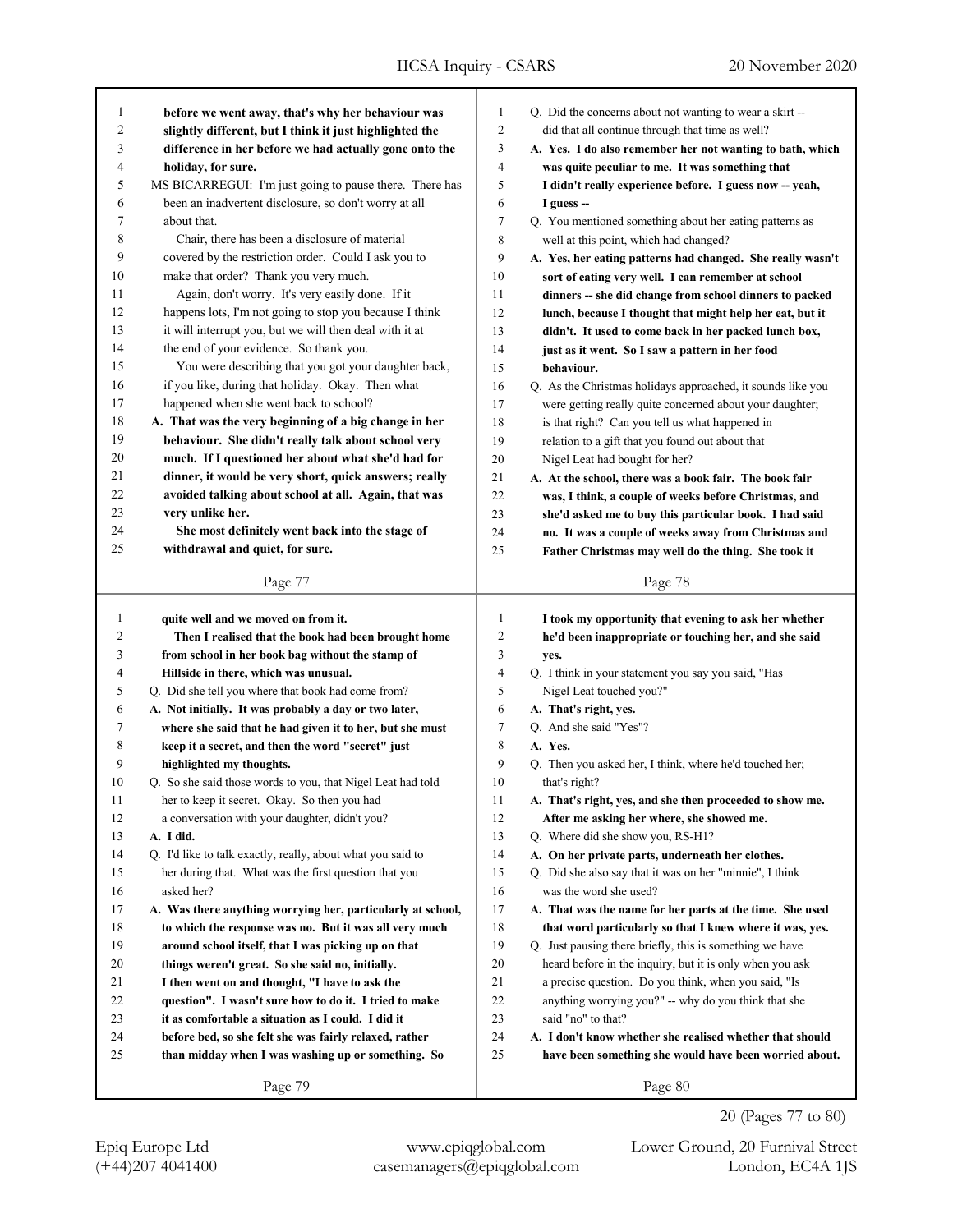IICSA Inquiry - CSARS 20 November 2020

| 1              | Perhaps his behaviour was such that she thought it may      | $\mathbf{1}$   | in the classroom, by moving tables, so that he was          |
|----------------|-------------------------------------------------------------|----------------|-------------------------------------------------------------|
| $\overline{c}$ | have been normal. She knew she was being singled out        | $\overline{c}$ | discreeter. He also had a red and a blue chair system,      |
| 3              | a bit more than the other children in the classroom, but    | 3              | which I don't believe is in my statement, but one of        |
| $\overline{4}$ | I don't really believe, at that stage, she thought he       | 4              | the things she did mention was the fact that, if he         |
| 5              | was doing something as serious as it became.                | 5              | wanted her to comply, he would sit her on a red chair,      |
| 6              | Q. Then I think you asked her how often he had been         | 6              | so she always knew on the day where it was going to go.     |
| 7              | touching her, and what did she tell you?                    | 7              | She also mentioned that one of her friends, very            |
| 8              | A. Every day, apart from if the assistant teacher was in    | 8              | close friends, was picking up on his behaviour as well.     |
| 9              | the classroom or if there was a particular event going      | 9              | She would ask for her to sit next to her, just to           |
| 10             | on that she was either involved with or -- yeah, every      | 10             | protect her a little bit, but he would move her, so,        |
| 11             | day.                                                        | 11             | yeah.                                                       |
| 12             | Q. I think, at that point, you put your daughter to bed, it | 12             | Q. You also tell us, I think, a little bit about, he would  |
| 13             | was bedtime?                                                | 13             | ask her what colour her knickers were on a given day; is    |
| 14             | A. Yes. I kind of hoped that maybe in the morning things    | 14             | that right?                                                 |
| 15             | might have not developed the way it did. Maybe it was       | 15             | A. Yes. I did, at times, find it difficult for her to       |
| 16             | just, "Oh, mum, I'm sorry, I shouldn't have probably        | 16             | change her underwear, and the skirt thing, it all came      |
| 17             | said that and it wasn't true", but, no, it was. It          | 17             | into each other, and I would leave her to get dressed in    |
| 18             | carried on.                                                 | 18             | the morning, but quite often she wouldn't change her        |
| 19             | Q. The next morning, then. I think you continued the        | 19             | underwear. That was quite something that was obvious at     |
| 20             | conversation, didn't you, the next morning, and I think     | 20             | the time as not being normal.                               |
| 21             | you say at paragraph 13 you said, you know, "Is there       | 21             | Q. There was some sort of game, wasn't there, when he was   |
| 22             | anything else that you want to tell me?", and I think at    | 22             | supposed to guess the colour; is that right?                |
| 23             | that point she was able to tell you a little bit more,      | 23             | A. Yes.                                                     |
| 24             | wasn't she, about how this had happened?                    | 24             | Q. Again, you've touched on this a little bit, but in terms |
| 25             | A. That's right. She mentioned how he conducted the abuse   | 25             | of where this was happening, it was around the tables in    |
|                |                                                             |                |                                                             |
|                | Page 81                                                     |                | Page 82                                                     |
|                |                                                             |                |                                                             |
|                |                                                             | $\mathbf{1}$   |                                                             |
| $\mathbf{1}$   | the classroom, I think; is that right?                      |                | something to ask you. How do I go around this?", and        |
| 2              | A. Yes. Yes, I believe so, yes.                             | $\overline{c}$ | obviously he was as horrified as myself, and advised me     |
| 3              | Q. He would ask her, I think, whether or not he could rub   | 3<br>4         | to ring the safeguarding team, sexual offence team,         |
| 4              | her; is that what your daughter was saying?                 |                | which is what I did on that morning.                        |
| 5              | A. Yes. I think on a couple of occasions he was kissing     | 5              | Q. So this is the safeguarding team at the police?          |
| 6              | her and touching her, but the majority of it was            | $\sqrt{6}$     | A. Yes, Clevedon Police Station, yes.                       |
| 7              | rubbing, yes.                                               | $\tau$         | Q. I think in your statement you -- you have just described |
| 8              | Q. It's a bit of a silly question, but can you tell us how  | $\,$ 8 $\,$    | for us that you were quite close to, you know, going to     |
| 9              | you were feeling when you'd just heard all of this from     | 9              | the school, perhaps, and, looking back now, are you         |
| 10             | your daughter?                                              | 10             | pleased that you went to the police with this?              |
| 11             | A. Numb, in fact. This was the Friday, I believe, and it    | 11             | A. Very much so, yes.                                       |
| 12             | wasn't really until the Monday that it hit and the          | 12             | Q. At this point, had you been told that one of             |
| 13             | severity of the issue was in front of me. So probably       | 13             | the teaching assistants at Hillside had been noticing       |
| 14             | numb, quite shocked, but also relieved because we'd got     | 14             | that your daughter had been rubbing herself a bit on the    |
| 15             | to the problem of what the issue was. I know that           | 15             | carpet and displaying behaviours which were a bit           |
| 16             | sounds a bit sort of -- as a mother to say "relieved",      | 16             | oddly --                                                    |
| 17             | but, yes, I was quite relieved to know that actually she    | 17             | A. It was only after the disclosure that she had said that  |
| 18             | had the guts to come and tell me, yes, for sure.            | 18             | to me. So I didn't know before I notified the police.       |
| 19             | Q. Who did you decide to tell at this point?                | 19             | Q. So you didn't know that this was something that the      |
| 20             | A. It was a friend. He -- yes, a police officer. He is      | 20             | school was saying that they were monitoring at the time?    |
| 21             | a family friend. He also knows people that -- and           | 21             | A. No.                                                      |
| 22             | I thought about what to do. I had her school uniform        | 22             | Q. You also tell us in your statement that the same         |
| 23             | hanging up on the Monday morning ready for her to go        | 23             | teaching assistant had said something to you that you       |
| 24             | into school, but obviously something must have told me      | 24             | have sort of wondered about since, which was that she       |
| 25             | not to do it and I rang him and I said, "I've got           | 25             | was so sorry she couldn't stop it. Do you remember that     |

(+44)207 4041400 casemanagers@epiqglobal.com London, EC4A 1JS Epiq Europe Ltd www.epiqglobal.com Lower Ground, 20 Furnival Street

21 (Pages 81 to 84)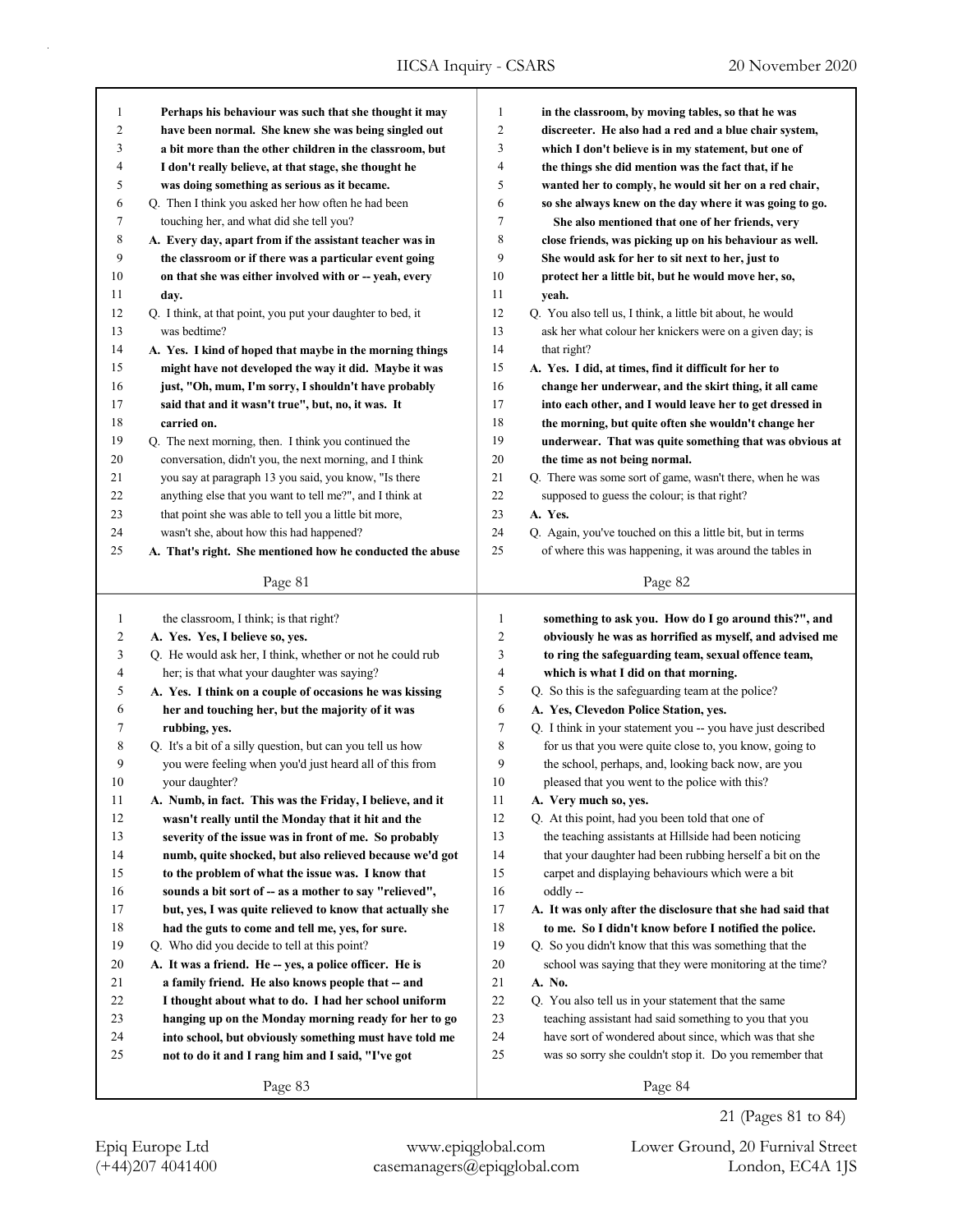| 1                   |                                                             |                     |                                                            |
|---------------------|-------------------------------------------------------------|---------------------|------------------------------------------------------------|
|                     | conversation?                                               | 1<br>$\mathfrak{2}$ | your daughter, he would then ask if she wanted to move     |
| $\overline{c}$<br>3 | A. I do. I actually asked RS-A300 to clarify that for me,   |                     | to another table, but I think you tell us that she said    |
|                     | and she did actually say he would only really abuse when    | 3                   | no because she didn't want to be horrible to him. Do       |
| 4<br>5              | she wasn't in the classroom, or try to only use that as     | 4<br>5              | you remember that?                                         |
|                     | the days where she was being abused. So I did say to        |                     | A. I wasn't aware of that before the interview, for sure,  |
| 6                   | her, "Do you think that this assistant teacher knew?",      | 6                   | yes.                                                       |
| 7                   | and she seemed to think not. However, obviously, after      | 7                   | Q. I think she told the police that she was fed up with it |
| 8                   | now listening to that, maybe there was signs there that     | 8                   | and that it was happening, as she'd told you,              |
| 9                   | they had an inkling.                                        | 9                   | essentially, three, four, six times a week?                |
| 10                  | Q. Can you tell us what happened once you'd made that phone | 10                  | A. I think that's why, at the time of disclosure to me on  |
| 11                  | call to the safeguarding team of the police?                | 11                  | that evening, she was relieved to, because I think it      |
| 12                  | A. We were picked up from our house by them and they drove  | 12                  | was getting to the point where she was realising that      |
| 13                  | us to the police station, where [redacted] was              | 13                  | this could go into a different ball game, you know; even   |
| 14                  | interviewed. I was also interviewed. I didn't get hold      | 14                  | though she was only that age, she understood what was to   |
| 15                  | what [redacted] said at the time, but obviously             | 15                  | come, maybe.                                               |
| 16                  | [redacted] - sorry --                                       | 16                  | Q. I think she certainly mentioned to the police that she  |
| 17                  | Q. That's fine. Don't worry. We will sort it out at the     | 17                  | thought maybe other pupils would have seen what was        |
| 18                  | end. But if you can say RS-A300, yes.                       | 18                  | going on. Is that the impression you got when you were     |
| 19                  | A. RS-A300 did say to me prior to going in to the station   | 19                  | talking to her?                                            |
| 20                  | lots of things that were actually said on her interview.    | 20                  | A. Yes. I think there was one friend of hers in particular |
| 21                  | So                                                          | 21                  | that would interrupt Mr Leat and her on her own, so she    |
| 22                  | Q. Again, you mention that, I think, in your statement.     | 22                  | would make it known that she was still in the classroom,   |
| 23                  | She also said some things I think that she hadn't           | 23                  | so I do believe that she was aware that there was          |
| 24                  | mentioned to you, so apparently I think from your           | 24                  | something not right happening between the two of them.     |
| 25                  | statement you tell us that after Nigel Leat had touched     | 25                  | Q. After that interview, I think you say that you didn't   |
|                     | Page 85                                                     |                     | Page 86                                                    |
|                     |                                                             |                     |                                                            |
| 1                   | really have very much involvement with the police; is       | $\mathbf{1}$        | second, child C the third, child D the fourth, and then    |
| 2                   | that right?                                                 |                     |                                                            |
|                     |                                                             | 2                   | we see here your daughter, child E, related to conduct     |
| 3                   | A. Very little. I remember them coming to the house on      | 3                   | in December 2010.                                          |
| 4                   | a couple of occasions after the arrest and asking that      | 4                   | So by the questions that you asked RS-A300, you put        |
| 5                   | I didn't talk to anybody about the situation; did I need    | 5                   | a stop, I think, to this. Were you aware of any of this    |
| 6                   | any support from the press and things that I felt that      | 6                   | at the time?                                               |
| 7                   | I was going to be facing. For me, it was a bit more         | 7                   | A. No, not at all.                                         |
| 8                   | like, I just needed to take time to soak it all in and      | 8                   | Q. Danny, can you take that down, thank you. I think,      |
| 9                   | to make sure that she was okay. So I-yeah, I didn't         | 9                   | initially, you had a meeting at the school, didn't you,    |
| 10                  | have any more dealing with them at that point.              | 10                  | and it was assumed at the school at this time, I think,    |
| 11                  | Q. I think you also felt, perhaps, that it looked like you  | 11                  | that this was the only incident; is that right?            |
| 12                  | were coping with it well; is that right?                    | 12                  | A. Yes. I remember the invitation, if you like, going out  |
| 13                  | A. Yes, I think so. I think, because of the way it panned   | 13                  | to all the parents of the pupils that attended the         |
| 14                  | out for myself and her, that maybe we -- we did appear      | 14                  | school, including myself. The police presence was          |
| 15                  | to be coping with it okay.                                  | 15                  | strong. I obviously knew this was going to be quite an     |
| 16                  | Q. Now, I know you've seen this, but the CPS has provided   | 16                  | ordeal. All of the teachers were there, including the      |
| 17                  | the inquiry with some of the evidence about how             | 17                  | preschool teachers that [redacted] had been -- RS-A --     |
| 18                  | Nigel Leat operated, if you like, in that he targeted,      | $18\,$              | sorry-                                                     |
| 19                  | it seemed, a girl, or more than one girl, every school      | 19                  | Q. We are going to do it at the end, don't worry.          |
| 20                  | year. Danny, could we get up CPS004917_002. If we           | $20\,$              | A. Yes, it was quite something. I can remember a few       |
| 21                  | could get paragraphs 8, 9 and 10 up, please, Danny. I'm     | 21                  | parents standing up and saying that they had known of      |
| 22                  | just showing you this, H1, because it looks like, if we     | $22\,$              | rumours before the disclosure, and I was quite shocked.    |
| 23                  | see here, this is the film recordings, so there were        | 23                  | I thought, "Hang on, you know, we didn't know this", and   |
| 24                  | films which depicted the abuse of child A between           | 24                  | so, yeah, that was my first knowledge of other people      |
| 25                  | the September of the first school year, child B the         | 25                  | knowing that there was rumours beforehand.                 |

Page 88

22 (Pages 85 to 88)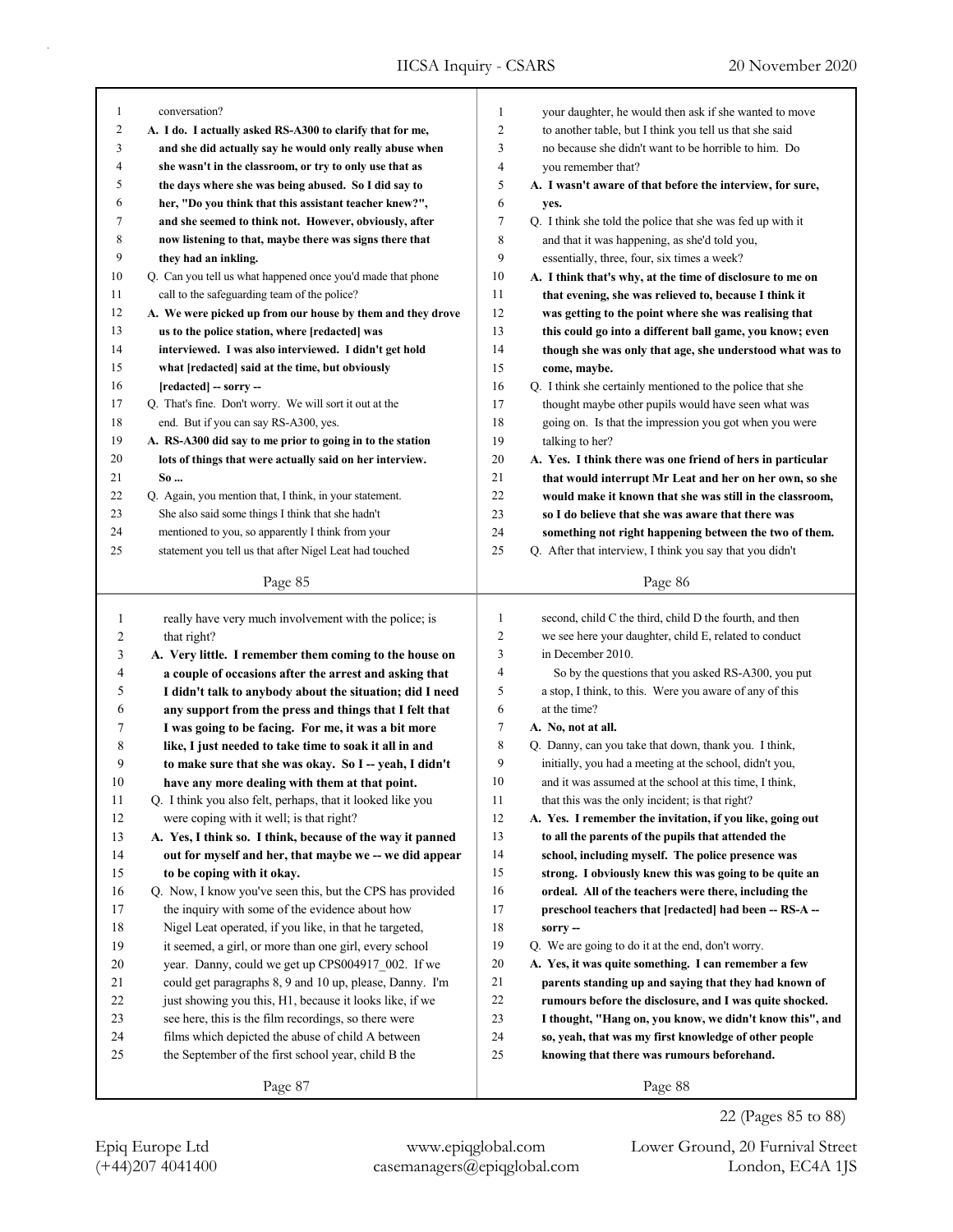| 1              | Q. You decided to keep your daughter at Hillside; that's    | 1              | arranged. And also she didn't want to go into assembly      |
|----------------|-------------------------------------------------------------|----------------|-------------------------------------------------------------|
| $\overline{c}$ | right, isn't it?                                            | $\overline{c}$ | thinking that lots of people knew it was her as             |
| 3              | A. Yes.                                                     | 3              | a victim, and I was uncomfortable with the fact that, if    |
| 4              | Q. Can you tell us about that decision?                     | 4              | that was the only two things that were bugging her to go    |
| 5              | A. I did make proceedings for her to move to a different    | 5              | back to the school, perhaps they should have been dealt     |
| 6              | school. We had long chats about why it would be best or     | 6              | with.                                                       |
| 7              | not best for her. Her reasoning was that she had two        | 7              | Q. I think a decision was taken at the time that the        |
| 8              | particular teachers that she liked, and one of which was    | 8              | teachers at Hillside shouldn't be told about which          |
| 9              | still going to be involved in her education. Also, her      | 9              | children had been subjected to abuse. Looking back, or      |
| 10             | friends were still there. And, from my reasoning, was       | 10             | even at the time, what did you think of that as             |
| 11             | that, more for the point -- I didn't want her to feel       | 11             | a decision?                                                 |
| 12             | like she'd done anything wrong. If I'd have pulled her      | 12             | A. Not the best. I didn't want [redacted], as I say, to be  |
| 13             | out from the school and put her in somewhere else, where    | 13             | wrapped up in cotton wool or to be treated any              |
| 14             | perhaps there wasn't going to be the same support there     | 14             | differently from the other pupils in the class, simply      |
| 15             | or the bubble of being able to watch her closely,           | 15             | because I didn't want that to be the instigation of         |
| 16             | I decided to keep her there for that main reason.           | 16             | gossip, really. We kind of proceeded to go to school,       |
| 17             | Q. I think there were some issues, weren't there, following | 17             | as she was, by law, meant to go. So I just think maybe      |
| 18             | that decision? I think you had asked, hadn't you, that      | 18             | they possibly should have known if it was -- if she was     |
| 19             | she shouldn't go back to the same classroom?                | 19             | the only person at the school still there as a victim,      |
| 20             | A. Yes. There was only two things I asked of the school,    | 20             | maybe it would have been in her interests for the           |
| 21             | one of which was, "Please don't put her back into the       | 21             | teachers to have known, really.                             |
| 22             | classroom where it happened". There were rooms for that     | 22             | Q. I think you felt that the communication generally wasn't |
| 23             | to not happen. They could have swapped classrooms, as       | 23             | great at the time; is that right?                           |
| 24             | it were. There were two classes of year [redacted].         | 24             | A. No. We -- I can remember a letter being sent home to     |
| 25             | Though I did ask the head to see if that could be           | 25             | all the parents about the suspension of the head, and       |
|                |                                                             |                |                                                             |
|                | Page 89                                                     |                | Page 90                                                     |
|                |                                                             |                |                                                             |
|                |                                                             |                |                                                             |
| $\mathbf{1}$   | I'm not saying that it was the wrong thing to do, but       | $\mathbf{1}$   | Q. Can we talk a little bit about the effect that it has    |
| 2              | just the sensitivity part, from a victim's point of         | $\overline{2}$ | had on RS-A300. I think, as you say, it wasn't              |
| 3              | view, I think that should have been done behind closed      | 3              | initially visible, if you like, but can you tell us when    |
| 4              | doors, between myself and possibly the police or            | $\overline{4}$ | you began to notice what effect it had --                   |
| 5              | somebody of authority; then disclosed it to the parents.    | 5              | A. I think, for me, as a parent noticing it more was out in |
| 6              | I would have been a little bit more prepared. I was         | 6              | public. We had a couple of events coming up, one of         |
| 7              | very unaware of -- I just shut myself away between the      | $\tau$         | which was a pantomime. We did go to the pantomime and       |
| 8              | holiday and coming back and that was what we were faced     | 8              | we had a panic attack in the middle of the pantomime        |
| 9              | with when we got back.                                      | 9              | where we had to leave -- well, she did. That was my         |
| 10             | Q. I think there was another issue when your daughter moved | 10             | very first memory of it being, "What's going on here?"      |
| 11             | to her next school after Hillside, that you felt there      | 11             | At school, in particular, it was male teachers; loud        |
| 12             | wasn't enough communication about what she had suffered     | 12             | noises, shouting, didn't like that at all.                  |
| 13             | while she was younger; is that right?                       | 13             | Assemblies -- she was pulled out of assembly for quite      |
| 14             | A. Yes. [Redacted] did struggle in year [redacted], but we  | 14             | a period of time because she thought that, actually, in     |
| 15             | were told to go in for a meeting after school one day       | 15             | the back of her mind, people were knowing it was her and    |
| 16             | and that she'd been under tables and hysterically           | 16             | talking about her.                                          |
| 17             | crying, really. I did say to her teacher at the time,       | 17             | Yeah, she struggled in public quite a bit. We were          |
| 18             | "Do you understand, possibly, the background of why?",      | 18             | in a bank at one point, in a queue, she just looked         |
| 19             | and she just said, "No, I'm not -- unaware of what this     | 19             | round and obviously saw something that we weren't seeing    |
| 20             | could be", so they didn't know in my knowledge that         | 20             | and darted out quite rapidly. That was the start.           |
| 21             | [redacted] was --                                           | 21             | I believe that probably going through primary school        |
| 22             | Q. You should not worry about it anymore. We will           | 22             | more so than senior school, so, yeah.                       |
| 23             | definitely do it at the end.                                | 23             | Q. You think her education was affected by --               |
| 24             | A. That she had been a victim of the Hillside case at all.  | 24             | A. Oh, definitely. Yes. For sure, yes. Maths in             |
| 25             | They were very unaware.                                     | 25             | particular. She just didn't get her head around maths       |
|                | Page 91                                                     |                | Page 92                                                     |

(+44)207 4041400 casemanagers@epiqglobal.com London, EC4A 1JS Epiq Europe Ltd www.epiqglobal.com Lower Ground, 20 Furnival Street

23 (Pages 89 to 92)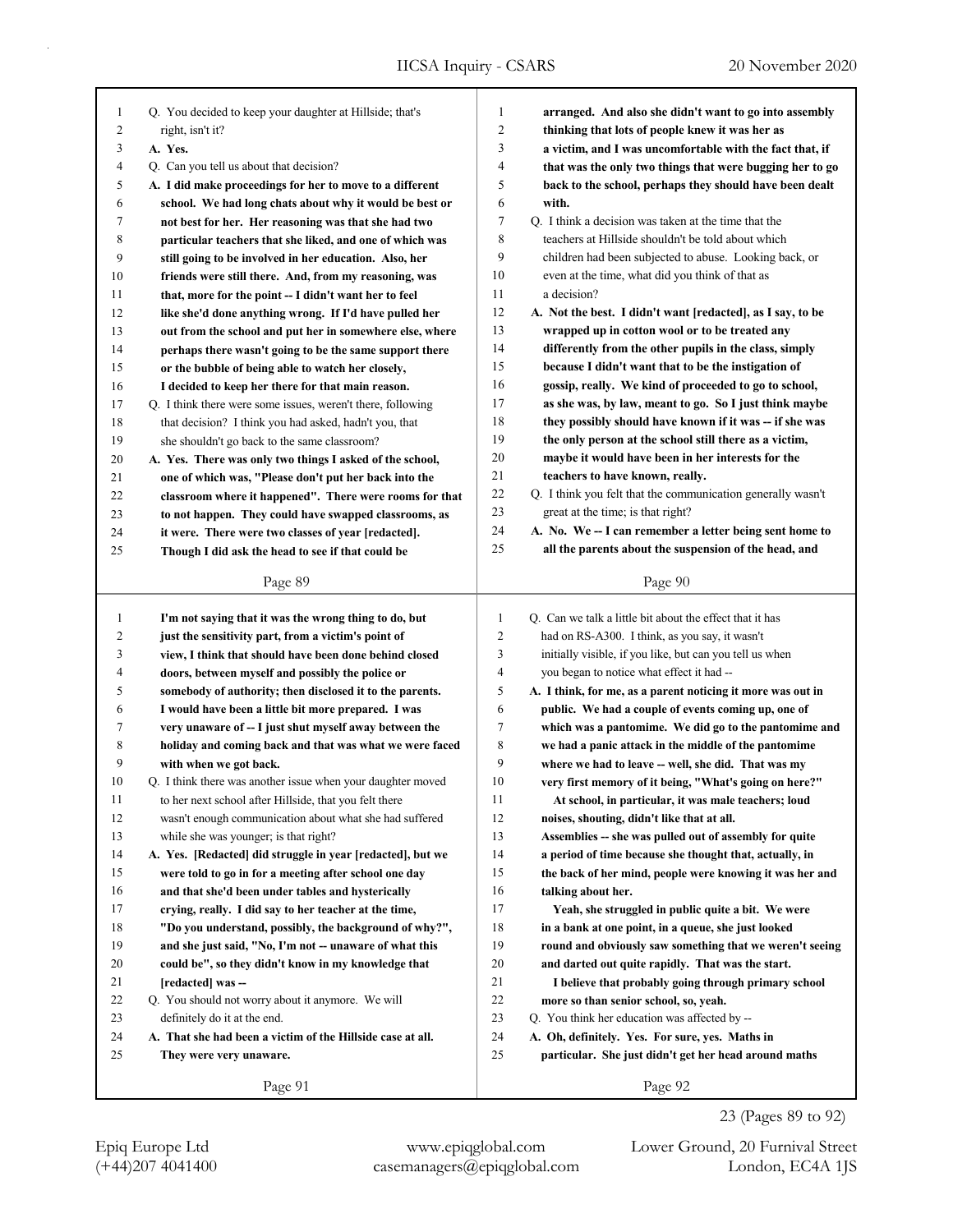| 1              | at all. That possibly may have -- one of the things         | 1              | year groups, maybe.                                      |
|----------------|-------------------------------------------------------------|----------------|----------------------------------------------------------|
| $\overline{c}$ | that Mr Leat would do was to keep her behind after          | $\overline{c}$ | Q. That's actually something that another one of         |
| 3              | school for extra maths lessons and telling her that she     | 3              | the children in Nigel Leat's class told us earlier       |
| 4              | needed those maths lessons because she wasn't               | 4              | today, that someone keeping an eye on her through the    |
| 5              | academically where she should be, and I think it just       | 5              | school years would have been helpful. Thank you.         |
| 6              | caused a mental block about the whole thing, and she        | 6              | You, I think, were interviewed as well for the           |
| 7              | struggled from there, really.                               | 7              | Serious Case Review. Can you remember what you were      |
| 8              | Q. You say in your statement that both you and your         | 8              | asked about or anything to do with that?                 |
| 9              | daughter should have had a lot more and a lot better        | 9              | A. Not really. I remember being told if I knew anything  |
| 10             | counselling?                                                | 10             | that was the rumours beforehand, so, no, I don't really  |
| 11             | A. Yes. Initially, at the time of the disclosure, but       | 11             | remember a huge amount about that. The support I was     |
| 12             | perhaps, like I said, you know, we just wanted to just      | 12             | given from the school, one of the things that comes to   |
| 13             | soak it in and make sure that this -- it was -- you         | 13             | mind was that the support was actually in the school     |
| 14             | know, her well-being really at that point was okay, but     | 14             | after the event. The last place we wanted to be was in   |
| 15             | as time went on, because she has to go to school by law,    | 15             | the school. So we were asked why we didn't perhaps get   |
| 16             | I think for me it was difficult. New things would pop       | 16             | the help at that time, and I can remember sort of        |
| 17             | up term by term, so it was a new thing each time. So        | 17             | saying, you know, "The last place we wanted to be was in |
| 18             | a lot of what was going on in her school years after        | 18             | the school hall after disclosure, really", but that's    |
| 19             | that were new. We didn't see it coming, as such, but        | 19             | where most of the support was coming from, I believe.    |
| 20             | obviously we knew there was going to be a problem along     | 20             | But, no, I didn't know anything about the disclosures    |
| 21             | the way somewhere.                                          | 21             | that were being released in there.                       |
| 22             | So, for me, the counselling probably wasn't                 | 22             | Q. I think, again, and we have heard this from other     |
| 23             | initially; it should have been done further down the        | 23             | witnesses, the SCR sort of arrived in the post, you say, |
| 24             | line, or maybe she should have been watched further down    | 24             | one day, and you would have appreciated having some bit  |
| 25             |                                                             | 25             |                                                          |
|                | the line to see how she was progressing in different        |                | of a heads-up about that; is that right?                 |
|                | Page 93                                                     |                | Page 94                                                  |
|                |                                                             |                |                                                          |
|                |                                                             |                |                                                          |
| $\mathbf{1}$   | A. Most definitely. It was shocking to read. Definitely.    | 1              | from Sheila Smith, who is coming to give evidence next   |
| 2              | Shocking.                                                   | $\overline{c}$ | week, and she describes there being, I think, five       |
| 3              | Q. I think you have looked through that document now,       | 3              | visits from a social worker in 2011, I think, where you  |
| 4              | I know, haven't you, and, as you say -- you talk about,     | 4              | were given advice about the Greenhouse Project and       |
| 5              | I think, a number of things, but you do tell us about       | 5              | a referral was made to the NSPCC?                        |
| 6              | the failure of the inspection regime, as you saw it.        | 6              | A. Yes. I don't remember the five visits. I might be     |
| 7              | Can you tell us what you meant when you were writing        | 7              | wrong, but I don't remember five visits. I remember two  |
| 8              | that?                                                       | 8              | visits, one of -- a visit was between myself and         |
| 9              | A. The safeguarding of the school, in my opinion at the     | 9              | RS-A300, and an independent visit, where she was taken   |
| 10             | time, was not great, if at all; seriously bad. Now          | 10             | out of the house with her. But after that, I don't       |
| 11             | I have got the knowledge of the fact that there were so     | 11             | remember any other visits at all. Sorry, I've            |
| 12             | many incidences reported and none of which was logged       | 12             | forgotten-                                               |
| 13             | was the thing that was more shocking to me than any of      | 13             | Q. That's fine. Did you access any of the support they   |
| 14             | it, really.                                                 | 14             | talked about at the Greenhouse Project or the NSPCC?     |
| 15             | So I think there should have been far more                  | 15             | A. Not at that particular time -- sorry, no, not at that |
| 16             | safeguarding issues in place for those children, for        | 16             | particular time. I was aware that they were there if     |
| 17             | sure, yes.                                                  | 17             | I needed to speak to them, and that then came in later   |
| 18             | Q. I think you say it was a difficult read for you because, | 18             | when she started senior school, sort of a year 7/8 time, |
| 19             | of course, your daughter came into the class                | 19             | she did ask me then to see if we can get some            |
| 20             | in September 2010, when a lot of these things had been      | 20             | counselling for her, which I rang the NSPCC and they     |
| 21             | seen, if you like, in the school; is that right?            | 21             | then put me onto the Greenhouse. We had to go to         |
| 22             | A. That's right, yes.                                       | 22             | Bristol from Weston-super-Mare, which is an hour and     |
| 23             | Q. We asked North Somerset Council about some of            | 23             | a half in the traffic from here, and, in my opinion, it  |
| 24             | the concerns about the sort of lack of support that you     | 24             | wasn't really the best way, at that time, for her to be  |
| 25             | described in your statement, and there is a response        | 25             | helped.                                                  |

24 (Pages 93 to 96)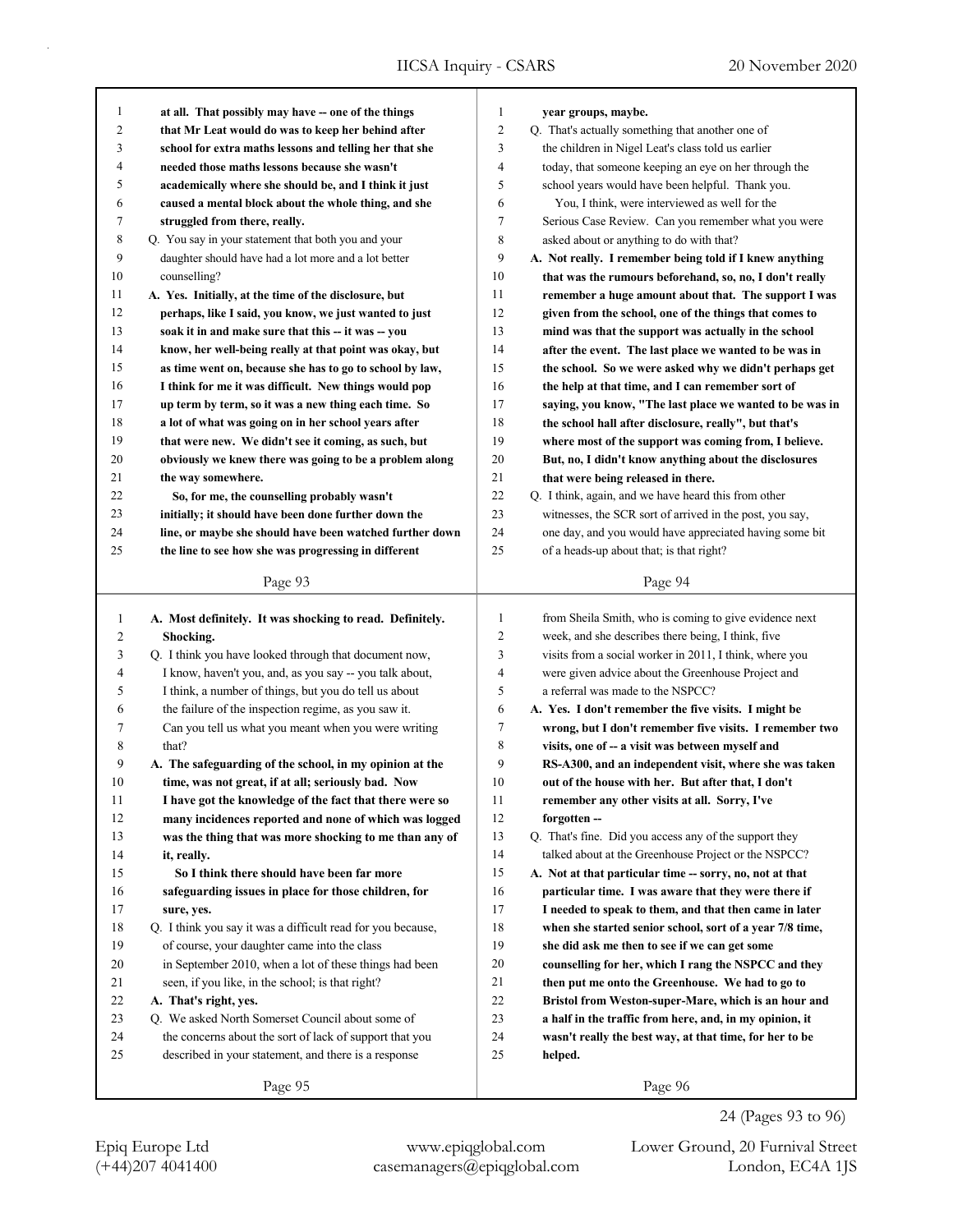| 1  | Q. What do you think would have been helpful at the time?                                         | 1              | forward, she could be open with me, she was talking         |
|----|---------------------------------------------------------------------------------------------------|----------------|-------------------------------------------------------------|
| 2  | A. What was becoming quite apparent is that she was                                               | $\overline{2}$ | about this quite regularly, but for the victims that        |
| 3  | struggling at school. It was school that was beginning                                            | 3              | weren't able to do that, I think, yes, North Somerset       |
| 4  | to get to her, you know. Male teachers, for example, or                                           | 4              | should come forward and maybe -- and me, for that           |
| 5  | if she had to go into assembly. So I would have liked                                             | 5              | matter, to say something. Yes.                              |
| 6  | to have had a little bit more support from internal                                               | 6              | Q. At the end of your statement, you tell us again, really, |
| 7  | educational counsellors, maybe, within her school, if                                             | 7              | about this lack of communication. I think it sounds         |
| 8  | that was possible.                                                                                | 8              | like it was -- it felt very difficult at the time to not    |
| 9  | Q. Did anyone talk to you at the time about the Education                                         | 9              | know what was going on. Is that one of the main things      |
| 10 | Psychology Service? Was that something that was                                                   | 10             | from the time that you remember?                            |
| 11 | mentioned?                                                                                        | 11             | A. Yes. I can remember going into the school on a couple    |
| 12 | A. No.                                                                                            | 12             | of occasions and asking different questions, but being      |
| 13 | Q. I think your daughter has a civil claim against                                                | 13             | almost fobbed off, really, if you like. I think, in         |
| 14 | North Somerset Council; is that right?                                                            | 14             | particular, the head at the time seemed very sorry for      |
| 15 | A. Yes.                                                                                           | 15             | himself. It appeared to me that he was overwhelmed with     |
| 16 | Q. That's still ongoing at the moment, is it?                                                     | 16             | everything going on, and rightly so. You know, the          |
| 17 | A. Yes.                                                                                           | 17             | opinion of myself at the time was, "Wow, he's got a lot     |
| 18 | Q. I asked somebody else, but what would you think about an                                       | 18             | to contend with right now", and I didn't know what was      |
| 19 | apology from the council? Is that something which would                                           | 19             | going on with the rest of the complaints and stuff. So,     |
| 20 | be useful or --                                                                                   | 20             | for me, it was bit like, I'm going to stand back            |
| 21 | A. Yes, I guess so. I guess. I think, from where I was,                                           | 21             | a little bit and let them do their thing.                   |
| 22 | it was a little -- I'm going to use the word "easier",                                            | 22             | Maybe it was a little bit of my part that I didn't          |
| 23 | I don't mean easier, but for us, because she was the one                                          | 23             | push forward and want to know everything and try and be     |
| 24 | that disclosed to me, we kind of got a little bit of                                              | 24             | involved every day in the development of it, but,           |
| 25 | solace out of that because we kind of knew, from going                                            | 25             | equally, the bigger things, like the letter coming home,    |
|    |                                                                                                   |                |                                                             |
|    | Page 97                                                                                           |                | Page 98                                                     |
|    |                                                                                                   |                |                                                             |
| 1  | we should have been told prior to that, I believe. You                                            | $\mathbf{1}$   | make sure that the live feed can be restarted?              |
| 2  |                                                                                                   | $\overline{c}$ | THE CHAIR: Yes, we will come back in five minutes, thank    |
| 3  | know, obviously the releasing of the Serious Case                                                 | 3              |                                                             |
| 4  | Review, we should have been told before that got                                                  | 4              | you.                                                        |
| 5  | released. And maybe, as victims, we should have been                                              | 5              | $(2.11 \text{ pm})$                                         |
| 6  | told the severity of the case study before we got<br>a chance to sit down and read it on our own. | 6              | (A short break)                                             |
|    |                                                                                                   |                | $(2.21 \text{ pm})$                                         |
| 7  | MS BICARREGUI: Thank you very much. RS-H1, I don't have                                           | 7              | IN OPEN SESSION                                             |
| 8  | any other questions, but have I missed anything? Is                                               | 8              | THE CHAIR: Ms Bicarregui?                                   |
| 9  | there anything you would like to say?                                                             | 9              | MS BICARREGUI: Thank you, chair. We will now be hearing     |
| 10 | A. I don't think so, no. Thank you.                                                               | 10             | from Mr Hood.                                               |
| 11 | MS BICARREGUI: Thank you very much. Chair, I do need to                                           | 11             | MR CHRISTOPHER HOOD (affirmed)                              |
| 12 | apply for a restriction order for the name of RS-H1's                                             | 12             | Examination by MS BICARREGUI                                |
| 13 | daughter. Thank you.                                                                              | 13             | MS BICARREGUI: Mr Hood, just a few preliminaries before we  |
| 14 | Chair, I don't have any questions, but you may have                                               | 14             | start. This isn't a test of memory. I know that you         |
| 15 | some questions.                                                                                   | 15             | have got your witness statement in front of you, and        |
| 16 | THE CHAIR: No, we don't have any questions, but I want to                                         | 16             | there will be some other documents. Danny, the evidence     |
| 17 | thank the witness for her evidence. You've given us                                               | 17             | handler, will display certain documents on the screen.      |
| 18 | a powerful account of the impact of the abuse on your                                             | 18             | Sometimes this takes a few seconds to come up.              |
| 19 | daughter and on yourself, and that's been very helpful                                            | 19             | We are going to take a break around 3.00 pm, so we          |
| 20 | to the inquiry in this investigation. So thank you very                                           | 20             | won't do a full hour, but if you need a break before        |
| 21 | much.                                                                                             | 21             | that, then please let me know.                              |
| 22 | A. Thank you.                                                                                     | $22\,$         | If we lose you, if the connection goes down, don't          |
| 23 | MS BICARREGUI: Thank you, RS-H1.                                                                  | 23             | worry, we will make sure that we get you back again.        |
| 24 | (The witness withdrew)                                                                            | 24             | A. Okay.                                                    |
| 25 | MS BICARREGUI: Chair, could we have a five-minute break to                                        | 25             | Q. I will be asking you some questions and then, when       |

(+44)207 4041400 casemanagers@epiqglobal.com London, EC4A 1JS Epiq Europe Ltd www.epiqglobal.com Lower Ground, 20 Furnival Street

25 (Pages 97 to 100)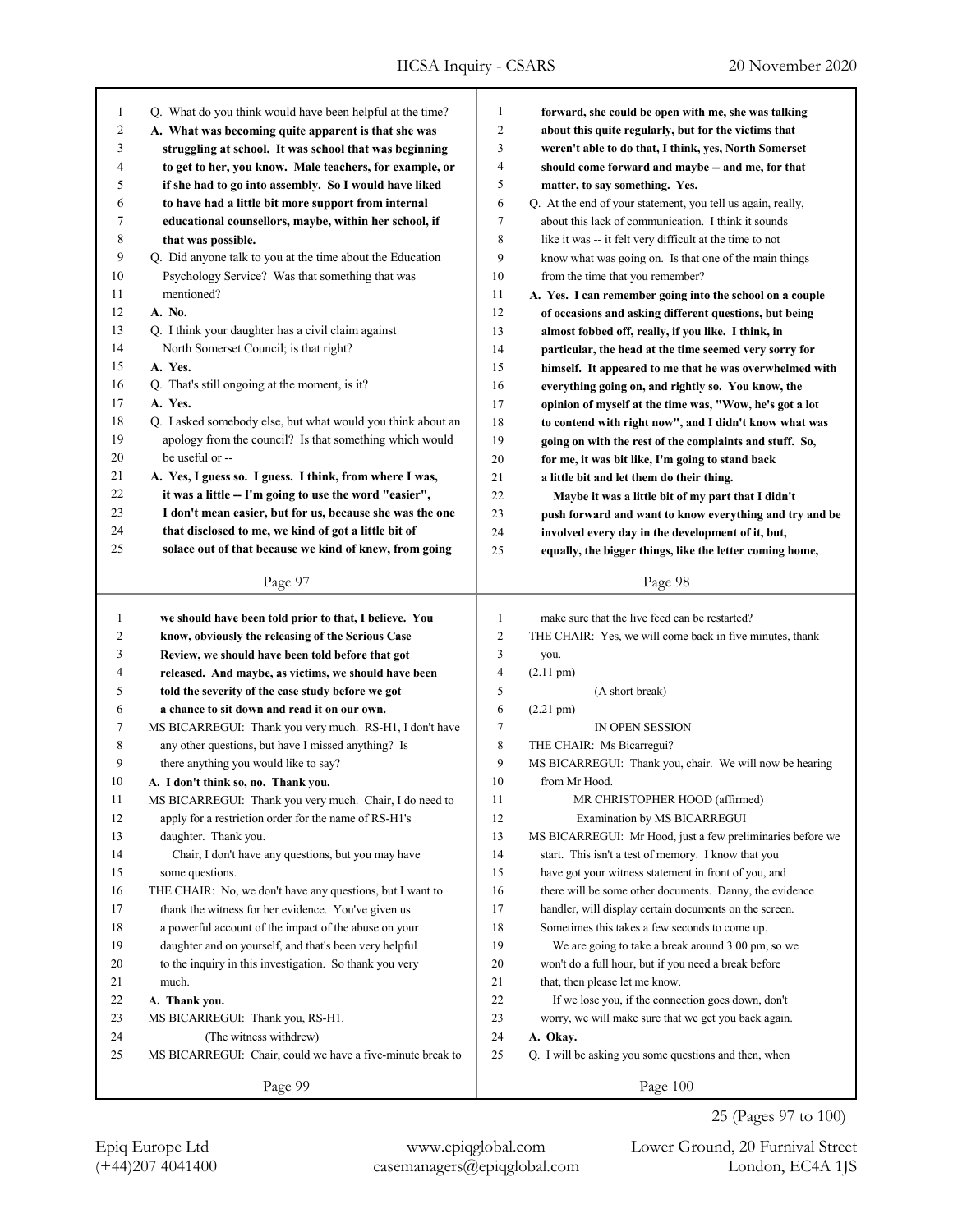| 1                       | I have finished, I will ask the chair and panel if they     | 1              | academic abilities, and that did happen. Despite the        |
|-------------------------|-------------------------------------------------------------|----------------|-------------------------------------------------------------|
| $\overline{c}$          | have any questions for you.                                 | 2              | incidences and any perceived failings, either by me or      |
| 3                       | We have a copy of your witness statement, so I won't        | 3              | other staff, to extend enquiries further into his           |
| 4                       | be going through it line by line.                           | 4              | behaviour, I must sincerely emphasise that nobody knew      |
| 5                       | A. Right.                                                   | 5              | what he was doing, nor, under any circumstances, would      |
| 6                       | Q. Could you turn to tab A1 of the bundle. That should be   | 6              | have wantonly condoned that behaviour.                      |
| 7                       | your witness statement. Have you got a copy of that?        | 7              | None of those incidences, in themselves, were of            |
| 8                       | A. Yes.                                                     | 8              | a criminal nature, and I did what I thought was right at    |
| 9                       | Q. The last page of that, we have put a "DPA" sign over it, | 9              | the time, and others did too. With hindsight, I know,       |
| 10                      | but you should have signed that. Do you remember            | 10             | and many staff, parents and children understand, that       |
| 11                      | signing that statement?                                     | 11             | they were groomed by this person.                           |
| 12                      | A. I do, yes.                                               | 12             | With my experience of such a dreadful episode as            |
| 13                      | Q. Is this statement true, to the best of your knowledge    | 13             | this case, I can readily make recommendations for both      |
| 14                      | and belief?                                                 | 14             | safeguarding training and mandatory recording with          |
| 15                      | A. Yes.                                                     | 15             | a more holistic view of child welfare, so that, in          |
| 16                      | Q. Thank you, Mr Hood. Mr Hood, you have indicated to me    | 16             | future, everyone has a clear and systematic                 |
| 17                      | that there is something that you would like to say          | 17             | responsibility.                                             |
| 18                      | before I start asking questions. Is that right?             | 18             | I can only imagine the ongoing distress and effects         |
| 19                      | A. Yes.                                                     | 19             | victims must be experiencing, and I will remain deeply      |
| 20                      | Q. Please go ahead.                                         | 20             | saddened and heartbroken by that.                           |
| 21                      | A. I want to convey my heartfelt and deep regret to the     | 21             | I wish I could keep you all well and look after you,        |
| 22                      | whole community of Hillside First School; but more          | 22             | as that was why I first became a teacher, and               |
| 23                      | especially, every single child victim and their parents     | 23             | I sincerely hope that, from the bottom of my heart, with    |
| 24                      | and family. I trusted the perpetrator to become             | 24             | the passage of time, you can come to lead the happy         |
| 25                      | a better teacher so that children could improve their       | 25             | lives that you all so readily deserve. Thank you.           |
|                         |                                                             |                |                                                             |
|                         | Page 101                                                    |                | Page 102                                                    |
|                         |                                                             |                |                                                             |
|                         |                                                             |                |                                                             |
| 1                       | Q. Thank you, Mr Leat -- sorry, that is a shocking thing to | 1              | right?                                                      |
| $\overline{\mathbf{c}}$ | say. I have just been talking about him. I apologise        | $\overline{c}$ | A. Yes, it did, yes.                                        |
| 3                       | very sincerely for that mistake.                            | 3              | Q. At the time that you were headteacher at the school, you |
| 4                       | Mr Hood, you began teaching in 1982; is that right?         | 4              | were also the school's designated teacher for child         |
| 5                       | A. I did, yes.                                              | 5              | protection for certain periods of time, weren't you?        |
| 6                       | Q. You started your role as headteacher of                  | 6              | A. I was, and I'm a bit fuzzy about the dates for that, I'm |
| 7                       | Hillside First School on 5 November 2001?                   | 7              | afraid, and that will be in some other evidence             |
| 8                       | A. I did, yes.                                              | 8              | somewhere else, but I believe it was for about half the     |
| 9                       | Q. I think you were there until November 2011; is that      | 9              | time.                                                       |
| 10                      | right?                                                      | 10             | Q. I think we can have a look, because it might help us     |
| 11                      | A. That's right, yes, ten years.                            | 11             | later on in the evidence. Danny, could we see               |
| 12                      | Q. When you started, then, you had about 20 years' teaching | 12             | DFE002193 001. If you could go to the fourth paragraph      |
| 13                      | experience; is that right?                                  | 13             | down, where it says, "Mr Hood was also the school's         |
| 14                      | A. Yes, prior to becoming a headteacher, yes.               | 14             | designated teacher". This is just for us to have in         |
| 15                      | Q. I think, before your headteacher role, you had had       | 15             | mind, Mr Hood, as we go through the evidence. This is       |
| 16                      | a deputy headteacher role, hadn't you, in a different       | 16             | actually taken from the decision of the Teaching Agency,    |
| 17                      | school?                                                     | 17             | but when they looked into it, I think they found that       |
| $18\,$                  | A. Yes, I had.                                              | 18             | you had been the designated teacher for child protection    |
| 19                      | Q. Had you been doing that for around ten years before you  | 19             | from September 2003 until August 2004, and I think I'm      |
| $20\,$                  | were --                                                     | $20\,$         | right in saying at that point that your deputy,             |
| 21                      | A. Nine years.                                              | 21             | Michelle Bamford, was sort of shadowing you then; is        |
| 22                      | Q. So you remained in post, we have just said,              | $22\,$         | that right?                                                 |
| 23                      | until November 2011, but you were suspended, I think, on    | 23             | A. Yes.                                                     |
| 24                      | 17 January 2011; is that right? At that point,              | 24             | Q. Then, from April 2005 to mid July 2005, so quite a short |
| 25                      | a disciplinary hearing took place, I think; is that         | 25             | period in 2005, and then January 2009 until                 |

26 (Pages 101 to 104)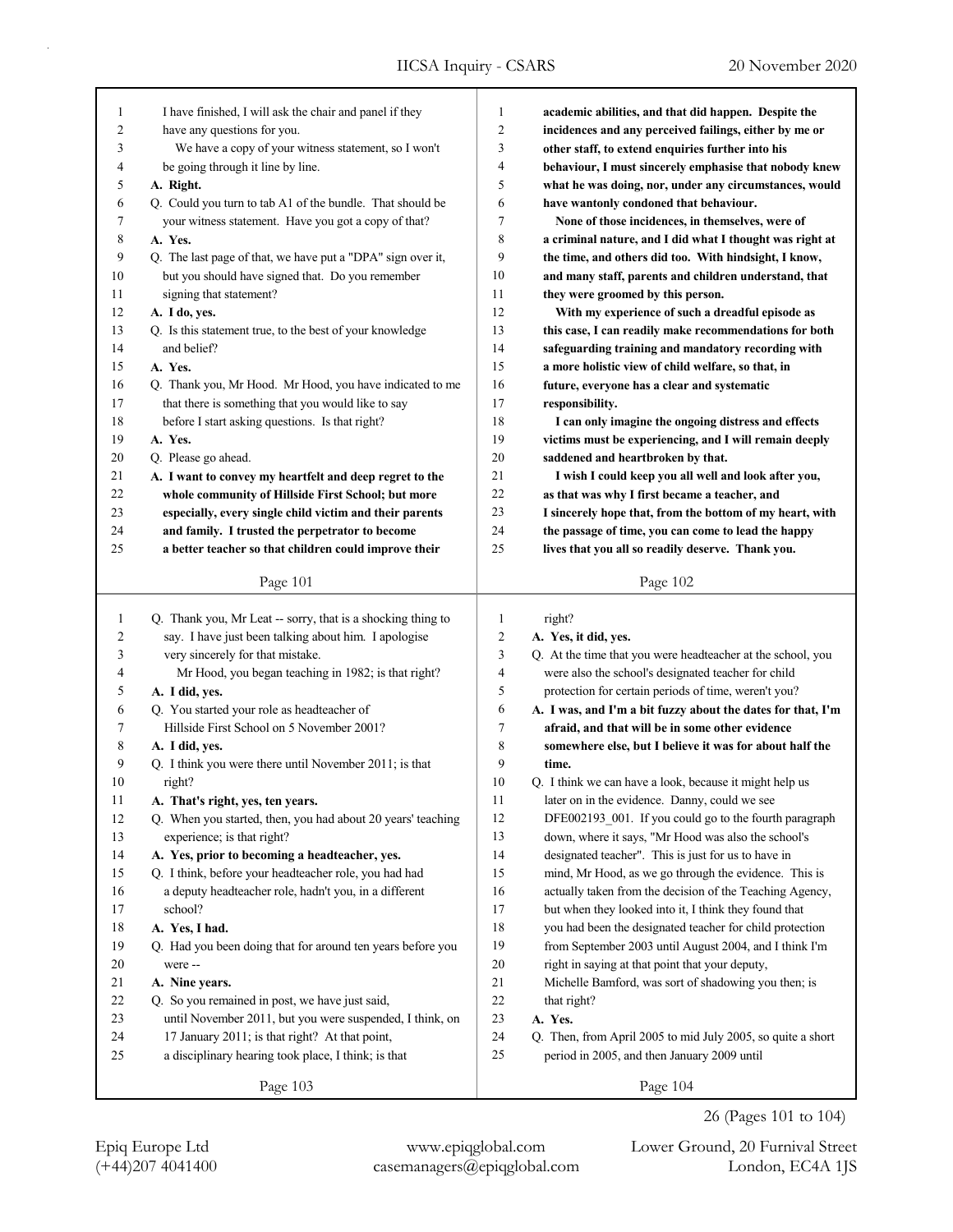| $\mathbf{1}$ | mid July 2009, and then it looks like, again, from              | $\mathbf{1}$ | A. Yes.                                                          |
|--------------|-----------------------------------------------------------------|--------------|------------------------------------------------------------------|
| 2            | the January 2010 until the end of the school year 2010.         | 2            | Q. As well as the teachers, were there teaching assistants       |
| 3            | A. Yes.                                                         | 3            | as well?                                                         |
| 4            | Q. Do they look right to you, Mr Hood?                          | 4            | A. Yes, there were. There were three at the time when            |
| 5            | A. Yes, they do, as far as my memory serves.                    | 5            | I started.                                                       |
| 6            | Q. Thank you, Danny, those can come down.                       | 6            | Q. Before we look into things in a bit more detail, I just       |
| 7            | When you weren't holding the role of designated                 | 7            | want to look at the events which came to a head                  |
| 8            | teacher for child protection at that point, was it              | 8            | in December 2010. So Nigel Leat was arrested, wasn't             |
| 9            | Michelle Bamford, your deputy, who was in that role?            | 9            | he, in December 2010?                                            |
| 10           | A. Yes.                                                         | 10           | A. He was, yes. The police arrived at the school and asked       |
| 11           | Q. Mrs Bamford taught full time at the school at the same       | 11           | me to go and get him from his room, and he was                   |
| 12           | time; is that right?                                            | 12           | escorted -- I escorted him to my office, I think, and            |
| 13           | A. Yes, she did.                                                | 13           | then he was taken away, yes.                                     |
| 14           | Q. Now, when you joined the school as its headteacher,          | 14           | Q. So I think he was arrested in your office at the school;      |
| 15           | Nigel Leat was already teaching there, wasn't he?               | 15           | is that right?                                                   |
| 16           | A. He was, yes.                                                 | 16           | A. Yes.                                                          |
| 17           | Q. I think, just looking at the records, it is not very         | 17           | Q. How much did the police tell you at that point, if            |
| 18           | controversial, he had been there about six years when           | 18           | anything, about why he was being arrested?                       |
| 19           | you became headteacher. Does that sound about right?            | 19           | A. Nothing.                                                      |
| 20           | A. Yes.                                                         | 20           | Q. We touched on this, but he was suspended in the January,      |
| 21           | Q. How many teachers were there in the school when you were     | 21           | the following January, and the disciplinary process              |
| 22           | the headteacher?                                                | 22           | I think took quite a lot of time, didn't it?                     |
| 23           | A. Six or seven. Six. Six.                                      | 23           | A. Yes, it did. I had to attend, with my representative          |
| 24           | Q. So I think that would be classified as a small school,       | 24           | from the union, an external enquiry that took place to           |
| 25           | I think I'm right in saying, of teachers?                       | 25           | gather evidence, and I guess that fed back into the              |
|              | Page 105                                                        |              | Page 106                                                         |
|              |                                                                 |              |                                                                  |
|              |                                                                 |              |                                                                  |
| $\mathbf{1}$ | local authority. But from the point of being suspended,         | $\mathbf{1}$ | prohibited from teaching for life; is that right?                |
| 2            | I had no contact with anybody, nobody was able to               | 2            | A. I was, but I also had notification that -- I forget what      |
| 3            | contact me. I had no idea of what was happening with            | 3            | the agency is called now, but the one that says you can          |
| 4            | Leat's case. I knew nothing of all the crimes that had          | 4            | work or not work with children, and that affirmed that           |
| 5            | been committed. And so that did adversely affect me.            | 5            | I could still work with children and vulnerable adults.          |
| 6            | I wish it hadn't, but it did, because I went from --            | 6            | But (overspeaking) the Teaching Agency, not in a school          |
| 7            | I went from, you know, flying high, I suppose, to being         | 7            | setting.                                                         |
| 8            | thrown out of the aeroplane without a parachute.                | 8            | Q. So that was the DBS?                                          |
| 9            | Q. Because you were doing well, I think. Hillside was           | 9            | A. Yes, sorry. That, in itself, was quite distressing,           |
| 10           | doing well in the Ofsted reports; is that right?                | 10           | having a ban for life, whereas I thought perhaps I might         |
| 11           | A. Yes.                                                         | 11           | have been given a chance to be reeducated, refocused and         |
| 12           | Q. And you had -- was there an Investors in People award,       | 12           | contribute further.                                              |
| 13           | as well, that Hillside had?                                     | 13           | Q. We will look a little bit about that Teaching Agency          |
| 14           | A. Yes, and that was something of a great pride for me and      | 14           | decision a bit later in evidence.                                |
| 15           | for the whole community, because everyone involved in           | 15           | You now work, I think, as a painter and a decorator;             |
| 16           | the school had contributed significantly to that                | 16           | is that right?                                                   |
| 17           | success.                                                        | 17           | A. Yes, I do.                                                    |
| 18           | Q. Mr Hood, do you need to take a minute?                       | 18           | Q. Mr Hood, in paragraph 3 of your statement, so at the          |
| 19           | A. No, I'm fine, thank you.                                     | 19           | beginning of your statement, you say that you accept             |
| 20           | Q. You were dismissed in November and referred to what was      | $20\,$       | your failings as the headteacher of Hillside, but that           |
| 21           | then called the General Teaching Council for England,           | 21           | you want to look at things objectively and try for               |
| 22           | which then became the Teaching Agency; that's right,            | 22           | lessons to be learnt. Before we look in some detail at           |
| 23           | isn't it?                                                       | 23           |                                                                  |
| 24           | A. That's right.                                                |              | what happened, what do you think your failings were,<br>Mr Hood? |
| 25           |                                                                 | 24           | A. I think, essentially, my failings involved being              |
|              | Q. After a hearing at the Teaching Agency, you were<br>Page 107 | 25           | Page 108                                                         |

(+44)207 4041400 casemanagers@epiqglobal.com London, EC4A 1JS

Epiq Europe Ltd www.epiqglobal.com Lower Ground, 20 Furnival Street

27 (Pages 105 to 108)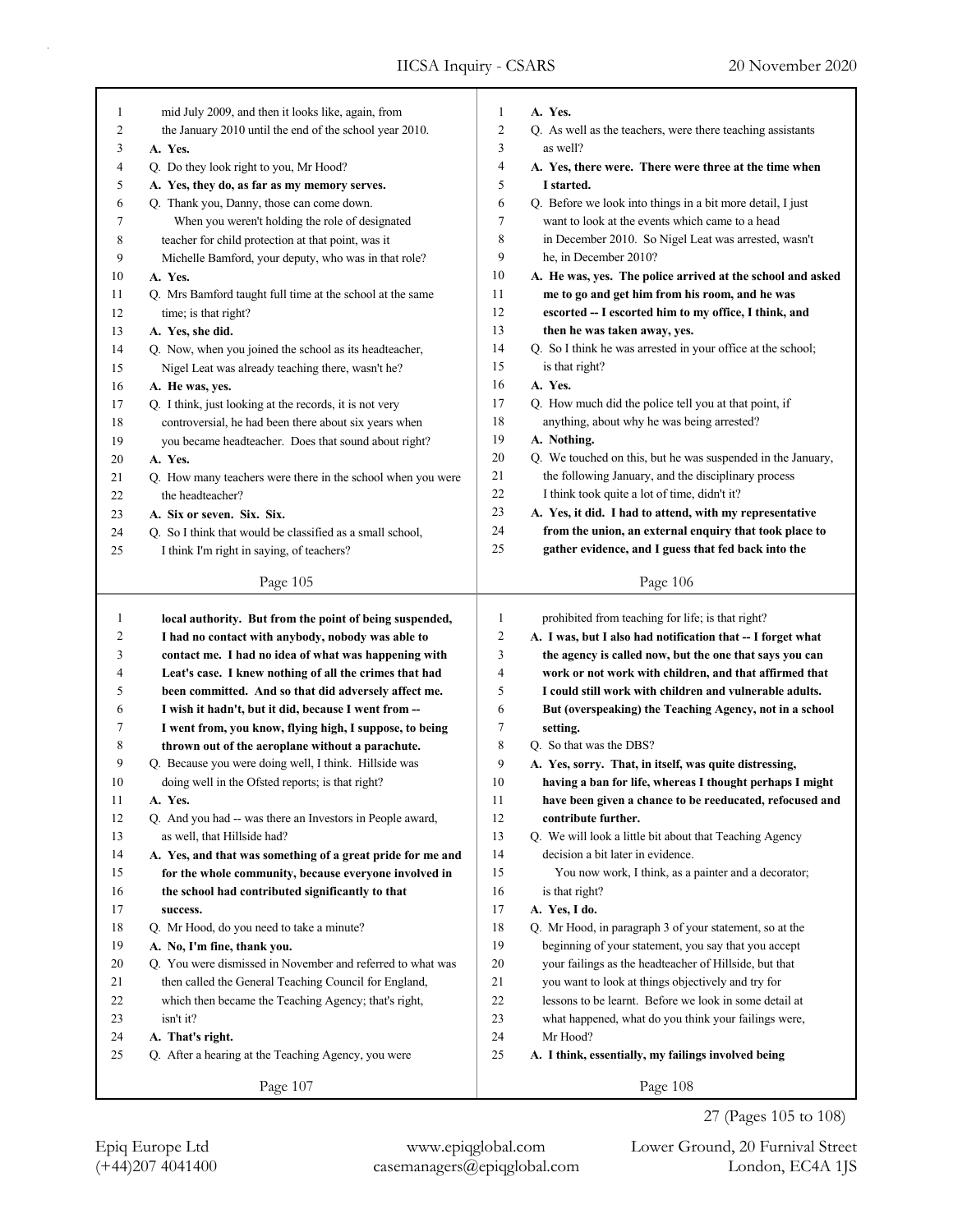| 1            | overtrusting and having an especially, if you like,                                                            | $\mathbf{1}$   | Mr Hood. Before we do that, I think it's important to                                                               |
|--------------|----------------------------------------------------------------------------------------------------------------|----------------|---------------------------------------------------------------------------------------------------------------------|
| 2            | directed focus on trying to make the school the very                                                           | 2              | look back and see what the national guidance, what the                                                              |
| 3            | best it was in academic performance, and that was                                                              | 3              | local guidance, was like that you were operating under                                                              |
| 4            | consistently and constantly reinforced and encouraged by                                                       | 4              | when you were headteacher between 2001                                                                              |
| 5            | the local authority.                                                                                           | 5              | and December 2010.                                                                                                  |
| 6            | Q. I do want to look at that, actually, that perhaps you                                                       | 6              | A. Yes.                                                                                                             |
| 7            | felt -- I know from -- the perception of North Somerset                                                        | 7              | Q. We are going to just have a look at some documents to                                                            |
| 8            | Council was it was the academic performance of                                                                 | 8              | sort of try to understand what was around at that point                                                             |
| 9            | the school that was important, and you think, I think,                                                         | 9              | and what you were aware of. Danny, if we could get up                                                               |
| 10           | that meant there was much less emphasis on safeguarding;                                                       | 10             | DFE003163. Mr Hood, if you could go to the next page,                                                               |
| 11           | is that right?                                                                                                 | 11             | please -- that's great. So this was a document                                                                      |
| 12           | A. I don't remember having conversations with the school                                                       | 12             | "Safeguarding children in education: dealing with                                                                   |
| 13           | advisor on their termly visits about anything other                                                            | 13             | allegations of abuse against teachers and other staff",                                                             |
| 14           | than, "How well are your SATs doing? Are the children                                                          | 14             | and the date, we can see, is November 2005.                                                                         |
| 15           | making progress over the year in the class? What's                                                             | 15             | If you look a little bit down at "Audience", it says                                                                |
| 16           | their reading and writing and mathematical ability                                                             | 16             | three up from the bottom, "Headteachers of all schools".                                                            |
| 17           | like?", and so on and so forth, and, you know, if I'm                                                          | 17             | Do you see that?                                                                                                    |
| 18           | allowed to suggest at this point, I think in future the                                                        | 18             | A. Yes.                                                                                                             |
| 19           | conversation should start with, and be much more focused                                                       | 19             | Q. Would this have been something that you were aware of as                                                         |
| $20\,$       | on, you know, "How well are your children? Are they                                                            | 20             | headteacher at Hillside?                                                                                            |
| 21           | being cared for effectively, both in and out of                                                                | 21             | A. Yes.                                                                                                             |
| 22           | school?", and I think that that has to be at least equal                                                       | 22             | Q. If we could go to _005 of that document, please, Danny,                                                          |
| 23           | importance with performance, and it is a performance                                                           | 23             | and if you could highlight paragraph 2 for me, it says                                                              |
| 24           | aspect anyway.                                                                                                 | 24             | here -- it describes:                                                                                               |
| 25           | Q. I would like to come back to look at that precise point,                                                    | 25             | "All schools should have procedures for dealing with                                                                |
|              | Page 109                                                                                                       |                | Page 110                                                                                                            |
|              |                                                                                                                |                |                                                                                                                     |
|              |                                                                                                                |                |                                                                                                                     |
| $\mathbf{1}$ | allegations, and all staff and volunteers should                                                               | $\mathbf{1}$   |                                                                                                                     |
| 2            |                                                                                                                | $\overline{c}$ | that now. I think, in terms of, you know, lessons<br>learnt and, you know, the concept of the way in which          |
| 3            | understand what to do if they receive an allegation<br>against another member of staff or they, themselves,    | 3              |                                                                                                                     |
| 4            | have concerns about the behaviour of another member of                                                         | 4              | perpetrators begin to groom in these sorts of ways, and<br>that, you know, presents a disturbing picture for me and |
| 5            | staff. The procedure should make it clear that all                                                             | 5              | obviously people who viewed what happened at Hillside.                                                              |
| 6            |                                                                                                                | 6              |                                                                                                                     |
| 7            | allegations should be reported straight away, normally<br>to the headteacher " and it goes on.                 | 7              | Q. Just so I understand that, I can understand that there's                                                         |
| 8            | So as early as this, and, actually, for some time                                                              | 8              | a confusion about if somebody is being tactile with                                                                 |
| 9            |                                                                                                                | 9              | children that they may be doing that in a support role,                                                             |
| 10           | before this, Mr Hood, there had been guidance, hadn't                                                          | 10             | but if somebody is saying that someone is being too<br>tactile, does that not become something which is more of     |
| 11           | there, about what to do if somebody made an allegation<br>against a member of staff?                           | 11             |                                                                                                                     |
| 12           | A. That's true, but, in a sense, the concept of allegations                                                    | 12             | an allegation?<br>A. I think it's still open to interpretation, and it's                                            |
| 13           | I think is very ambiguous in some respects, and the                                                            | 13             | a concept that, you know, in hindsight, we know is --                                                               |
| 14           |                                                                                                                | 14             | was leading up to something else. But in an infant                                                                  |
| 15           | whole document tends to be about allegations of harm or                                                        | 15             |                                                                                                                     |
| 16           | otherwise on individual children, and that's borne out                                                         | 16             | setting, it can often be the case that a child needs                                                                |
| 17           | by, you know, statements from other people, et cetera.<br>But I don't consider that we had any allegations put | 17             | some comfort and obviously how that comfort is<br>administered is of a particular focus in this case and            |
| 18           | forward about the perpetrator. Maybe observations, and                                                         |                | I get it that some people feel that that was different                                                              |
| 19           | that's something that perhaps we can explore a bit more.                                                       | 18<br>19       | sometimes in Leat's case.                                                                                           |
| 20           | Q. Certainly. We will look at some of the detail of                                                            | $20\,$         | Q. The next bit of safeguarding national guidance that came                                                         |
| 21           | the things that were said. But just in the broadest                                                            | 21             |                                                                                                                     |
| 22           | terms, Mr Hood, if somebody is telling you that a member                                                       | 22             | out was called Working Together to Safeguard Children.                                                              |
| 23           |                                                                                                                | 23             | I think that would have been something that you would                                                               |
| 24           | of staff is too tactile with children, would you not<br>think that that was an allegation?                     | 24             | have been aware of as a headteacher; am I right about<br>that?                                                      |
| 25           | A. I didn't at the time, and I understand much more about                                                      | 25             | A. Yes.                                                                                                             |
|              | Page 111                                                                                                       |                | Page 112                                                                                                            |

(+44)207 4041400 casemanagers@epiqglobal.com London, EC4A 1JS Epiq Europe Ltd www.epiqglobal.com Lower Ground, 20 Furnival Street

28 (Pages 109 to 112)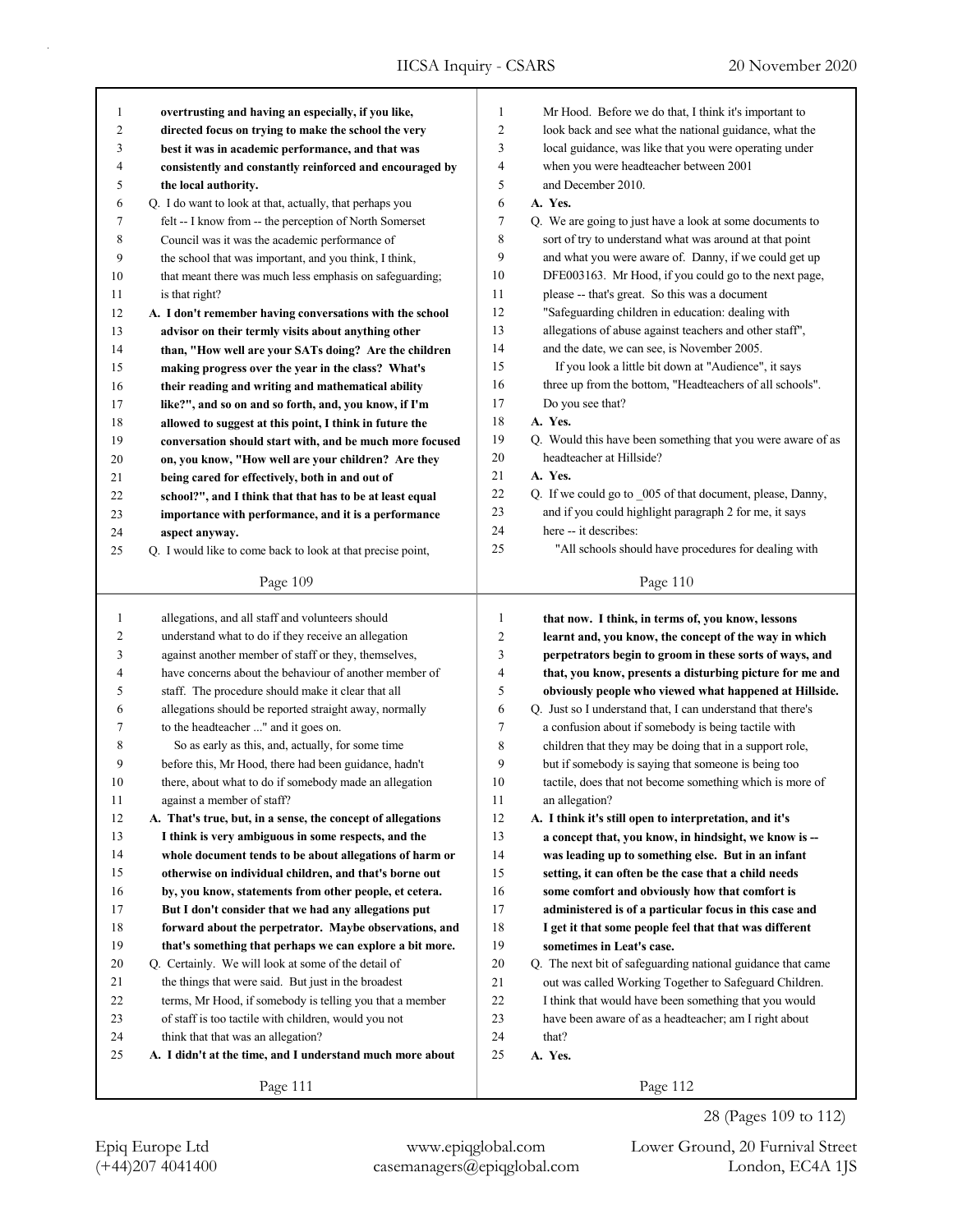| 1            | Q. That came out in 2006. Danny, could we get up         | $\mathbf{1}$   | what evidence I had, and I get it that, you know, a more   |
|--------------|----------------------------------------------------------|----------------|------------------------------------------------------------|
| 2            | DFE003161 005. If you could highlight paragraph 13 for   | 2              | accumulative view of these incidences would have helped,   |
| 3            | me, please. Mr Hood, this is similar in some ways to     | 3              | and I advocate that very much, but, in essence --          |
| 4            | the document we looked at before about what you do when  | 4              | I wasn't trained to any degree at all about what that      |
| 5            | there are allegations against a member of staff, and     | 5              | looked like, what low-level incidences looked like. I'm    |
| 6            | I know that one of the things that you are concerned     | 6              | not making an excuse via that statement. What I'm          |
| 7            | about is the sort of threshold. So just looking at what  | 7              | saying is that, if I were a trainer now, I could easily    |
| 8            | was said in 2006, it says here:                          | 8              | tell people what that might look like and how they         |
| 9            | "Procedures need to be applied with commonsense and      | 9              | should attend to it and move forward.                      |
| 10           | judgment. Some allegations will be so serious as to      | 10             | But at the time, I felt -- I felt that I'd made the        |
| 11           | require immediate referral to social care and the police | 11             | right decisions. I had, in essence, taken those            |
| 12           | for investigation. Others may be much less serious and,  | 12             | observations back to him on, you know, several             |
| 13           | at first sight, might not seem to warrant consideration  | 13             | occasions, and by so doing, you know, his grooming         |
| 14           | of a police investigation, or enquiries by children's    | 14             | nature --                                                  |
| 15           | social care. However, it is important to ensure that     | 15             | Q. Mr Hood, did you know about this guidance? Had you read |
| 16           | even apparently less serious allegations are seen to be  | 16             | Working Together to Safeguard Children 2006?               |
| 17           | followed up, and that they are examined objectively by   | 17             | A. Yes. Yes, I had.                                        |
| 18           | someone independent of the organisation concerned.       | 18             | Q. You had. Do you remember reading this paragraph about   |
| 19           | Consequently, the local authority designated officer     | 19             | just getting some independent -- you know, getting some    |
| $20\,$       | should be informed of all allegations that come to the   | 20             | light on from outside about allegations? Do you            |
| 21           | employer's attention and appear to meet the criteria in  | 21             | remember that having a less serious threshold was          |
| 22           | paragraph 1."                                            | $22\,$         | something that was discussed in the guidance?              |
| 23           | A. I think the concept of procedures being applied with  | 23             | A. Yes, I seem to remember reading that, yes, I do. But    |
| 24           | commonsense and judgment -- I am being judged. I made    | 24             | I think, you know, the delivery of training by the local   |
| 25           | what I thought was a commonsense/judgmental analysis of  | 25             | authority to, you know, senior managers, and then we       |
|              |                                                          |                |                                                            |
|              | Page 113                                                 |                | Page 114                                                   |
|              |                                                          |                |                                                            |
|              |                                                          |                |                                                            |
| $\mathbf{1}$ | have to go and disseminate that to our staff, doesn't    | $\mathbf{1}$   | Q. Is that okay for you to see?                            |
| 2            | really snap of, you know, this is very important, this   | $\sqrt{2}$     | A. Yes.                                                    |
| 3            | is something we need to do. And I'm not suggesting it's  | $\mathfrak{Z}$ | Q. There were two parts to this concern, weren't there?    |
| 4            | not very important, but I just feel that, you know, the  | 4              | The first one is that someone had come to see              |
| 5            | emphasis, as I stated earlier, on, you know, generating  | 5              | Michelle Bamford, in this case, to tell her that           |
| 6            | that commonality in what -- how safeguarding -- sorry,   | 6              | somebody else had told her that the children were on       |
| 7            | how low-level incidents can lead to, as in this case,    | 7              | a laptop when an image of a naked man or a woman           |
| 8            | terrible abuse. I feel that, you know, we weren't        | 8              | appeared.                                                  |
| 9            | trained well enough at that, and I hope and pray that    | 9              | A. Yes.                                                    |
| 10           | people are, you know, trained very well in that now.     | 10             | Q. The image had been described as quite graphic, and they |
| 11           | How do you recognise that? How do you recognise          | 11             | said Mr Leat took away the image and then, according to    |
| 12           | that? How do you move forward? All right, there's        | 12             | a child in the class, told them not to tell their mums     |
| 13           | guidance, and so on and so forth, but, you know, there's | 13             | and dads. That's the first part of the concern, isn't      |
| 14           | nothing better than a sort of open debate about that and | 14             | it?                                                        |
| 15           | working out exactly what it is so that you can go back   | 15             | A. Yes.                                                    |
| 16           | armed better to deal with it.                            | 16             | Q. The second part of the concern we see in the third      |
| 17           | Q. Mr Hood, I think we should look at some of            | 17             | paragraph, which is the same person:                       |
| $18\,$       | the incidents, perhaps, because you're talking about low | 18             | " expressed concerns that she felt that Mr Leat            |
| 19           | level, but I just wanted to show that bit of guidance.   | 19             | was 'too tactile' with the children in the class and in    |
| 20           | If we can get up DFE003202, perhaps if we could take the | 20             | particular the girls. She felt she needed to inform        |
| 21           | first four paragraphs first, Danny. Mr Hood, this is     | 21             | school " because her friend was too embarrassed to         |
| 22           | a record of a concern that came to light in 2004.        | 22             | inform the school. Then we go on and Michelle Bamford      |
| 23           | A. Yes.                                                  | 23             | describes discussing it with you.                          |
| 24           | Q. Can you see that on your screen?                      | 24             | Now, I'm going to slightly shortcut this, Mr Hood,         |
| 25           | A. Yes.                                                  | 25             | because we know, in relation to the image, at least,       |

(+44)207 4041400 casemanagers@epiqglobal.com London, EC4A 1JS

Epiq Europe Ltd www.epiqglobal.com Lower Ground, 20 Furnival Street

29 (Pages 113 to 116)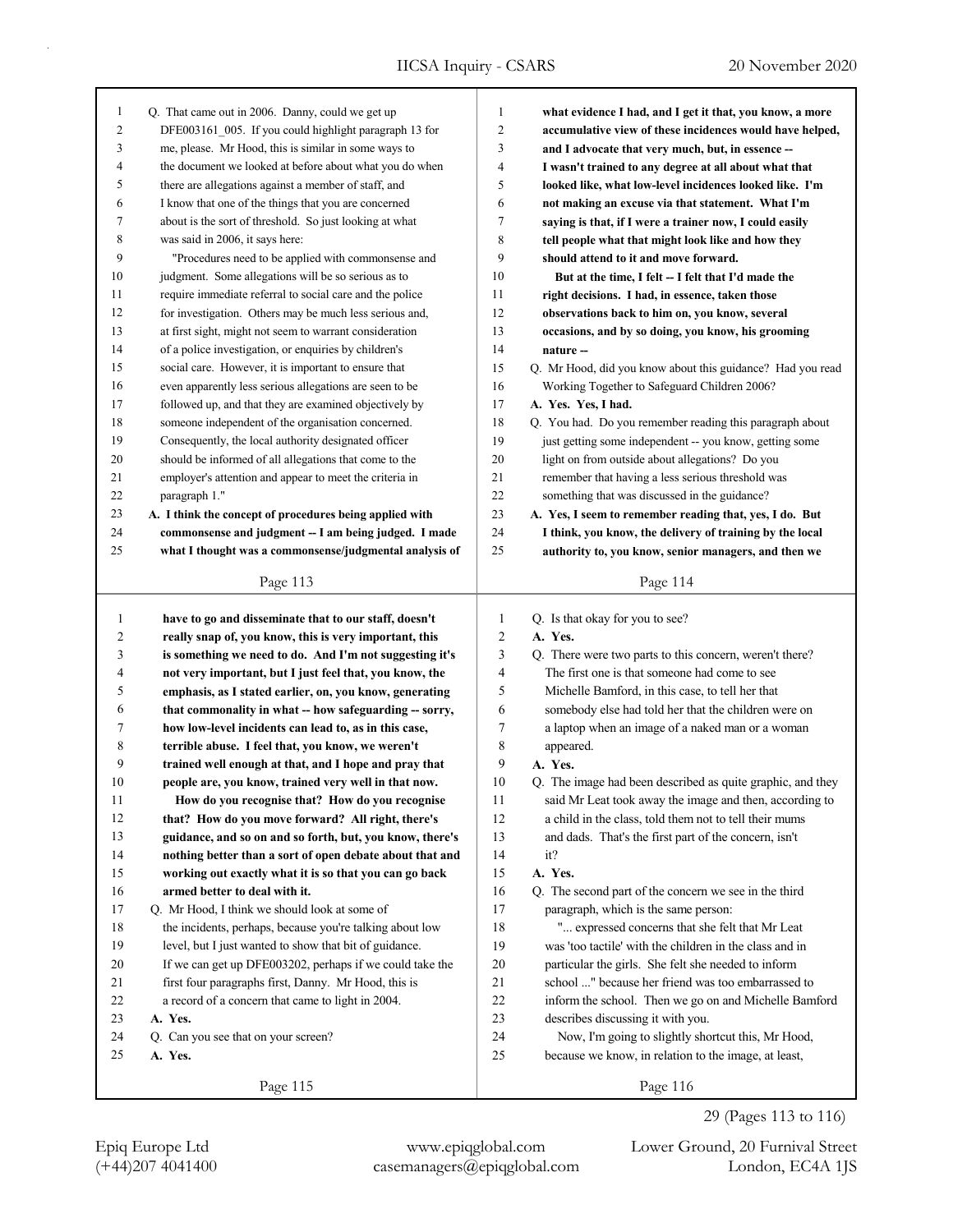| $\mathbf{1}$ | that that was something that had just been uploaded to      | $\mathbf{1}$   | decision, if you like, albeit, you know, it was mine, as    |
|--------------|-------------------------------------------------------------|----------------|-------------------------------------------------------------|
| 2            | all of the laptops in the school, hadn't it?                | $\overline{c}$ | the senior party.                                           |
| 3            | A. Yes.                                                     | 3              | But, yes, I agree. I agree. And I think, in many            |
| 4            | Q. Essentially, it was a PSHE lesson that was for older     | 4              | respects, despite it being sort of third party, somebody    |
| 5            | children, so perhaps in years 5 and 6.                      | 5              | had seen something and was reporting it to somebody else    |
| 6            | A. Yes.                                                     | 6              |                                                             |
| 7            |                                                             |                | and then it came to us, you know, I needed to have          |
|              | Q. And you had established, when you looked into it, that   | 7              | treated it with more objectivity.                           |
| 8            | Mr Leat had not, himself, if you like, put that image on    | 8              | Q. If we could, Danny, get the same document up, DFE003202, |
| 9            | the computer; is that right?                                | 9              | but the paragraphs underneath, Ms Bamford is telling you    |
| 10           | A. That's right.                                            | 10             | about the tactileness here, isn't she, of --                |
| 11           | Q. Again, just to shortcut things which are not             | 11             | A. Yes, yes.                                                |
| 12           | controversial, I think, in all of the -- in your            | 12             | Q. I think you established that Mr Leat hadn't told their   |
| 13           | disciplinary hearing and before the Teaching Agency,        | 13             | parents about it. Could you go over to the next page,       |
| 14           | that wasn't considered to be a safeguarding matter, as      | 14             | please, Danny. Sorry, I think we are missing a bit from     |
| 15           | such, was it?                                               | 15             | the last page at the bottom, Danny. Yes, Wednesday,         |
| 16           | A. No.                                                      | 16             | 12 May, thank you. Again, this wasn't the end of            |
| 17           | Q. But the second part of it, that you were being told he   | 17             | the matter, so that was in April, but, in fact, RS-H4       |
| 18           | was too tactile, do you think now that you didn't pay       | 18             | comes back again and she's told that the image has been     |
| 19           | enough attention to that part of the allegation?            | 19             | dealt with, and then she says that the main reason is       |
| 20           | A. Yeah, I think, in hindsight, with this particular issue, | 20             | that she wants to make a request that her relatives         |
| 21           | and given the current climate, things could have been       | 21             | aren't placed in Mr Leat's class, as she feels that         |
| 22           | very different indeed. It troubles me that I didn't         | 22             | Mr Leat is too tactile with children. So she repeats        |
| 23           | focus on that and, along with Michelle, we didn't deal      | 23             | that again, doesn't she, "too tactile with the children,    |
| 24           | with that and take it further, and I'm not apportioning     | 24             | in particular the girls". Then if we can go over the        |
| 25           | any blame there by saying that, but there was a joint       | 25             | page. And that she's heard incidents which have made        |
|              | Page 117                                                    |                | Page 118                                                    |
|              |                                                             |                |                                                             |
|              |                                                             |                |                                                             |
| $\mathbf{1}$ | her a bit -- it says "weary", but I think "wary", about     | $\mathbf{1}$   | better course.                                              |
| 2            | Mr Leat picking up a child and how he took special care     | $\overline{c}$ | Q. Danny, if we could get that document up and go to the    |
| 3            | of a child in his class.                                    | 3              | next page, 003, and, again, we might need to split it       |
| 4            | So, given that the threshold is quite low, as we            | 4              | up a bit. Perhaps the -- thank you. So this is              |
| 5            | have seen, from the 2006 guidance, two of these             | 5              | a completely different record, Mr Hood, which I think       |
| 6            | statements there that Mr Leat has been too tactile, do      | 6              | you will have seen before, and this is now in 2008.         |
| 7            | you not think they would have met the threshold that was    | 7              | A. I know.                                                  |
| 8            | set out in Working Together 2006 to get some information    | $\,$ 8 $\,$    | Q. Do you need a moment, Mr Leat -- sorry, it is because    |
| 9            | from the LADO, get a different set of eyes on this          | 9              | I just read it on the page. Mr Hood, please, if you         |
| 10           | issue?                                                      | 10             | need a moment to compose yourself? Yes.                     |
| 11           | A. I think that, in many respects, that's right. I think    | 11             | A. It's all right. Just don't call me Mr Leat, please.      |
| 12           | the issue for me is that, you know, for the most part,      | 12             | Q. Yes, I know, and I can't tell you how sorry I am for     |
| 13           | you know, we hadn't, you know, got enough information to    | 13             | that. I have spent all morning talking about him with       |
| 14           | take it further forward, and I think that was what was      | 14             | other witnesses, but it is still completely and utterly     |
| 15           | stuck in our heads, whereas obviously, with reference to    | 15             | unforgivable, and I really am sorry.                        |
| 16           | the guidance, because of that, then sharing it with         | 16             | A. I understand.                                            |
| 17           | somebody who could make an external, more objective look    | 17             | MS BICARREGUI: It may be best, I think, anyway, because we  |
| 18           | at it might have been the better way forward.               | 18             | are coming up to 3.00 pm, chair, if we have a break now     |
| 19           | But it has to be said that that evidence is partly          | 19             | for 15 minutes.                                             |
| 20           | based on hearsay, and obviously that doesn't mean to say    | 20             | THE CHAIR: Yes, we will return at 3.15 pm. Thank you.       |
| 21           | it wasn't believed, but it wasn't evidenced by, you         | 21             | MS BICARREGUI: Thank you.                                   |
| 22           | know, many of us walking through his classroom, his --      | 22             | $(2.57 \text{ pm})$                                         |
| 23           | you know, his daily work with children.                     | 23             | (A short break)                                             |
| 24           | But, you know, I'm not making an excuse for that.           | 24             | $(3.15 \text{ pm})$                                         |
| 25           | I do agree that further action would have been the          | 25             | MS BICARREGUI: We were just about to look at DFE003202_003. |

30 (Pages 117 to 120)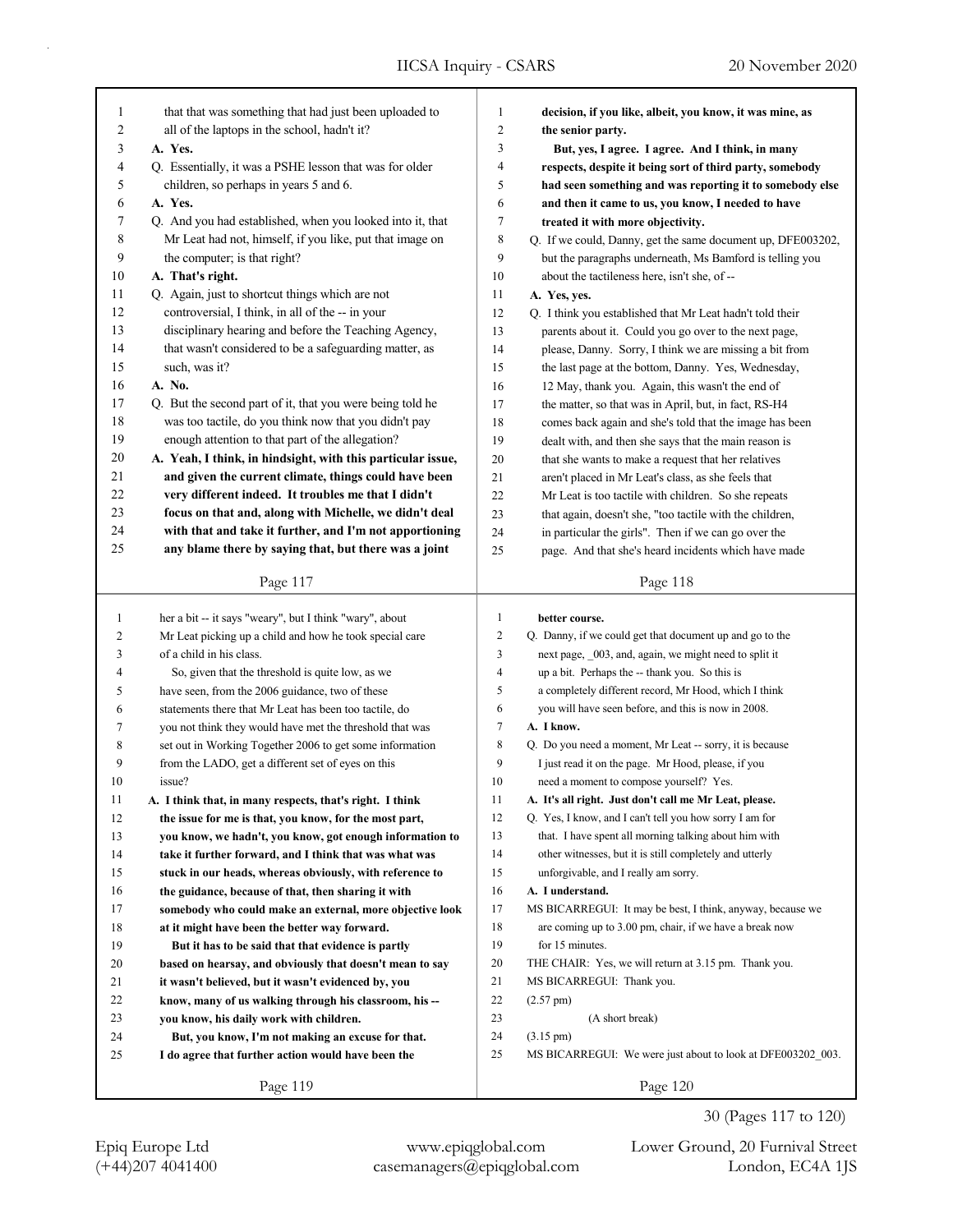| 1                       | Mr Hood, I just asked you, you recognise this document,    | 1              | Q. Then there's a long paragraph where somebody else is     |
|-------------------------|------------------------------------------------------------|----------------|-------------------------------------------------------------|
| 2                       | I think?                                                   | 2              | expressing concerns to Michelle Bamford about the           |
| 3                       | A. Yes, I do, yes.                                         | 3              | relationship between Nigel Leat and this pupil.             |
| 4                       | Q. This was a record that was compiled by Michelle Bamford | 4              | A. Yes.                                                     |
| 5                       | in 2008; is that right?                                    | 5              | Q. The paragraph says that she feels that he has too much   |
| 6                       | A. Yes, along with me, yes.                                | 6              | physical contact -- hugging, sitting on lap, tickling;      |
| 7                       | Q. I think I'm right in saying that this first page she    | 7              | she feels uneasy. Then there's another incident where       |
| 8                       | wrote, and then, when we look over the page, you added     | 8              | Nicola had been supporting the same pupil and Nigel Leat    |
| 9                       | some text; is that right?                                  | 9              | walked in and said that she was being lazy and she          |
| 10                      | A. That's right, yes.                                      | 10             | should be working on her own, and she was kept in at        |
| 11                      | Q. Essentially, this deals with a number of concerns that  | 11             | playtime and began to be upset, and then he gave her        |
| 12                      | were raised in May 2008 about Nigel Leat's contact with    | 12             | a hug when she got upset.                                   |
| 13                      | a pupil who we are going to call RS-A320.                  | 13             | A. Yes.                                                     |
| 14                      | A. Yes.                                                    | 14             | Q. Nicola's college tutor came in and in a feedback session |
| 15                      | Q. Just briefly, the first concern is that Nigel Leat was  | 15             | she said that the relationship between Nigel Leat and       |
| 16                      | with this pupil?                                           | 16             | the pupil was a bit too close for comfort?                  |
| 17                      | A. Yes.                                                    | 17             | A. Yes.                                                     |
| $18\,$                  | Q. And that he had helped her to complete her SATs in      | 18             | Q. Again, Nicola expressed further concerns that a student  |
| 19                      | a one-to-one way -- that's the first paragraph, isn't      | 19             | who had been working with Nigel Leat had felt frustrated    |
| 20                      | it?                                                        | 20             | because he had refused to allow them to support this        |
| 21                      | A. Yes.                                                    | 21             | particular pupil and she commented on the fact there's      |
| 22                      | Q. The second paragraph that we see there, the teacher is  | 22             | always been special treatment of that pupil by              |
| 23                      | annoyed because Nigel Leat has been allowing the pupil     | 23             | Nigel Leat, that she does jobs for him and frequently       |
| 24                      | to write scorings of other pupils on the SATs paper.       | 24             | joins in his PPA time. Even the other children in the       |
| 25                      | A. Right.                                                  | 25             | class had been commenting on how she is Nigel Leat's        |
|                         |                                                            |                |                                                             |
|                         | Page 121                                                   |                | Page 122                                                    |
|                         |                                                            |                |                                                             |
|                         |                                                            |                |                                                             |
| $\mathbf{1}$            | favourite and how she is also the one who carries out      | $\mathbf{1}$   | going through your mind, Mr Hood, when these things were    |
| $\overline{\mathbf{c}}$ | jobs for him?                                              | $\sqrt{2}$     | brought to your attention in 2008?                          |
| 3                       | A. Yes.                                                    | 3              | A. Well, I'd got -- I think, as with all incidences,        |
| 4                       | Q. I think there is a last bit underneath that paragraph,  | $\overline{4}$ | however small or large, within our school community,        |
| 5                       | this is a difference incident, where a different           | 5              | I made the mistake of taking it back to him, and            |
| 6                       | Nicola -- to tell Michelle Bamford about an incident       | 6              | I discussed the fact that I would take it back to him       |
| 7                       | happening. This is with a different child, isn't it?       | $\tau$         | with Michelle, and she was -- had a heads-up on the fact    |
| 8                       | But she felt that Nigel Leat had allowed the child to      | 8              | that I was doing that. But in retrospect, and in            |
| 9                       | speak to him in a completely informal way and she also     | 9              | hindsight, in actual fact, taking it back to him gave       |
| 10                      | added that she had seen, again, RS-A320 with Nigel Leat    | 10             | him the opportunity to explain away his                     |
| 11                      | quite often on a one-to-one basis and is allowed to        | 11             | unprofessionalism, his -- you know, the way he was with     |
| 12                      | speak to him in a completely unprofessional manner.        | 12             | these children, and these incidences. I get that that       |
| 13                      | A. Yes.                                                    | 13             | was -- wasn't the right way.                                |
| 14                      | Q. If we can go over the page to complete this,            | 14             | Q. It did meet the threshold, didn't it, Mr Hood, that      |
| 15                      | Michelle Bamford says:                                     | 15             | these incidents were concerning, weren't they? They         |
| 16                      | "I have shared my concerns with the following              | 16             | raised questions about his suitability to be a teacher?     |
| 17                      | disclosures with [you]", and you have spoken to            | 17             | A. Yes. It wasn't in terms of any -- in a malice            |
| 18                      | Nigel Leat.                                                | 18             | aforethought that I didn't take it elsewhere. I think       |
| 19                      | Pausing there, before we look at your response, just       | 19             | that, you know, going back to my training and the sort      |
| $20\,$                  | before the break, we looked at the 2006 guidance which     | 20             | of mind-set that a lot of us had was that we regarded       |
| 21                      | talked about it being important to ensure that even        | 21             | safeguarding as something harmful to the child. You         |
| 22                      | apparently less serious allegations are seen to be         | 22             | know, we had instances of children coming to school with    |
| 23                      | followed up and that they're examined objectively by       | 23             | bruises on their arms and whatever, and we worked very      |
| 24                      | someone independent. Given that, and I think you said      | 24             | closely with social workers to ensure, you know, that       |
| 25                      | you were familiar with that 2006 guidance, what was        | 25             | they were safe within our school boundaries. I think        |
|                         | Page 123                                                   |                | Page 124                                                    |

(+44)207 4041400 casemanagers@epiqglobal.com London, EC4A 1JS Epiq Europe Ltd www.epiqglobal.com Lower Ground, 20 Furnival Street

31 (Pages 121 to 124)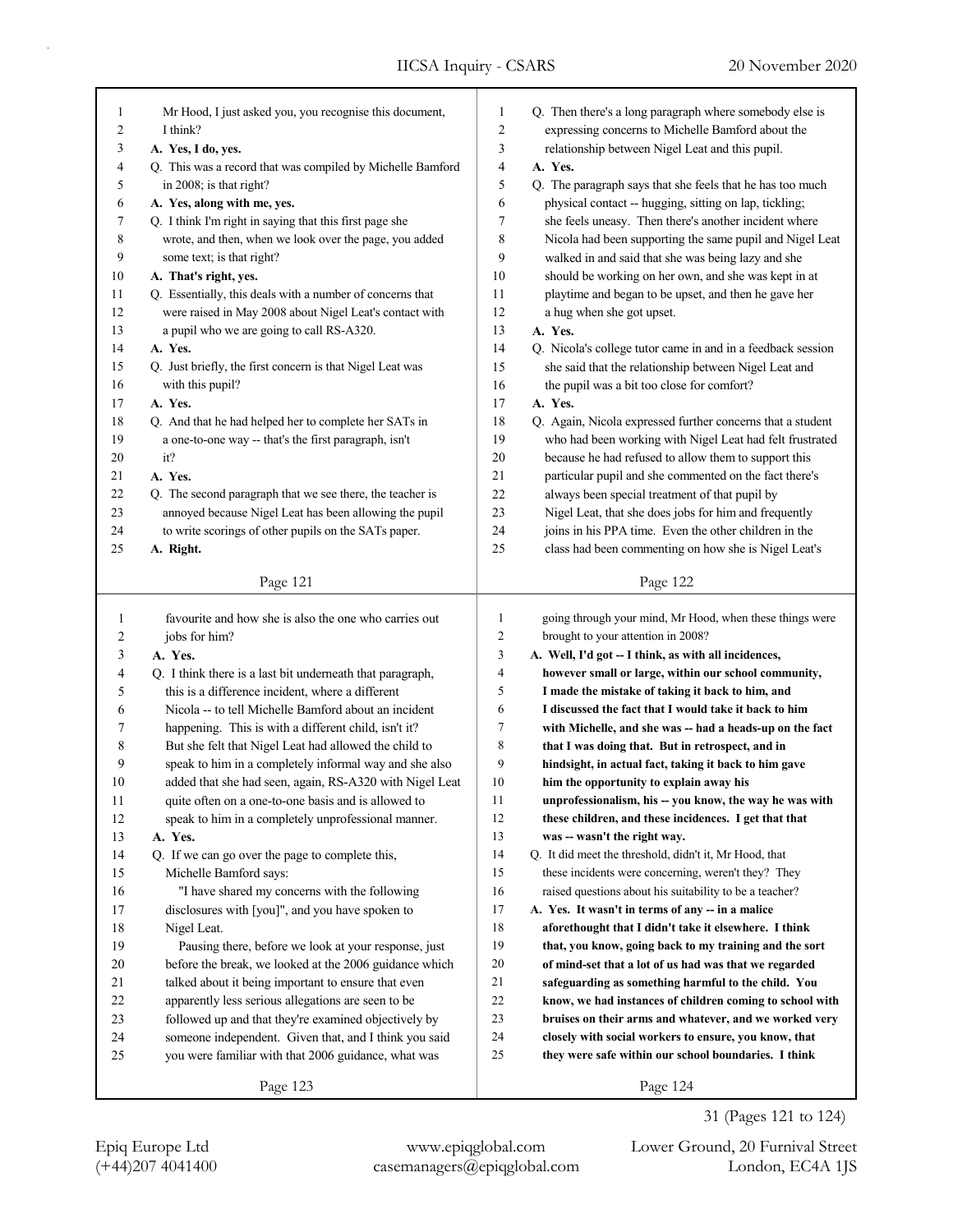| 1            | there's that concept of, as I say, taking it back to him    | $\mathbf{1}$   | there were five different people expressing concerns      |
|--------------|-------------------------------------------------------------|----------------|-----------------------------------------------------------|
| 2            | when I shouldn't have done.                                 | $\overline{c}$ | about how close Nigel Leat was with that child. Do you    |
| 3            | Q. Danny, can we see that, because there is a record of     | 3              | still think this was the right call to make?              |
| 4            | that, I think, isn't there, Mr Hood? This is, I think,      | $\overline{4}$ | A. No, I've suggested in my statement right at the        |
| 5            | written by you, isn't it, in the different text             | 5              | beginning that, you know, failings were made, and, at     |
| 6            | underneath; is that right? Is that your understanding?      | 6              | the time, I just felt that I had control over the         |
| 7            | A. Yes.                                                     | $\tau$         | situation, if that makes sense.                           |
| 8            | Q. So you say you went to find Nigel Leat and you put to    | $\,$ 8 $\,$    | Q. I think $-$                                            |
| 9            | him your concerns that other members of staff had about     | 9              | A. I get that that sounds a bit bizarre, but it's not     |
| 10           | his closeness --                                            | 10             | bizarre in the sense that I felt that I was -- I was      |
| 11           | A. Yes. In essence, that -- you know, it looks pretty       | 11             | redirecting him and, sure enough, he was, you know,       |
| 12           | awful now, and in hindsight -- again, I was operating       | 12             | compliant afterwards and, you know, he took exception to  |
| 13           | under what I thought was the right thing to do. But, in     | 13             | what we were saying to him, and so on and so forth, and   |
| 14           | essence, you know, my training hadn't given me that --      | 14             | I understand that that was all part of the grooming --    |
| 15           | the methodology to take it further, the experience to       | 15             | the sort of grooming process.                             |
| 16           | take it further. Any -- all the headteachers that I'd       | 16             | Q. Mr Hood, I don't want to underplay the extent to which |
| 17           | worked for previously always took things back to the        | 17             | Nigel Leat was grooming the school, because there's all   |
| 18           | teacher, the -- you know, the other adults working in       | 18             | sorts of ways in which that's apparent on the papers.     |
| 19           | the school, to, you know, get their point of view,          | 19             | We will come to that in due course, I think. Looking      |
| 20           | et cetera.                                                  | 20             | back at this, then, do you remember at the time anyone    |
| 21           | Q. So that had always been done by other headmasters before | 21             | in the council, for example, making it clear to you that  |
| 22           | you, you think?                                             | 22             | informal discussions -- well, or even perhaps the local   |
| 23           | A. Oh, yes, certainly, yes.                                 | 23             | authority designated officer himself making it clear      |
| 24           | Q. You say that, with hindsight, it looks bad. But looking  | 24             | that if he wanted to discuss an issue, without            |
| 25           | at it now, Mr Hood, do you not think that that record --    | 25             | necessarily making a formal referral, that that was       |
|              |                                                             |                |                                                           |
|              | Page 125                                                    |                | Page 126                                                  |
|              |                                                             |                |                                                           |
|              |                                                             |                |                                                           |
| $\mathbf{1}$ | possible? Did anyone talk to you about having informal      | 1              | that it's particularly important for Hillside is that     |
| 2            | discussions about these kinds of things?                    | 2              | the North Somerset Safeguarding Children Board wrote to   |
| 3            | A. No, not at all. That was, I think, a major failing of    | 3              | all schools in the area in November 2009 advising them    |
| 4            | the system at the time.                                     | 4              | that they were adopting the guidance and that             |
| 5            | Q. We know that the system in itself -- this is the         | 5              | by January 2010 the guidance should be disseminated to    |
| 6            | interesting thing. The guidance says that these             | 6              | all staff. The Hillside safeguarding policy               |
| 7            | informal discussions should happen. But you're saying       | 7              | from January 2010 -- I don't think we need to get this    |
| 8            | that, on the ground, that wasn't your recollection?         | 8              | up, if you will take my word for it -- says that the      |
| 9            | A. That wasn't my experience, and I think I referred to it  | 9              | school will ensure that all individuals engaged to work   |
| 10           | in my witness statement, that, you know, I'm not            | 10             | within the school are aware of the guidance?              |
| $11\,$       | criticising, I'm just making the observation -- and         | 11             | A. Yes.                                                   |
| 12           | I think -- as I say, it's in my witness statement, that     | 12             | Q. That rings a bell?                                     |
| 13           | the LADO appeared to be an inaccessible sort of person.     | 13             | A. Yes.                                                   |
| 14           | We never saw the LADO or any of these officers in our       | 14             | Q. Okay. If we could get up DFE003164_018. Actually,      |
| 15           | schools. We only ever saw social workers and -- in          | 15             | sorry, could we have the first page, just so we can see   |
| 16           | support of children who had been abused at home.            | 16             | what it looks like first. Sorry, the second page. This    |
| 17           | Q. There was no training, for example, that was delivered   | 17             | is what I was talking about. Is this the document that    |
| 18           | by the LADO that was offered to the school at any point?    | 18             | you recall, Mr Hood?                                      |
| 19           | A. Not that I recall.                                       | 19             | A. Yes.                                                   |
| 20           | Q. Mr Hood, we looked at the guidance in 2005 about         | 20             | Q. This guidance is relevant because it talks about --    |
| 21           | allegations and then Working Together. There was also       | 21             | could you go to 011, please, Danny. Could you             |
| 22           | a document called "Guidance for safer working practice      | $22\,$         | highlight the "Unsuitability" bit, the second part.       |
| 23           | for adults who work with children and young people".        | $23\,$         | This guidance says it is "an attempt to identify what     |
| 24           | That was issued in January 2009. But it was actually        | 24             | behaviours are expected of adults who work with children  |
| 25           | a revision of earlier guidance from 2005. The reason        | 25             | and young people. Adults whose practice deviates",        |

Page 128

32 (Pages 125 to 128)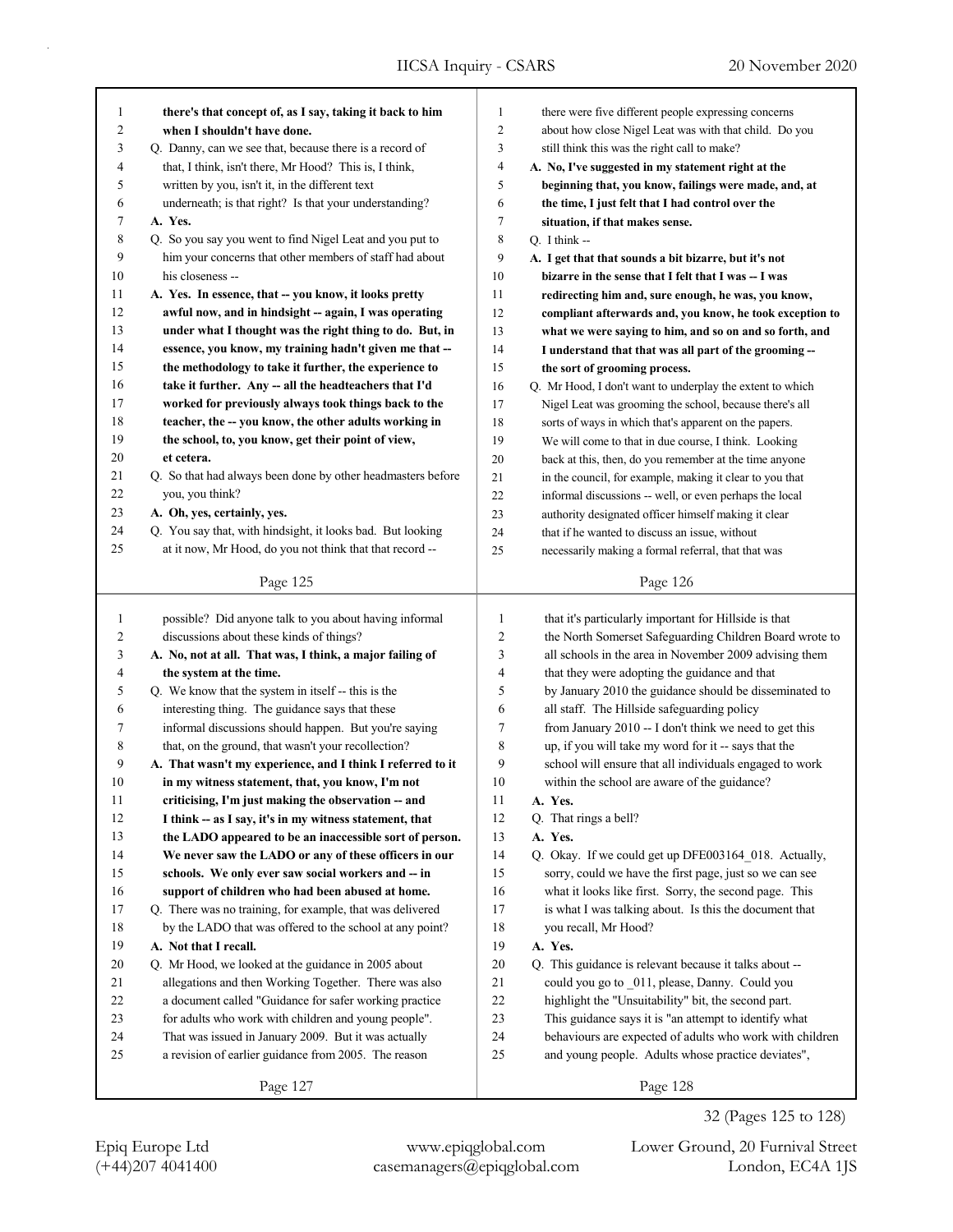| 1                             | et cetera, "may bring into question their suitability to                                     | 1              | is the third paragraph:                                             |
|-------------------------------|----------------------------------------------------------------------------------------------|----------------|---------------------------------------------------------------------|
| 2                             | work with children and young people."                                                        | $\overline{2}$ | "Adults should exercise care when selecting children                |
| 3                             | This is the kind of threshold question again, isn't                                          | 3              | and/or young people for specific activities or privilege            |
| 4                             | it?                                                                                          | $\overline{4}$ | to avoid perceptions of favouritism or unfairness.                  |
| 5                             | A. Yes. I think by this time I was getting -- what's the                                     | 5              | Methods and criteria for selection should always be                 |
| 6                             | word? -- a more holistic view of the instances that had                                      | 6              | transparent and subject to scrutiny."                               |
| 7                             | happened previously, and, of course, prior to him being                                      | 7              | A. As part of the development that came out of that through         |
| 8                             | arrested, we were investigating an unusual behaviour by                                      | 8              | our PSHE curriculum, we adopted a rota system for all               |
| 9                             | a child, and that manifestation was the first time,                                          | 9              | children in the school to have the opportunity to take              |
| 10                            | I believe, that we'd seen a child who had possibly been                                      | 10             | and return registers, for example, and that was                     |
| 11                            | harmed.                                                                                      | 11             | something that we discussed and worked out between us in            |
| 12                            | Q. If we could have a quick look through here, you say that                                  | 12             | a staff meeting.                                                    |
| 13                            | this was sort of when you became aware of it, if you                                         | 13             | As far as the gifts and rewards are concerned,                      |
| 14                            | like. So you weren't aware of the first iteration of                                         | 14             | that's something that we never knew anything about, and             |
| 15                            | this guidance from 2005?                                                                     | 15             | I see from some of the victims' statements that, you                |
| 16                            | A. Yes.                                                                                      | 16             | know, that was happening all the time, and particularly             |
| 17                            | Q. If we could go to 018, please, this is talking about                                      | 17             | with the disclosure, eventually, something that none of             |
| 18                            | gifts, rewards and favouritism. We should say that this                                      | 18             | us were aware of. Nobody came to me with that                       |
| 19                            | isn't directed only at teachers, is it, Mr Hood; it's                                        | 19             | information that he was providing gifts or rewards, and             |
| 20                            | directed generally at people working in positions of                                         | 20             | the concept of the favouritism, as I say, was something             |
| 21                            | trust? Is that your understanding of this?                                                   | 21             | that had been -- as was said by the previous head,                  |
| 22                            | A. Absolutely.                                                                               | 22             | something of an issue for staffroom gossip and                      |
| 23                            | Q. So it talks about the fact here, doesn't it, that there                                   | 23             | playground gossip, but never something that was, you                |
| 24                            | shouldn't be favourites, if you like, in terms of                                            | 24             | know, particularly seen in terms of, "Oh, it's the same             |
| 25                            | adults' relationships with children. So adults -- this                                       | 25             | child bringing this to -- a message for me or moving                |
|                               |                                                                                              |                |                                                                     |
|                               | Page 129                                                                                     |                | Page 130                                                            |
|                               |                                                                                              |                |                                                                     |
| $\mathbf{1}$                  |                                                                                              | $\mathbf{1}$   |                                                                     |
|                               | around the school", and so on.                                                               | $\overline{2}$ | it, that regular physical contact with an individual                |
| $\overline{\mathbf{c}}$<br>3  | Q. Mr Hood, was it after the 2005 guidance was issued or                                     | 3              | child was going to raise questions?                                 |
|                               | after the 2009 that you did the rota for the bringing of                                     | $\overline{4}$ | A. Yes. I think that, with this particular document, we             |
| $\overline{\mathcal{L}}$<br>5 | the register?                                                                                | 5              | were beginning to get, you know, a better understanding             |
|                               | A. I don't remember exactly, but I know that it was                                          | 6              | of, you know, those issues that could well have been,               |
| 6                             | particularly -- I'm fairly sure it was part of                                               | 7              | you know, taken forward and processed by somebody else.             |
| 7                             | the personal and social health education policy that we<br>did that.                         | 8              | I get that, and I understand it. As I say, we were                  |
| 8                             |                                                                                              | 9              | heading towards a point where, you know, prior to                   |
| 9<br>10                       | Q. So it was known in the school that you shouldn't always<br>choose the same child to do -- | 10             | disclosure, I'm sure he would have been found out.                  |
|                               |                                                                                              |                | Q. Again, just in terms of timing, you were not sure -- or          |
| 11                            | A. Yes, exactly. Yes.                                                                        | 11<br>12       | are you sure, Mr Hood, about -- because, as I say, this             |
| 12                            | Q. Danny, if we could go to _023 of the same document,                                       |                | was around in 2005. I'm not entirely clear from your                |
| 13                            | please, and if we could get up the fourth and fifth                                          | 13             | evidence when you feel that this was properly embedded              |
| 14                            | paragraphs of this. Again, this is the same document,                                        | 14             | in the school culture?                                              |
| 15                            | Mr Hood:                                                                                     | 15             | A. I think -- I'm not sure about that. I can't answer               |
| 16                            | "Physical contact which occurs regularly with an                                             | 16             | that, I'm afraid. I think -- all I can say is that we               |
| 17                            | individual child or young person is likely to raise                                          | 17             | updated our policies with each successive publication of            |
| 18                            | questions unless there is explicit agreement "                                               | 18             | safeguarding.                                                       |
| 19                            | Then:                                                                                        | 19             | Q. We know that -- so the safeguarding policy                       |
| $20\,$                        | " it would then be part of a formally agreed                                                 | 20             | in January 2010 says that the school will ensure that               |
| 21                            | plan "                                                                                       | 21             | all individuals are aware of this guidance. But when                |
| 22                            | Do you see that? So it should never be secretive?                                            | 22             | the individual management review was conducted, so that             |
| 23                            | A. Yes.                                                                                      | 23             | was the review that was conducted to inform the Serious             |
| 24                            | Q. Again, this was, as I say, I think, you know, from 2005,                                  | 24             | Case Review, a consultant who worked with the school                |
| 25                            | certainly from 2009, a really clear guideline, wasn't<br>Page 131                            | 25             | found that the guidance hadn't been disseminated to the<br>Page 132 |

33 (Pages 129 to 132)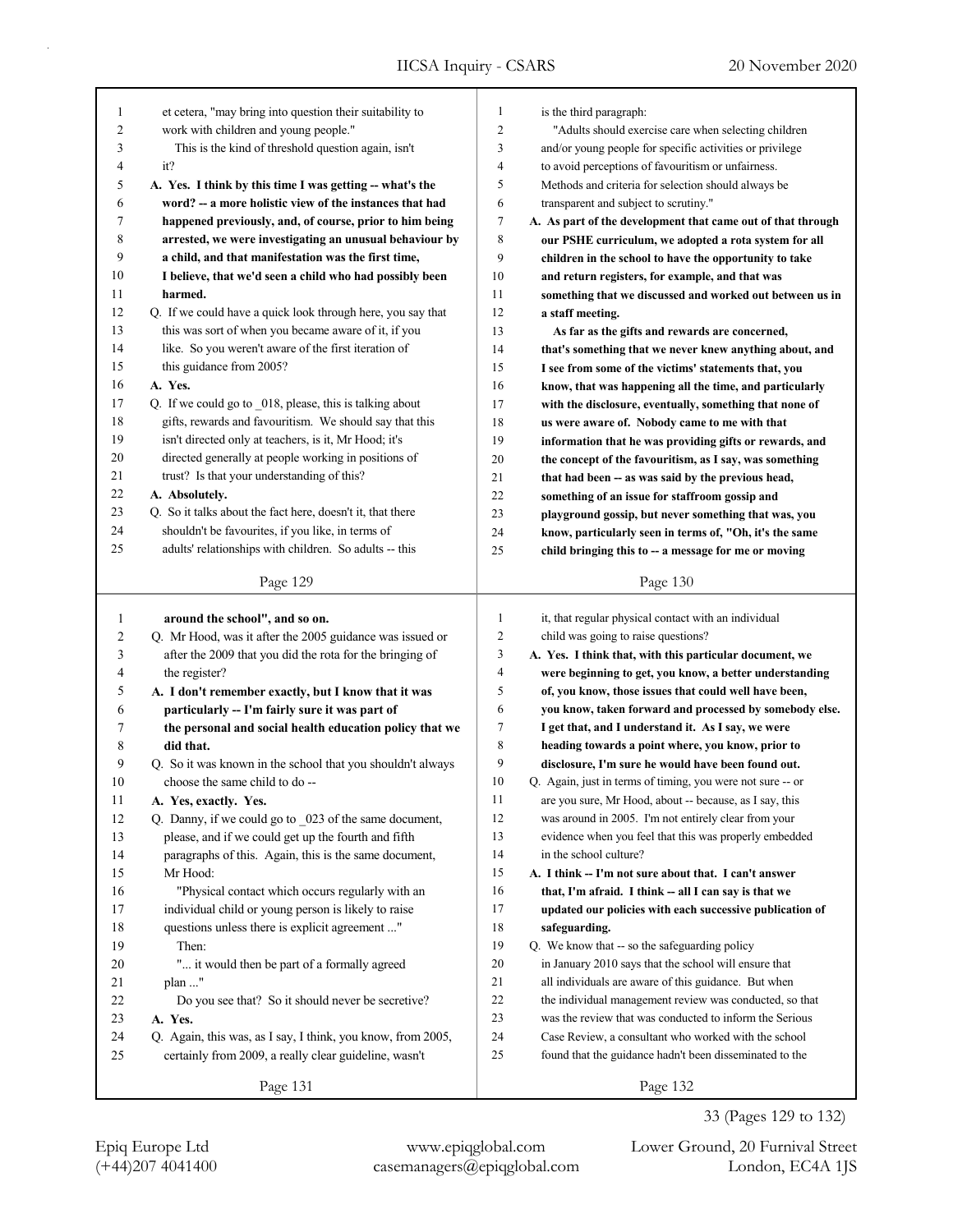| $\mathbf{1}$   | staff at Hillside, despite what was in the safeguarding    | 1                        | statements which were taken in the immediate aftermath      |
|----------------|------------------------------------------------------------|--------------------------|-------------------------------------------------------------|
| $\overline{2}$ | policy. Why do you think that was, Mr Hood?                | $\overline{2}$           | of Nigel Leat being arrested: you are going to have to      |
| 3              | A. I'm sorry, I don't remember. I can't recall that at     | $\mathfrak{Z}$           | bear with me a bit. There aren't going to be questions      |
| 4              | all. I'm sorry.                                            | $\overline{\mathcal{L}}$ | after each document, because there are a number of          |
| 5              | Q. So you mentioned the favouritism, and I think if we can | 5                        | documents, but I just want to let you know what the         |
| 6              | get up INQ006202_005, over on to 006, so it is the         | 6                        | underlying documents say about this.                        |
| 7              | bottom of 005. Yes, it is that paragraph. Mr Hood,         | 7                        | Can we get up OHY009387 034. I'm not going to go to         |
| 8              | this is your statement, and this is about the              | 8                        | every person to tell you who is giving evidence, but        |
| 9              | favouritism, so you just touched on this, I think. You     | 9                        | this is a teacher who was teaching from 1996 to 2003.       |
| 10             | say you don't recall being informed that he had            | 10                       | She says clearly she didn't witness anything else that      |
| 11             | favourite pupils, and you don't accept it was common       | 11                       | was inappropriate, but it was always common knowledge       |
| 12             | knowledge, or that it was common knowledge that he spoke   | 12                       | that he had pupils he favoured more than others:            |
| 13             | to children in an inappropriate, adult fashion, and you    | 13                       | "I didn't witness anything specific but he would            |
| 14             | weren't privy to it. You say that witness C assumed you    | 14                       | mention some children more than others and didn't seem      |
| 15             | were aware because it was general gossip in the            | 15                       | that interested in children with more academic needs."      |
| 16             | staffroom, and you say that it wasn't common knowledge     | 16                       | Could we now go to OHY009388_004, and go to the last        |
| 17             | but the subject of gossip. Is that right?                  | 17                       | paragraph. This is another witness statement from the       |
| 18             | A. Yes, that's my statement and that's how I felt when     | 18                       | time. This time it is from a teaching assistant who had     |
| 19             | I wrote the statement. I'm a bit hazy about that, but      | 19                       | been at the school since 1990:                              |
| 20             | I don't -- it's not a big -- it's not an expansive part    | 20                       | "Nigel Leat would also seem to have 'favourites'            |
| 21             | of my memory of dealing with this person in particular.    | 21                       | they were always girls who would just hang around him       |
| 22             | I don't think we had a queue of people, you know,          | 22                       | and who he would always get to go off and do jobs for       |
| 23             | telling me that -- and distressed at the fact that he      | 23                       | him, such as taking the register or getting them to go      |
| 24             | had favourite people that were doing various things.       | 24                       | off and give messages to other teachers."                   |
| 25             | Q. Mr Hood, we are going to look at some of the police     | 25                       | Can we get OHY009388_007, and if we could have              |
|                |                                                            |                          |                                                             |
|                | Page 133                                                   |                          | Page 134                                                    |
|                |                                                            |                          |                                                             |
|                |                                                            |                          |                                                             |
| $\mathbf{1}$   | paragraphs 7, 8, 9 and 10. This, Mr Hood, is a teaching    | 1                        | Danny, if you could go to the top:                          |
| $\overline{c}$ | assistant, who had been at the school for eight to ten     | $\overline{c}$           | "I felt he took too much interest in these                  |
| 3              | years, who says:                                           | 3                        | girls "                                                     |
| 4              | "He didn't treat all the children the same. He had         | $\overline{\mathbf{4}}$  | So these are the favourites. He would give them             |
| 5              | favourites, always girls and never boys, vulnerable        | 5                        | better jobs to do:                                          |
| 6              | children."                                                 | 6                        | "I also observed him keeping these girls in class at        |
| 7              | She names some of the pupils:                              | 7                        | break and lunchtimes."                                      |
| 8              | "It was so noticeable that, at lunchtime, the dinner       | $\,$ 8 $\,$              | A. Can I - yeah.                                            |
| 9              | ladies would often talk about it. Occasionally, he         | 9                        | Q. In fact, Mr Hood, there are another seven incidences of  |
| 10             | would keep a child back in the class "                     | 10                       | this in the police statements in the immediate aftermath    |
| 11             | Every time it was for something official, so it was        | 11                       | of the arrest. We have said, Mr Hood, haven't we, that      |
| 12             | never questioned.                                          | 12                       | Hillside was a small school.                                |
| 13             | Could we then get up OHY009387 025, the last two           | 13                       | A. Yes, it was, but, you know, if people don't share that   |
| 14             | paragraphs, please. This is another teacher who joined     | 14                       | with me, and -- I guess because, in a psychological way,    |
| 15             | in around 2006, so just starting her fourth year:          | 15                       | if people are talking about that in a sort of staffroom     |
| 16             | "Since I joined the school, it seemed to be always         | 16                       | gossip way, and by dinner ladies in the playground way,     |
| 17             | known and common knowledge that Nigel had favourite        | 17                       | they don't attach anything malicious to that and,           |
| $18\,$         | pupils. It was something that was often commented on by    | $18\,$                   | I guess, don't see the need to tell anybody about that.     |
| 19             | staff, and even the dinner ladies."                        | 19                       | I'm not sure that, you know, my deputy would know of all    |
| 20             | Two pupils -- RS-A320 we know is one of the children       | 20                       | those cases, for example.                                   |
| 21             | and, again, RS-A304. Then, Danny, if we could get up       | 21                       | Q. These are people, aren't they, Mr Hood, who are noticing |
| 22             | OHY009388 010, this is again in relation to favouritism    | $22\,$                   | things in the lunch hall or -- it's not necessarily --      |
| 23             | of -- it is the fourth paragraph up from the bottom --     | 23                       | they're not necessarily, for example, classroom             |
| 24             | in fact, actually, the reason I don't have a paragraph     | 24                       | assistants who are privy to certain knowledge. There's      |
| 25             | number I think is that it's all of this page. Sorry,       | 25                       | a sense, a really pervasive sense, and I won't go           |
|                | Page 135                                                   |                          | Page 136                                                    |

(+44)207 4041400 casemanagers@epiqglobal.com London, EC4A 1JS Epiq Europe Ltd www.epiqglobal.com Lower Ground, 20 Furnival Street

34 (Pages 133 to 136)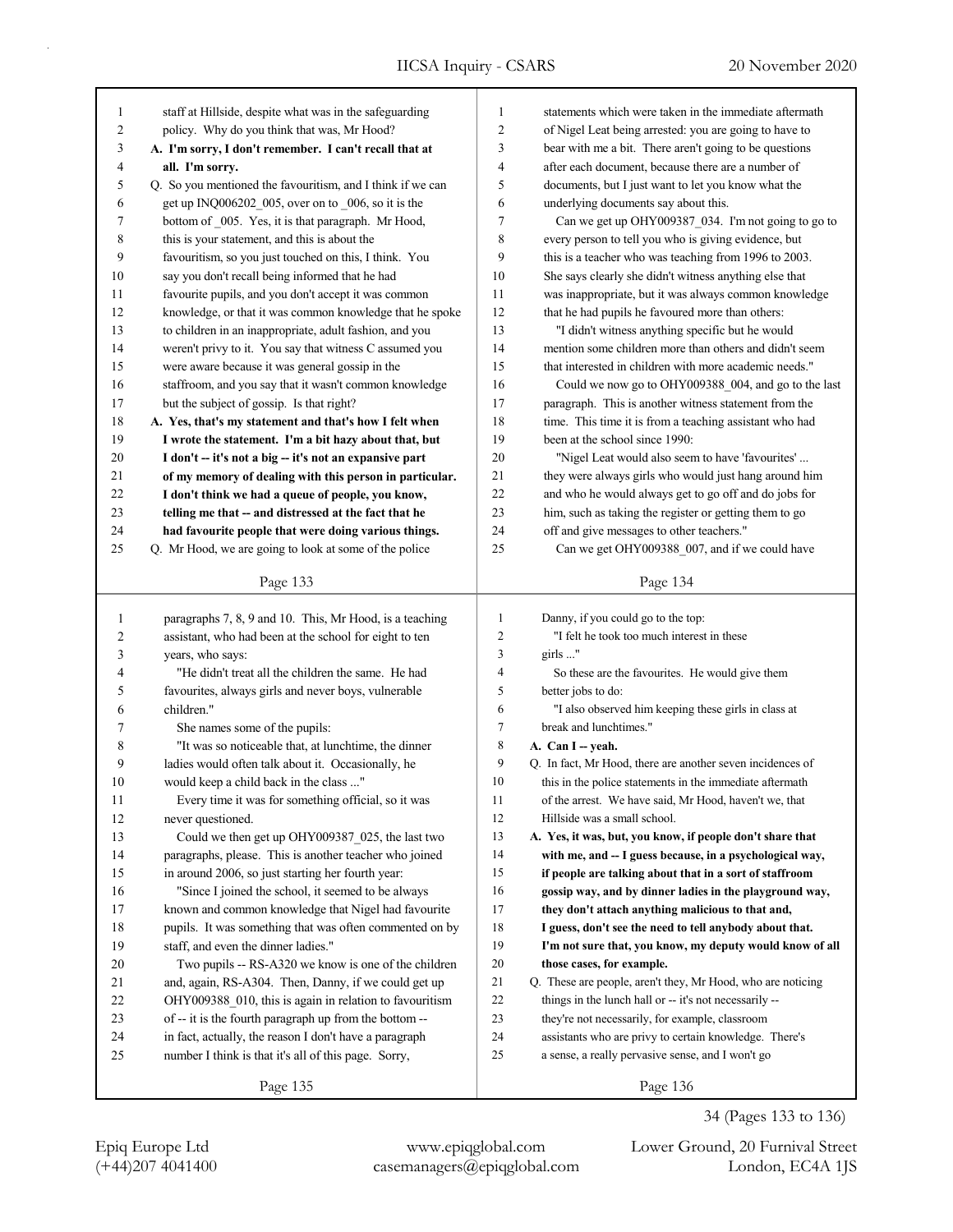| 1              | through the next seven, that this was simply something      | $\mathbf{1}$   | are talking about a devious paedophile who was -- you       |
|----------------|-------------------------------------------------------------|----------------|-------------------------------------------------------------|
| 2              | that everybody knew. Are you saying that you didn't         | 2              | know, as soon as you walked in the door, he would cover     |
| 3              | know, or you knew and you thought that it was harmless?     | 3              | up what he was doing, I guess. He wasn't about to show      |
| 4              | A. I honestly believe, looking back, that I didn't know.    | $\overline{4}$ | off what -- the awful crimes he was committing, and so      |
| 5              | I didn't --                                                 | 5              | he had every ploy, you know, sorted out. As I say, we       |
| 6              | Q. I suppose, then, the question is, why didn't you know?   | 6              | had a system in place through the PSHE to ensure that       |
| 7              | Why were you the only person -- I'm not saying this --      | $\tau$         | there was, you know, better equality for children           |
| 8              | I mean, we need to understand why, in a school where it     | 8              | throughout the class to have opportunities to do jobs       |
| 9              | seemed to be really clear to everybody, were you -- were    | 9              | for people, and, as far as I can remember, Leat was         |
| 10             | people not talking to you? Were you not listening,          | 10             | compliant with that.                                        |
| 11             | Mr Hood? What do you think --                               | 11             | Q. But you don't remember when that started?                |
| 12             | A. Of course I felt I was listening, but I honestly don't   | 12             | A. I can't recall, sorry.                                   |
| 13             | remember people coming to me and saying, "Oh, you know,     | 13             | Q. I'd like to look at some of the incidents that were      |
| 14             | he's got favourites", you know, "He's doing -- he's         | 14             | witnessed that weren't reported to you, because some of     |
| 15             | giving these jobs to certain people", et cetera.            | 15             | those are -- sort of raise issues about how people felt     |
| 16             | Q. I don't think they necessarily were, Mr Hood. I don't    | 16             | they could report at the time.                              |
| 17             | think they necessarily were. It just -- all of those        | 17             | A. Yes.                                                     |
| 18             | statements suggest that it was taken as read, and this      | 18             | Q. The most striking incident that wasn't reported was when |
| 19             | is across -- I mean, if you plotted it across time, for     | 19             | a voluntary classroom assistant saw Nigel Leat sitting      |
| 20             | nearly all of the years that they knew this was             | 20             | in the corner reading with a child, and in her              |
| 21             | happening, and it's interesting that you didn't know.       | 21             | statement -- we don't need to go to the statement -- she    |
| 22             | A. Well, I can say it baffles me.                           | 22             | suggests it looked a bit strange, it looked like he was     |
| 23             | Q. You walked around the classrooms, I think? You went      | 23             | trying to keep this child's attention.                      |
| 24             | into Nigel Leat's classroom?                                | 24             | A. Yes.                                                     |
| 25             | A. I went around it twice a day, every day. You know, we    | 25             | Q. When he stood up, she noticed that he had an erection.   |
|                |                                                             |                |                                                             |
|                | Page 137                                                    |                | Page 138                                                    |
|                |                                                             |                |                                                             |
|                |                                                             |                |                                                             |
| 1              | A. Yes.                                                     | $\mathbf{1}$   | approachable. I didn't set out to be unapproachable in      |
| $\overline{c}$ | Q. It is very clear that that wasn't reported to you and it | $\overline{c}$ | any way, shape or form.                                     |
| 3              | wasn't reported to your deputy. I mean, that's              | 3              | Q. No, but it seems that maybe you were.                    |
| 4              | a startling thing, isn't it, that isn't reported?           | $\overline{4}$ | A. That's the first part. The second part is that this      |
| 5              | I think she says that she felt that you were not            | 5              | person wasn't -- was here on a voluntary basis,             |
| 6              | approachable and that you might dismiss what she'd said.    | 6              | I believe. She would have been given an induction           |
| 7              | Why do you think that kind of thing wasn't being            | 7              | booklet by the -- by our secretary when she came into       |
| 8              | reported in Hillside?                                       | 8              | the school.                                                 |
| 9              | A. I think "that sort of thing" is a bit of a dubious       | 9              | Q. Mr Hood, I'm going to stop you just briefly.             |
| 10             | statement, because that was a one-off observation,          | 10             | I apologise, I will let you explain. But do you need        |
| 11             | surely. We are not talking about people observing him       | 11             | a booklet, do you think, to tell someone --                 |
| 12             | having an erection on a regular basis.                      | 12             | A. No, I'm not suggesting that one bit, no. All I'm saying  |
| 13             | Q. Sorry, Mr Hood, just so I understand, you don't think    | 13             | is, the process of providing somebody coming to the         |
| 14             | it's problematic that --                                    | 14             | school on a voluntary basis and having some experience      |
| 15             | A. Oh, I do, of course I do.                                | 15             | with us, with our age group of children, and being          |
| 16             | Q. I thought you probably did, but --                       | 16             | provided with a booklet at the time, and I think it was     |
| 17             | A. I was just concerned by your phraseology. I do           | 17             | a long time ago, so it's difficult to remember exactly.     |
| 18             | apologise.                                                  | 18             | $But -$                                                     |
| 19             | Q. No, no, well, I apologise if I phrased it in an odd way. | 19             | Q. I think this (overspeaking)?                             |
| 20             | The thing that I would like to understand and that is       | $20\,$         | A. She had an induction booklet which had all sorts of      |
| 21             | confusing is, on the face of it, that is a startling        | 21             | details in it, including some safeguarding references       |
| 22             | thing to witness. Why wasn't it being reported in your      | 22             | and what to do if                                           |
| 23             | school?                                                     | 23             | Q. Does it make you reflect a little bit, Mr Hood, about    |
| 24             | A. I think it might be in -- it might be that -- well,      | 24             | why that kind of thing wasn't being reported within the     |
| 25             | let's start with it not being -- the sense that I wasn't    | 25             | school?                                                     |

35 (Pages 137 to 140)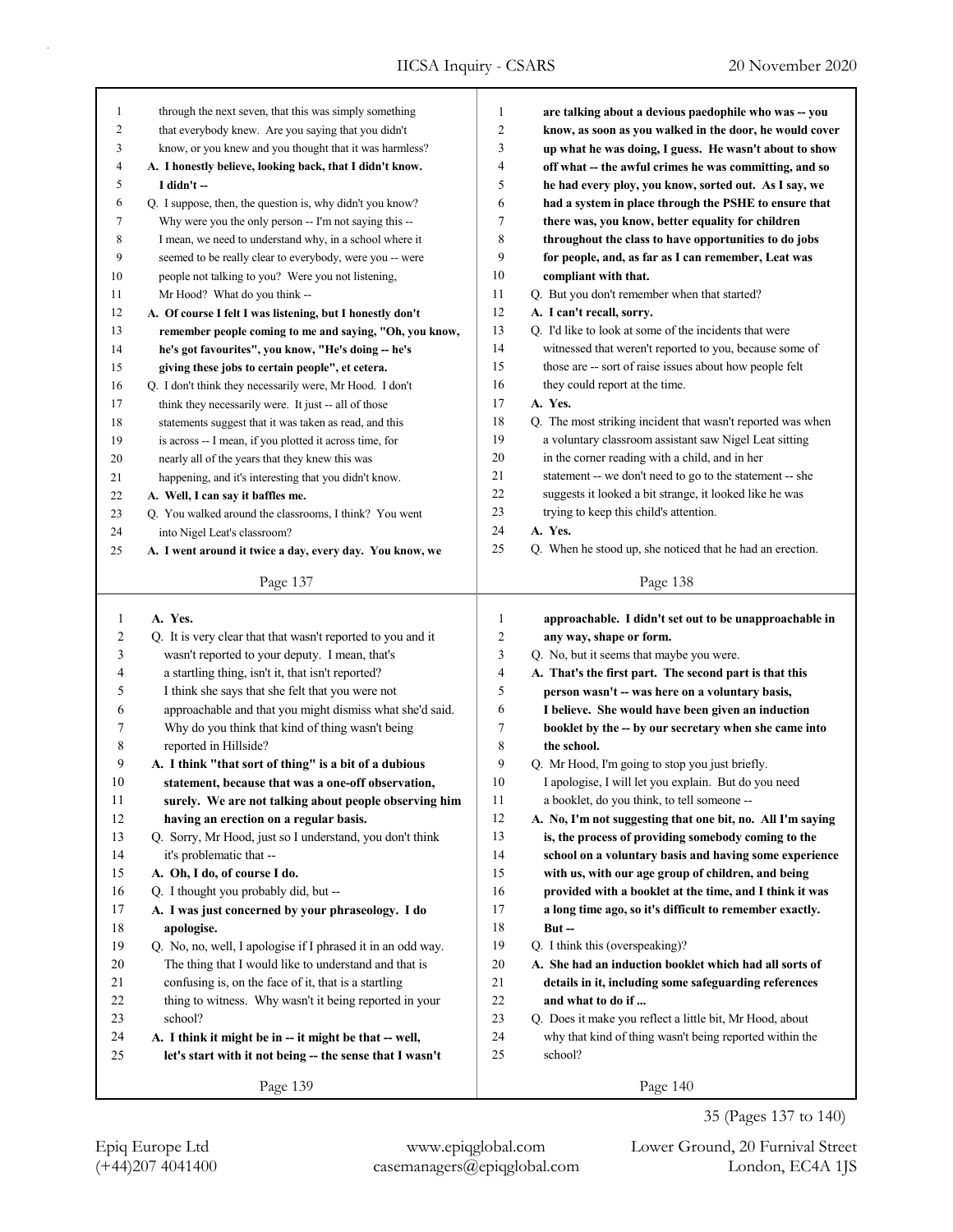| 1              | A. It does --                                               | $\mathbf{1}$   | to me with all sorts of issues, and I am distressed by     |
|----------------|-------------------------------------------------------------|----------------|------------------------------------------------------------|
| $\overline{2}$ | Q. What (overspeaking) done differently?                    | $\overline{c}$ | the fact that she didn't come to me, or anybody else,      |
| 3              | A. I think the psychology of that is the fact that somebody | 3              | with that information. I didn't purposely put barriers     |
| $\overline{4}$ | saw something that was absolutely shocking, distressing,    | 4              | in the way of people approaching me. I think that's        |
| 5              | and a psychologist might say something that, you know,      | 5              | damning me in the wrong way.                               |
| 6              | they -- it was unbelievable, that they -- you know, that    | 6              | Q. I think it's about trying to find ways that it can be   |
| 7              | they -- and then they have to decide what they do with      | 7              | clear that you are accessible. We will look at some of     |
| 8              | that information. I don't -- I think that might have        | 8              | the other -- that was the main incident, if you like, of   |
| 9              | been overwhelming for her. I don't think, in all            | 9              | lack of reporting. There were lots of other incidents,     |
| 10             | honesty, she could say that I wasn't approachable when      | 10             | weren't there, that weren't reported to you or             |
| 11             | she could have spoken to my deputy or she could have --     | 11             | Michelle Bamford, that you were just never told about?     |
| 12             | she could have made light of something that she saw to      | 12             | I think, in terms of numbers, the Serious Case Review      |
| 13             | anybody.                                                    | 13             | has about 33 incidents and I think only about ten were     |
| 14             | Q. I think, for the full picture, in her police report,     | 14             | reported, and that was to both you and Michelle Bamford.   |
| 15             | what she says is that the next day she was with             | 15             | So there were a lot of things going unreported, weren't    |
| 16             | a teacher and pointed out that Nigel Leat had a child at    | 16             | there, in school at this point?                            |
| 17             | the piano -- between his legs at the piano, and when she    | 17             | A. Yes, and that troubles me greatly, and I understand     |
| 18             | said, "That doesn't look right", the teacher kind of        | 18             | where you're going with this, in terms of, you know,       |
| 19             | rolled her eyes, so at that point she felt there was no     | 19             | that concept of reporting. But I think, you know, post     |
| 20             | point in reporting. However we look at this, there is       | 20             | what happened at Hillside, the concept of                  |
| 21             | a problem, isn't there, with people reporting things in     | 21             | whistleblowing, the concept of reporting low-level         |
| 22             | Hillside at this point?                                     | 22             | incidents, et cetera, became much, much more focused by,   |
| 23             | A. It appears to be like that, but, you know, in a --       | 23             | you know, high-profile cases and the analysis of that      |
| 24             | again, I'm not making excuses, but in a busy school,        | 24             | and by, you know, cases in other schools, et cetera. It    |
| 25             | with what I thought was an open-door policy, people came    | 25             | seemed, you know, almost from the time I finished at       |
|                |                                                             |                |                                                            |
|                | Page 141                                                    |                | Page 142                                                   |
|                |                                                             |                |                                                            |
|                |                                                             |                |                                                            |
| $\mathbf{1}$   | Hillside every week there was something in the newspaper    | $\mathbf{1}$   | back to your original question about this, I still         |
| $\overline{2}$ | whereby a paedophile had been caught doing their deeds      | $\overline{c}$ | maintain that, you know, the fear and trepidation that     |
| 3              | in all sorts of places.                                     | 3              | she had about reporting something like that is something   |
| $\overline{4}$ | So the -- I think there was an unfortunate cultural         | 4              | that experts recognise.                                    |
| 5              | feeling in Hillside where people felt, you know, this       | 5              | Q. Some of the incidents that were reported to you but not |
| 6              | isn't -- they didn't know. They weren't seeing somebody     | 6              | recorded, so this is -- there are a number of these        |
| 7              | who was being evil.                                         | $\tau$         | incidents, some of which I think you remember, some of     |
| 8              | $Q. No -$                                                   | 8              | which you don't. But there was a -- one of the teachers    |
| 9              | A. So it made it very difficult to bring that forward. The  | 9              | came to you in the 2003/2004 school year saying that       |
| 10             | psychology is very difficult, and I think it is very        | 10             | she'd found between 15 and 20 photographs of Nigel Leat    |
| 11             | different now than it was then.                             | 11             | cheek to cheek with a female pupil, and the evidence       |
| 12             | Q. But some of these things, Mr Hood -- you're absolutely   | 12             | that the teacher gave is that you told her not to          |
| 13             | right, there are some incidents that you would say would    | 13             | insinuate things when she came to you with that. Is        |
| 14             | fit the low-level mould, some small, "Oh, he seems to,      | 14             | that something you recall, Mr Hood?                        |
| 15             | you know, be a little bit too much", but there are some     | 15             | A. No. I really don't think I would have said that to      |
| 16             | things which aren't low level, aren't there? So this        | 16             | a colleague, and I don't remember enough about that at     |
| 17             | seeing him with an erection, that's not low level --        | 17             | all, I'm afraid.                                           |
| $18\,$         | A. No, of course not.                                       | 18             | Q. But if someone had come to you and said, "Look, there   |
| 19             | Q. So not all of that is explained away by a difference in  | 19             | are 15/20 pictures" -- they weren't inappropriate          |
| 20             | culture, is it? You say that it's all changed, but some     | 20             | pictures, Mr Hood. The teacher is clear, they were just    |
| 21             | of these things that were happening at the time -- and      | 21             | sort of the teacher sort of next to the pupil. What        |
| 22             | I think it's probably right to say as well that his         | $22\,$         | would you have done if that had been brought to you as     |
| 23             | closeness to RS-A320, that wasn't low level either, was     | 23             | a concern?                                                 |
| 24             | it?                                                         | $24\,$         | A. As I say, I think -- I refer back to my witness         |
| 25             | A. No, I've accepted that as a failing. I have. To go       | 25             | statement that I probably did -- didn't do what was        |

36 (Pages 141 to 144)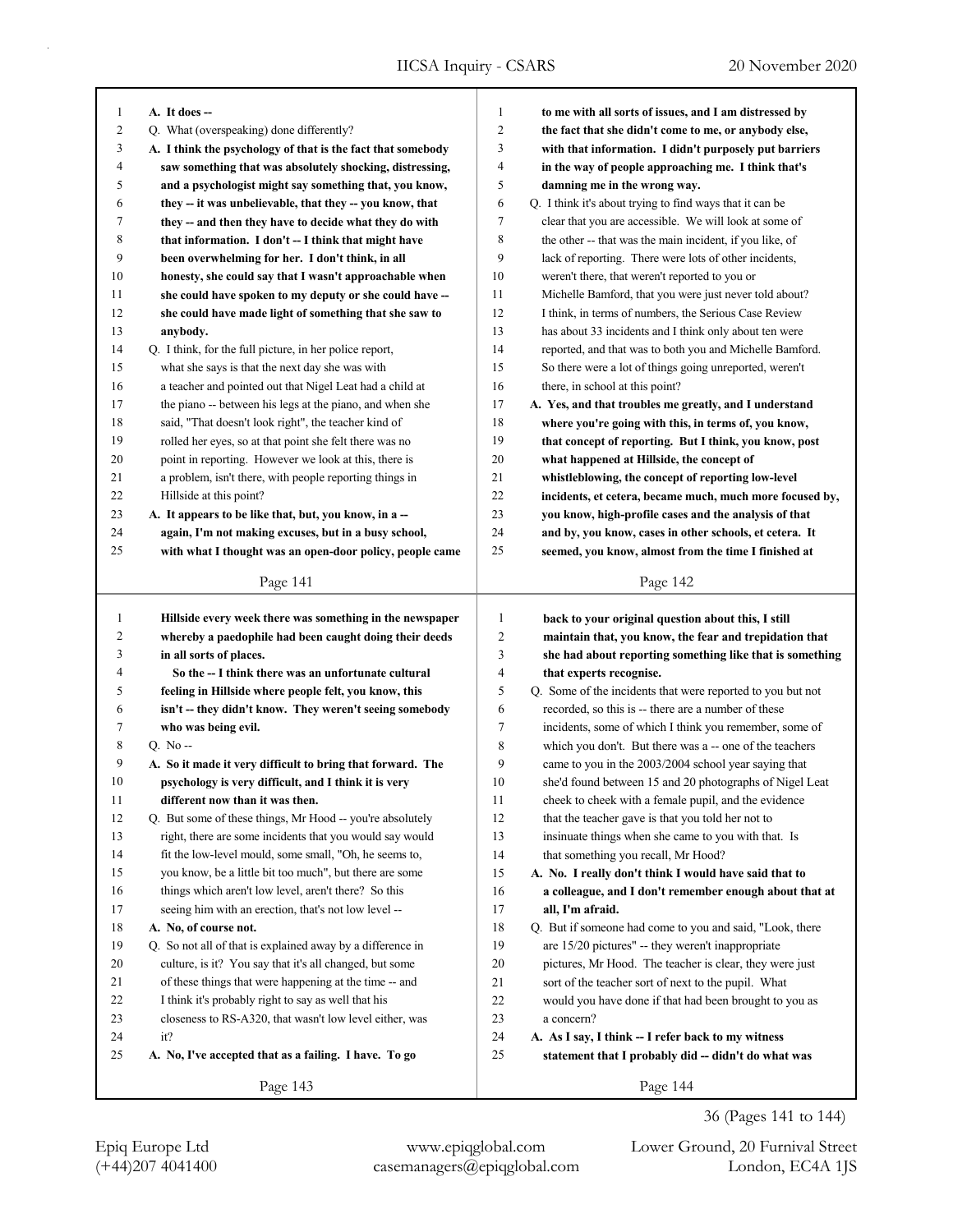| 1              | expected, but took the issue back to him and his           | $\mathbf{1}$ | meeting that we had about the use of personal phones in   |
|----------------|------------------------------------------------------------|--------------|-----------------------------------------------------------|
| $\overline{c}$ | explanations or the way in which he saw it was something   | 2            | school and made a point of ensuring that everybody was    |
| 3              | to consider in trying to resolve this particular issue.    | 3            | very clear about the use of them and bringing them into   |
| 4              | I get that that's -- that was probably not the right       | 4            | school.                                                   |
| 5              | thing. I don't even recall seeing the photographs.         | 5            | MS BICARREGUI: Chair, I notice the time. I do have some   |
| 6              | That's a difficulty for me.                                | 6            | further questions for this witness. Would it be --        |
| 7              | Q. The next school year, there was a not dissimilar thing, | 7            | could I go on until 4.10 pm, please?                      |
| 8              | where you were -- a mother of a pupil said that her        | 8            | THE CHAIR: Yes, go ahead, Ms Bicarregui.                  |
| 9              | daughter had said that Mr Leat had taken a photo of her    | 9            | MS BICARREGUI: Thank you.                                 |
| 10             | with his personal camera, with his mobile phone, I think   | 10           | Mr Hood, there is another incident where you were         |
| 11             | she said?                                                  | 11           | observing a lesson, I think, of Nigel Leat's and you      |
| 12             | A. Yes.                                                    | 12           | observed a child with her hand up his trouser leg         |
| 13             | Q. Do you recall that incident? I think, again, you went   | 13           | stroking his leg. Do you recall that incident?            |
| 14             | to see Mr Leat about that, and he denied it; is that       | 14           | A. I don't remember it very well; only from the reports   |
| 15             | right? I think you then suggested that the mother talk     | 15           | I've read.                                                |
| 16             | to Nigel Leat. Do you recall that?                         | 16           | Q. I think you didn't talk to the child's parents about   |
| 17             | A. I vaguely recall him offering to show me his phone, and | 17           | that at the time, or the child, I don't think?            |
| 18             | I understand it from police reports that he had more       | 18           | A. I don't recall, sorry.                                 |
| 19             | than one device, and he gave the impression that he        | 19           | Q. One of these issues, I think, is that none of these    |
| 20             | didn't know how to use the cameras in the school           | 20           | things were recorded. Would you agree with that?          |
| 21             | properly, and all this sort of thing, and so on and so     | 21           | A. No. I probably -- I'm fairly sure that I had recorded  |
| 22             | forth, but we know full well that he did, et cetera.       | 22           | them in my own personal daily journals and diaries, and   |
| 23             | They were never available, for example, for other people   | 23           | I accept that perhaps they should have been recorded in   |
| 24             | to use, they could never be found, and so on.              | 24           | a different way in order to build up, you know, that      |
| 25             | But I think I said in my statement about -- a staff        | 25           | collective picture of these incidents.                    |
|                |                                                            |              |                                                           |
|                | Page 145                                                   |              | Page 146                                                  |
| $\mathbf{1}$   | Q. The daily diaries, I think those are the journals which | $\mathbf{1}$ | to put anything together in that way, were you?           |
| 2              | are talked about but have never been found; is that        | 2            | A. No, and I accept that, had I been able to do that, or  |
| 3              | right?                                                     | 3            | had I done that, it would have been a different case and  |
| 4              | A. Yes. I either -- I can't remember exactly. I either     | 4            | a different outcome altogether. I accept -- well, not     |
| 5              | destroyed them each term, because I kept one each term,    | 5            | accept. I believe that Marcus Erooga's concept of         |
| 6              | or at the end of the year. But obviously, when I left,     | 6            | recording and providing a sort of cumulative picture of   |
| 7              | there would have been some in my office, and I think my    |              |                                                           |
| 8              |                                                            |              |                                                           |
|                |                                                            | 7            | these low-level incidents would have provided a much      |
|                | office was emptied of everything at the time, before       | 8            | clearer, holistic view of what                            |
| 9              | I came back to collect my personal belongings.             | 9            | Q. Do you need to take a moment, Mr Hood?                 |
| 10             | Q. I'd like to ask you about another incident that doesn't | 10           | A. A much clearer view of a gateway to eventually finding |
| 11             | seem to have been recorded, which is when RS-A299, so      | 11           | out what this disgusting man had done.                    |
| 12             | one of the pupils, came to see you to tell you that        | 12           | Q. Mr Hood, there are some questions that I would like to |
| 13             | something was going on between Nigel Leat and her          | 13           | put to you on behalf of some of the victims/survivors.    |
| 14             | friend. She's clear that she didn't tell you that          | 14           | Certainly the mother of RS-A320, she wonders whether or   |
| 15             | Nigel Leat had kissed her friend, but she said that        | 15           | not you were being in some way blackmailed by             |
| 16             | something was going on. Do you have any recollection of    | 16           | Nigel Leat.                                               |
| 17             | her coming to tell you that?                               | 17           | A. Gosh!                                                  |
| 18             | A. I don't. Sorry.                                         | $18\,$       | O. Is that the case?                                      |
| 19             | Q. Just to go back to the recordings, you say you may have | 19           | A. No. No way. That's an awful thing                      |
| 20             | put it in your journals, but it wasn't anywhere            | $20\,$       | Q. Mr Hood, I know this is very, very difficult.          |
| 21             | accessible, was it, Mr Hood, in a way that you could       | 21           | A. I understand where she's -- you know, that she has     |
| 22             | have looked back at these things and thought, for          | 22           | intense feelings of despair, unimaginable even            |
| 23             | example, at the time of the allegations in 2008, "Okay,    | 23           | compared -- you know, compared to my heartache, but, as   |
| 24             | well, I've got this now, but I've also got the leg         | 24           | I said in my statement at the beginning, there's no way   |
| 25             | stroking, the two camera incidents". You weren't able      | 25           | that I was -- that I was a party to any of the awful      |
|                | Page 147                                                   |              | Page 148                                                  |

Epiq Europe Ltd www.epiqglobal.com Lower Ground, 20 Furnival Street

37 (Pages 145 to 148)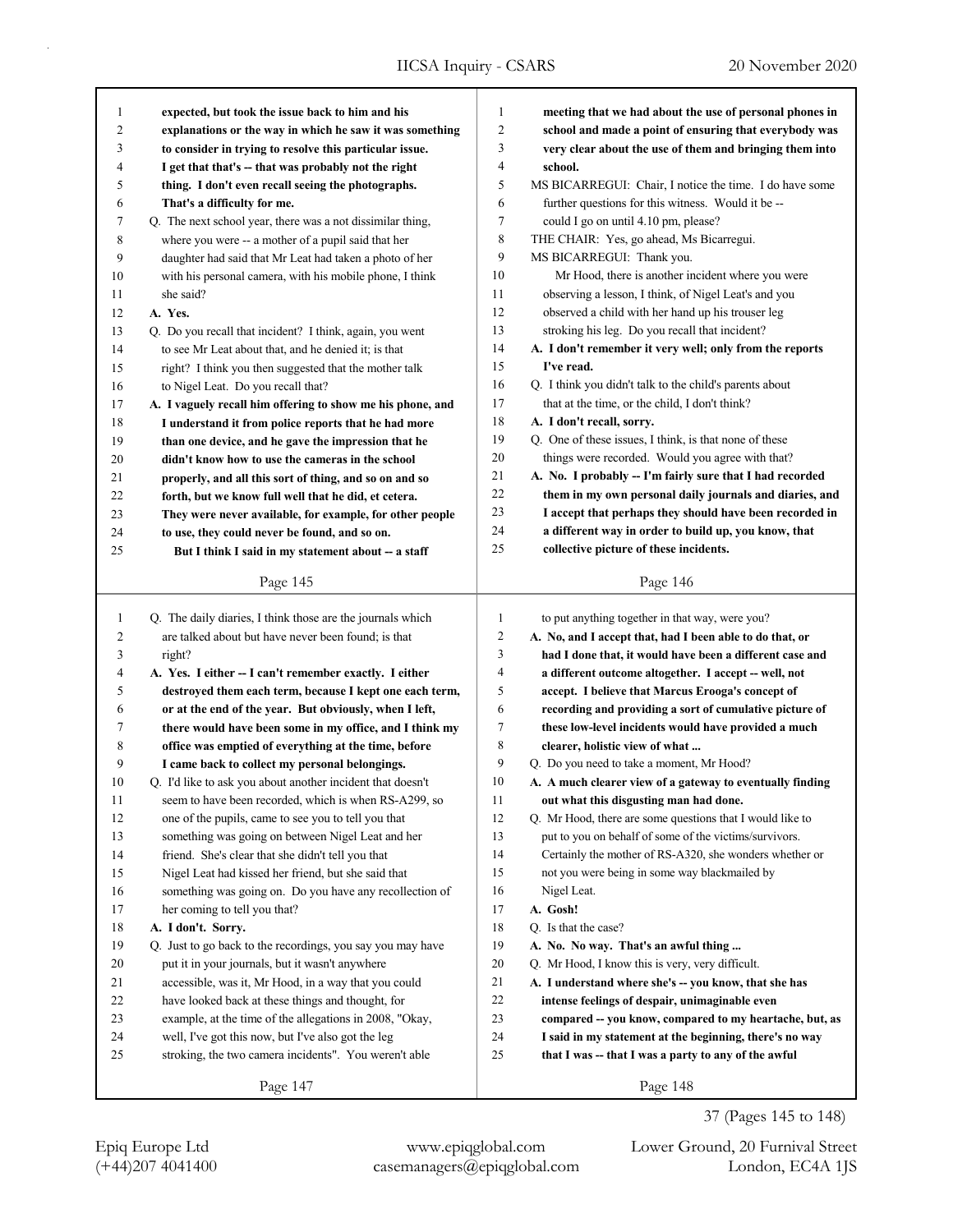| 1              | things that this man was doing, and it says very clearly    | $\mathbf{1}$                 | think?                                                                                                           |
|----------------|-------------------------------------------------------------|------------------------------|------------------------------------------------------------------------------------------------------------------|
| 2              | in the police statement that he acted alone.                | $\overline{c}$               | A. I think not only me. You know, colleagues who worked in                                                       |
| 3              | Q. I think she's more -- she wonders, and it is             | 3                            | other local schools, you know, if they'd been presented                                                          |
| 4              | understandable that she wonders this, whether or not you    | 4                            | with something like this, you know, the journey might                                                            |
| 5              | had a feeling at the time that there was something going    | 5                            | have been similar and might have been different, but                                                             |
| 6              | on, or that he -- is that the case, Mr Hood?                | 6                            | they will have -- their starting point would have been                                                           |
| 7              | A. No. No. I may have been very naive and very foolish      | $\tau$                       | very similar to mine, and that is that, you know, you                                                            |
| 8              | about Leat, but there's no way that I was, you know,        | $\,$ 8 $\,$                  | don't imagine for one minute that this man, this man was                                                         |
| 9              | going to be colluding with this monster.                    | 9                            | doing what he was doing.                                                                                         |
| 10             | Q. If we could look at training, safeguarding training,     | 10                           | Q. I think you didn't complete the headteacher training                                                          |
| 11             | Mr Hood, it seems that you often thought that the thing     | 11                           | course, did you, that you had started?                                                                           |
| 12             | to do, whenever there was an allegation, was to go and      | 12                           | A. No.                                                                                                           |
| 13             | talk to Mr Leat, and I think, through your evidence, you    | 13                           | Q. Is it your understanding that that would have had any                                                         |
| 14             | accept that that wasn't what should have happened. Do       | 14                           | element of safeguarding training within it?                                                                      |
| 15             | you recall having any significant training in               | 15                           | A. Yes, I understand that it probably did, and I think it                                                        |
| 16             | safeguarding when you were training to be a teacher?        | 16                           | should have been mandatory for me to undertake that at                                                           |
| 17             | A. I think it was about, as I said in my statement, child   | 17                           | the beginning of my tenure at Hillside. I was given the                                                          |
| 18             | welfare, and the overriding sort of memory is of            | 18                           | opportunity to not complete the training.                                                                        |
| 19             | children being abused at home and not in institutional      | 19                           | Q. Again, I suppose, in retrospect, maybe that sort of --                                                        |
| 20             | settings.                                                   | 20                           | this element of training would have been a helpful thing                                                         |
| 21             | Q. So do you think it is right to say there was a bit of    | 21                           | for you when you were presented with the problems that                                                           |
| 22             | a gap when you became headteacher, in terms of your         | 22                           | you had at Hillside?                                                                                             |
| 23             | understanding of institutional -- sorry,                    | 23                           | A. Yes, yes, quite possibly. Quite possibly. Because                                                             |
| 24             | "institutional", of teachers who could offend against       | 24                           | I believed at the time that the content therein was well                                                         |
| 25             | children? Was that a gap in your knowledge, do you          | 25                           | put together and, you know, gave a number of skills                                                              |
|                |                                                             |                              |                                                                                                                  |
|                | Page 149                                                    |                              | Page 150                                                                                                         |
|                |                                                             |                              |                                                                                                                  |
|                |                                                             |                              |                                                                                                                  |
| $\mathbf{1}$   | across the board to people that perhaps I hadn't sort of    | $\mathbf{1}$                 | THE CHAIR: Thank you, Ms Bicarregui. I have no questions.                                                        |
| $\overline{c}$ | taken into my work as the head at Hillside.                 | $\overline{c}$               | I will ask my colleagues if they have any.                                                                       |
| 3              | Q. You've also told us that you felt that the emphasis from | 3<br>$\overline{\mathbf{4}}$ | Ms Sharpling?                                                                                                    |
| 4              | the local authority was on academic measures; is that       | 5                            | MS SHARPLING: No, thank you, chair.<br>THE CHAIR: Mr Frank?                                                      |
| 5              | right?                                                      | 6                            | MR FRANK: No, thank you.                                                                                         |
| 6              | A. Yes, and I recognise the same sentiment in               | $\boldsymbol{7}$             | THE CHAIR: Sir Malcolm? No. Mr Hood, thank you very much                                                         |
| 7              | Sheila Smith's report, which states that they have          | 8                            | for your evidence.                                                                                               |
| 8              | a duty to provide the support to improve academic           | 9                            | A. Thank you.                                                                                                    |
| 9              | performance within the school. But I maintain that, you     | $10\,$                       | (The witness withdrew)                                                                                           |
| 10             | know, conversations should be had at all times on an        | 11<br>12                     | MS BICARREGUI: Chair, that concludes our evidence for<br>today. We will begin at 10.30 tomorrow -- no, we won't, |
| $1\,1$         | equal basis about the safeguarding culture in your          | 13                           | sorry, chair, we definitely won't. We will be back at                                                            |
| 12             | school, some mandatory paperwork that shows low-level       | 14                           | 10.30 am on Monday.                                                                                              |
| 13             | incidences, for example, and a discussion that is had       | 15                           | $(4.09 \text{ pm})$                                                                                              |
| 14             | between the local authority officer and the headteacher     | 16                           | (The hearing was adjourned to                                                                                    |
| 15             | about that very thing. Now, that may not be the school      | 17                           | Monday, 23 November 2020 at 10.30 am)                                                                            |
| 16             | development advisor, who is obviously trained in trying     | 18                           |                                                                                                                  |
| 17             | to develop the school's academic performance.               | 19<br>20                     | INDEX                                                                                                            |
| 18             | Q. So maybe somebody else needs to have a focus on          | 21                           |                                                                                                                  |
| 19             | safeguarding and come into schools to talk about that,      |                              | WITNESS RS-A299 (affirmed) 1                                                                                     |
| 20             | do you think?                                               | 22                           |                                                                                                                  |
| 21             | A. Absolutely, and I think that would have made all the     |                              | Examination by MS BICARREGUI 1                                                                                   |
| 22             | difference to me and to Hillside.                           | 23                           |                                                                                                                  |
| 23             | MS BICARREGUI: I don't have any further questions for you,  |                              | WITNESS RS-H2 (affirmed) 33                                                                                      |
| 24             | but if you could keep your microphone on, the chair and     | 24                           | Examination by MS BICARREGUI 33                                                                                  |
| 25             | panel may have some questions for you.                      | 25                           |                                                                                                                  |
|                | Page 151                                                    |                              | Page 152                                                                                                         |

38 (Pages 149 to 152)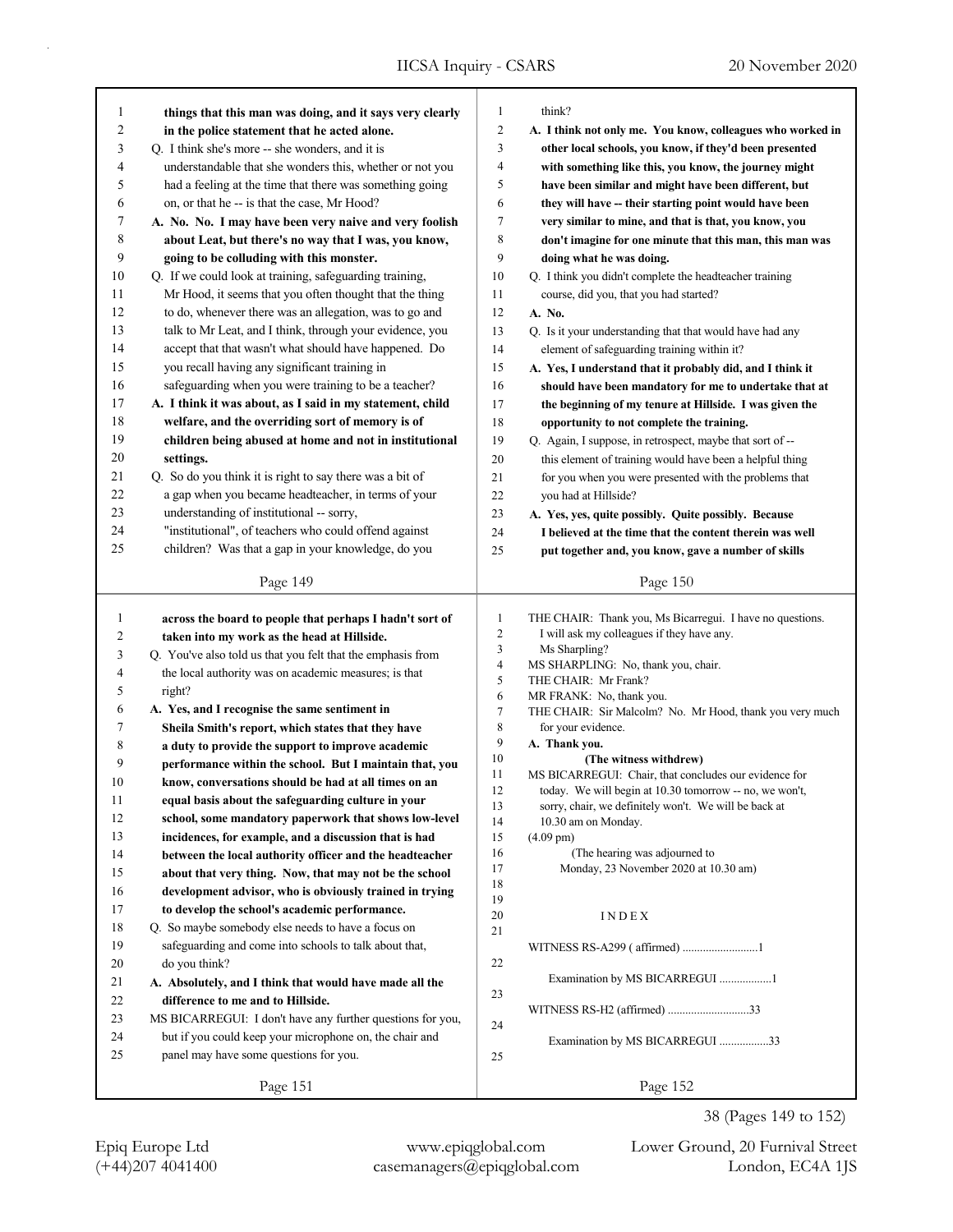| $\mathbf{1}$<br>Examination by MS BICARREGUI 72<br>$\sqrt{2}$<br>MR CHRISTOPHER HOOD (affirmed) 100<br>$\mathfrak z$<br>Examination by MS BICARREGUI 100<br>$\overline{4}$<br>5<br>6<br>$\boldsymbol{7}$<br>$\,$ 8 $\,$<br>$\boldsymbol{9}$<br>$10\,$<br>$11\,$<br>$12\,$<br>$13\,$<br>14<br>$15\,$<br>$16\,$<br>$17\,$<br>$18\,$<br>$19\,$<br>$20\,$<br>$21\,$<br>$22\,$<br>$23\,$<br>$24\,$<br>25<br>Page $153\,$ |               |
|---------------------------------------------------------------------------------------------------------------------------------------------------------------------------------------------------------------------------------------------------------------------------------------------------------------------------------------------------------------------------------------------------------------------|---------------|
|                                                                                                                                                                                                                                                                                                                                                                                                                     |               |
|                                                                                                                                                                                                                                                                                                                                                                                                                     | 39 (Page 153) |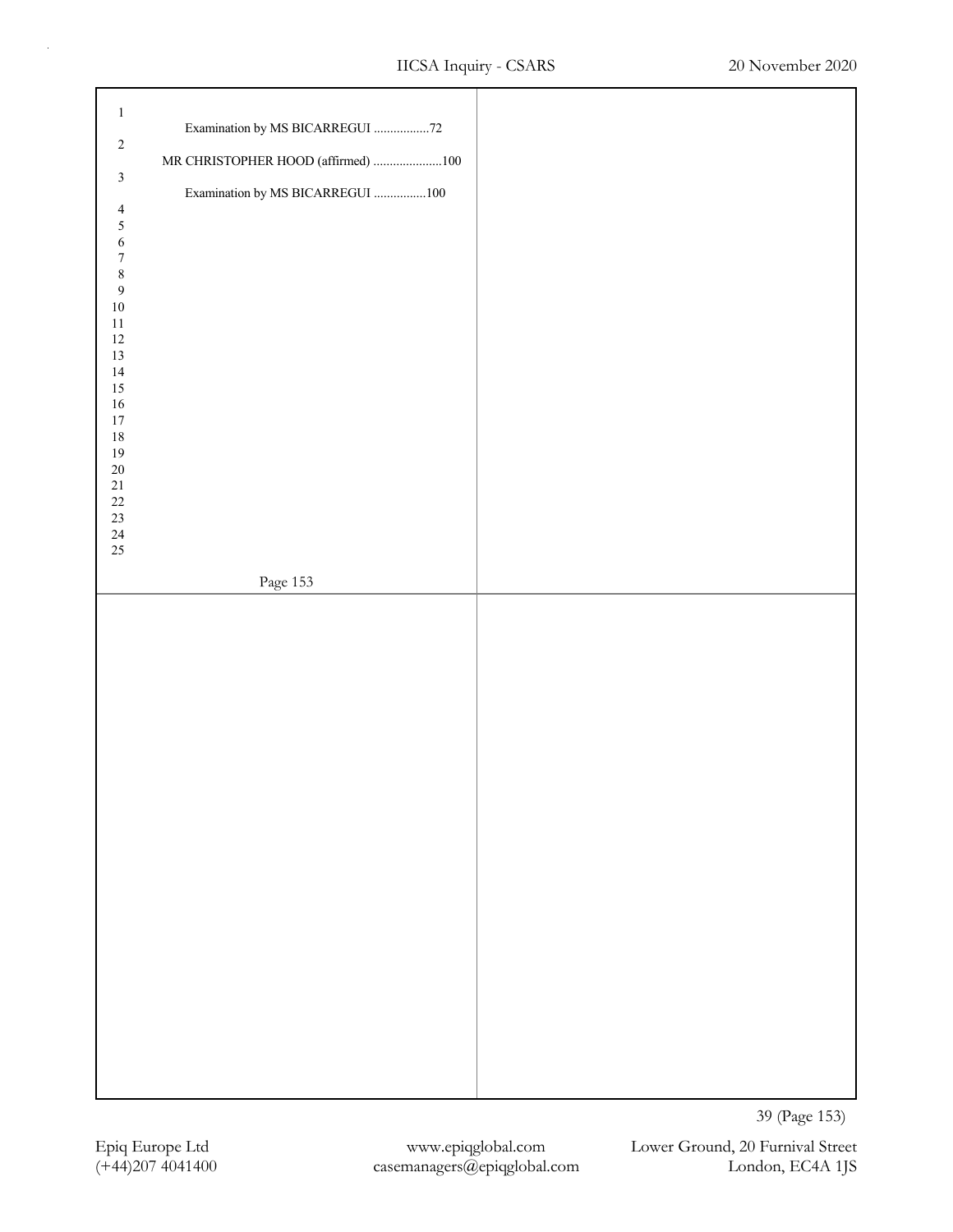| A                | accepted 66:6         | 125:18 127:23       | 146:8             | anyway $109:24$     |
|------------------|-----------------------|---------------------|-------------------|---------------------|
| A12:15 34:9      | 143:25                | 128:24,25           | albeit 118:1      | 120:17              |
| 73:8 101:6       | access 8:8 29:14      | 129:25 130:2        | allegation 111:2  | apart $81:8$        |
| A320 35:2        | 62:19 96:13           | adults' 16:3        | 111:10,24         | apologise 15:15     |
| abilities 102:1  | accessible 8:10       | 129:25              | 112:11 117:19     | 103:2 139:18        |
| ability $25:1$   | 142:7 147:21          | adversely 107:5     | 149:12            | 139:19 140:10       |
| 109:16           | accessing 59:22       | advice 44:16        | allegations       | apologised 47:4     |
| able 3:11 8:8    | accidentally          | 96:4                | 110:13 111:1,6    | apology 31:12       |
| 21:21 35:25      | 3:10                  | advised 84:2        | 111:12,14,17      | 31:20 97:19         |
| 36:1 39:9 51:8   | account 99:18         | advising 128:3      | 113:5, 10, 16, 20 | apparent 4:6 6:1    |
| 53:20,23 58:11   | accumulative          | advisor 109:13      | 114:20 123:22     | 8:1 97:2            |
| 58:17 63:12      | 114:2                 | 151:16              | 127:21 147:23     | 126:18              |
| 65:7 70:12       | ache 76:7             | advocate 114:3      | allocated 38:4    | apparently          |
| 74:18 81:23      | acknowledge           | aeroplane 107:8     | allow 122:20      | 85:24 113:16        |
| 89:15 98:3       | 31:17                 | affect 27:20        | allowed 4:11 9:3  | 123:22              |
| 107:2 147:25     | acted 38:19,20        | 107:5               | 38:5 109:18       | appear $87:14$      |
| 148:2            | 149:2                 | affectionate        | 123:8,11          | 113:21              |
| abroad 76:22     | acting 52:22,25       | 43:22 44:3          | allowing 51:21    | appeared 98:15      |
| absolutely 29:22 | 70:25                 | 45:17               | 121:23            | 116:8 127:13        |
| 29:22 30:22      | action 119:25         | affirmed 1:21       | altogether 62:15  | appears 141:23      |
| 34:3 129:22      | actions 40:20         | 33:17 72:17         | 148:4             | appetite 25:4       |
| 141:4 143:12     | activities 130:3      | 100:11 108:4        | amazing 22:16     | applied 113:9,23    |
| 151:21           | activity 51:5         | 152:21,23           | 24:24 32:6        | apply 99:12         |
| abuse 29:1 33:3  | actual $13:17$        | 153:2               | 36:8 39:17        | apportioning        |
| 61:21 63:6       | 69:17 124:9           | aforethought        | 42:18 56:4        | 117:24              |
| 69:9 72:3        | add 9:6 32:1          | 124:18              | ambiguous         | appreciate 33:4     |
| 81:25 85:3       | 36:3                  | afraid $104:7$      | 111:13            | appreciated         |
| 87:24 90:9       | added 121:8           | 132:16 144:17       | amount 20:11      | 94:24               |
| 99:18 110:13     | 123:10                | aftermath 134:1     | 69:17 94:11       | approachable        |
| 115:8            | addiction 64:5        | 136:10              | analysis 113:25   | 139:6 140:1         |
| abused 74:4      | address 48:20         | age 6:2 36:2        | 142:23            | 141:10              |
| 85:5 127:16      | 49:7 50:9             | 44:19 52:25         | and/or 130:3      | approached          |
| 149:19           | adduce 1:8            | 66:4 74:14          | animosity 8:14    | 78:16               |
| abusing $55:1$   | adduced 1:17          | 76:24 86:14         | ankles 5:12       | approaching         |
| academic 102:1   | adjourned             | 140:15              | annoyed 121:23    | 142:4               |
| 109:3,8 134:15   | 152:16                | agency 104:16       | annoyed' $51:19$  | approximately       |
| 151:4,8,17       | adjournment           | 107:22,25           | answer 53:21      | 37:19               |
| academically     | 72:13                 | 108:3,6,13          | 63:13 132:15      | <b>April</b> 104:24 |
| 48:23 74:23      | administered          | 117:13              | answering 67:5    | 118:17              |
| 93:5             | 112:17                | ago 23:10           | answers 77:21     | area 42:7 46:14     |
| accept 108:19    | adopted 130:8         | 140:17              | anxiety 26:7      | 46:15 50:6          |
| 133:11 146:23    | adopting 128:4        | agree 118:3,3       | anybody 4:15      | 54:6,23 55:10       |
| 148:2,4,5        | adult 18:1 30:4       | 119:25 146:20       | 8:11 10:3,16      | 55:11 59:21         |
| 149:14           | 133:13                | agreed $131:20$     | 30:4 60:4 87:5    | 74:23 128:3         |
| acceptable       | <b>adults</b> 8:21,25 | agreement           | 107:2 136:18      | argument 8:16       |
| 32:13            | 10:22 20:5            | 131:18              | 141:13 142:2      | 76:13,14            |
|                  | 62:2 108:5            | <b>ahead</b> 101:20 | anymore 91:22     | arguments 6:2       |
|                  |                       |                     |                   |                     |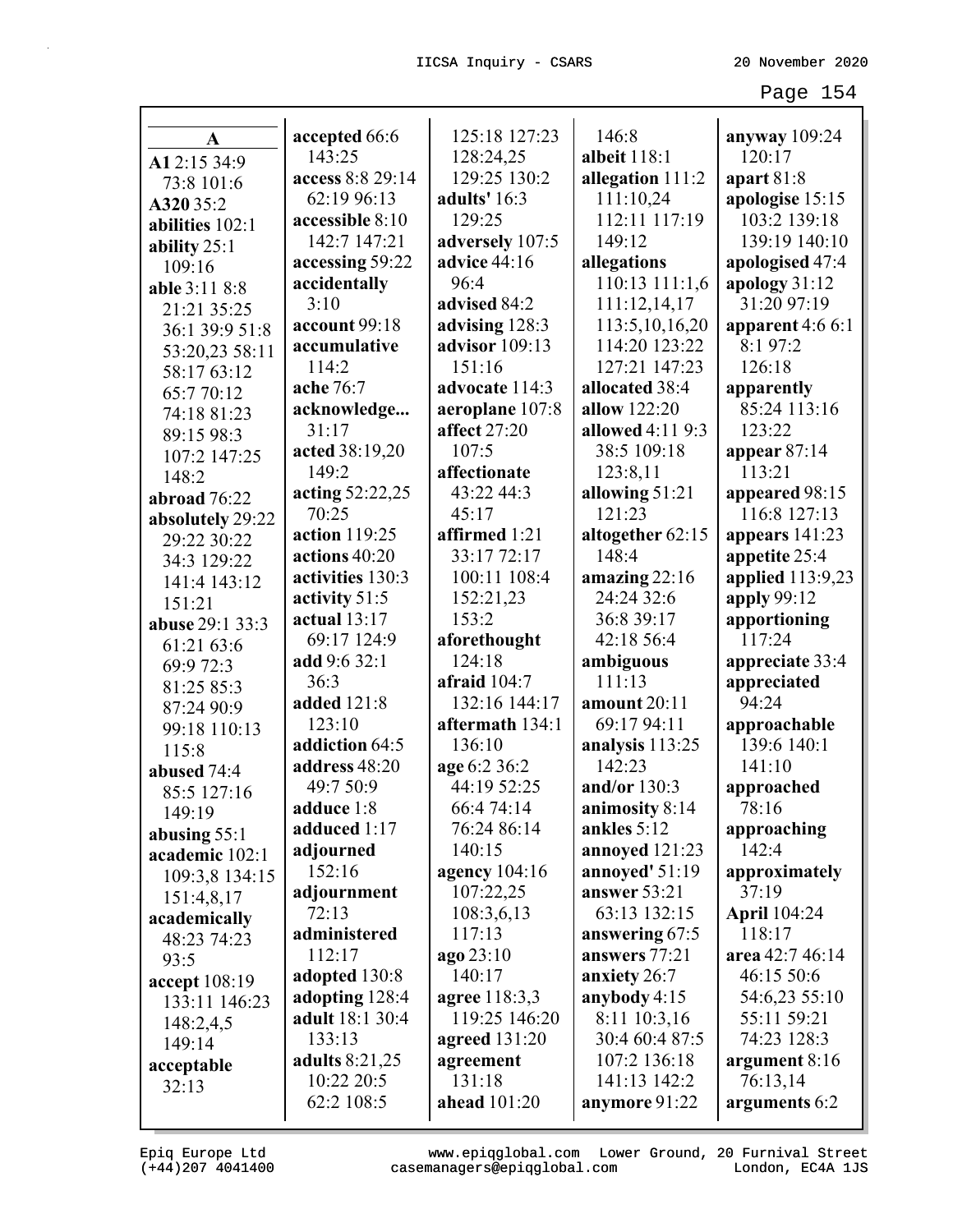| armed 115:16         | 92:13 97:5           | 37:20 51:25     | 95:10 125:24            | 111:4 129:8             |
|----------------------|----------------------|-----------------|-------------------------|-------------------------|
| arms 5:15 12:17      | assistant 20:8       | 60:10 64:1,6    | <b>baffles</b> 137:22   | behavioural             |
| 124:23               | 45:14 81:8           | 66:12,13 70:18  | bag 79:3                | 76:18                   |
| arose 15:2           | 84:23 85:6           | 70:23 75:4      | <b>ball</b> 61:24 86:13 | behaviours              |
| arranged 90:1        | 134:18 135:2         | 76:15 86:5,23   | <b>Bamford</b> 20:24    | 84:15 128:24            |
| arrangement          | 138:19               | 88:5 96:16      | 104:21 105:9            | belief 2:23 34:15       |
| 4:24                 | assistants 44:9      | 110:9,19        | 105:11 116:5            | 73:13 101:14            |
| arrest 21:2 22:5     | 54:19 70:8           | 112:23 128:10   | 116:22 118:9            | <b>believe 8:1 10:5</b> |
| 23:5 24:11           | 84:13 106:2          | 129:13,14       | 121:4 122:2             | 28:7 30:15              |
| 25:12 87:4           | 136:24               | 130:18 132:21   | 123:6,15                | 54:15 69:8              |
| 136:11               | assisting 33:5       | 133:15          | 142:11,14               | 74:21 81:4              |
| arrested 21:9,17     | assumed 11:3         | awful 22:25     | <b>ban</b> 108:10       | 82:3 83:2,11            |
| 23:10 50:5,8         | 47:6,9 88:10         | 30:12 125:12    | <b>bank</b> 92:18       | 86:23 92:21             |
| 54:22 74:11          | 133:14               | 138:4 148:19    | barrier 61:22           | 94:19 99:1              |
| 106:8,14,18          | at-risk 65:19        | 148:25          | barriers 142:3          | 104:8 129:10            |
| 129:8 134:2          | attach 136:17        |                 | <b>based</b> 119:20     | 137:4 140:6             |
| arrived 51:24        | attached 68:20       | B               | basically 5:13          | 148:5                   |
| 94:23 106:10         | attack 92:8          | <b>B</b> 87:25  | basics 36:4             | believed 119:21         |
| <b>ASC000010</b>     | attacks 26:4,5       | back 5:14 7:20  | <b>basis</b> 123:11     | 150:24                  |
| 1:13                 | attempt 128:23       | 8:12 11:8       | 139:12 140:5            | belittling 10:4         |
| asked 9:9 15:2,3     | attempted 57:18      | 12:21 15:5      | 140:14 151:11           | <b>bell</b> 128:12      |
| 15:16 18:4,10        | 59:9,11              | 16:25 18:16,25  | <b>bat</b> 46:4         | belongings              |
| 27:4 36:20           | attend 15:17         | 23:20 26:2,25   | <b>bath</b> 78:3        | 147:9                   |
| 37:19,23,23          | 106:23 114:9         | 31:16 38:17,22  | bathroom 15:18          | best 2:22 16:14         |
| 44:22 46:21          | attended 88:13       | 39:12 42:9      | 16:4,5                  | 34:14 36:9              |
| 47:16,24 48:5        | attention 65:12      | 43:17 45:8      | <b>bear</b> 134:3       | 73:12 89:6,7            |
| 48:18,20 49:21       | 65:13 113:21         | 50:25 60:12     | becoming 66:2           | 90:12 96:24             |
| 49:25 51:4,6         | 117:19 124:2         | 73:4 75:22      | 97:2 103:14             | 101:13 109:3            |
| 51:19 56:12,15       | 138:23               | 76:23 77:15,17  | bed 79:24 81:12         | 120:17                  |
| 58:14 60:6,15        | audible 3:18         | 77:24 78:13     | bedtime 81:13           | <b>better</b> 6:4 29:20 |
| 66:22 78:23          | <b>Audience</b>      | 84:9 89:19,21   | began $92:4$            | 93:9 101:25             |
| 79:16 80:9           | 110:15               | 90:5,9 91:8,9   | 103:4 122:11            | 115:14,16               |
| 81:6 85:2 88:4       | <b>August</b> 104:19 | 92:15 98:20     | beginning $22:17$       | 119:18 120:1            |
| 89:18,20 94:8        | authority 28:6       | 100:2,23        | 58:477:18               | 132:4 136:5             |
| 94:15 95:23          | 91:5 107:1           | 106:25 109:25   | 97:3 108:19             | 138:7                   |
| 97:18 106:10         | 109:5 113:19         | 110:2 114:12    | 126:5 132:4             | beyond 56:9             |
| 121:1                | 114:25 126:23        | 115:15 118:18   | 148:24 150:17           | Bicarregui 1:5,6        |
| asking 2:9 47:7      | 151:4,14             | 124:5,6,9,19    | <b>behalf</b> 34:17,18  | 1:20,22,23              |
| 67:3 74:9            | autism 35:7,8,9      | 125:1,17        | 148:13                  | 16:24 31:22             |
| 80:12 87:4           | 65:6                 | 126:20 135:10   | behave 8:24             | 32:22,25 33:7           |
| 98:12 100:25         | available 60:3       | 137:4 144:1,24  | behaving 66:9           | 33:14,15,18,19          |
| 101:18               | 145:23               | 145:1 147:9,19  | behaviour 24:18         | 37:7 40:5,10            |
| <b>aspect</b> 109:24 | avoid 130:4          | 147:22 152:13   | 29:10 42:14             | 71:11,16,23             |
| assault 57:21        | avoided 77:22        | background      | 43:25 57:10             | 72:8,15,16,18           |
| <b>Assemblies</b>    | award 107:12         | 91:18           | 76:2,4 77:1,19          | 72:19 77:5              |
| 92:13                | aware 6:14 7:21      | backs $11:5,14$ | 78:15 81:1              | 99:7,11,23,25           |
| assembly 90:1        | 9:20 16:7 24:1       | bad 28:23 57:9  | 82:8 102:4,6            | 100:8,9,12,13           |

(+44)207 4041400 casemanagers@epiqglobal.com London, EC4A 1JS www.epiqglobal.com Lower Ground, 20 Furnival Street

л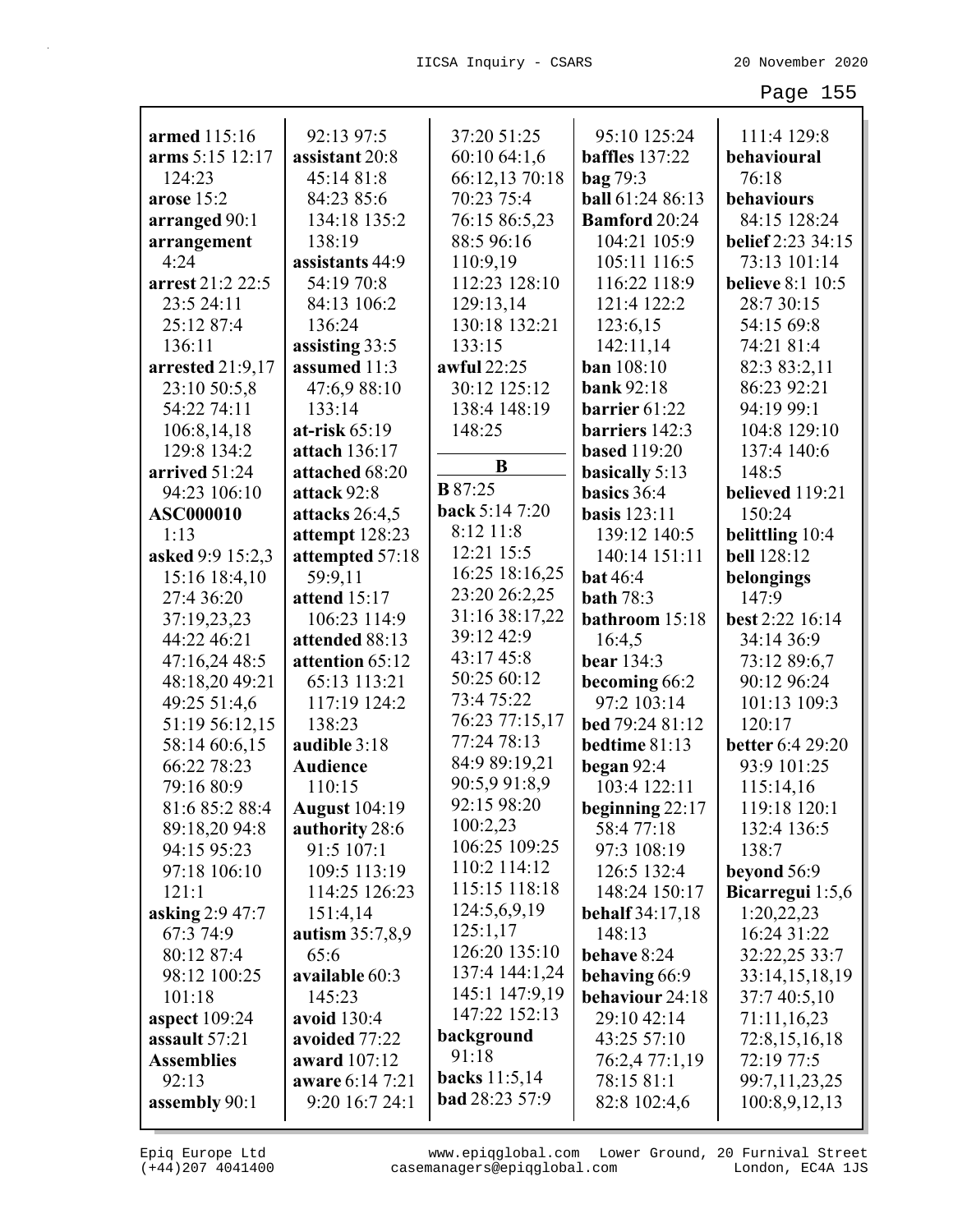| 120:17,21,25         | blanking 65:3              | 129:1 143:9                         | 119:2 130:2       | 1:19 2:10,11          |
|----------------------|----------------------------|-------------------------------------|-------------------|-----------------------|
| 146:5,8,9            | blatant 9:19               | bringing $130:25$                   | cared 109:21      | 13:17 16:19,23        |
| 151:23 152:1         | 29:1,4                     | 131:3 146:3                         | careful 30:1      | 18:13 31:24           |
| 152:11,22,24         | bleeding 18:10             | <b>Bristol</b> 96:22                | carpet 84:15      | 32:23,25 33:7         |
| 153:1,3              | <b>block</b> 93:6          | broadest 111:21                     | carried 81:18     | 33:9,14,15,15         |
| bickering 6:3        | blocked 26:2               | broadly 75:5                        | carries 123:1     | 34:5,25 37:1,6        |
| big 21:14 76:14      | bloomin' $61:12$           | brought 14:1                        | carry 51:6        | 40:5,9 43:9           |
| 77:18 133:20         | <b>blue 82:2</b>           | 29:9 31:7 79:2                      | carrying 51:4     | 71:13,16,22,23        |
| bigger $50:19$       | board 28:2                 | 124:2 144:22                        | case 25:14 28:19  | 71:24 72:1,8          |
| 98:25                | 128:2 151:1                | bruises $124:23$                    | 29:17,17 55:25    | 72:11,15,16           |
| <b>bike 49:2</b>     | <b>body</b> 5:13 12:17     | <b>bubble 89:15</b>                 | 61:4 66:16,18     | 73:6 77:8 82:2        |
| birthday 47:22       | <b>Bone 1:10</b>           | bugging 90:4                        | 66:24 67:11       | 82:5 99:11,14         |
| 47:23                | book 14:9 36:2             | <b>build</b> 146:24                 | 68:6 70:24        | 99:16,25 100:2        |
| bit 3:15 4:3 13:6    | 36:13 78:21,21             | building $3:16,17$                  | 71:16 91:24       | 100:8,9 101:1         |
| 23:4 26:25           | 78:23 79:2,3,5             | 8:5                                 | 94:7 99:2,5       | 120:18,20             |
| 27:10,11 33:25       | bookcase 14:17             | buildings 8:8                       | 102:13 107:4      | 146:5,8 151:24        |
| 36:22 42:13          | 15:12 17:11                | <b>built</b> 20:15                  | 112:15,17,19      | 152:1,4,5,7,11        |
| 48:16 52:12          |                            | 29:25                               | 115:7 116:5       | 152:13                |
| 54:21 55:14          | <b>booklet</b> 140:7,11    |                                     | 132:24 142:12     |                       |
|                      | 140:16,20                  | bullet 52:7                         |                   | chance 99:6<br>108:11 |
| 57:10,13 60:16       | <b>borne</b> 111:15        | bundle $2:15$<br>34:7 73:9          | 148:3,18 149:6    |                       |
| 66:15 70:2           | bottom 39:4                |                                     | cases 66:13       | change $32:11$        |
| 75:11,18,20          | 102:23 110:16              | 101:6                               | 136:20 142:23     | 69:22 76:18           |
| 76:4 81:3,23         | 118:15 133:7               | <b>busy</b> 141:24                  | 142:24            | 77:18 78:11           |
| 82:10,12,24          | 135:23                     | <b>buy</b> 78:23                    | catch-up 37:17    | 82:16,18              |
| 83:8,16 84:14        | bought 78:20               | buys $48:1$                         | caught 143:2      | changed $9:17,22$     |
| 84:15 87:7           | boundaries                 | $\mathbf C$                         | cause 76:13       | 10:18 69:19           |
| 91:6 92:1,17         | 124:25                     | C 88:1 133:14                       | caused 93:6       | 76:3,5,16 78:8        |
| 94:24 97:6,24        | box 65:9 78:13             | call 21:4 23:3                      | cautious 30:1     | 78:9 143:20           |
| 98:20,21,22          | boys 6:25 135:5            | 30:10 63:5,5                        | cent 20:9 37:12   | charge 55:24          |
| 104:6 106:6          | breach 37:2                | 68:2 72:9                           | 38:23 58:22       | charges 57:14         |
| 108:13,14            | 43:15                      | 85:11 120:11                        | 60:6              | 57:17,24              |
| 110:15 111:19        | break 2:4,5 33:8           | 121:13 126:3                        | centre 63:5       | chats 89:6            |
| 112:20 115:19        | 33:12 34:1,2               | called 55:22                        | certain $4:25,25$ | checking 27:21        |
| 118:14 119:1         | 72:8,10 73:1               | 60:11 63:1,3                        | 4:25 5:1 15:3     | cheek 144:11,11       |
| 120:4 122:16         | 99:25 100:5,19             | 107:21 108:3                        | 33:23 72:24       | child 4:10 6:3        |
| 123:4 126:9          | 100:20 120:18              | 112:21 127:22                       | 100:17 104:5      | 14:5 16:12            |
| 128:22 133:19        | 120:23 123:20              | camera 145:10                       | 136:24 137:15     | 24:23 39:19           |
| 134:3 138:22         | 136:7                      | 147:25                              | certainly 13:4    | 42:2 43:20            |
| 139:9 140:12         | breaks 73:2                |                                     | 86:16 111:20      | 44:20 45:7,17         |
| 140:23 143:15        | breaktime 11:23            | cameras 145:20<br><b>CAMHS 27:7</b> | 125:23 131:25     | 47:5,548:1            |
| 149:21               | breathing $14:3$           |                                     | 148:14            | 49:1 53:18            |
| bits $23:3$          | Bribery $10:17$            | car 46:21,22,22                     | cetera 19:21      | 56:18 57:18,21        |
| bizarre $126:9,10$   | <b>brief</b> 20:11 23:9    | 46:23                               | 51:5 111:16       | 63:5 65:1,20          |
| blackmailed          | briefly 43:3               | card $47:18$                        | 125:20 129:1      | 76:24 87:24,25        |
| 148:15               | 80:19 121:15               | cardboard 65:9                      | 137:15 142:22     | 88:1,1,2              |
| <b>blah</b> 46:4,4,4 | 140:9                      | care 30:2,5                         | 142:24 145:22     | 101:23 102:15         |
| <b>blame</b> 117:25  | <b>bring</b> $46:25\,47:8$ | 113:11,15                           | chair 1:4,6,6,17  | 104:4,18 105:8        |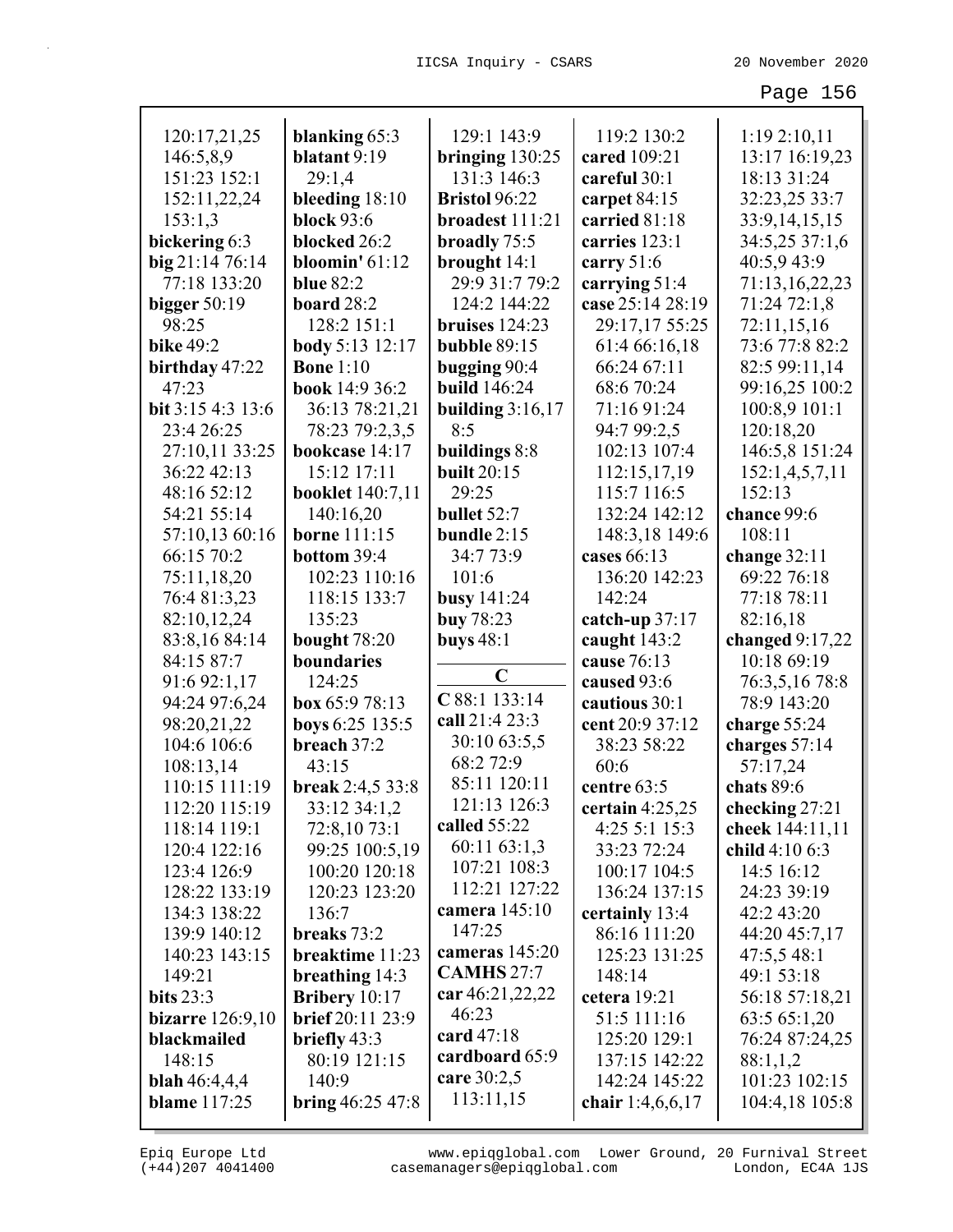| 112:15 116:12      | children's 3:5      | classroom 6:17       | 6:16             | 120:18 124:22   |
|--------------------|---------------------|----------------------|------------------|-----------------|
| 119:2,3 123:7      | 113:14              | 6:21 7:13 8:2,3      | colleague        | 137:13 140:13   |
| 123:8 124:21       | choose 64:2         | 8:5,7,219:5          | 144:16           | 147:17          |
| 126:2 129:9,10     | 131:10              | 10:22 11:9           | colleagues 150:2 | commented       |
| 130:25 131:10      | chose 74:24         | 12:1 14:11,12        | 152:2            | 51:6 52:11      |
| 131:17 132:2       | chosen 6:7          | 14:15 20:5,12        | collect 147:9    | 122:21 135:18   |
| 135:10 138:20      | <b>Chris</b> 38:2,7 | 23:11,21 29:13       | collective       | commenting      |
| 141:16 146:12      | 47:9 70:10          | 39:9 42:5            | 146:25           | 122:25          |
| 146:17 149:17      | <b>Christmas</b>    | 68:13 81:3,9         | college 52:8     | committed       |
| child' 42:25       | 42:12 43:17         | 82:1 83:1 85:4       | 122:14           | 107:5           |
| child's $4:8$      | 44:22 45:19         | 86:22 89:19,22       | colluding 149:9  | committing      |
| 138:23 146:16      | 47:14,15,17,18      | 119:22 136:23        | colour 82:13,22  | 138:4           |
| childish 49:11     | 78:16,22,24,25      | 137:24 138:19        | come 10:2 13:23  | common 5:22,25  |
| children $5:23,25$ | <b>Christopher</b>  | classrooms 8:9       | 18:13 26:1       | 8:11,23 14:19   |
| 6:8 7:21 8:12      | 3:22 15:25          | 89:23 137:23         | 28:6 31:4        | 15:5 27:19      |
| 13:9,10 14:13      | 100:11 153:2        | clear 4:25 18:9      | 33:25,25 35:11   | 133:11,12,16    |
| 14:15 29:22        | circumstances       | 28:4 102:16          | 36:11 39:6,12    | 134:11 135:17   |
| 30:6 31:6          | 102:5               | 111:5 126:21         | 39:13,15 40:2    | commonality     |
| 36:12 37:22        | circumstantial      | 126:23 131:25        | 41:11 42:9       | 115:6           |
| 38:4 39:1,2,21     | 9:10                | 132:12 137:9         | 46:1 49:16       | commonsense     |
| 40:20 41:5         | civil $97:13$       | 139:2 142:7          | 51:10,19 52:22   | 30:16 113:9,24  |
| 44:3,6,17          | claim 31:7 97:13    | 144:20 146:3         | 53:3 56:7 61:9   | commonsense     |
| 45:18,23 46:1      | claimed 16:14       | 147:14               | 65:16 67:23      | 113:25          |
| 47:25 48:22        | clarify 85:2        | cleared 15:18        | 68:3 71:2 74:8   | communication   |
| 51:13 54:18        | class 3:24 6:22     | 55:19                | 75:16 76:12      | 90:22 91:12     |
| 55:2 62:2          | 7:22 18:25          | clearer 148:8,10     | 78:13 79:5       | 98:7            |
| 64:23 69:15        | 20:21 21:18,23      | clearly 134:10       | 83:18 86:15      | community       |
| 74:24 81:3         | 29:15 35:15,24      | 149:1                | 98:4 100:2,18    | 101:22 107:15   |
| 90:9 94:3          | 36:12,21 37:13      | <b>Clevedon 84:6</b> | 102:24 105:6     | 124:4           |
| 95:16 101:25       | 37:22,24 38:18      | clever 59:2          | 109:25 113:20    | company 62:2    |
| 102:10 108:4,5     | 39:5,15,17          | climate $117:21$     | 116:4 126:19     | 63:1 70:14      |
| 109:14,20          | 41:17 45:20,24      | close 13:17          | 142:2 144:18     | compared        |
| 110:12 111:15      | 46:1 48:1 51:1      | 20:15,17 27:16       | 151:19           | 148:23,23       |
| 111:23 112:8       | 51:4,18,24          | 38:12 52:13,18       | comes 94:12      | competition 6:4 |
| 112:21 114:16      | 69:2,2 73:24        | 53:7 68:22           | 118:18           | 6:12 8:13       |
| 116:6,19 117:5     | 75:12,14,16,25      | 82:8 84:8            | comfort 52:13    | compiled 121:4  |
| 118:22,23          | 76:2,3 90:14        | 122:16 126:2         | 112:16,16        | complaints      |
| 119:23 122:24      | 94:3 95:19          | closed 1:3 3:11      | 122:16           | 98:19           |
| 124:12,22          | 109:15 116:12       | 91:3                 | comfortable      | complete 51:9   |
| 127:16,23          | 116:19 118:21       | closely 89:15        | 20:13 79:23      | 121:18 123:14   |
| 128:2,24 129:2     | 119:3 122:25        | 124:24               | coming $10:25$   | 150:10,18       |
| 129:25 130:2,9     | 135:10 136:6        | closeness $125:10$   | 22:19 27:15      | completely 12:8 |
| 133:13 134:14      | 138:8               | 143:23               | 39:18 52:15      | 22:7 24:22      |
| 134:15 135:4,6     | classed 41:1        | closer 5:2           | 62:23 67:14      | 28:18 32:6      |
| 135:20 138:7       | classes 39:7        | clothes 80:14        | 87:3 91:8 92:6   | 36:1 120:5,14   |
| 140:15 149:19      | 89:24               | clothing 56:22       | 93:19 94:19      | 123:9,12        |
| 149:25             | classified 105:24   | collaborative        | 96:1 98:25       | completing 51:3 |
|                    |                     |                      |                  |                 |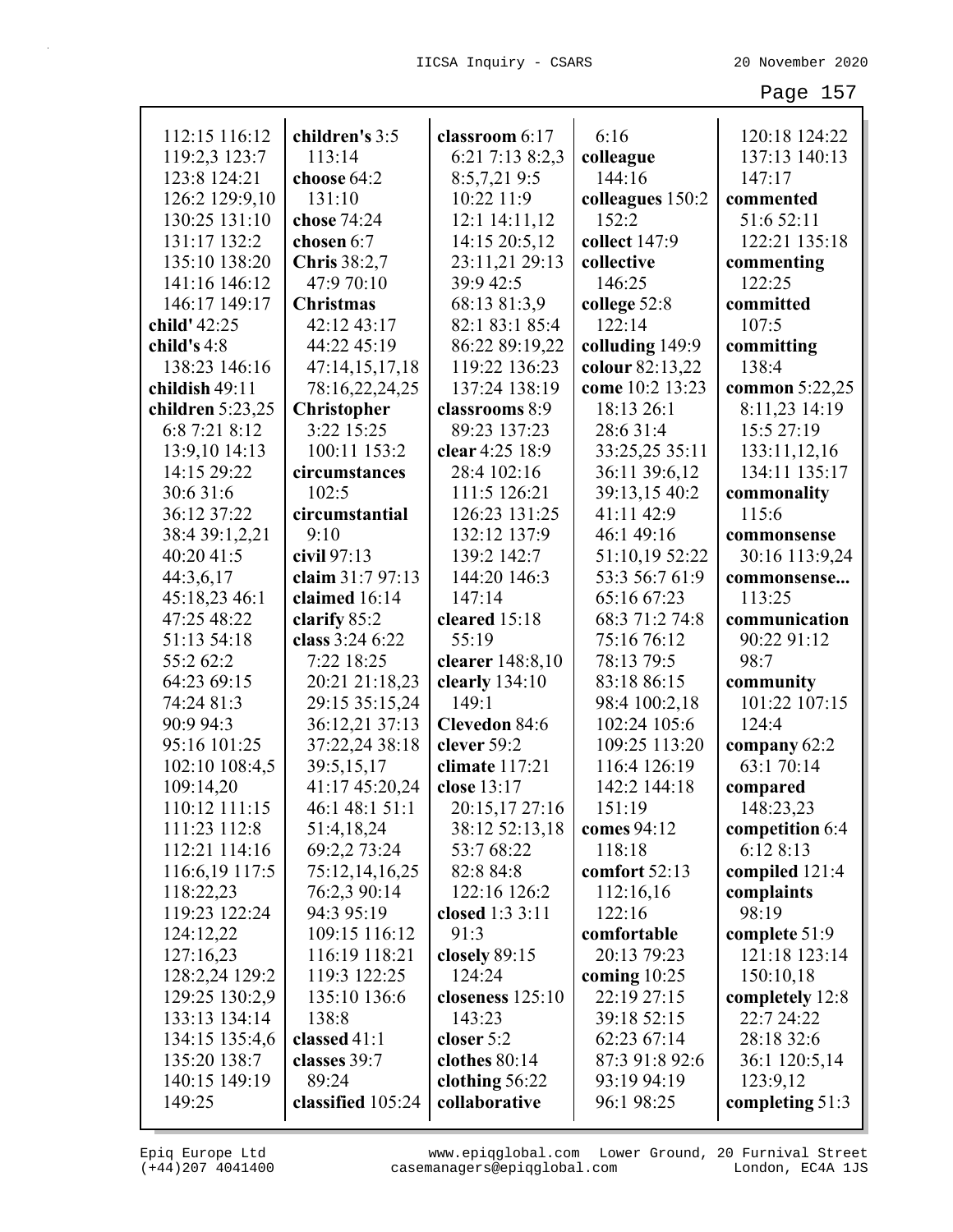| compliant       | confirmation        | control 126:6    | court 23:23 61:4 | Danny 2:2 33:23  |
|-----------------|---------------------|------------------|------------------|------------------|
| 126:12 138:10   | 21:17               | controversial    | courts $62:10$   | 50:12 51:10      |
| comply 82:5     | confirmed 23:9      | 105:18 117:12    | cover 59:14      | 52:3 72:23       |
| compose 120:10  | confusing 64:12     | conversation     | 71:18 138:2      | 87:20,21 88:8    |
| compromised     | 139:21              | 22:3,6,9 67:3    | covered 41:6     | 100:16 104:11    |
| 16:12 51:23     | confusion 55:14     | 79:12 81:20      | 77:9             | 105:6 110:9,22   |
| computer 117:9  | 112:7               | 85:1 109:19      | covering 43:10   | 113:1 115:21     |
| concealed 5:9   | connected 29:15     | conversations    | CPS 87:16        | 118:8,14,15      |
| concept 111:12  | 75:8                | 6:123:16         | CPS004917 002    | 120:2 125:3      |
| 112:2,13        | connection          | 109:12 151:10    | 87:20            | 128:21 131:12    |
| 113:23 125:1    | 100:22              | convey 101:21    | CPS0049781:15    | 135:21 136:1     |
| 130:20 142:19   | <b>Consequently</b> | convicted 25:15  | created 6:5      | darted 92:20     |
| 142:20,21       | 113:19              | conviction 27:12 | creating 8:16    | date 67:16,17,18 |
| 148:5           | consider 32:10      | coping 87:12,15  | cried 58:13      | 110:14           |
| concern 42:15   | 111:17 145:3        | copy 2:17 49:11  | crimes 107:4     | dates 104:6      |
| 50:24 51:17     | consideration       | 101:3,7          | 138:4            | daughter 34:18   |
| 70:15 115:22    | 113:13              | corner 8:9 14:25 | criminal 69:22   | 34:20 35:4,15    |
| 116:3,13,16     | considered          | 138:20           | 102:8            | 38:18,20 39:23   |
| 121:15 144:23   | 28:12 32:18         | correct 29:10    | criteria 113:21  | 40:1,18,19,21    |
| concerned 42:20 | 117:14              | 74:17            | 130:5            | 41:2,18 42:14    |
| 78:17 113:6,18  | consistently        | cotton $90:13$   | criticising      | 44:5 45:20       |
| 130:13 139:17   | 109:4               | council 27:4     | 127:11           | 46:4 47:11       |
| concerning      | constable 22:14     | 31:8,12 54:8     | crux 52:6        | 48:6,10,13       |
| 124:15          | constant 27:20      | 62:17 95:23      | cry 56:6         | 50:12,22,25      |
| concerns 46:11  | constantly 109:4    | 97:14,19         | crying $19:11$   | 51:2,7,12,21     |
| 52:18 53:10     | consultant          | 107:21 109:8     | 91:17            | 51:25 52:19,22   |
| 54:1,20 69:23   | 132:24              | 126:21           | cultural 143:4   | 53:5,13,22       |
| 70:2 78:1       | contact 27:6        | counselling      | culture 30:9     | 55:16 56:19,23   |
| 95:24 111:4     | 48:16,19 52:9       | 62:15 93:10,22   | 132:14 143:20    | 57:6,18 58:8     |
| 116:18 121:11   | 68:15 69:1          | 96:20            | 151:11           | 58:19 59:19      |
| 122:2,18        | 107:2,3 121:12      | counsellors 61:1 | cumulative       | 60:23 61:8,11    |
| 123:16 125:9    | 122:6 131:16        | 97:7             | 148:6            | 61:15,21 62:6    |
| 126:1           | 132:1               | count $36:3$     | current $1:10$   | 63:15 64:8       |
| concludes       | contacted 55:15     | counts $31:17$   | 117:21           | 66:3,12,25       |
| 152:11          | contacting 63:9     | 57:21            | currently 74:14  | 68:6,18 70:25    |
| conclusion 31:5 | contend 98:18       | couple 4:1 36:1  | curriculum       | 71:3,19 73:16    |
| condoned 102:6  | content 150:24      | 58:14 59:10      | 130:8            | 73:19,24 74:10   |
| conduct 88:2    | continue 78:2       | 75:17 76:6       | cycling 58:24    | 74:13 75:4,13    |
| conducted 75:9  | continued 48:15     | 78:22,24 83:5    |                  | 75:20 77:15      |
| 81:25 132:22    | 48:16 81:19         | 87:4 92:6        | D                | 78:17 79:12      |
| 132:23          | continuous 3:16     | 98:11            | D 88:1 152:20    | 81:12 83:4,10    |
| conducting      | continuously        | courage 33:4     | dads 116:13      | 84:14 86:1       |
| 22:19           | 76:12               | course 95:19     | daily 8:23 54:25 | 88:2 89:1        |
| confide 25:2    | contribute          | 120:1 126:19     | 119:23 146:22    | 91:10 93:9       |
| confidential    | 108:12              | 129:7 137:12     | 147:1            | 95:19 97:13      |
| 54:10 70:16     | contributed         | 139:15 143:18    | damaged 25:5     | 99:13,19 145:9   |
| confirm 9:19    | 107:16              | 150:11           | damning $142:5$  | daughter's       |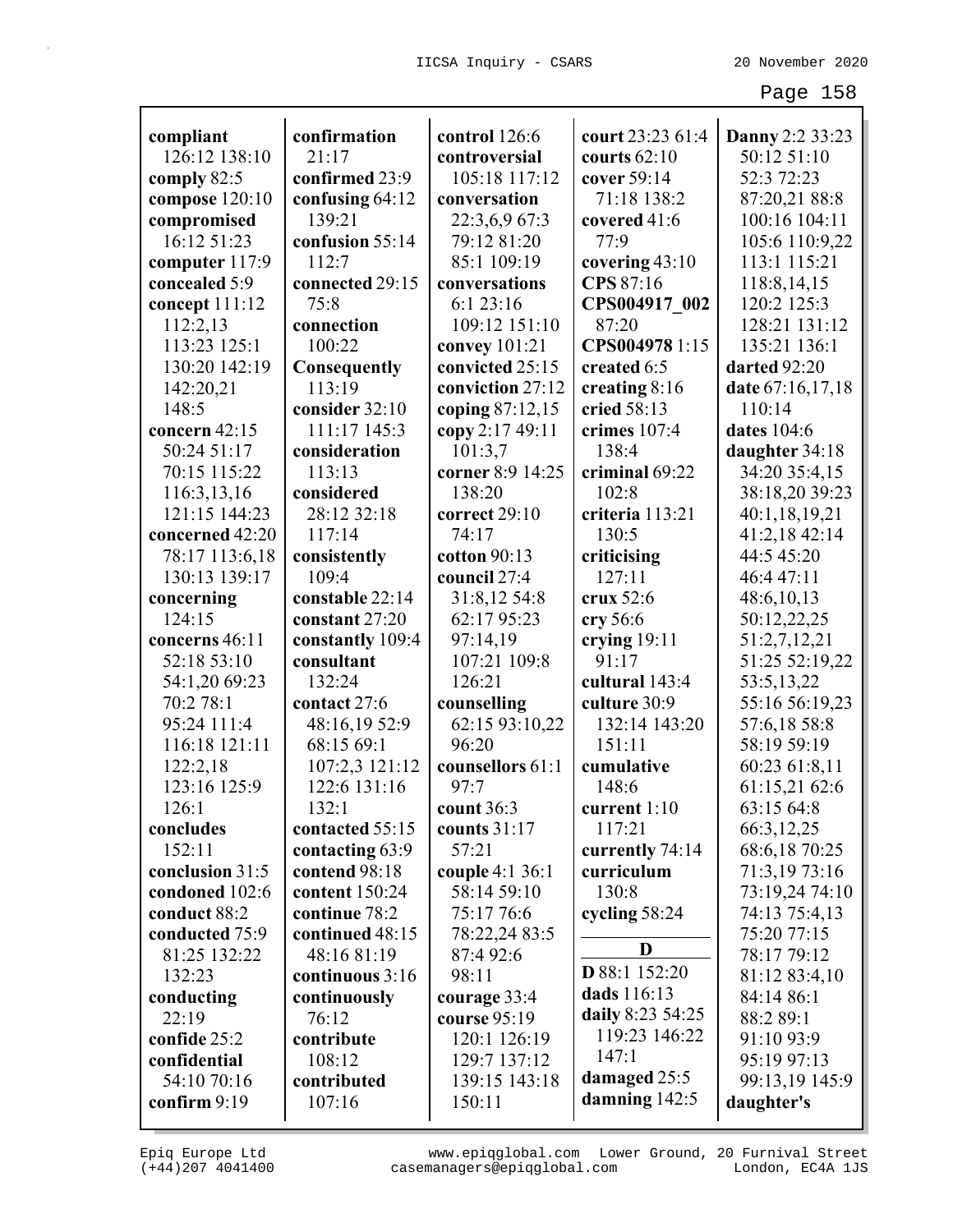| 40:16 62:10                   | 38:9 53:17               | 126:23                     | 70:19 77:2                   | 77:6,8 84:17                    |
|-------------------------------|--------------------------|----------------------------|------------------------------|---------------------------------|
| 68:12 75:11                   | 54:4,17 56:11            | desk 4:21 5:2              | 86:13 89:5                   | 86:10 88:22                     |
| day 1:4 15:7                  | 61:21 64:16              | despair 148:22             | 93:25 98:12                  | 93:11 94:18                     |
| 39:7,13 46:12                 | 65:8,25 69:25            | despite 102:1              | 103:16 112:18                | 130:17 132:9                    |
| 46:18,19 48:18                | 70:771:10                | 118:4 133:1                | 117:22 119:9                 | disclosures                     |
| 56:6 62:3 66:9                | 75:18 77:24              | destroyed 147:5            | 120:5 123:5,7                | 71:17 94:20                     |
| 67:21,24 79:6                 | 91:23 92:24              | detail 50:4 63:24          | 125:5 126:1                  | 123:17                          |
| 81:8,11 82:6                  | 95:1,1 152:13            | 65:18 67:5                 | 143:11 146:24                | disco $57:3$                    |
| 82:13 91:15                   | degree 114:4             | 74:9 106:6                 | 148:3,4 150:5                | discreeter 82:2                 |
| 94:24 98:24                   | delivered 67:22          | 108:22 111:20              | differently                  | discuss $71:5$                  |
| 137:25,25                     | 67:25 127:17             | details 140:21             | 90:14 141:2                  | 126:24                          |
| 141:15                        | delivery 114:24          | detective 22:14            | difficult 24:12              | discussed 44:23                 |
| days 49:1,5 85:5              | denied 145:14            | develop 53:18              | 28:15 33:2                   | 114:22 124:6                    |
| <b>DBS</b> 108:8              | denying 59:9             | 151:17                     | 34:21 50:18                  | 130:11                          |
| deal 43:16 61:2               | dependent 13:8           | developed 81:15            | 53:20 57:5                   | discussing                      |
| 63:25 65:7                    | depicted 87:24           | development                | 64:14 66:2,5                 | 116:23                          |
| 73:21,22 74:19                | depression 26:7          | 98:24 130:7                | 82:15 93:16                  | discussion                      |
| 77:13 115:16                  | deputy $1:12$            | 151:16                     | 95:18 98:8                   | 151:13                          |
| 117:23                        | 20:24 38:8               | deviates 128:25            | 140:17 143:9                 | discussions                     |
| dealing $27:15$               | 70:11,18,20              | device 145:19              | 143:10 148:20                | 126:22 127:2,7                  |
| 87:10 110:12                  | 103:16 104:20            | devious 138:1              | difficulties 35:7            | disgusted 15:11                 |
| 110:25 133:21                 | 105:9 136:19             | DFE002193 0                | 35:19 39:22                  | disgusting                      |
| deals 121:11                  | 139:3 141:11             | 104:12                     | 65:5                         | 148:11                          |
| dealt 24:9 62:2               | describe 3:15,23         | DFE003161 0                | difficulty 145:6             | dismiss 139:6                   |
| 90:5 118:19                   | 5:23 7:12,15             | 113:2                      | dinner $45:14$               | dismissed 22:7                  |
| debate 115:14                 | 9:2 11:19 14:7           | <b>DFE003163</b>           | 77:21 135:8,19               | 30:13 107:20                    |
| December 21:5                 | 14:16 17:10,17           | 110:10                     | 136:16                       | disorder 26:7                   |
| 58:2 60:17                    |                          |                            |                              |                                 |
|                               |                          |                            |                              |                                 |
|                               | 17:23 19:11              | DFE003164 0                | dinners 78:11<br>78:11       | display 33:23                   |
| 74:3,5 88:3                   | 22:24 23:1               | 128:14                     |                              | 72:23 100:17                    |
| 106:8,9 110:5<br>decide 83:19 | 27:5 42:12               | <b>DFE003202</b>           | directed 109:2               | displaying 84:15<br>disseminate |
| 141:7                         | 47:13 53:4<br>59:2 65:15 | 115:20 118:8               | 129:19,20<br>directions 40:3 | 115:1                           |
| decided 22:9                  | 66:21                    | DFE003202 0<br>50:13 51:16 |                              | disseminated                    |
| 89:1,16                       | described 19:8           | 120:25                     | directly 12:7<br>13:18 16:13 | 128:5 132:25                    |
| deciding $17:23$              | 53:12 68:18              | diaries 146:22             | 62:21                        | dissimilar $145:7$              |
| decision 28:2,2               | 84:7 95:25               | 147:1                      | director 1:14                | distraction 10:8                |
| 28:13 89:4,18                 | 116:10                   | dictate 15:6               |                              | distress $102:18$               |
| 90:7,11 104:16                | describes 96:2           | difference 29:18           | disappointed<br>30:18        | distressed                      |
| 108:14 118:1                  | 110:24 116:23            | 77:3 123:5                 | disciplinary                 | 133:23 142:1                    |
| decisions 114:11              | describing 37:7          | 143:19 151:22              | 103:25 106:21                | distressing                     |
| decorator                     | 41:9 52:16               | different 7:9,9            | 117:13                       | 57:24 108:9                     |
| 108:15                        | 77:15                    | 7:13 12:12,14              | disclose 63:24               | 141:4                           |
| deeds $143:2$                 | deserve 27:24            | 14:4 23:3                  | disclosed 62:3               | disturbing                      |
| deep $101:21$                 | 102:25                   | 24:22 37:17                | 91:5 97:24                   | 112:4                           |
| deeply $102:19$               | designated               | 44:4 51:12                 | disclosing $63:19$           | document 1:9                    |
| definitely 4:23               | 104:4,14,18              | 63:19 67:18                | disclosure 16:20             | 95:3 110:11,22                  |
| 10:24 13:23                   | 105:7 113:19             | 69:2,4 70:18               | 37:5 40:6,16                 | 111:14 113:4                    |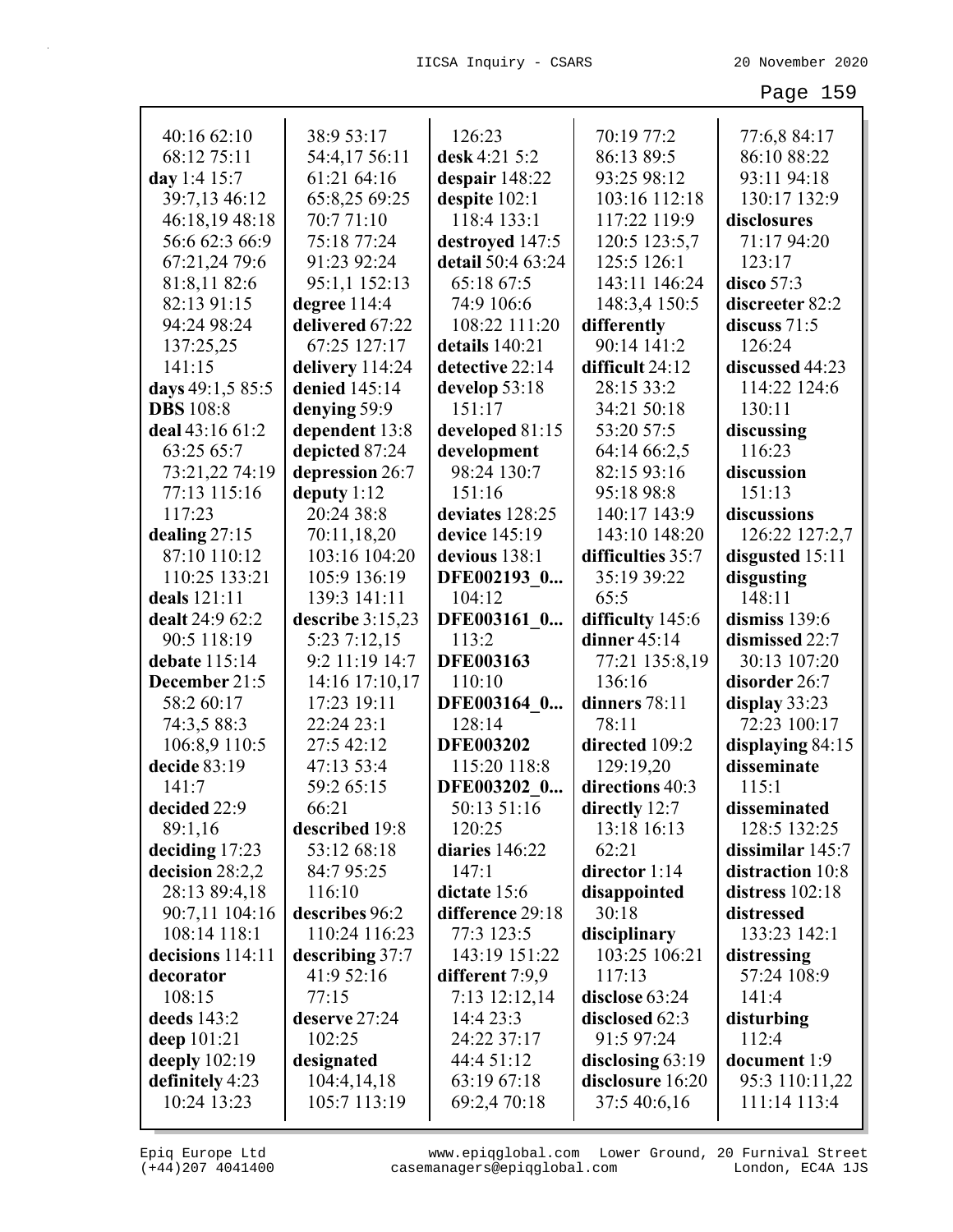| 118:8 120:2      | E 88:2 152:20       | emphasis              | essence 114:3,11    | 115:15 131:5   |
|------------------|---------------------|-----------------------|---------------------|----------------|
| 121:1 127:22     | earlier 67:21       | 109:10 115:5          | 125:11,14           | 131:11 140:17  |
| 128:17 131:12    | 94:3 115:5          | 151:3                 | essentially 19:6    | 147:4          |
| 131:14 132:3     | 127:25              | emphasise 102:4       | 52:6 86:9           | examination    |
| 134:4            | early 27:7 33:7     | employer's            | 108:25 117:4        | 1:22 22:21     |
| documents 1:8    | 72:8,10 111:8       | 113:21                | 121:11              | 33:18 72:18    |
| 1:17,252:1       | easier 70:1         | emptied 147:8         | established         | 100:12 152:22  |
| 33:24 34:7       | 97:22,23            | enclosed 14:23        | 117:7 118:12        | 152:24 153:1,3 |
| 72:24 100:16     | easily 77:11        | encouraged            | et 19:21 51:5       | examined       |
| 100:17 110:7     | 114:7               | 109:4                 | 111:16 125:20       | 113:17 123:23  |
| 134:5,6          | Easter 48:3         | ended $45:1$          | 129:1 137:15        | example 4:18   |
| doing 6:13 7:4   | easy $11:1$         | 65:19                 | 142:22,24           | 24:7 53:5      |
| 26:10 27:17      | eat 78:12           | engaged 55:20         | 145:22              | 58:23 64:19    |
| 36:14,15,18      | eating 78:7,9,10    | 128:9                 | evening $42:17$     | 97:4 126:21    |
| 41:14 44:2,5,6   | education 25:20     | <b>England</b> 107:21 | 80:1 86:11          | 127:17 130:10  |
| 51:12,20 53:12   | 29:24 53:19         | enjoyed 25:20         | event 74:18 81:9    | 136:20,23      |
| 53:17 57:13      | 89:9 92:23          | enquiries 102:3       | 94:14               | 145:23 147:23  |
| 58:24 60:4       | 97:9 110:12         | 113:14                | events 92:6         | 151:13         |
| 61:1 65:2 81:5   | 131:7               | enquiry $1:15$        | 106:7               | exams 74:15    |
| 102:5 103:19     | educational         | 106:24                | eventually          | excellent 31:4 |
| 107:9,10         | 25:18 35:6          | ensure 30:24          | 130:17 148:10       | exception      |
| 109:14 112:8     | 97:7                | 113:15 123:21         | everybody 6:11      | 126:12         |
| 114:13 124:8     | effect 25:24 64:7   | 124:24 128:9          | 6:12 14:22          | excited 75:18  |
| 133:24 137:14    | 92:1,4              | 132:20 138:6          | 29:17 37:15         | excitement     |
| 138:3 143:2      | effectively 58:20   | ensuring 146:2        | 42:22 45:4          | 75:16          |
| 149:1 150:9,9    | 109:21              | entirely 132:12       | 46:3 55:12,12       | excuse 13:10   |
| door 16:6 138:2  | effects $102:18$    | entries 8:6           | 57:17 137:2,9       | 114:6 119:24   |
| doors 28:22 91:4 | effort 36:10,11     | environment           | 146:2               | excuses 141:24 |
| <b>DPA</b> 101:9 | 44:20               | 4:13 29:11,23         | evidence 1:7 2:2    | exercise 130:2 |
| drawing $61:22$  | eight $60:24$       | 30:9,25 44:4          | 3:3 23:23 24:3      | expansive      |
| 61:23,23         | 135:2               | 70:13                 | 33:2,16,23          | 133:20         |
| dreadful 102:12  | either 5:1 14:19    | episode 102:12        | 34:17 59:6,8        | expect 68:3    |
| dress 41:2 57:2  | 51:3 60:24          | equal 109:22          | 59:12 62:23         | expected 51:2  |
| dressed 82:17    | 73:18 81:10         | 151:11                | 72:2,23 77:14       | 56:10 62:8     |
| drop 49:16       | 102:2 143:23        | equality 138:7        | 87:17 96:1          | 68:1 128:24    |
| drove 46:24      | 147:4,4             | equally 98:25         | 99:17 100:16        | 145:1          |
| 85:12            | element 10:5        | equipment             | 104:7,11,15         | experience     |
| DS 56:3 59:16    | 150:14,20           | 46:25                 | 106:25 108:14       | 22:24 33:3     |
| dubious 139:9    | email 48:20         | erection 12:25        | 114:1 119:19        | 68:12 75:11    |
| due 126:19       | embarrassed         | 138:25 139:12         | 132:13 134:8        | 78:5 102:12    |
| duty 28:8 30:2,5 | 116:21              | 143:17                | 144:11 149:13       | 103:13 125:15  |
| 30:16 54:2       | embedded            | <b>Erooga's 148:5</b> | 152:8,11            | 127:9 140:14   |
| 151:8            | 132:13              | escorted 106:12       | evidenced           | experienced    |
| dynamic 6:5      | emblem 31:19        | 106:12                | 119:21              | 13:2 24:20     |
| 8:16             | <b>Emery</b> $1:12$ | especially 54:6       | evil 143:7          | 44:1           |
|                  | emotionally         | 62:1 101:23           | $ex$ -friend $43:1$ | experiencing   |
| E                | 74:15               | 109:1                 | exactly 79:14       | 102:19         |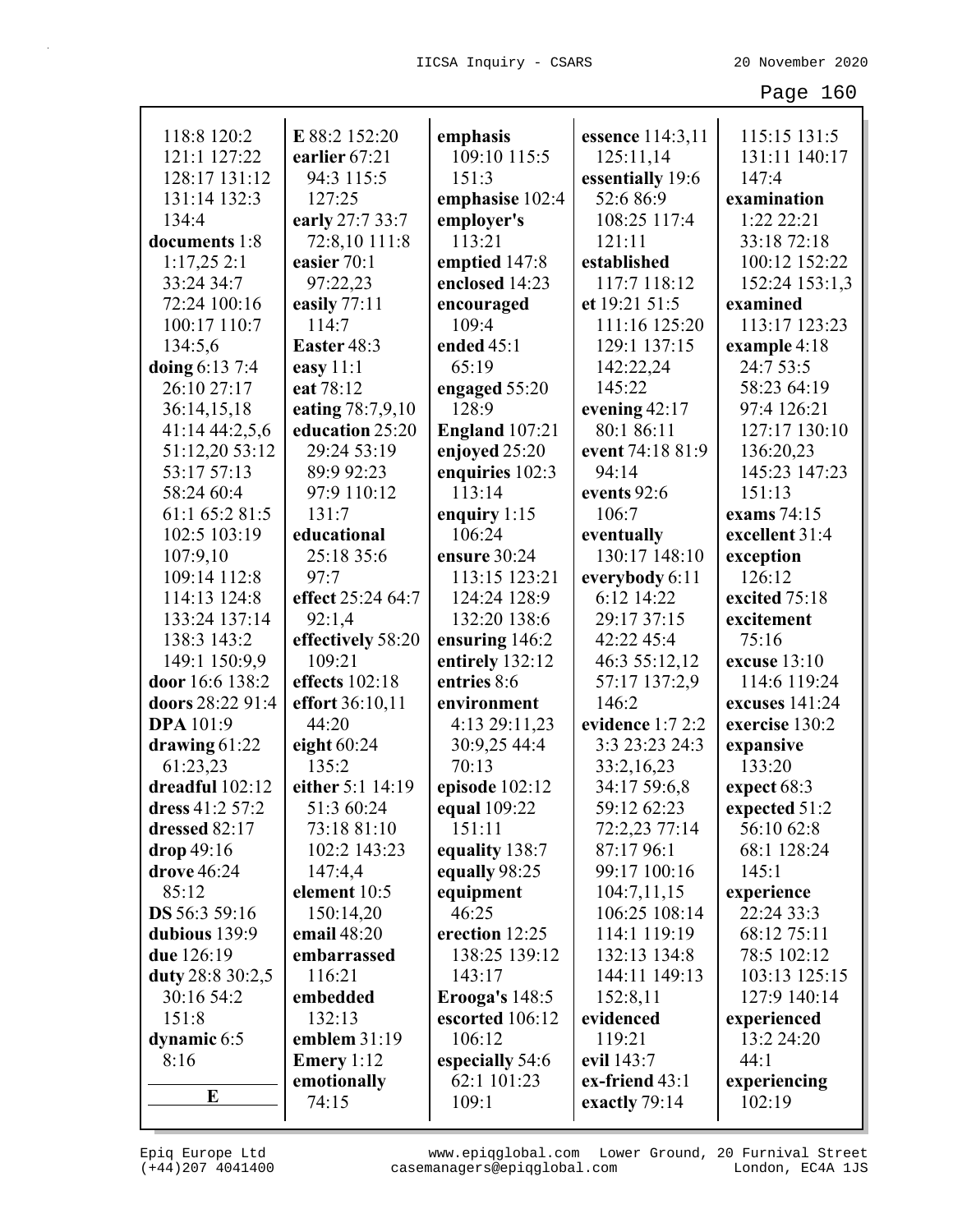| experts 144:4    | 56:25 62:6          | 135:22<br>fear 144:2 | 107:19               | 108:2                   |
|------------------|---------------------|----------------------|----------------------|-------------------------|
| explain 62:9     | 65:5 82:4           |                      | finished 34:5        | forgotten 28:18         |
| 67:19 124:10     | 83:11 90:3          | February 58:5        | 73:6 101:1<br>142:25 | 96:12                   |
| 140:10           | 95:11 118:17        | fed 86:7 106:25      |                      | form $17:14$            |
| explained 18:11  | 122:21 124:6,7      | feed 27:20 100:1     | first $1:7,9,4:1$    | 24:10 26:15,20          |
| 38:10 39:8       | 124:9 129:23        | feedback 52:10       | 31:20 38:25          | 44:18 140:2             |
| 63:4,21 64:6     | 133:23 135:24       | 122:14               | 47:21,24 50:21       | <b>formal</b> 126:25    |
| 67:20 143:19     | 136:9 141:3         | feeding $8:13$       | 56:1 57:8            | formally $131:20$       |
| explaining 61:5  | 142:2               | feel 14:2 21:21      | 64:20 75:15          | former $1:12$           |
| 61:5             | failing 127:3       | 36:13 54:12          | 79:15 87:25          | forth 109:17            |
| explanations     | 143:25              | 67:7 70:13           | 88:24 92:10          | 115:13 126:13           |
| 145:2            | failings $102:2$    | 89:11 112:18         | 101:22 102:22        | 145:22                  |
| explicit 131:18  | 108:20,23,25        | 115:4,8 132:13       | 103:7 113:13         | forward 38:1            |
| exploitation     | 126:5               | feeling $13:25$      | 115:21,21            | 49:3 98:1,4,23          |
| 65:20            | failure 95:6        | 27:23 83:9           | 116:4,13 121:7       | 111:18 114:9            |
| explore 111:19   | fair 41:5 75:23     | 143:5 149:5          | 121:15,19            | 115:12 119:14           |
| expressed        | 78:21,21            | feelings 148:22      | 128:15,16            | 119:18 132:6            |
| 116:18 122:18    | fairly 79:24        | feels 51:8 118:21    | 129:9,14 140:4       | 143:9                   |
| expresses 52:6   | 131:6 146:21        | 122:5,7              | fit 30:25 143:14     | <b>found</b> 24:3       |
| expressing       | faith 30:22         | feet 5:11            | five 6:23 96:2,6     | 54:24 58:6              |
| 122:2 126:1      | familiar 123:25     | felt 13:20 28:17     | 96:7 100:2           | 67:17 78:19             |
| extend 102:3     | family $21:25$      | 36:19 51:1,22        | 126:1                | 104:17 132:9            |
| extent 69:9      | 24:5 52:24          | 55:8 59:18           | five-minute          | 132:25 144:10           |
| 126:16           | 60:8 83:21          | 64:25 70:9           | 99:25                | 145:24 147:2            |
| external 52:15   | 101:24              | 74:25 79:24          | fixed 26:19          | four 1:8 6:23           |
| 54:5 70:14       | far 29:5 44:21      | 87:6,11 90:22        | flagged 29:9         | 86:9 115:21             |
| 106:24 119:17    | 50:10 73:17         | 91:11 98:8           | flashbacks 26:5      | fourth 88:1             |
| extra 4:19 41:19 | 95:15 105:5         | 109:7 114:10         | floor 15:22          | 104:12 131:13           |
| 93:3             | 130:13 138:9        | 114:10 116:18        | flower $61:24$       | 135:15,23               |
| extracurricular  | fashion 133:13      | 116:20 122:19        | flying $107:7$       | <b>Frank</b> 152:5,6    |
| 11:22            | <b>Father 78:25</b> | 123:8 126:6,10       | fobbed 98:13         | frequently              |
| extremely 13:25  | favoured 134:12     | 133:18 136:2         | focus $29:19$        | 122:23                  |
| 57:24 58:20      | favourite 45:21     | 137:12 138:15        | 109:2 112:17         | <b>Friday 1:1 83:11</b> |
| eye 94:4         | 46:2 123:1          | 139:5 141:19         | 117:23 151:18        | friend $14:17$          |
| eyelid 46:4      | 133:11,24           | 143:5 151:3          | focused $43:19$      | 16:14 42:2,25           |
| eyes 26:19 119:9 | 135:17              | female 144:11        | 109:19 142:22        | 44:11 83:20,21          |
| 141:19           | favourites 5:24     | fifth 131:13         | follow-up $30:14$    | 86:20 116:21            |
| F                | 6:9, 11, 23, 25     | film $56:15,18,20$   | followed 113:17      | 147:14,15               |
|                  | 7:3,18 11:25        | 87:23                | 123:23               | friendly 39:20          |
| face 56:21       | 68:15 129:24        | films 55:1 87:24     | following 1:8        | 41:11 42:16,16          |
| 139:21           | 135:5 136:4         | find 82:15 125:8     | 37:14 68:23          | friends 6:19            |
| Facebook 54:25   | 137:14              | 142:6                | 89:17 106:21         | 25:21 76:24             |
| 60:1             | favourites'         | finding $28:16$      | 123:16               | 82:7,8 89:10            |
| faced 91:8       | 134:20              | 56:2 148:10          | food 78:14           | friends' $74:24$        |
| facing $87:7$    | favouritism         | fine 34:3 48:2       | foolish 149:7        | front $2:159:5$         |
| fact 21:16 28:11 | 129:18 130:4        | 64:4 71:15           | forever $27:19$      | 33:21 34:7              |
| 51:11 52:11      | 130:20 133:5,9      | 85:17 96:13          | forget $66:12$       | 73:9 83:13              |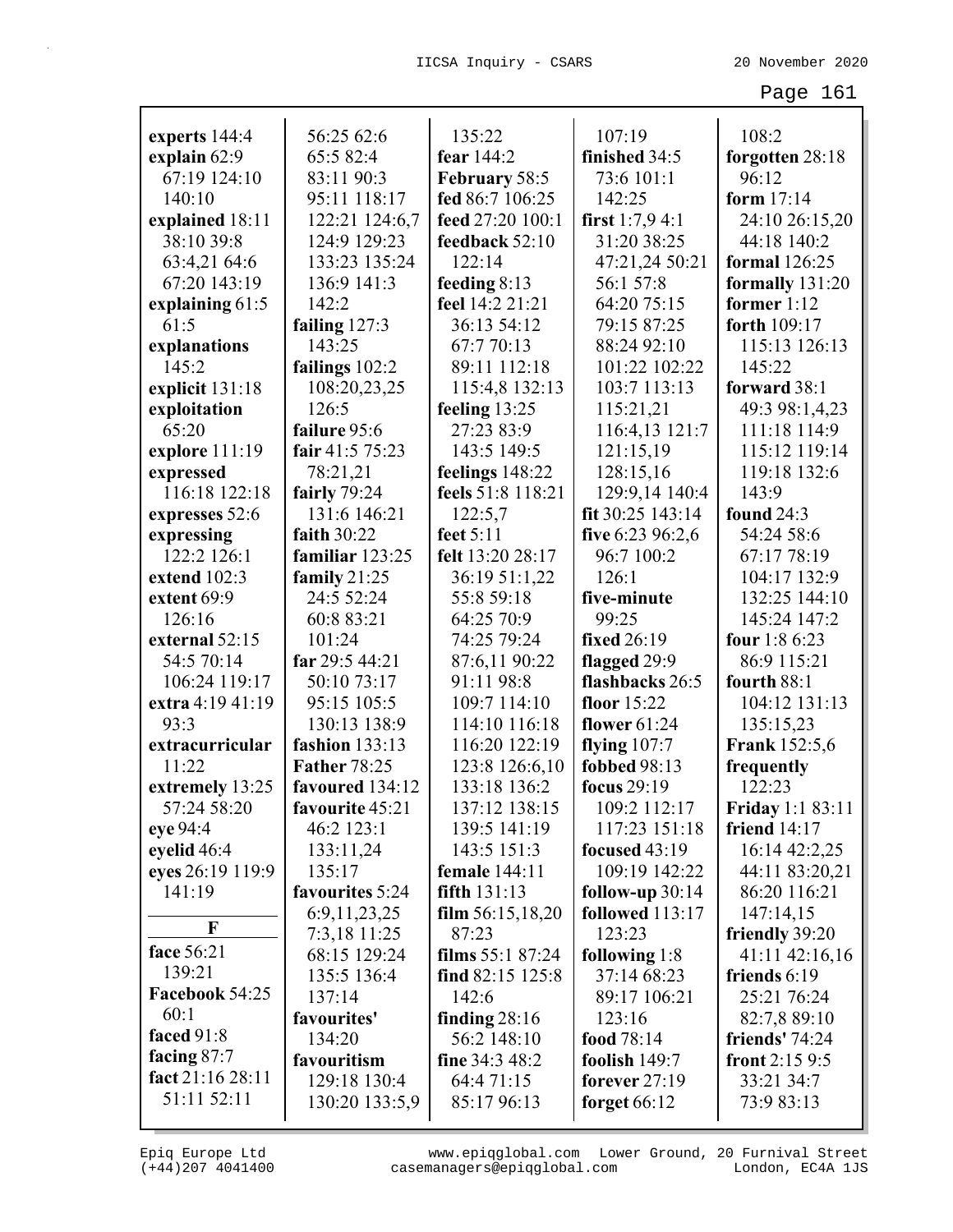| 100:15           | 78:17 86:12       | 46:15 47:2,14      | 65:4 66:13       | grey 3:17            |
|------------------|-------------------|--------------------|------------------|----------------------|
| frustrated       | 114:19,19         | 47:20 50:20        | 67:18 69:7,10    | groin $12:20$        |
| 122:19           | 129:5 134:23      | 54:9,19 57:16      | 71:3 73:1,5,15   | groom $112:3$        |
| full 1:18 14:14  | gift 10:10 47:14  | 64:3,4 65:1,18     | 73:17 74:8       | groomed 38:23        |
| 14:15 100:20     | 47:17,20 48:2     | 67:6 68:1          | 75:14,15,25      | 58:19 102:11         |
| 105:11 141:14    | 48:3 78:19        | 70:10,12,14,21     | 77:5,12 81:9     | grooming $64:14$     |
| 145:22           | gifts $7:8,15,16$ | 71:4,8 73:23       | 82:6 84:8        | 114:13 126:14        |
| fully $60:9$     | 7:18,22 8:15      | 75:782:6           | 85:19 86:18      | 126:15,17            |
| fun $75:17$      | 8:19 10:14        | 83:23 84:1         | 87:7 88:12,15    | ground 127:8         |
| functioning      | 47:11,12,13       | 86:13 89:19        | 88:19 89:9,14    | group $8:2,3$        |
| 26:14 60:9       | 129:18 130:13     | 90:1,4,16,17       | 92:10,21 93:18   | 140:15               |
| furniture 5:10   | 130:19            | 91:15 92:7         | 93:20 97:22,25   | groups $6:19$        |
| further $9:6,25$ | girl 87:19,19     | 93:15 96:21        | 98:9,11,16,19    | 37:3,8 71:20         |
| 31:23 32:23      | girls 6:25 9:3    | 97:5 101:20        | 98:20 100:19     | 94:1                 |
| 36:21 37:10      | 116:20 118:24     | 104:12,15          | 101:4 110:7      | grown 40:20          |
| 93:23,24 102:3   | 134:21 135:5      | 106:11 110:10      | 116:24 121:13    | guess 78:5,6         |
| 108:12 117:24    | 136:3,6           | 110:22 115:1       | 124:1,19 132:2   | 82:22 97:21,21       |
| 119:14,25        | give 7:16 10:9    | 115:15 116:22      | 133:25 134:2,3   | 106:25 136:14        |
| 122:18 125:15    | 23:23 26:16       | 118:13,24          | 134:7 140:9      | 136:18 138:3         |
| 125:16 146:6     | 31:2,3 34:17      | 120:2 123:14       | 142:15,18        | guidance 110:2       |
| 151:23           | 47:16 59:6,12     | 128:21 129:17      | 147:13,16        | 110:3 111:9          |
| furthermore      | 61:10,15 62:23    | 131:12 134:7       | 149:5,9          | 112:20 114:15        |
| 28:16            | 96:1 134:24       | 134:16,16,22       | good 1:4 19:13   | 114:22 115:13        |
| future 32:10,12  | 136:4             | 134:23 136:1       | 33:8 38:12,13    | 115:19 119:5         |
| 32:19,21 61:19   | given 7:6 10:15   | 136:25 138:21      | 39:16,18 56:2    | 119:16 123:20        |
| 102:16 109:18    | 24:5 28:14        | 143:25 146:7,8     | 58:13 61:4       | 123:25 127:6         |
| fuzzy $104:6$    | 41:21,22 51:8     | 147:19 149:12      | 64:13 74:22      | 127:20,22,25         |
|                  | 53:11 70:20       | goes 61:17         | 75:5             | 128:4,5,10,20        |
| G                | 79:7 82:13        | 100:22 111:7       | Gosh 148:17      | 128:23 129:15        |
| game 82:21       | 94:12 96:4        | going $2:1,4,9,10$ | gossip $90:16$   | 131:2 132:21         |
| 86:13            | 99:17 108:11      | 2:12,12,25         | 130:22,23        | 132:25               |
| gap 12:11        | 117:21 119:4      | 4:126:14           | 133:15,17        | guideline 131:25     |
| 149:22,25        | 123:24 125:14     | 10:25 15:7         | 136:16           | guilty $24:2,6$      |
| gaps 23:12       | 140:6 150:17      | 16:18,24 17:2      | gradual $4:5$    | 27:1 64:25           |
| gateway $148:10$ | giving $3:353:15$ | 17:23 18:25        | graphic 15:21    | gut 55:5,7           |
| gather $106:25$  | 61:2 134:8        | 19:2,9,12          | 116:10           | guts 83:18           |
| general 7:25     | 137:15            | 20:19 21:2         | grateful 72:2    |                      |
| 29:22 76:18      | glass 28:22       | 22:3 23:14         | great 35:3 74:19 | $\bf H$              |
| 107:21 133:15    | $go\ 4:12,12,16$  | 27:19 28:11        | 79:20 90:23      | H187:22              |
| generally 25:3   | 9:3 13:11         | 33:15 34:4,21      | 95:10 107:14     | H <sub>2</sub> 36:16 |
| 90:22 129:20     | 15:24 16:25       | 36:25 38:18        | 110:11           | hair 12:17 42:19     |
| generating       | 17:23 18:25       | 43:6,6,7,17        | greatly 142:17   | 76:10,13             |
| 115:5            | 21:5 22:3         | 47:11 48:23        | green $46:14,17$ | half 76:20,22,22     |
| getting $7:21$   | 23:23 25:16       | 50:4,11 53:23      | Greenhouse       | 96:23 104:8          |
| 8:15,199:17      | 29:5,22 31:2      | 54:21 57:9,16      | 60:20 62:18      | hall 16:2 21:14      |
| 9:22 10:18       | 31:16 38:2        | 60:2 62:12         | 96:4,14,21       | 29:16 94:18          |
| 39:25 49:3       | 39:23 42:17,25    | 63:6 64:23         | Gregor 1:14      | 136:22               |
|                  |                   |                    |                  |                      |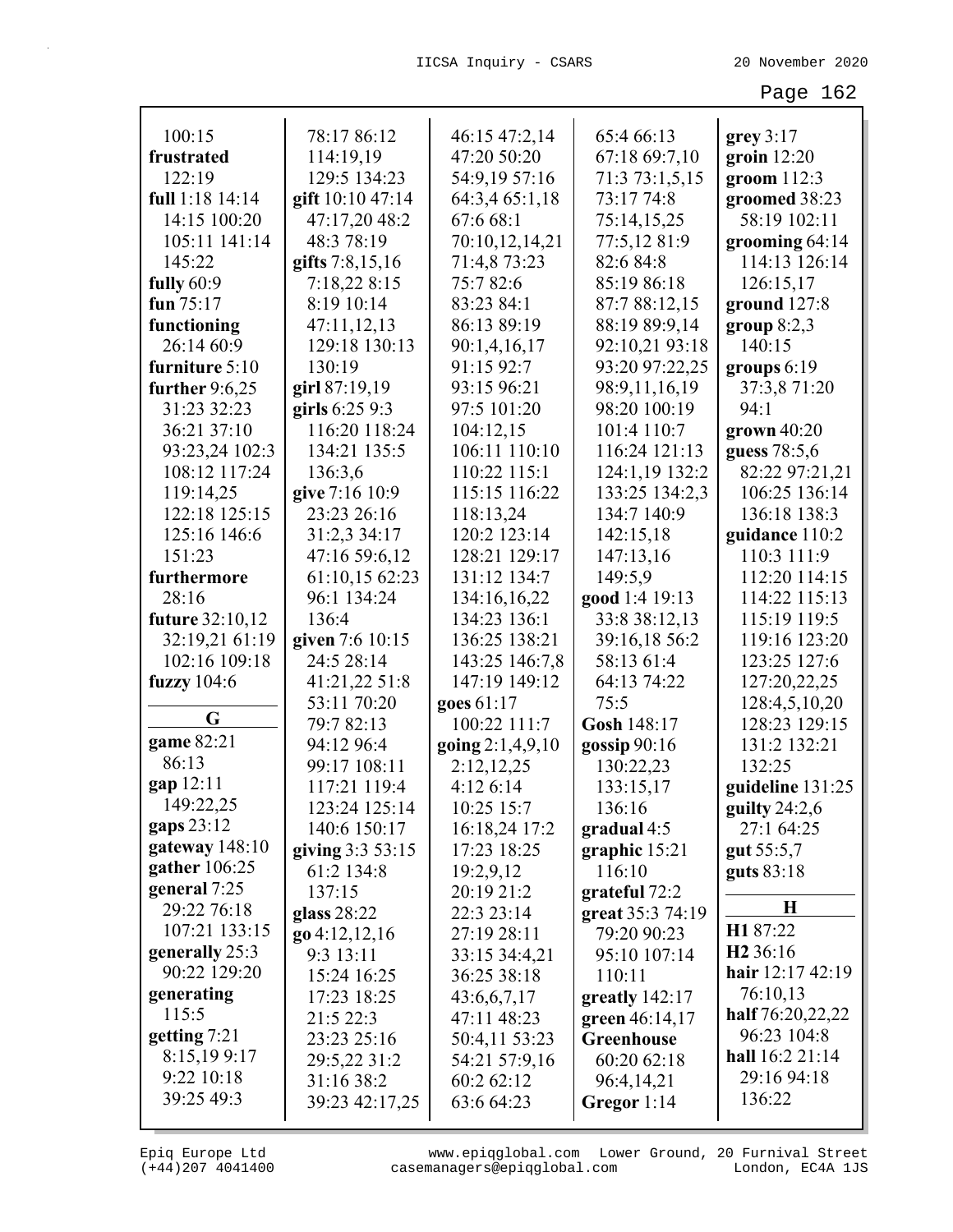| hand 5:5,17      | hard 37:17           | 39:19               | 79:9                     | 100:10,11,13       |
|------------------|----------------------|---------------------|--------------------------|--------------------|
| 146:12           | harm $10:2$          | <b>heard</b> 31:20  | <b>Hillside</b> 1:7 3:13 | 101:16,16          |
| handle 43:6      | 111:14               | 59:25 80:20         | 27:1 35:12               | 103:4 104:13       |
| handler 2:3      | <b>harmed</b> 129:11 | 83:9 94:22          | 48:10 55:6               | 104:15 105:4       |
| 33:23 72:23      | harmful $124:21$     | 118:25              | 74:22 75:8               | 107:18 108:18      |
| 100:17           | harming $64:5$       | hearing $1:5$       | 79:4 84:13               | 108:24 110:1       |
| hands 12:4,5,5,8 | harmless 137:3       | 28:12,20 32:14      | 89:1 90:8                | 110:10 111:9       |
| hang $88:23$     | hazy 133:19          | 50:16 100:9         | 91:11,24                 | 111:22 113:3       |
| 134:21           | <b>HEA000404</b>     | 103:25 107:25       | 101:22 103:7             | 114:15 115:17      |
| hanging 83:23    | 1:16                 | 117:13 152:16       | 107:9,13                 | 115:21 116:24      |
| happen $16:19$   | <b>HEA001087</b>     | hearsay $119:20$    | 108:20 110:20            | 120:5,9 121:1      |
| 23:16 32:12,13   | 1:11                 | <b>heart</b> 102:23 | 112:5 128:1,6            | 124:1,14 125:4     |
| 32:20 38:6       | head 1:12 15:12      | heartache           | 133:1 136:12             | 125:25 126:16      |
| 47:3 65:4        | 15:16 16:16          | 148:23              | 139:8 141:22             | 127:20 128:18      |
| 70:22 89:23      | 18:10 38:8           | heartbroken         | 142:20 143:1,5           | 129:19 131:2       |
| 102:1 127:7      | 39:25 43:24          | 102:20              | 150:17,22                | 131:15 132:11      |
| happened $11:13$ | 55:18 70:18          | heartfelt 101:21    | 151:2,22                 | 133:2,7,25         |
| 11:19 16:10,13   | 71:6 89:25           | Heather 51:18       | hindsight 102:9          | 135:1 136:9,11     |
| 16:15 17:2,22    | 90:25 92:25          | help 27:25 41:22    | 112:13 117:20            | 136:21 137:11      |
| 18:7,17,19       | 98:14 106:7          | 41:25 44:20         | 124:9 125:12             | 137:16 139:13      |
| 21:14,22 22:8    | 130:21 151:2         | 47:5,6 48:25        | 125:24                   | 140:9,23           |
| 23:5 25:7,10     | head's 20:24         | 60:7,13 61:2,2      | hit 83:12                | 143:12 144:14      |
| 25:12,24 26:23   | heading 132:8        | 61:6,8,11,16        | hold 28:15 85:14         | 144:20 146:10      |
| 27:14,16 29:2    | Headlands 1:9        | 62:16 63:4,6        | holding $105:7$          | 147:21 148:9       |
| 31:19 32:3,4     | 1:11,13,15           | 63:10 64:22         | holiday $77:4,16$        | 148:12,20          |
| 35:12,23 63:24   | headline 54:25       | 74:18 78:12         | 91:8                     | 149:6,11 152:7     |
| 64:10 65:23      | headmaster           | 94:16 104:10        | holidays 78:16           | 153:2              |
| 66:10 74:19      | 70:17                | helped 27:8 42:5    | holistic 102:15          | <b>Hood's 18:8</b> |
| 76:21 77:17      | headmasters          | 61:3 96:25          | 129:6 148:8              | hope 32:10         |
| 78:18 81:24      | 125:21               | 114:2 121:18        | home 4:12 22:17          | 102:23 115:9       |
| 85:10 89:22      | heads 119:15         | helpful $31:12$     | 40:2 46:2                | hoped $81:14$      |
| 108:23 112:5     | heads-up $94:25$     | 32:11 36:17         | 47:20 49:6,16            | horrendous         |
| 129:7 142:20     | 124:7                | 42:6 56:5,8         | 61:19 76:12              | 13:21 22:24        |
| 149:14           | headteacher          | 62:1 72:4 94:5      | 79:2 90:24               | horrible 8:16      |
| happening $4:16$ | 1:113:21             | 97:1 99:19          | 98:25 127:16             | 86:3               |
| 19:16 23:20      | 103:6, 14, 15, 16    | 150:20              | 149:19                   | horrified 84:2     |
| 29:4,8 76:15     | 104:3 105:14         | helping $8:22$      | <b>honest</b> 5:16 6:17  | hour 2:4 73:1      |
| 82:25 86:8,24    | 105:19,22            | 32:7 62:11          | 20:14,20 31:14           | 96:22 100:20       |
| 107:3 123:7      | 108:20 110:4         | 63:15               | 32:3 63:17               | hour's $34:1$      |
| 130:16 137:21    | 110:20 111:7         | hiding $29:1$       | honestly 26:1            | house 49:19        |
| 143:21           | 112:23 149:22        | hierarchy 54:14     | 137:4,12                 | 55:23 71:21        |
| happens $32:19$  | 150:10 151:14        | high $107:7$        | honesty $141:10$         | 85:12 87:3         |
| 40:11 63:23      | headteachers         | high-profile        | Hood 3:22 15:25          | 96:10              |
| 77:12            | 110:16 125:16        | 142:23              | 16:10,15 17:24           | hug 122:12         |
| happy $47:3$     | health $131:7$       | highlight 110:23    | 18:20,21 38:2            | huge $21:11\,26:6$ |
| 61:18 76:23      | healthy $20:15$      | 113:2 128:22        | 38:7 68:17               | 27:13 32:15,15     |
| 102:24           | hear $33:1638:5$     | highlighted 77:2    | 69:6 70:10               | 46:17 94:11        |
|                  |                      |                     |                          |                    |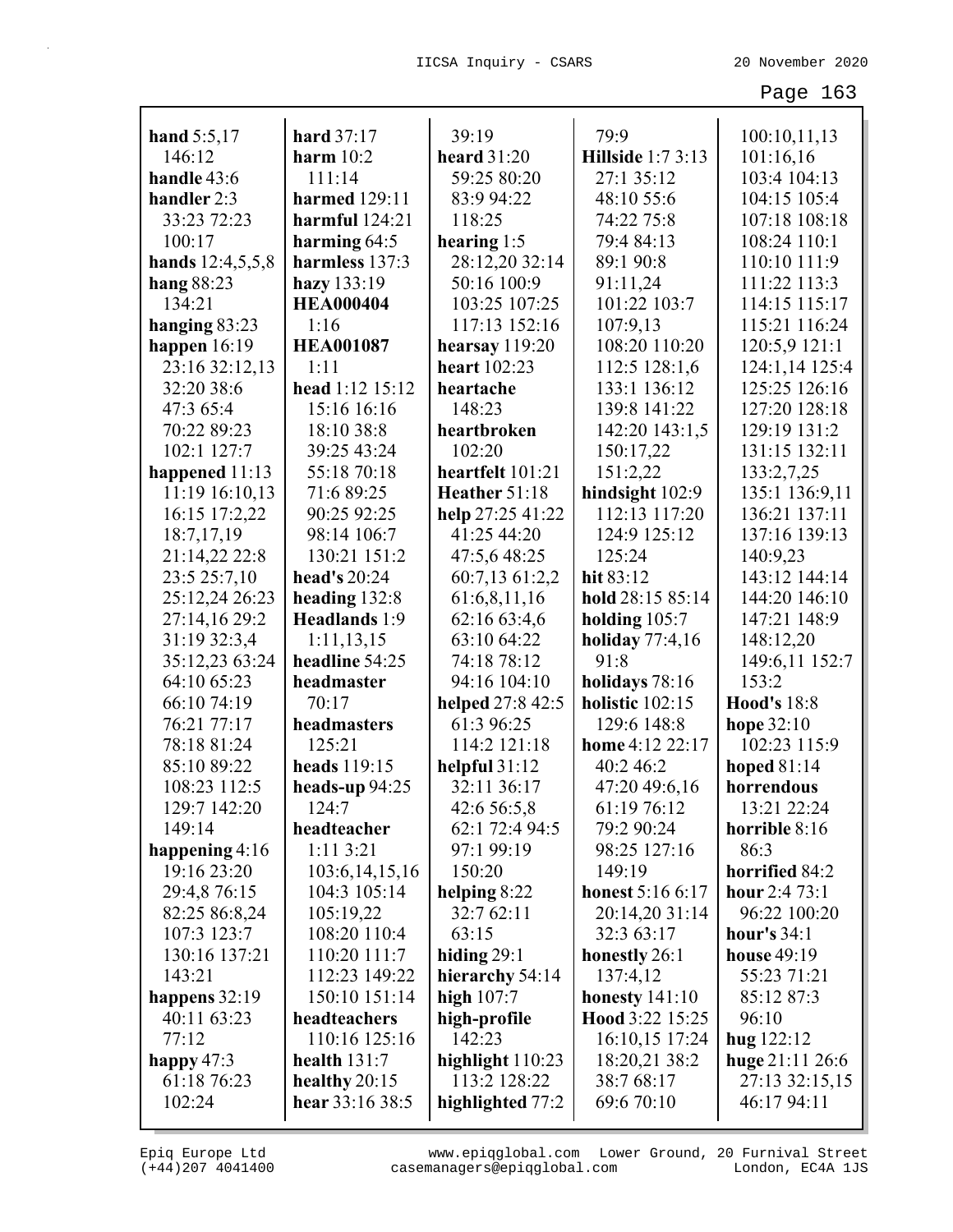| hugging 122:6         | 127:13           | individuals          | intense 148:22          | 117:20 119:10           |
|-----------------------|------------------|----------------------|-------------------------|-------------------------|
| hurt 16:16 18:9       | inadvertent      | 128:9 132:21         | interest 4:19           | 119:12 126:24           |
| 18:15                 | 16:19 37:2       | induction 140:6      | 136:2                   | 130:22 145:1,3          |
| husband $44:3,24$     | 40:6,15 71:17    | 140:20               | interested              | <b>issued</b> 127:24    |
| 58:12 60:24           | 77:6             | inevitable 16:18     | 134:15                  | 131:2                   |
| hysterically          | inappropriate    | <b>infant</b> 112:14 | interesting 55:4        | issues $30:21$          |
| 91:16                 | 45:7 51:22       | inform 116:20        | 127:6 137:21            | 60:10 65:16             |
|                       | 57:10 70:25      | 116:22 132:23        | interests 90:20         | 68:11 89:17             |
|                       | 80:2 133:13      | informal 123:9       | internal 45:5           | 95:16 132:5             |
| <b>ICT 29:15</b>      |                  |                      |                         |                         |
| idea 19:13 33:8       | 134:11 144:19    | 126:22 127:1,7       | 97:6                    | 138:15 142:1            |
| 38:12 107:3           | inappropriately  | information          | interpretation          | 146:19                  |
| identify 56:18        | 17:9 52:23       | 22:4 28:13,15        | 112:12                  | it' 51:8                |
| 56:25 128:23          | incidences 70:19 | 37:5 56:2            | interrupt 67:6          | iteration 129:14        |
| ignored 30:14         | 70:19 95:12      | 61:15 63:19          | 77:13 86:21             | ${\bf J}$               |
| 46:5 48:25            | 102:2,7 114:2    | 119:8,13             | interview 22:12         |                         |
| 70:20                 | 114:5 124:3,12   | 130:19 141:8         | 23:15 66:21             | January 58:2,5          |
|                       | 136:9 151:13     | 142:3                | 85:20 86:5,25           | 60:17 103:24            |
| ill 15:19             | incident 88:11   | informed 28:9        | interviewed             | 104:25 105:2            |
| <b>image</b> 116:7,10 | 122:7 123:5,6    | 113:20 133:10        | 22:10 66:18             | 106:20,21               |
| 116:11,25             | 138:18 142:8     | initial 22:1         | 85:14,14 94:6           | 127:24 128:5,7          |
| 117:8 118:18          | 145:13 146:10    | initially 18:12      | introduce 39:8          | 132:20                  |
| images 59:5           | 146:13 147:10    | 22:6 55:14           | introduced              | jargon 62:9             |
| imagine 38:17         | incidents 70:24  | 79:6,20 88:9         | 22:18                   | jigsaw 23:3             |
| 102:18 150:8          | 115:7,18         | 92:3 93:11,23        | introduction            | jobs 42:4 122:23        |
| immediate             | 118:25 124:15    | injured 18:13        | 38:21                   | 123:2 134:22            |
| 113:11 134:1          | 138:13 142:9     | inkling 85:9         | introductory            | 136:5 137:15            |
| 136:10                | 142:13,22        | INQ006202 005        | 33:20                   | 138:8                   |
| immediately           | 143:13 144:5,7   | 133:6                | investigating           | joined 76:2             |
| 55:20                 | 146:25 147:25    | inquiry 31:21        | 129:8                   | 105:14 135:14           |
| impact $25:25$        | 148:7            | 32:4 33:5            | investigation           | 135:16                  |
| 26:17 31:16           | included 36:13   | 69:25 72:4           | 99:20 113:12            | joins 122:24            |
| 99:18                 | 57:18            | 80:20 87:17          | 113:14                  | joint 117:25            |
| impacted 66:6         | including 21:12  | 99:20                | <b>Investors</b>        | journals 146:22         |
| importance            | 29:14 30:6       | <b>inside 24:15</b>  | 107:12                  | 147:1,20                |
| 109:23                | 71:19 88:14,16   | 55:9                 | invitation 88:12        | journey 150:4           |
| important 109:9       | 140:21           | insinuate 144:13     | involved 23:19          | judged 113:24           |
| 110:1 113:15          | inclusive 39:21  | inspection 95:6      | 30:4 54:5,15            | judgment                |
| 115:2,4 123:21        | indefinite 69:10 | inspections          | 56:3 66:25              | 113:10,24               |
| 128:1                 | independent      | 30:19                | 81:10 89:9              | <b>July 48:8 104:24</b> |
| importantly           | 96:9 113:18      | instances 124:22     | 98:24 107:15            | 105:1                   |
| 74:8,9                | 114:19 123:24    | 129:6                | 108:25                  | <b>June 48:4</b>        |
| impression 6:8        | indicated        | instant $15:24$      | involvement             | junior $64:20$          |
| 45:23 86:18           | 101:16           | instantly 18:15      | 66:16 87:1              |                         |
| 145:19                | indication 21:15 | instigation          | isolated 6:18           | K                       |
| improve $101:25$      | individual       | 90:15                | 25:6                    | keen 54:1               |
| 151:8                 | 111:15 131:17    | institutional        | <b>issue</b> 34:25 45:5 | keep 48:13,18           |
| inaccessible          | 132:1,22         | 149:19,23,24         | 83:13,15 91:10          | 79:8,11 89:1            |
|                       |                  |                      |                         |                         |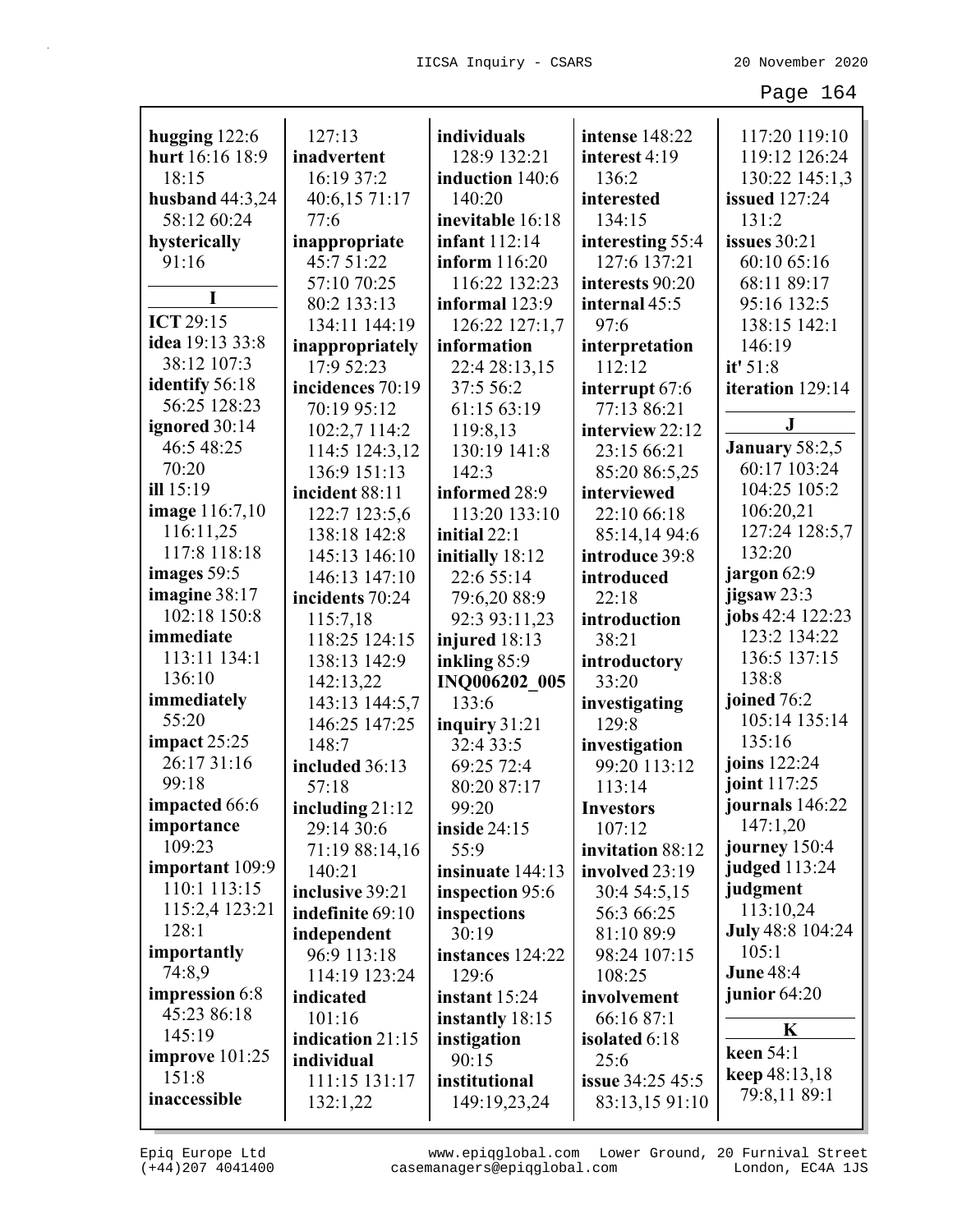| 89:16 93:2          | 21:3 22:2                     | 125:14,18,19    | 98:7 142:9                        | 69:3,14 74:5                 |
|---------------------|-------------------------------|-----------------|-----------------------------------|------------------------------|
| 102:21 135:10       | 23:12 25:8,23                 | 126:5,11,12     | ladies 135:9,19                   | 74:10 78:20                  |
| 138:23 151:24       | 28:1,1,9 30:10                | 127:5,10        | 136:16                            | 79:10 80:5                   |
| keeping 27:9        | 33:2,21 34:2                  | 130:16,24       | LADO 119:9                        | 85:25 86:21                  |
| 59:13 94:4          | 34:21,21,22,23                | 131:5,24 132:4  | 127:13,14,18                      | 87:18 93:2                   |
| 136:6               | 36:3,10,17,25                 | 132:5,6,8,19    | lady $45:15$                      | 103:1 105:15                 |
| kept 24:23 49:18    | 37:16 39:8,9                  | 133:22 134:5    | laid 39:3                         | 106:8 116:11                 |
| 122:10 147:5        | 39:12,1841:6                  | 135:20 136:13   | lap 10:19 13:13                   | 116:18 117:8                 |
| keys 12:4           | 42:21 43:14                   | 136:19,19       | 43:23 122:6                       | 118:12,22                    |
| kids $8:17$         | 44:5,8,9 46:10                | 137:3,4,6,13    | laptop 116:7                      | 119:2,6 120:8                |
| kind 25:8 26:3      | 47:2,10,19                    | 137:14,21,25    | laptops 117:2                     | 120:11 121:15                |
| 26:10 32:14         | 48:23 49:2                    | 138:2,5,7       | large 124:4                       | 121:23 122:3,8               |
| 43:18,24 46:10      | 50:2,19,21                    | 141:5,6,23      | larger $6:19$                     | 122:15,19,23                 |
| 54:23 56:9          | 52:4 53:10,10                 | 142:18,19,23    | Lastly $2:11$                     | 123:8, 10, 18                |
| 63:13 64:13,14      | 53:19 54:5,22                 | 142:24,25       | late 31:14,15                     | 125:8 126:2,17               |
| 81:14 90:16         | 55:13 58:15,15                | 143:5,6,15      | law 69:22 90:17                   | 134:2,20 138:9               |
| 97:24,25 129:3      | 58:23 60:15,25                | 144:2 145:20    | 93:15                             | 138:19 141:16                |
| 139:7 140:24        | 61:16 62:11,22                | 145:22 146:24   | lazy 122:9                        | 144:10 145:9                 |
| 141:18              | 63:7,13,17,24                 | 148:20,21,23    | lead $62:13$                      | 145:14,16                    |
| kinds $27:18$       | 65:12,17 67:14                | 149:8 150:2,3   | 102:24 115:7                      | 147:13,15                    |
| 127:2               | 67:22 69:16                   | 150:4,7,25      | leading $112:14$                  | 148:16 149:8                 |
| kiss 14:8 15:8      | 71:6 72:20                    | 151:10          | <b>learn</b> 29:23                | 149:13                       |
| 43:23               | 73:3 80:24                    | knowing 27:22   | 37:21                             | <b>Leat's 3:24 7:3</b>       |
| <b>kissed</b> 17:12 | 81:21 83:15,17                | 42:8 65:6       | learning 29:24                    | 12:23 20:21                  |
| 18:20 147:15        | 84:8,18,19                    | 88:25 92:15     | 32:5 35:6,19                      | 21:18,22 23:5                |
| kissing $83:5$      | 86:13 87:16                   | knowledge 2:23  | 39:22 41:23                       | 29:1 35:15,24                |
| knee 5:5,18         | 88:23,23 91:20                | 5:22,25 8:11    | 44:9 65:5                         | 36:21 38:18                  |
| knew 19:8,15        | 93:12,14 94:17                | 9:7 21:20       | learnt 36:2                       | 42:13 45:21                  |
| 35:18 36:23         | 94:20 95:4                    | 23:13 24:8      | 108:22 112:2                      | 46:2,20 68:8                 |
| 45:24 46:6,7        | 97:4 98:9,16                  | 26:1 27:19      | Leat 4:18 5:23                    | 73:24 75:12,14               |
| 55:5,7,12,12        | 98:18,23 99:2                 | 34:14 73:12     | 7:15 8:22 9:5                     | 75:15 94:3                   |
| 67:1 69:7,8,9       | 100:14,21                     | 88:24 91:20     | 9:13,14,16                        | 107:4 112:19                 |
| 75:9 80:18          | 102:9 107:7                   | 95:11 101:13    |                                   | 118:21 121:12                |
| 81:2 82:6 85:6      | 109:7,17,20                   | 133:12,12,16    | $10:11,19$ 11:16<br>17:7 18:15,17 | 122:25 137:24                |
| 88:15 90:2          |                               | 134:11 135:17   | 19:1,5 20:6                       | 146:11                       |
| 93:20 94:9          | 111:16 112:1,2                | 136:24 149:25   | 21:3,8 23:21                      | leave 48:15                  |
| 97:25 102:4         | 112:4,13,13<br>113:6 114:1,12 | known 27:8 29:5 | 23:24 26:25                       | 82:17 92:9                   |
|                     |                               |                 |                                   |                              |
| 107:4 130:14        | 114:13,15,19                  | 29:6 47:7,9     | 28:3,24 30:19                     | leaving $49:18$              |
| 137:2,3,20          | 114:24,25                     | 69:13 86:22     | 36:7 37:24                        | led 74:10<br>left 20:20 27:1 |
| knickers 82:13      | 115:2,4,5,8,10                | 88:21 90:18,21  | 38:7,24 41:8<br>44:4 45:3 47:2    |                              |
| know $2:6,25,25$    | 115:13 116:25                 | 131:9 135:17    |                                   | 38:14 48:3,10                |
| $4:6,13$ $8:18,18$  | 118:1,6 119:12                | knows $46:3$    | 47:10 48:12                       | 50:5,7 54:23                 |
| 9:10 10:5 12:2      | 119:13,13,22                  | 83:21           | 50:25 51:6,19                     | 59:21 68:23                  |
| 12:17 13:10,23      | 119:23,24                     | L               | 52:10,12,19,23                    | 147:6                        |
| 14:5 15:11,13       | 120:7,12                      | lack 27:4,14    | 52:24 53:6,11                     | leg 146:12,13                |
| 15:14 17:18         | 124:11,19,22                  | 60:16 95:24     | 54:22 55:6                        | 147:24                       |
| 19:23 20:1          | 124:24 125:11                 |                 | 58:19 68:22                       | $leg-to-leg 12:3$            |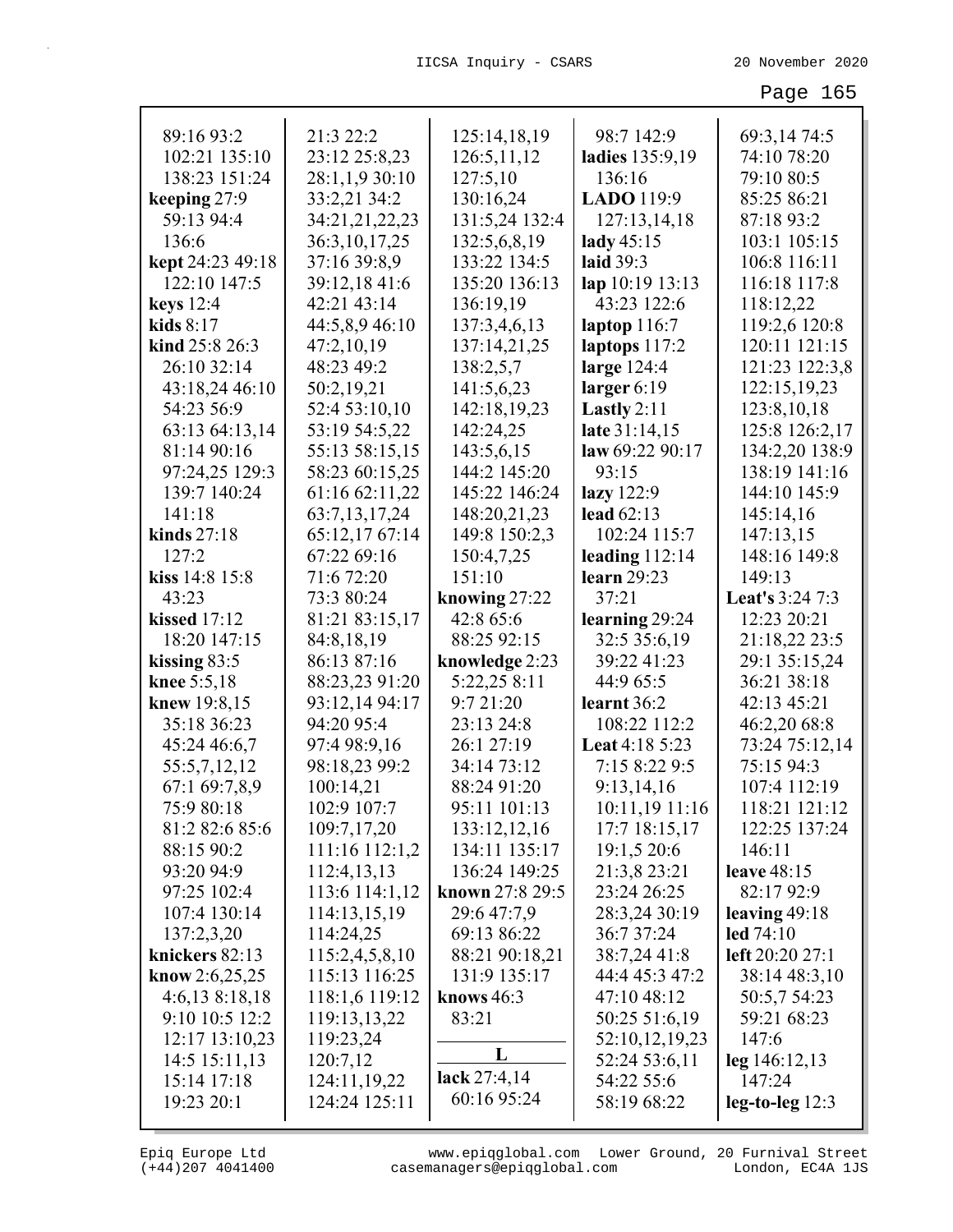|                      |                  | 149:10                 | 151:12            |                      |
|----------------------|------------------|------------------------|-------------------|----------------------|
| $\text{legal } 1:14$ | 60:16 65:9       | looked 15:10,11        |                   | 129:9                |
| leggings 41:3        | 66:15 70:2       |                        | lower $5:14$      | manipulative<br>59:2 |
| legs 5:14 12:16      | 75:11 76:4       | 28:19 40:19,21         | lunch 72:10       |                      |
| 141:17               | 81:23 82:10,12   | 52:24,24 53:25         | 78:12,13          | manner 123:12        |
| lenient 75:18        | 82:24 87:3       | 87:11 92:18            | 136:22            | March/April          |
| lesson $117:4$       | 91:6 92:1 97:6   | 95:3 104:17            | lunchtime 11:23   | 37:21                |
| 146:11               | 97:22,24 98:21   | 113:4 114:5,5          | 135:8             | <b>Marcus</b> 148:5  |
| lessons $11:21$      | 98:22 108:13     | 117:7 123:20           | lunchtimes        | <b>Maria</b> 24:10   |
| 32:5 93:3,4          | 110:15 140:23    | 127:20 138:22          | 136:7             | marking 51:20        |
| 108:22 112:1         | 143:15           | 138:22 147:22          | M                 | masked 9:18          |
| let's 38:17 50:20    | live 34:24 50:8  | looking 7:20           |                   | massive 25:23        |
| 64:7 139:25          | 54:7 66:11       | 26:25 28:1             | <b>Mail 54:25</b> | material 16:20       |
| letter 42:7 49:3     | 100:1            | 30:1 38:22             | main 29:16        | 21:10 77:8           |
| 49:5,8,11            | lived 49:14      | 45:25 49:3             | 74:23 89:16       | mathematical         |
| 90:24 98:25          | 50:10            | 53:25 56:17            | 98:9 118:19       | 109:16               |
| letterbox 67:24      | lives 50:10      | 69:25 75:22            | 142:8             | maths $51:20$        |
| letters 49:9         | 102:25           | 84:9 90:9              | maintain 144:2    | 92:24,25 93:3        |
| level 36:11          | living $39:10$   | 105:17 113:7           | 151:9             | 93:4                 |
| 44:18 115:19         | 63:23,23         | 125:24 126:19          | major $1:15$      | matter 98:5          |
| 143:16,17,23         | local 28:5 74:23 | 137:4                  | 127:3             | 117:14 118:17        |
| library $14:21$      | 107:1 109:5      | <b>looks</b> 87:22     | majority 11:12    | <b>McGill</b> 1:14   |
| 17:4,7,22            | 110:3 113:19     | 105:1 125:11           | 83:6              | mean 7:3 12:15       |
| lice 39:25           | 114:24 126:22    | 125:24 128:16          | making $36:11$    | 14:6 23:4            |
| life 25:16 26:21     | 150:3 151:4,14   | lose 2:7 73:4          | 36:12 70:1        | 24:17 55:7           |
| 63:23 66:11          | locked 16:6      | 100:22                 | 109:15 114:6      | 57:12 58:13          |
| 71:4 108:1,10        | logged $95:12$   | lost 15:15 25:4,4      | 119:24 126:21     | 63:17 65:19          |
| light $114:20$       | long 3:16 5:18   | lot $36:5,10,10,12$    | 126:23,25         | 70:3,10 97:23        |
| 115:22 141:12        | 25:11 26:2       | 40:11,19 44:17         | 127:11 141:24     | 119:20 137:8         |
| <b>liked</b> 17:10   | 52:4 58:24       | 76:15 93:9,9           | Malcolm 152:7     | 137:19 139:3         |
| 25:21,21 28:5        | 89:6 122:1       | 93:18 95:20            | male 55:11        | meant 7:4 59:6       |
| 89:8 97:5            | 140:17           | 98:17 106:22           | 64:17,17,20       | 61:6,6 90:17         |
| likes 58:25          | look 33:22,22    | 124:20 142:15          | 92:11 97:4        | 95:7 109:10          |
| limits $5:16$        | 37:25 50:11,20   | <b>lots</b> 14:3 21:12 | malice 124:17     | measures 151:4       |
| line $2:12,13$       | 56:12,15 59:5    | 21:12 24:15            | malicious         | media $65:17$        |
| 93:24,25 101:4       | 71:3 72:21       | 77:12 85:20            | 136:17            | medical $22:21$      |
| 101:4                | 102:21 104:10    | 90:2 142:9             | man 116:7         | 23:15                |
| linked 23:18,20      | 105:4 106:6,7    | loud 92:11             | 148:11 149:1      | meet 113:21          |
| linking $23:7$       | 108:13,21,22     | loved $10:3$           | 150:8,8           | 124:14               |
| listen 56:7          | 109:6,25 110:2   | lovely $20:13$         | managed 31:1      | meeting $21:5,11$    |
| listening 85:8       | 110:7,15         | 22:15                  | management        | 21:14 22:1           |
| 137:10,12            | 111:20 114:8     | loves $65:13$          | 132:22            | 37:23 38:7,9         |
| literally 67:2       | 115:17 119:17    | low $115:18$           | managers          | 60:7 68:19           |
| little 3:15 4:3,17   | 120:25 121:8     | 119:4 143:16           | 114:25            | 88:9 91:15           |
| 13:6 23:4            | 123:19 129:12    | 143:17,23              | mandatory         | 130:12 146:1         |
| 24:15 26:25          | 133:25 138:13    | low-level 114:5        | 102:14 150:16     | meetings 60:5        |
| 27:11 33:24          | 141:18,20        | 115:7 142:21           | 151:12            | member 111:3,4       |
| 36:22 48:2,16        | 142:7 144:18     | 143:14 148:7           | manifestation     | 111:11,22            |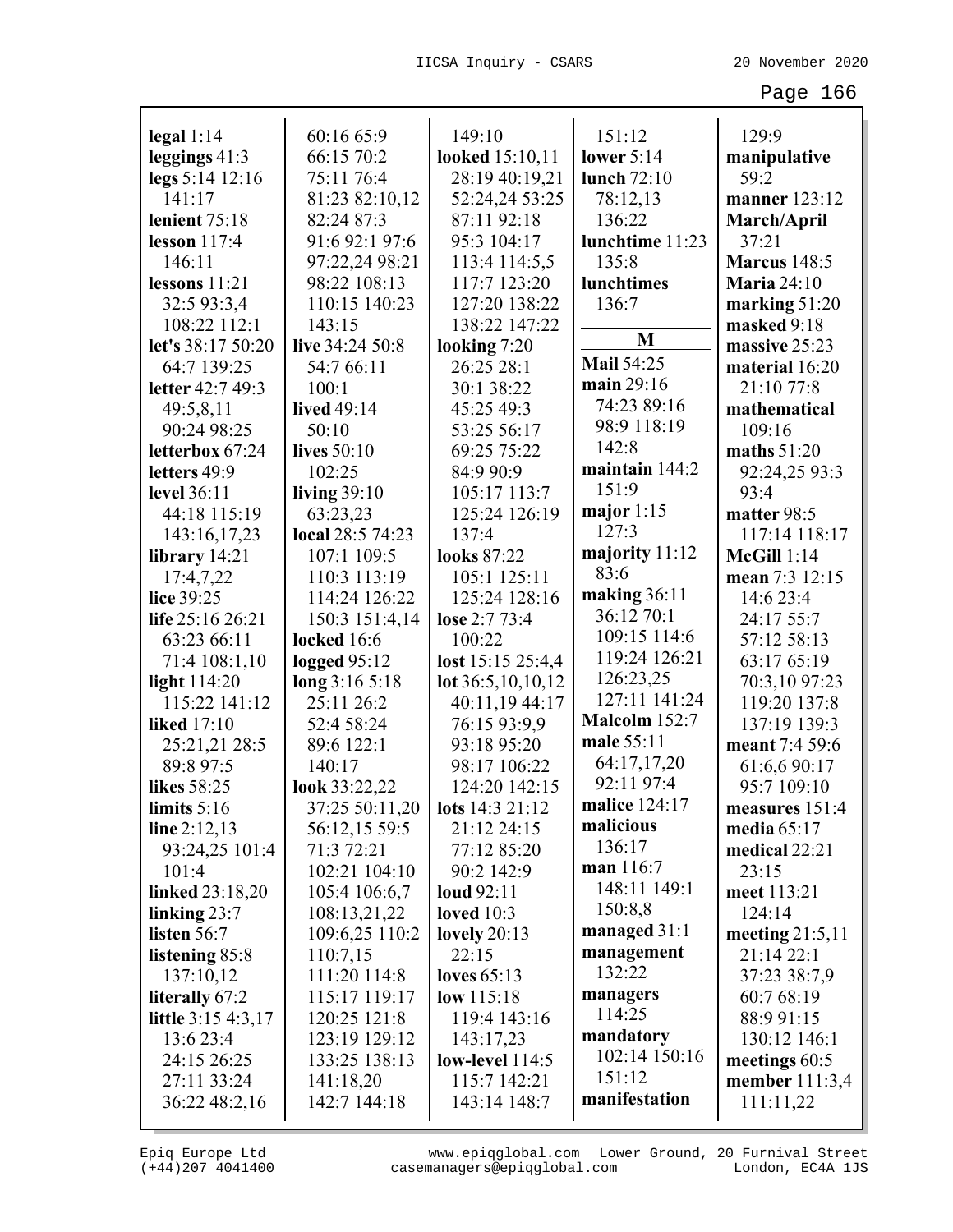| 113:5           | 104:15 124:1        | mould 143:14                | 26:20 126:25        | 122:8,18 123:6         |
|-----------------|---------------------|-----------------------------|---------------------|------------------------|
| members 21:25   | mind-set 124:20     | move 4:21 13:7              | 136:22,23           | <b>Nicola's 122:14</b> |
| 45:20 125:9     | mine 10:2 42:25     | 13:7,16 54:21               | 137:16,17           | <b>Nigel 3:24 4:18</b> |
| memories 26:1   | 43:1 118:1          | 82:10 86:1                  | necessary 26:16     | 5:23 7:3,15            |
| memory 1:24     | 150:7               | 89:5 114:9                  | neck 5:15           | 8:22 9:5,16            |
| 33:20 72:20     | minnie $80:15$      | 115:12                      | need 2:1,5 16:25    | 10:11,19 11:16         |
| 75:15 92:10     | minute 15:16        | moved 19:20                 | 27:23 29:16         | 12:23 17:7             |
| 100:14 105:5    | 16:3 23:14          | 50:771:21                   | 33:22 34:2          | 18:17 19:5             |
| 133:21 149:18   | 107:18 150:8        | 79:1 91:10                  | 38:2,2 54:17        | 20:21 21:3,8           |
| men 25:2        | minutes $2:5$ 33:8  | moving $12:9,9$             | 62:13,24 65:18      | 21:18,22 23:21         |
| mental 93:6     | 55:23 72:25         | 37:16 39:7                  | 68:3 70:16          | 23:24 26:25            |
| mention 13:15   | 73:2 100:2          | 82:1 130:25                 | 71:3,4 72:21        | 28:3,24 30:19          |
| 45:10 46:7      | 120:19              | multiple 9:14               | 73:2 87:5           | 35:15,24 36:7          |
| 47:12 58:25     | missed $71:13$      | 29:13                       | 99:11 100:20        | 36:21 37:24            |
| 60:17,20 62:5   | 99:8                | mum 9:22 10:3               | 107:18 113:9        | 38:7,18,24             |
| 75:24 82:4      | missing $118:14$    | 10:11 19:12,24              | 115:3 120:3,8       | 41:8 42:13             |
| 85:22 134:14    | mistake 103:3       | 21:4,22,25                  | 120:10 128:7        | 44:4 45:3,21           |
| mentioned       | 124:5               | 23:8 25:2 27:6              | 136:18 137:8        | 46:20 47:2,10          |
| 20:25 28:8      | mixed $7:1,1$       | 58:25 81:16                 | 138:21 140:10       | 48:12 50:25            |
| 70:6 78:7       | $\mathbf{mmm}$ 41:7 | mum's 24:23                 | 148:9               | 51:6,19 52:10          |
| 81:25 82:7      | 52:17 64:11         | mums 116:12                 | needed $26:19$      | 52:12,19,23            |
| 85:24 86:16     | Mmm-hmm             | music $12:10$               | 46:18 47:4          | 53:6,11 54:22          |
| 97:11 133:5     | 7:17 18:3           | mustn't 19:6                | 54:12 60:11         | 55:6 58:19             |
| message 49:2    | mobile 48:19        | N                           | 63:21 87:8          | 68:8 69:3,14           |
| 53:15 130:25    | 145:10              | N 152:20                    | 93:4 96:17          | 73:24 74:5,10          |
| messages 134:24 | moment 34:25        | naive 149:7                 | 116:20 118:6        | 75:12,14,15            |
| met 38:25 50:25 | 50:1 97:16          |                             | needs 35:6 54:4     | 78:20 79:10            |
| 56:4 119:7      | 120:8,10 148:9      | naked 116:7                 | 70:21 112:15        | 80:5 85:25             |
| methodology     | <b>Monday 83:12</b> | name 3:10 16:22             | 134:15 151:18       | 87:18 94:3             |
| 125:15          | 83:23 152:14        | 20:24 24:9<br>34:24 40:7,16 | neither 51:24       | 105:15 106:8           |
| Methods 130:5   | 152:17              |                             | never $35:11,14$    | 121:12,15,23           |
| Michelle 104:21 | monitoring          | 43:4 55:16                  | 41:16 52:23         | 122:3,8,15,19          |
| 105:9 116:5,22  | 84:20               | 62:24 63:1                  | 53:1 54:14          | 122:23,25              |
| 117:23 121:4    | monster 149:9       | 71:18,19 73:15              | 56:4 60:12,13       | 123:8, 10, 18          |
| 122:2 123:6,15  | month 71:21         | 75:24 80:17                 | 60:14 62:11         | 125:8 126:2,17         |
| 124:7 142:11    | months 49:8         | 99:12                       | 64:1,2,6,18,25      | 134:2,20               |
| 142:14          | 60:23 62:14         | names $3:4,5$               | 127:14 130:14       | 135:17 137:24          |
| microphone      | mood 15:6           | 135:7                       | 130:23 131:22       | 138:19 141:16          |
| 151:24          | morning $1:4$       | national 110:2              | 135:5,12            | 144:10 145:16          |
| mid 104:24      | 73:20 81:14,19      | 112:20                      | 142:11 145:23       | 146:11 147:13          |
| 105:1           | 81:20 82:18         | natural $45:16$             | 145:24 147:2        | 147:15 148:16          |
| midday $79:25$  | 83:23 84:4          | nature $102:8$              | new 50:9 76:10      | night $76:17$          |
| middle $12:1$   | 120:13              | 114:14                      | 93:16,17,19         | <b>Nine 103:21</b>     |
| 92:8            | mother 83:16        | near $25:2$                 | newspaper           | no-one $8:10$          |
| mid 46:10       | 145:8,15            | nearer $4:21$               | 143:1               | 12:18 21:15            |
| 63:16 64:15     | 148:14              | nearly $137:20$             | nice 40:22          | noises $92:12$         |
| 92:15 94:13     | mothers 41:1        | necessarily 11:2            | <b>Nicola 52:11</b> | normal 4:8             |
|                 |                     |                             |                     |                        |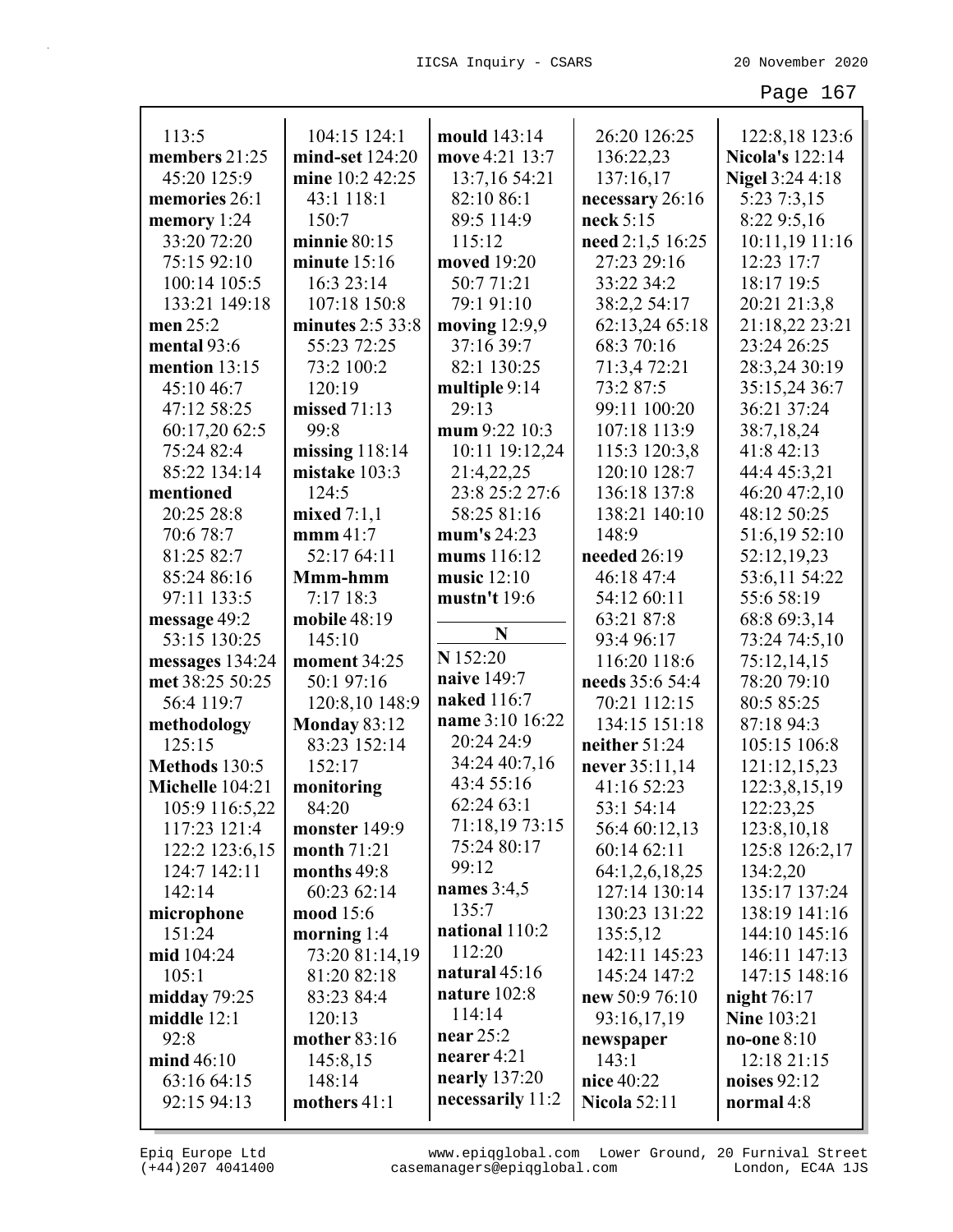| 43:19,25 67:25         | 127:11 139:10                           | 147:7,8               | once 14:24 28:4          | 41:1                 |
|------------------------|-----------------------------------------|-----------------------|--------------------------|----------------------|
| 68:4 81:2              | observations                            | officer 24:9          | 34:4 85:10               | overly 47:3          |
| 82:20                  | 111:18 114:12                           | 55:24 83:20           | one-off 139:10           | 69:14                |
| normally 111:6         | observe 52:9                            | 113:19 126:23         | one-to-one               | overriding           |
| <b>North 27:4 31:8</b> | observed 136:6                          | 151:14                | 121:19 123:11            | 149:18               |
| 60:2,7,15              | 146:12                                  | officers 21:13        | ongoing 97:16            | overspeaking         |
| 62:17 63:9             | observing                               | 127:14                | 102:18                   | 70:5 108:6           |
| 95:23 97:14            | 139:11 146:11                           | offices 54:8          | onwards 24:19            | 140:19 141:2         |
| 98:3 109:7             | obvious 82:19                           | official 135:11       | 25:17 27:25              | overtrusting         |
| 128:2                  | obviously 8:4                           | <b>Ofsted 30:19</b>   | open 28:10 44:7          | 109:1                |
| note 43:8 59:13        | 10:2 15:9                               | 31:2 75:3             | 45:12 98:1               | overview 23:9        |
| noted 51:17 52:9       | 25:17 26:16                             | 107:10                | 100:7 112:12             | overwhelmed          |
| notice 92:4            | 36:10 45:5                              | oh 11:11 17:14        | 115:14                   | 98:15                |
| 146:5                  | 70:12 73:16                             | 42:24 43:5            | open-door                | overwhelming         |
| noticeable 135:8       | 83:24 84:2                              | 46:2 49:2             | 141:25                   | 141:9                |
| noticed 40:6           | 85:7,15 88:15                           | 57:13 58:25           | operated 87:18           | owes 30:2            |
| 43:4,15 53:5           | 92:19 93:20                             | 59:12 81:16           | operating 110:3          |                      |
| 138:25                 | 99:2 112:5,16                           | 92:24 125:23          | 125:12                   | $\mathbf{P}$         |
| noticing 84:13         | 119:15,20                               | 130:24 137:13         | opinion 67:4,4           | packed 78:11,13      |
| 92:5 136:21            | 147:6 151:16                            | 139:15 143:14         | 95:9 96:23               | paedophile 59:3      |
| notification           | occasion 14:16                          | OHY009387             | 98:17                    | 138:1 143:2          |
| 108:2                  | 16:8 49:12                              | 135:13                | opportunities            | page 101:9           |
| notified 84:18         | <b>Occasionally</b>                     | OHY009387             | 138:8                    | 110:10 118:13        |
| November 1:1           | 135:9                                   | 134:7                 | opportunity              | 118:15,25            |
| 103:7,9,23             | occasions 53:4                          | OHY009388_            | 80:1 124:10              | 120:3,9 121:7        |
| 107:20 110:14          | 75:24 76:7                              | 134:16                | 130:9 150:18             | 121:8 123:14         |
| 128:3 152:17           | 83:5 87:4                               | OHY009388             | ordeal 88:16             | 128:15,16            |
| <b>NSPCC 60:8</b>      | 98:12 114:13                            | 134:25                | order 16:21 35:1         | 135:25               |
| 96:5,14,20             | occupation                              | OHY009388             | 37:4 40:8,13             | painter 108:15       |
| numb 83:11,14          | 71:20                                   | 135:22                | 43:10 71:22              | Pam 51:4,6           |
| number 47:13           | occurred 27:12                          | okay 2:14 3:12        | 73:21 77:9,10            | panel 2:10,11        |
| 48:19,20 57:21         | occurrence 8:23                         | 4:2 13:24             | 99:12 146:24             | 31:25 32:23          |
| 65:17 68:5,11          | 14:19                                   | 17:13 18:10,16        | orders $71:18$           | 34:5 71:14,24        |
| 71:17 76:11            | occurs 131:16                           | 18:24 26:11           | ordinary 4:9             | 73:6 101:1           |
| 95:5 121:11            | October 76:22                           | 43:5,11,13            | organisation             | 151:25               |
| 134:4 135:25           | odd 139:19                              | 45:5,8 46:8           | 113:18                   | panic 26:4,5<br>92:8 |
| 144:6 150:25           | <b>oddly</b> 84:16                      | 48:2 49:4,4           | organisations            |                      |
| numbers $142:12$       | offence 69:22                           | 57:9 62:25            | 30:23                    | panned 87:13         |
| $\mathbf 0$            | 84:3                                    | 63:22 77:16           | original 144:1           | pantomime 92:7       |
| objective 119:17       | offend 149:24                           | 79:11 87:9,15         | originally 48:25         | 92:7,8               |
| objectively            | offenders 63:5                          | 93:14 100:24          | 59:9 60:23               | paper 51:9<br>121:24 |
| 108:21 113:17          | offered 27:17                           | 116:1 128:14          | outcome 148:4            | papers 51:22         |
| 123:23                 | 47:5 60:22,24                           | 147:23                | outside 24:14            | 59:25 126:18         |
| objectivity            | 127:18                                  | old 3:16 35:4         | 25:8 26:14<br>49:18 70:5 | paperwork            |
| 118:7                  | offering 145:17<br><b>office</b> 16:1,2 | older 44:17<br>117:4  | 71:8 114:20              | 151:12               |
| observation            | 18:8 106:12,14                          | <b>Olympics</b> 58:23 | over-the-top             | parachute 107:8      |
|                        |                                         |                       |                          |                      |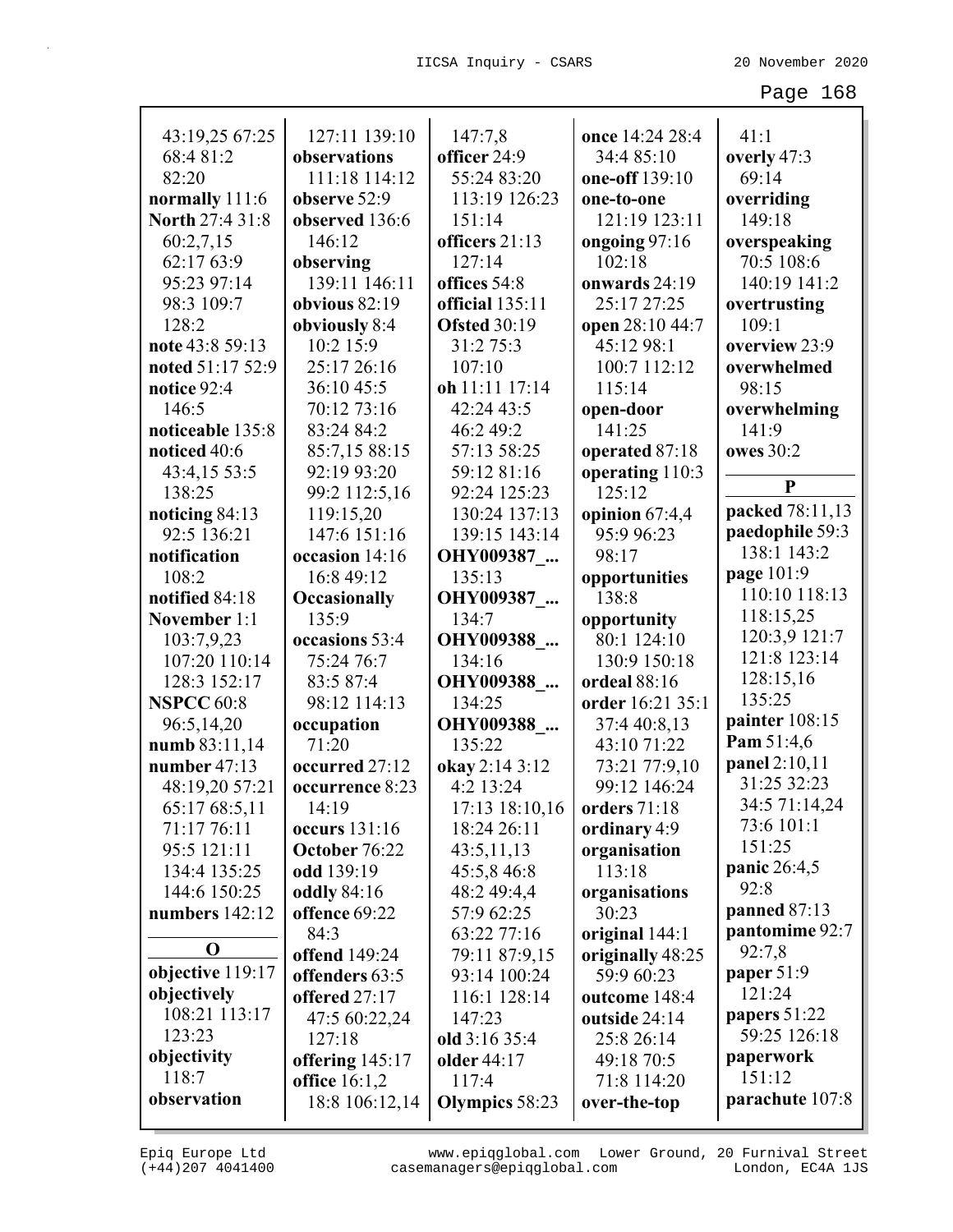| paragraph       | 112:17 116:20                | 138:9,15                       | 145:17             | plants $51:1$                |
|-----------------|------------------------------|--------------------------------|--------------------|------------------------------|
| 38:21 50:21     | 117:20 118:24                | 139:11 141:21                  | phoned 67:18       | play 11:17 12:4              |
| 51:16 52:3,4    | 122:21 132:3                 | 141:25 142:4                   | phones $146:1$     | 13:11 46:17                  |
| 69:21 81:21     | 133:21 145:3                 | 143:5 145:23                   | photo 145:9        | play' 65:2                   |
| 104:12 108:18   | particularly                 | 151:1                          | photographs        | played 7:9 65:6              |
| 110:23 113:2    | 79:17 80:18                  | people's 44:6                  | 9:17 56:12,17      | playground                   |
| 113:22 114:18   | 128:1 130:16                 | perceived 102:2                | 56:25 57:7         | 39:641:16                    |
| 116:17 121:19   | 130:24 131:6                 | perception                     | 144:10 145:5       | 46:15 64:23                  |
| 121:22 122:1,5  | partly 119:19                | 109:7                          | photos $65:17$     | 130:23 136:16                |
| 123:4 130:1     | parts 80:14,17               | perceptions                    | phrased 139:19     | playgrounds                  |
| 133:7 134:17    | 116:3                        | 130:4                          | phraseology        | 69:3                         |
| 135:23,24       | party 57:2 118:2             | perfect 62:4                   | 139:17             | playing 12:8                 |
| paragraphs      | 118:4 148:25                 | performance                    | physical 52:9      | 40:3                         |
| 87:21 115:21    | passage 102:24               | 109:3,8,23,23                  | 68:15 122:6        | playtime 122:11              |
| 118:9 131:14    | paths 64:2                   | 151:9,17                       | 131:16 132:1       | plead 32:2                   |
| 135:1,14        | pattern 76:16                | period 5:18                    | physically 25:3    | pleaded 24:2,6               |
| parent 19:18,18 | 78:14                        | 19:14 28:17                    | 53:6               | 27:1                         |
| 39:19 46:7      | patterns 78:7,9              | 92:14 104:25                   | piano 11:10,11     | please 1:18,24               |
| 92:5            | pause 16:17,17               | periods 29:6                   | 11:12,13,17,20     | 3:5 33:22 37:1               |
| parent's 72:3   | 34:25 77:5                   | 32:15 104:5                    | 11:21 12:3,9       | 40:10 49:2                   |
| parents 10:2    | pausing 43:3                 | permission 1:8                 | 12:11,13,15,18     | 51:16 52:3                   |
| 41:14,17 42:17  | 80:19 123:19                 | perpetrator                    | 12:19 13:14,17     | 59:13 61:18                  |
| 45:15 46:6      | pay 117:18                   | 101:24 111:18                  | 13:17 141:17       | 72:22 87:21                  |
| 54:18 75:5      | PE 9:2,17,22                 | perpetrators                   | 141:17             | 89:21 100:21                 |
| 88:13,21 90:25  | 10:18                        | 112:3                          | pick 30:20         | 101:20 110:11                |
| 91:5 101:23     | peculiar 78:4                | person $9:8,13$                | picked 61:12       | 110:22 113:3                 |
| 102:10 118:13   | penetration                  | 14:2 24:8,18                   | 85:12              | 118:14 120:9                 |
| 146:16          | 57:22                        | 44:17 53:1                     | picking 57:11      | 120:11 128:21                |
| parole 28:2,12  | people 8:19 10:7             | 62:15 63:1                     | 79:19 82:8         | 129:17 131:13                |
| 28:12           | 10:25 21:12                  | 70:11,14 90:19                 | 119:2              | 135:14 146:7                 |
| part 14:7 28:20 | 24:25 27:24                  | 102:11 116:17                  | picture 112:4      | pleased 75:14                |
| 32:7 54:13      | 30:15 32:17,20               | 127:13 131:17                  | 141:14 146:25      | 84:10                        |
| 55:8 59:22      | 39:21 42:21                  | 133:21 134:8                   | 148:6              | plotted 137:19               |
| 65:6,8 66:22    | 43:14 44:8,23                | 137:7 140:5                    | pictures 56:20     | ploy 138:5                   |
| 91:2 98:22      |                              |                                | 144:19,20          |                              |
|                 | 54:2,7,17 56:1<br>67:8 69:12 | personal 131:7<br>145:10 146:1 |                    | pm 72:11,12,14<br>100:4,6,19 |
| 116:13,16       |                              |                                | pieces 5:9         |                              |
| 117:17,19       | 70:1 83:21                   | 146:22 147:9                   | pigtails 39:24     | 120:18,20,22                 |
| 119:12 126:14   | 88:24 90:2                   | personally                     | <b>place</b> 14:22 | 120:24 146:7                 |
| 128:22 130:7    | 92:15 107:12                 | 29:18 32:2                     | 60:11 61:8         | 152:15                       |
| 131:6,20        | 111:16 112:5                 | perspective 4:8                | 94:14,17 95:16     | point 2:7 17:20              |
| 133:20 140:4,4  | 112:18 114:8                 | 72:4                           | 103:25 106:24      | 21:9,18,21                   |
| particular 3:6  | 115:10 126:1                 | pervasive                      | 138:6              | 22:8,10 23:2                 |
| 8:6 10:3 11:24  | 127:23 128:25                | 136:25                         | placed 118:21      | 24:11,19,20                  |
| 78:23 81:9      | 129:2,20 130:3               | Peter $1:12$                   | placement 20:10    | 25:12,14,17                  |
| 86:20 89:8      | 133:22,24                    | petrified 39:25                | places 143:3       | 26:3,4,10                    |
| 92:11,25 96:15  | 136:13,15,21                 | phone 56:5 67:3                | plaits 39:24       | 27:25 35:18,20               |
| 96:16 98:14     | 137:10,13,15                 | 85:10 145:10                   | plan 131:21        | 36:2 46:9 48:5               |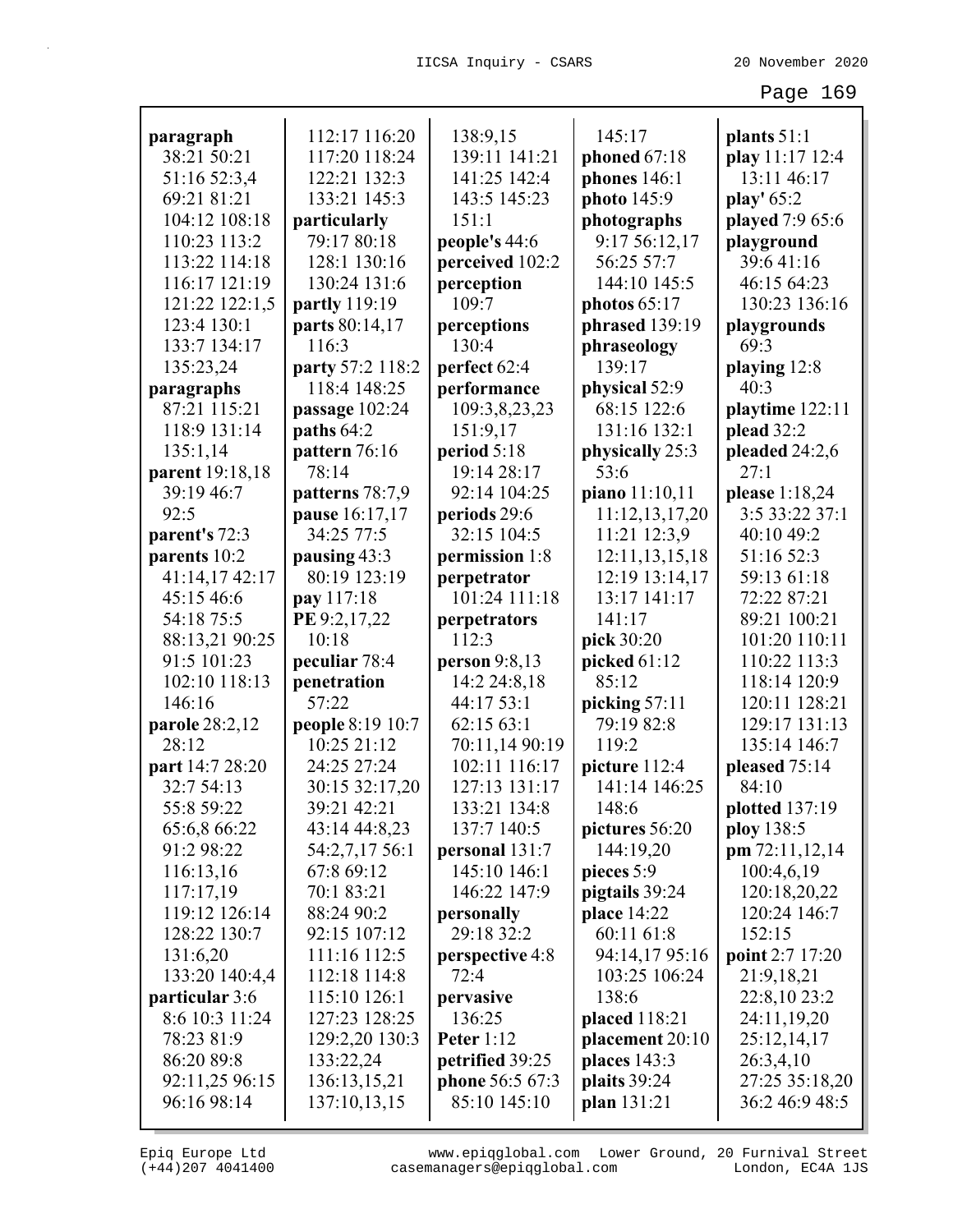| 48:8 49:21          | positions 129:20            | previously       | 29:23                      | published 67:12         |
|---------------------|-----------------------------|------------------|----------------------------|-------------------------|
| 50:5 52:8           | positive 58:21              | 125:17 129:7     | professionals              | pulled 15:9 16:3        |
| 54:22 66:10         | 59:5                        | pride 107:14     | 3:4                        | 16:5,9 89:12            |
| 68:19 78:8          | possible 97:8               | primary 92:21    | progress 36:20             | 92:13                   |
| 81:12,23 83:19      | 127:1                       | prior 75:8,24    | 37:12 41:23                | punishable              |
| 84:12 86:12         | possibly 46:25              | 85:19 99:1       | 109:15                     | 70:22                   |
| 87:10 89:11         | 54:8 90:18                  | 103:14 129:7     | progressing                | punished 71:5           |
| 91:2 92:18          | 91:4,18 93:1                | 132:8            | 93:25                      | pupil 3:13 12:23        |
| 93:14 103:24        | 129:10 150:23               | prison 28:11     | progressively              | 121:13,16,23            |
| 104:20 105:8        | 150:23                      | private 80:14    | 5:12                       | 122:3,8,16,21           |
| 106:17 107:1        | post 67:25 68:4             | privately 75:8   | prohibit 37:4              | 122:22 144:11           |
| 109:18,25           | 94:23 103:22                | privilege 130:3  | prohibited                 | 144:21 145:8            |
| 110:8 125:19        | 142:19                      | privileges 7:10  | 108:1                      | pupils $86:17$          |
| 127:18 132:8        | post-traumatic              | privy 133:14     | project 36:14              | 88:13 90:14             |
| 141:19,20,22        | 26:6                        | 136:24           | 60:20 62:18                | 121:24 133:11           |
| 142:16 146:2        | potentially 11:1            | probably $25:13$ | 96:4,14                    | 134:12 135:7            |
| 150:6               | 11:6 32:12,20               | 36:9 37:15,20    | promise 16:10              | 135:18,20               |
| pointed 21:15       | 35:8                        | 40:25 50:1,20    | promised 16:13             | 147:12                  |
| 141:16              | powerful 99:18              | 54:7,16 57:9     | proof 69:11                | purpose 5:2 6:4         |
| points 66:25        | PPA 122:24                  | 63:21 79:6       | properly 10:14             | 30:24 31:1              |
| police $21:12$      | practical 12:6              | 81:16 83:13      | 132:13 145:21              | 56:17                   |
| 22:10,12 24:7       | practice 127:22             | 92:21 93:22      | prosecution                | purposely 142:3         |
| 24:9 55:15,19       | 128:25                      | 139:16 143:22    | 21:3 26:9                  | push 98:23              |
| 58:1,8 64:9         | $\frac{\text{pray}}{115:9}$ | 144:25 145:4     | protect 32:19              | pushed 12:21,25         |
| 83:20 84:5,6        | precise 80:21               | 146:21 150:15    | 82:10                      | 14:16 15:11             |
| 84:10,18 85:11      | 109:25                      | problem 25:19    | protection 104:5           | pushing $17:11$         |
| 85:13 86:7,16       | preliminaries               | 45:2,2 59:22     | 104:18 105:8               | put 4:2,10 14:4         |
| 87:1 88:14          | 100:13                      | 61:10 83:15      | provide 74:15              | 16:9 23:2               |
| 91:4 106:10,17      | prepared 91:6               | 93:20 141:21     | 151:8                      | 28:22 30:22             |
| 113:11,14           |                             | problematic      | provided 87:16             | 35:21 36:9              |
| 133:25 136:10       | preparing 28:20<br>50:15    | 139:14           | 140:16 148:7               | 44:20 47:17             |
| 141:14 145:18       |                             |                  |                            |                         |
|                     | preschool 75:7              | problems 27:12   | providing<br>130:19 140:13 | 60:1,11 61:8            |
| 149:2               | 88:17                       | 39:13 150:21     |                            | 61:22,24 65:9           |
| policies 132:17     | presence 88:14              | procedure 111:5  | 148:6                      | 66:5 69:18              |
| <b>policy</b> 128:6 | present 32:10               | procedures       | <b>PSHE</b> 117:4          | 76:10 81:12             |
| 131:7 132:19        | 47:22,23                    | 110:25 113:9     | 130:8 138:6                | 88:4 89:13,21           |
| 133:2 141:25        | presented 150:3             | 113:23           | psychological              | 96:21 101:9             |
| pop 93:16           | 150:21                      | proceeded 80:11  | 136:14                     | 111:17 117:8            |
| porchway 49:17      | presents 48:15              | 90:16            | psychologist               | 125:8 142:3             |
| pornographic        | 49:13,16,18                 | proceedings      | 141:5                      | 147:20 148:1            |
| 21:10               | 112:4                       | 89:5             | psychology                 | 148:13 150:25           |
| portable 39:4       | press $87:6$                | process 4:5 22:2 | 97:10 141:3                | <b>putting 5:5 36:1</b> |
| portrayed 11:21     | pressed 12:20               | 22:20 23:6,17    | 143:10                     |                         |
| position 13:19      | presumably                  | 106:21 126:15    | public 1:5 29:4            | O                       |
| 13:22               | 51:25                       | 140:13           | 29:15 92:6,17              | question 36:6           |
| positioned 11:4     | $\text{pretty } 125:11$     | processed 132:6  | publication                | 53:20 67:1,7            |
| 11:13 13:12,13      | previous 130:21             | productive       | 132:17                     | 79:15,22 80:21          |
|                     |                             |                  |                            |                         |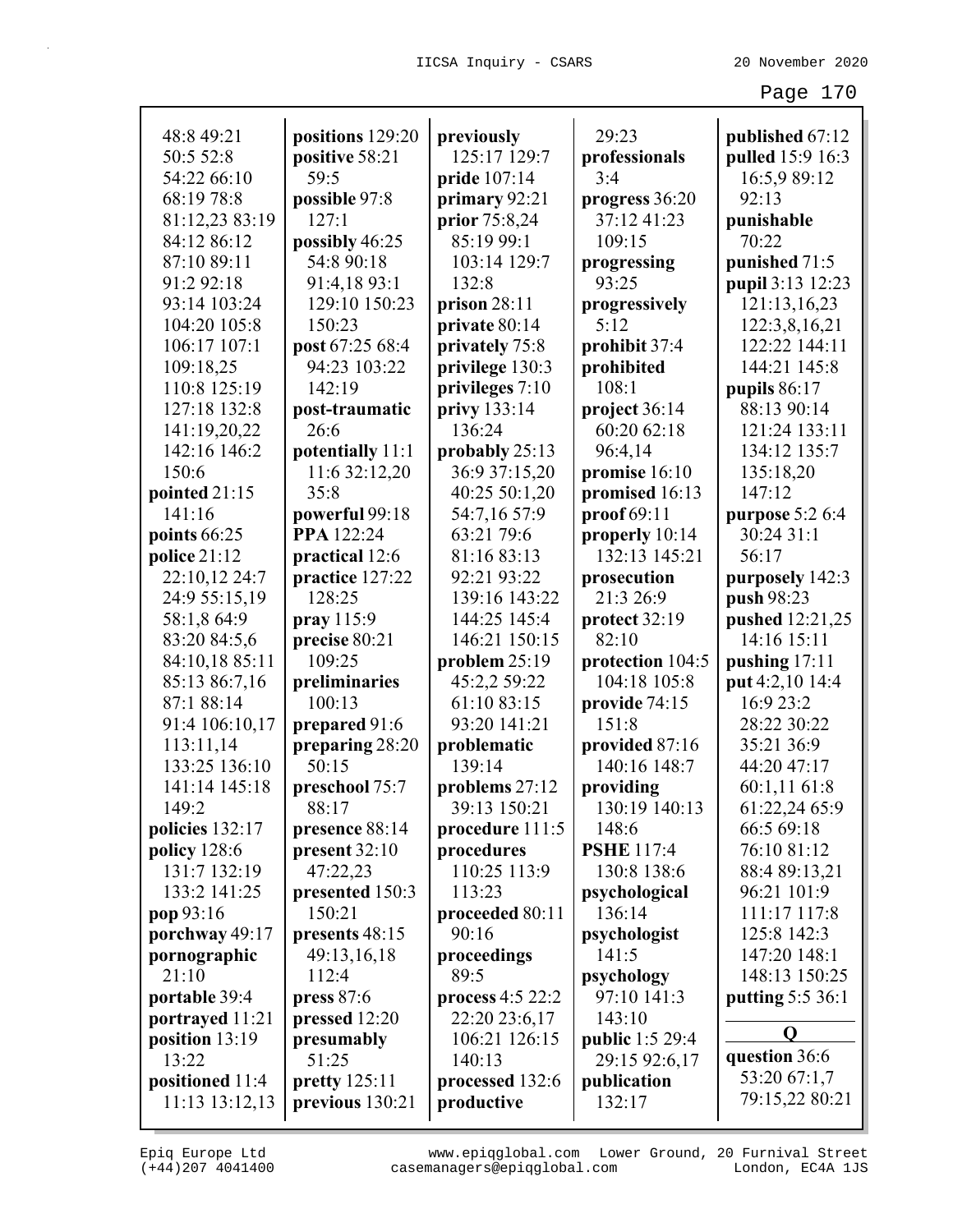| 83:8 129:1,3             | race 58:24                      | 10:4 12:2                      | 151:6                | 127:9                            |
|--------------------------|---------------------------------|--------------------------------|----------------------|----------------------------------|
| 137:6 144:1              | races 46:19                     | 17:15 20:12,12                 | recognised 57:6      | referring $3:1$                  |
| questioned               | raise 131:17                    | 20:13,13,15,15                 | recollection         | 8:12 34:20                       |
| 77:20 135:12             | 132:2 138:15                    | 22:16 23:13                    | 127:8 147:16         | 50:21                            |
| questions 2:9            | raised 121:12                   | 25:16,16,20,23                 | recommendat          | reflect 140:23                   |
| 18:21,23 19:2            | 124:16                          | 28:1 32:10                     | 28:22,23             | refocused                        |
| 31:23 32:23              | rang 83:25                      | 35:11,19 36:6                  | recommendat          | 108:11                           |
| 33:1 34:4,6              | 96:20                           | 37:13 42:24                    | 102:13               | refusals 76:9                    |
| 38:19 48:24              | ranged $12:1$                   | 47:16 49:3,10                  | reconcile 64:15      | refused 15:4                     |
| 58:14 66:22              | rant 56:6                       | 59:19 75:13                    | <b>record</b> 115:22 | 68:17 122:20                     |
| 67:6 71:12,25            | rape 57:18 59:9                 | 77:19,21 78:5                  | 120:5 121:4          | regarded 124:20                  |
| 72:1 73:5,6              | 59:11                           | 78:9,17 79:14                  | 125:3,25             | regime 95:6                      |
| 74:10 88:4               | rapidly 92:20                   | 81:4 83:12                     | recorded 50:12       | register 65:19                   |
| 98:12 99:8,14            | rarely $11:24$<br>rave 56:6     | 85:3 87:1                      | 144:6 146:20         | 131:4 134:23                     |
| 99:15,16<br>100:25 101:2 |                                 | 90:16,21 91:17<br>93:7,14 94:9 | 146:21,23<br>147:11  | registers 130:10                 |
| 101:18 124:16            | reach $19:17$<br>reaction 15:24 | 94:10,18 95:14                 | recording            | regret $101:21$<br>regular 132:1 |
| 131:18 132:2             | 57:6                            | 96:24 98:6,13                  | 102:14 148:6         | 139:12                           |
| 134:3 146:6              | read 35:19,25                   | 115:2 120:15                   | recordings           | regularly 48:21                  |
| 148:12 151:23            | 36:2,3,15                       | 131:25 136:25                  | 87:23 147:19         | 98:2 131:16                      |
| 151:25 152:1             | 50:18 52:4                      | 137:9 144:15                   | records 105:17       | reinforced                       |
| queue 92:18              | 66:24 70:8                      | reason 37:25                   | red 82:2,5           | 109:4                            |
| 133:22                   | 75:3 95:1,18                    | 74:24 89:16                    | redacted 16:15       | related 88:2                     |
| quick 66:21              | 99:6 114:15                     | 118:19 127:25                  | 16:20 36:24,24       | relation 10:15                   |
| 77:21 129:12             | 120:9 137:18                    | 135:24                         | 37:3 40:4,7          | 16:21 57:17                      |
| quickly 26:9             | 146:15                          | reasonable                     | 42:23 49:9,9         | 61:13 78:19                      |
| 76:3                     | readily 102:13                  | 65:22                          | 49:18,22 50:7        | 116:25 135:22                    |
| quiet 77:25              | 102:25                          | reasoning 13:14                | 55:16,17 59:11       | relationship                     |
| quite 5:18 6:17          | reading 14:25                   | 89:7,10                        | 59:12 75:17,19       | 20:16 24:23                      |
| 10:19 12:20              | 35:23 36:13                     | reasons 38:10                  | 76:1,23 85:13        | 25:5 38:13                       |
| 15:19 20:14,16           | 39:17 41:19,23                  | 76:11                          | 85:15,16 88:17       | 52:12 61:14                      |
| 20:19 23:6,7             | 54:11 109:16                    | reassuring                     | 89:24 90:12          | 68:22 122:3,15                   |
| 25:5 26:1,9,14           | 114:18,23                       | 40:24,25                       | 91:14,14,21          | relationships                    |
| 31:14 50:18              | 138:20                          | recall 33:3                    | redirecting          | 24:25 129:25                     |
| 75:18 76:3               | ready $9:2,4,4$                 | 127:19 128:18                  | 126:11               | relatives 118:20                 |
| 78:4,17 79:1             | 74:15 83:23                     | 133:3,10                       | reeducated           | relaxed 79:24                    |
| 82:18,19 83:14           | real 36:5                       | 138:12 144:14                  | 108:11               | release $28:3,10$                |
| 83:17 84:8               | realisation                     | 145:5, 13, 16, 17              | refer 1:24 35:2      | released 28:5                    |
| 88:15,20,22              | 25:11                           | 146:13,18                      | 73:18 144:24         | 67:16,17,18                      |
| 92:13,17,20              | realise 12:24                   | 149:15                         | reference            | 94:21 99:4                       |
| 97:2 98:2                | 14:4 63:2 65:4                  | receive 111:2                  | 119:15               | releasement                      |
| 104:24 106:22            | realised 57:15                  | received 49:5,7                | references 68:5      | 75:25                            |
| 108:9 116:10             | 79:2 80:24                      | receiving $67:21$              | 140:21               | releasing 99:2                   |
| 119:4 123:11             | realises 12:24                  | reception 42:7                 | referral 96:5        | relevant $1:95:8$                |
| 150:23,23                | realising 86:12                 | recognise                      | 113:11 126:25        | 68:12 128:20                     |
|                          | really 5:15 6:3                 | 115:11,11                      | referred 8:4         | relieved 83:14                   |
| $\bf R$                  | 6:20 8:10,16                    | 121:1 144:4                    | 9:20 107:20          | 83:16,17 86:11                   |
|                          |                                 |                                |                      |                                  |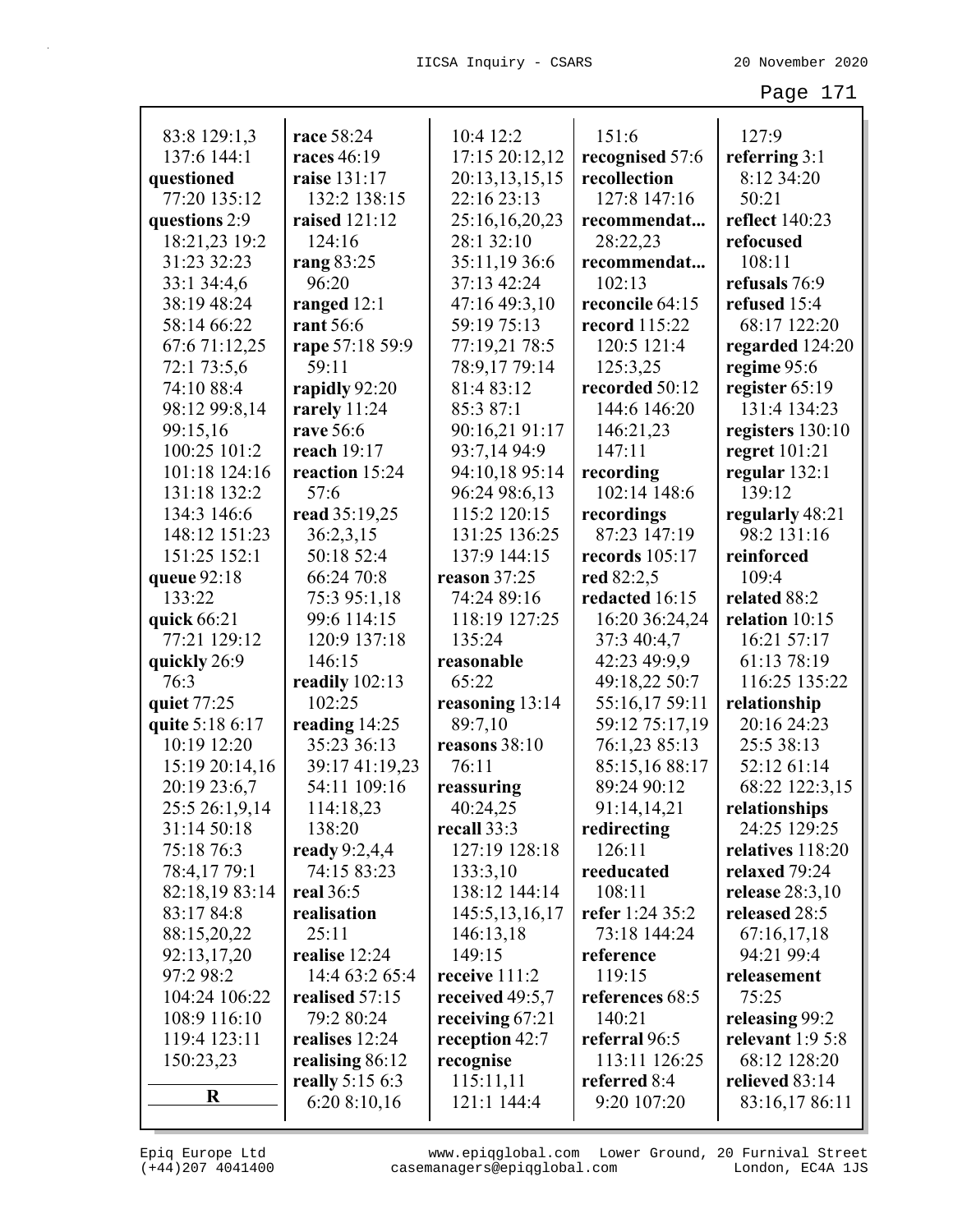|                  |                   | 10:20 12:21       |                      |                            |
|------------------|-------------------|-------------------|----------------------|----------------------------|
| remain 102:19    | represent 32:17   |                   | 145:15 147:3         | 17:19 18:4                 |
| remained         | representative    | 16:2 17:3,4       | 149:21 151:5         | 19:11                      |
| 103:22           | 106:23            | 18:2,5 21:6,10    | rightly 98:16        | RS-H1 72:17,19             |
| remember 3:9     | reputation        | 22:15 23:21       | ring $84:3$          | 73:10,15 80:13             |
| 9:16 13:20       | 74:23             | 25:9 26:13        | rings $128:12$       | 99:7,23                    |
| 14:17 20:11,24   | request $118:20$  | 27:17 28:6        | Robinson 56:3        | RS-H1's 99:12              |
| 22:12 24:5       | require $113:11$  | 30:21 31:9        | 59:16 67:19          | RS-H <sub>2</sub> 33:16,17 |
| 36:18 37:19      | resolve 145:3     | 34:18 35:4,7      | role 103:6,15,16     | 33:19 34:12                |
| 46:12 76:6,25    | respects $111:13$ | 35:13,20 37:11    | 105:7,9 112:8        | 37:1,7 40:11               |
| 78:3,10 84:25    | 118:4 119:11      | 39:5 41:9,20      | rolled 141:19        | 43:7 50:13                 |
| 86:4 87:3        | response 3:18     | 44:24 45:3        | room 5:10 8:25       | 54:3 64:7                  |
| 88:12,20 90:24   | 79:18 95:25       | 47:15 50:16       | 9:11,14 10:25        | 71:11,24                   |
| 94:7,9,11,16     | 123:19            | 54:3 55:2,9,16    | 11:5,6,14,14         | 152:23                     |
| 96:6,7,7,11      | responsibility    | 55:21 56:13,19    | 11:25 13:9           | RS-H4 118:17               |
| 98:10,11         | 30:5 31:20        | 58:3,21 59:3      | 106:11               | rub 83:3                   |
| 101:10 109:12    | 102:17            | 64:15 66:7,19     | rooms $39:5$         | rubbing $83:7$             |
| 114:18,21,23     | responsible       | 67:15 68:9,20     | 89:22                | 84:14                      |
| 126:20 131:5     | 27:24             | 69:13 71:2        | rota 130:8 131:3     | rude 64:25                 |
| 133:3 137:13     | rest 6:17 11:5,14 | 73:25 74:1,6,7    | roughly 6:24         | rumours 54:24              |
| 138:9,11         | 98:19             | 74:12,16 75:1     | 75:9 76:24           | 88:22,25 94:10             |
| 140:17 144:7     | restarted 100:1   | 75:2,6,7,13,21    | round 92:19          | run 75:8                   |
| 144:16 146:14    | restriction       | 78:18 80:6,10     | route 49:14 64:3     | run-up $39:7$              |
| 147:4            | 16:21 35:1        | 80:11 81:25       | 64:4                 | rushed 67:9                |
| remembering      | 37:4 40:8,13      | 82:14,22 83:1     | routes $64:5$        |                            |
| 16:25            | 43:10 71:18       | 86:24 87:2,12     | <b>RS-A 88:17</b>    | S                          |
|                  |                   |                   |                      |                            |
| reminded 40:18   | 73:21 77:9        | 88:11 89:2        | RS-A299 1:21         | saddened                   |
| repeats 118:22   | 99:12             | 90:23 91:13       | $1:23$ $2:15$ $3:1$  | 102:20                     |
| repercussions    | result 36:6       | 94:25 95:21,22    | 3:13 7:24 11:8       | safe 39:11 42:9            |
| 30:17            | 53:10             | 97:14 98:18       | 16:24 19:2           | 74:25 124:25               |
| report 31:3 54:1 | retrospect 124:8  | 101:5,18 102:8    | 21:2 22:21           | Safeguard                  |
| 54:2 69:23       | 150:19            | 103:4, 10, 11, 13 | 27:9 28:25           | 112:21 114:16              |
| 70:2 138:16      | return 33:9 51:4  | 103:24 104:1      | 31:7,22 32:22        | safeguarding               |
| 141:14 151:7     | 72:11 120:20      | 104:20,22         | 147:11 152:21        | 29:20 60:10                |
| reported 95:12   | 130:10            | 105:4,12,19,25    | RS-A30073:17         | 84:3,5 85:11               |
| 111:6 138:14     | review $28:19$    | 106:15 107:10     | 73:19,24 75:15       | 95:9,16 102:14             |
| 138:18 139:2,3   | 66:16,19,24       | 107:22,24         | 85:2,18,19           | 109:10 110:12              |
| 139:4,8,22       | 67:12 68:6        | 108:1,16          | 88:4 92:2 96:9       | 112:20 115:6               |
| 140:24 142:10    | 70:24 94:7        | 109:11 112:23     | RS-A304 135:21       | 117:14 124:21              |
| 142:14 144:5     | 99:3 132:22,23    | 114:11 115:12     | <b>RS-A320</b> 34:20 | 128:2,6 132:18             |
| reporting 30:11  | 132:24 142:12     | 117:9,10          | 42:4 50:22           | 132:19 133:1               |
| 31:6 118:5       | revision 127:25   | 119:11 120:11     | 52:10,12             | 140:21 149:10              |
| 141:20,21        | rewards $7:10$    | 121:5,7,9,10      | 121:13 123:10        | 149:16 150:14              |
| 142:9,19,21      | 129:18 130:13     | 121:25 124:13     | 135:20 143:23        | 151:11,19                  |
| 144:3            | 130:19            | 125:6,13 126:3    | 148:14               | safer 127:22               |
| reports 30:13    | right 2:20 3:17   | 126:4 133:17      | <b>RS-A346</b> 3:6   | Sarah $1:10$               |
| 75:3 107:10      | 4:19,22 5:19      | 141:18 143:13     | 4:19 5:21 9:4        | sat 10:19 12:7             |
| 145:18 146:14    | 6:23 9:5,6,24     | 143:22 145:4      | 14:17 17:5,8         | 18:16 51:3,7               |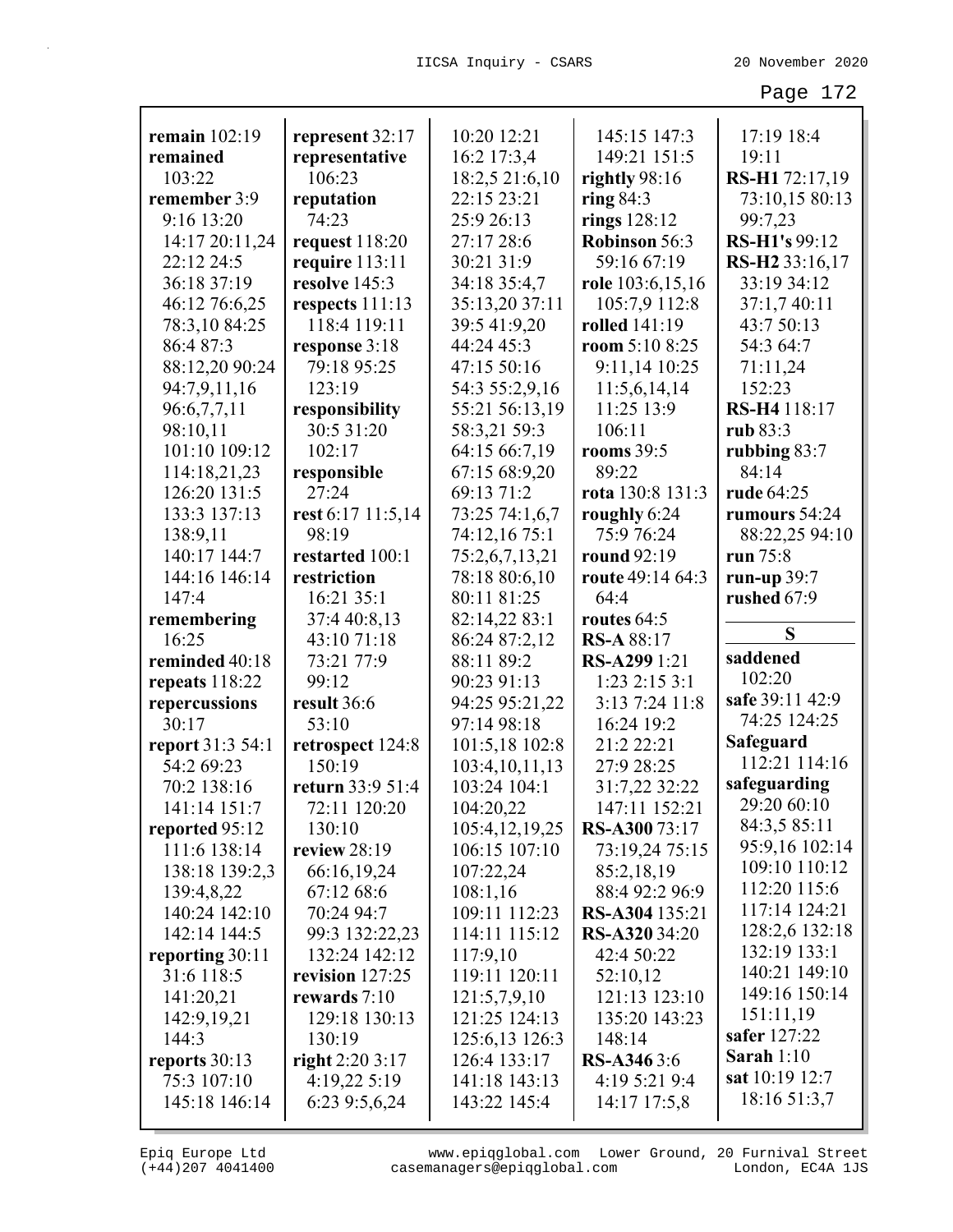| 51:20,23 58:12    | 49:15 50:12    | schools 28:23    | 145:5                | 52:10 100:7            |
|-------------------|----------------|------------------|----------------------|------------------------|
| <b>SATs</b> 51:12 | 52:15 54:5,14  | 55:10 110:16     | seen 11:3,6 16:8     | 122:14                 |
| 109:14 121:18     | 55:12,17 57:3  | 110:25 127:15    | 29:7 30:12           | sessions 60:25         |
| 121:24            | 57:3 60:3      | 128:3 142:24     | 50:15 71:2           | 60:25 61:17            |
| saw 40:21 41:16   | 64:20 68:24,25 | 150:3 151:19     | 73:20 86:17          | set 119:8,9            |
| 49:1 66:25        | 69:4 70:5,17   | scorings 51:21   | 87:16 95:21          | 140:1                  |
| 76:18 78:14       | 71:9 73:25     | 121:24           | 113:16 118:5         | setting $12:1$         |
| 92:19 95:6        | 74:24,25 75:9  | <b>SCR 94:23</b> | 119:5 120:6          | 25:18,22 30:3          |
| 127:14,15         | 75:9 76:9,10   | screen 2:2 33:24 | 123:10,22            | 108:7 112:15           |
| 138:19 141:4      | 76:13 77:17,19 | 72:24 100:17     | 129:10 130:24        | settings 149:20        |
| 141:12 145:2      | 77:22 78:10,11 | 115:24           | segregated 6:20      | settled 31:8           |
| saying 3:4 4:18   | 78:21 79:3,17  | scrutiny 130:6   | selecting 130:2      | seven 105:23           |
| 11:19 15:13,15    | 79:19 83:22,24 | search 28:14     | selection 130:5      | 136:9 137:1            |
| 15:23 19:3,5      | 84:9,20 87:19  | seating 4:24     | send 40:1 42:6       | severe 26:6            |
| 19:12,21 43:14    | 87:25 88:9,10  | seats 4:21       | sending 47:20        | severity 83:13         |
| 55:8 66:5 83:4    | 88:14 89:6,13  | second 1:11 4:6  | 65:17 75:4           | 99:5                   |
| 84:20 88:21       | 89:20 90:5,16  | 55:22 88:1       | senior 92:22         | sexual $57:21$         |
| 91:1 94:17        | 90:19 91:11,15 | 116:16 117:17    | 96:18 114:25         | 65:12,20 84:3          |
| 104:20 105:25     | 92:11,21,22    | 121:22 128:16    | 118:2                | shadowing              |
| 112:9 114:7       | 93:3,15,18     | 128:22 140:4     | sense 43:14          | 104:21                 |
| 117:25 121:7      | 94:5,12,13,15  | seconds 100:18   | 111:12 126:7         | shape $140:2$          |
| 126:13 127:7      | 94:18 95:9,21  | secret 10:6 79:8 | 126:10 136:25        | shapes 4:25            |
| 137:2,7,13        | 96:18 97:3,3,7 | 79:8,11          | 136:25 139:25        | share 54:19            |
| 140:12 144:9      | 98:11 101:22   | secretary 140:7  | sensitivity 91:2     | 136:13                 |
| says 42:20 66:14  | 103:7,17 104:3 | secretive 25:3   | sent 7:12 90:24      | shared 53:7            |
| 104:13 108:3      | 105:2,11,14,21 | 131:22           | sentence 35:22       | 123:16                 |
| 110:15,23         | 105:24 106:10  | secrets 10:7     | sentences 36:1       | sharing $119:16$       |
| 113:8 118:19      | 106:14 107:16  | 24:23            | sentiment 151:6      | <b>Sharpling 152:3</b> |
| 119:1 122:5       | 108:6 109:2,9  | secure 75:1      | separate 14:21       | 152:4                  |
| 123:15 127:6      | 109:12,22      | see 12:18 29:17  | September            | she'd 9:23 37:12       |
| 128:8,23          | 116:21,22      | 41:14 44:8       | 35:16 42:11          | 39:17 40:2             |
| 132:20 134:10     | 117:2 124:4,22 | 45:13,15 50:13   | 74:2,3,5 87:25       | 46:19,20 68:20         |
| 135:3 139:5       | 124:25 125:19  | 51:19 69:3,19    | 95:20 104:19         | 77:20 78:23            |
| 141:15 149:1      | 126:17 127:18  | 87:23 88:2       | serious 28:19        | 86:8 89:12             |
| scandals $32:15$  | 128:9,10 130:9 | 89:25 93:19,25   | 57:15,24 66:16       | 91:16 139:6            |
| school $1:7,9,13$ | 131:1,9 132:14 | 96:19 104:11     | 66:18,24 67:11       | 144:10                 |
| 1:153:13,15       | 132:20,24      | 110:2,14,17      | 68:6 70:24           | she'll 18:16           |
| 3:19 7:20 8:11    | 134:19 135:2   | 115:24 116:1,4   | 81:5 94:7 99:2       | sheets 12:9            |
| 20:2 21:5 27:1    | 135:16 136:12  | 116:16 121:22    | 113:10,12,16         | <b>Sheila</b> 62:21,23 |
| 30:5,24 31:2      | 137:8 139:23   | 125:3 128:15     | 114:21 123:22        | 96:1 151:7             |
| 37:17 38:14       | 140:8, 14, 25  | 130:15 131:22    | 132:23 142:12        | shock 15:10,10         |
| 39:1,2,3,4,6,20   | 141:24 142:16  | 136:18 145:14    | seriously 95:10      | 15:23                  |
| 39:23 40:1        | 144:9 145:7,20 | 147:12           | serves $105:5$       | shocked 67:25          |
| 41:2,19,25        | 146:2,4 151:9  | seeing $29:10$   | <b>Service 97:10</b> | 83:14 88:22            |
| 42:11 45:11       | 151:12,15      | 41:4 48:22       | services $1:14$      | shocking 30:22         |
| 46:13,15,16       | school's 104:4 | 56:19 68:25      | 60:2,12              | 95:1,2,13              |
| 47:8,10 49:6,7    | 104:13 151:17  | 92:19 143:6,17   | session 1:3 3:11     | 103:1 141:4            |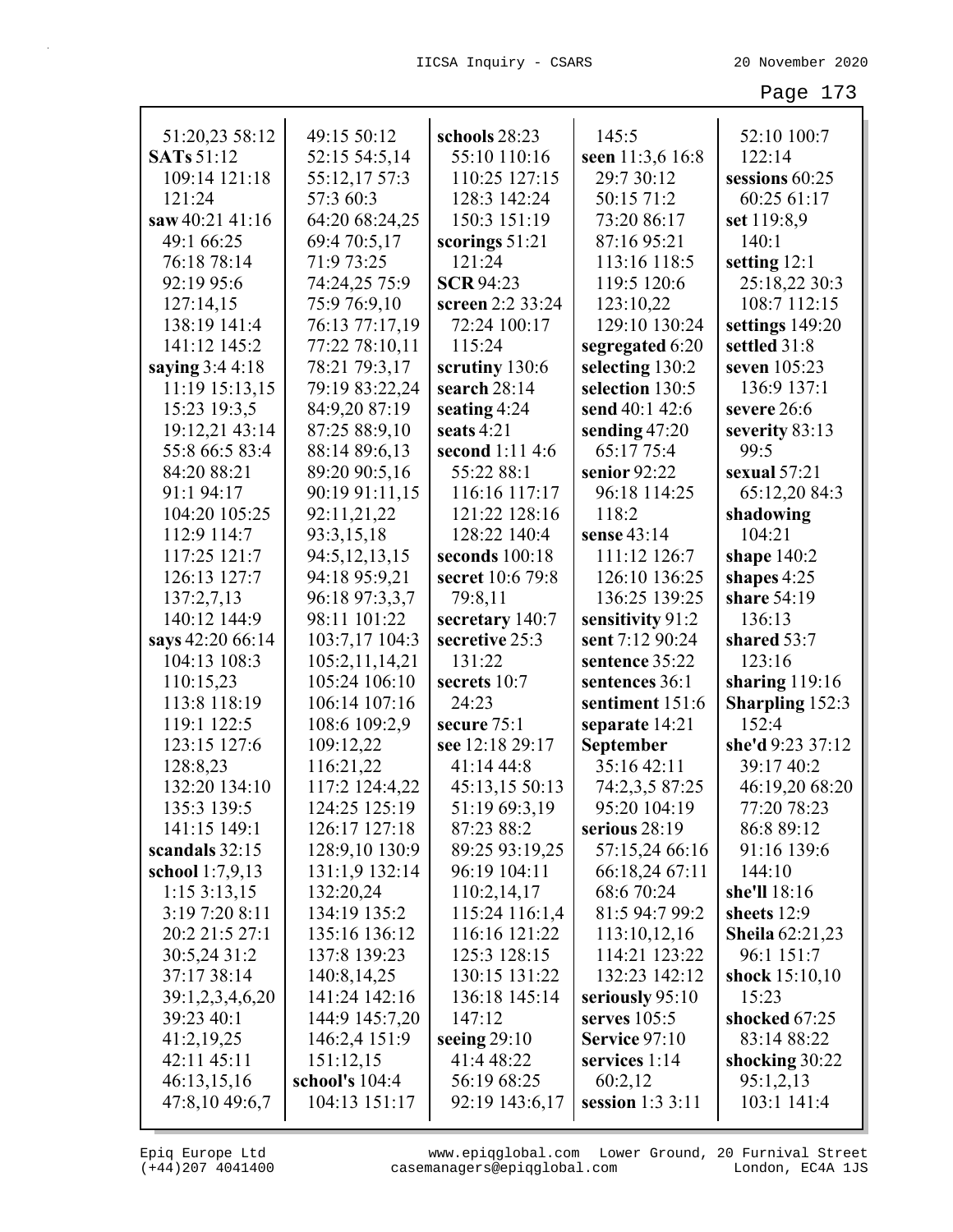| shoes $5:12$                   | sink $16:5$                           | somebody 10:23                | 9:12 10:4,6                   | 134:13                            |
|--------------------------------|---------------------------------------|-------------------------------|-------------------------------|-----------------------------------|
| short 22:8 33:12               | Sir 152:7                             | 11:2,3 19:17                  | 11:22,22,25                   | specifically                      |
| 72:13 77:21                    | sister $46:16$                        | 20:25 27:22                   | 12:2,4,9,10,16                | 47:12,17                          |
| 100:5 104:24                   | 68:24                                 | 28:5,8 29:7                   | 12:17 14:2,24                 |                                   |
| 120:23                         | sit 5:1 43:23                         | 30:10 38:9                    |                               | spending 51:25                    |
| shortcut 116:24                |                                       |                               | 14:25 15:5,9                  | spent 120:13                      |
| 117:11                         | 53:682:5,9<br>99:6                    | 44:19 45:6,13<br>45:15 46:23  | 15:11, 12, 13, 15             | split $120:3$                     |
| shorts 41:3                    |                                       | 52:15 53:21                   | 15:18,20,21,22<br>19:14 20:10 | spoke 42:25                       |
|                                | sitting $5:8$ 12:2<br>122:6 138:19    | 54:5 56:4 60:1                | 21:14 22:19                   | 44:11 62:20,21<br>62:25 133:12    |
| shout $56:6$                   |                                       |                               | 25:13 26:22                   |                                   |
| shouting 92:12<br>shoved 15:11 | situation 15:2                        | 62:21,25 67:23                |                               | spoken 25:14                      |
| show 56:20                     | 62:12 79:23<br>87:5 126:7             | 68:1 91:5<br>97:18 111:10     | 27:1,9,21<br>30:20,23 32:1    | 35:14 53:21<br>123:17 141:11      |
|                                |                                       |                               | 41:8 42:5                     |                                   |
| 80:11,13<br>115:19 138:3       | situations 70:19<br>$\sin 60:2262:14$ | 111:22 112:7,9                | 45:19 54:2                    | sports 46:12,13                   |
| 145:17                         |                                       | 116:6 118:4,5<br>119:17 122:1 |                               | 46:17,18,19                       |
|                                | 86:9 105:18,23                        |                               | 55:8,1978:10<br>82:21 83:16   | spotted 40:14<br>staff 29:19 53:4 |
| showed 64:18<br>80:12          | 105:23,23<br>sixth $44:17$            | 132:6 140:13<br>141:3 143:6   | 84:24 85:17                   |                                   |
|                                | skills 150:25                         | 151:18                        | 94:16,23 95:24                | 71:8 102:3,10<br>110:13 111:1,3   |
| showing 87:22<br>shows 30:7    | skirt 78:1 82:16                      | Somerset 27:4                 | 96:18 104:21                  | 111:5,11,23                       |
| 151:12                         | skirts 76:9                           | 31:8 60:2,7,15                | 110:8 113:7                   | 113:5 115:1                       |
| shut 91:7                      | slammed 15:12                         | 62:17 63:9                    | 115:14 118:4                  | 125:9 128:6                       |
|                                |                                       | 95:23 97:14                   | 124:19 126:15                 | 130:12 133:1                      |
| siblings $25:5$<br>sick 17:19  | sleeping 76:16                        | 98:3 109:7                    | 127:13 129:13                 | 135:19 145:25                     |
| side 13:8 39:6                 | slight 26:7 57:10<br>slightly 33:7    | 128:2                         | 136:15 138:15                 | staffroom                         |
| 44:1 55:9 59:6                 | 76:16 77:2                            | soon 2:8 18:14                | 139:9 144:21                  | 130:22 133:16                     |
| 65:10                          | 116:24                                | 138:2                         | 144:21 145:21                 | 136:15                            |
| sight 5:4 113:13               | slips $73:20$                         | sorry 7:2 11:8                | 148:6 149:18                  | stage 17:1 77:24                  |
| sign 34:12 101:9               | slow $23:17$                          | 11:12 15:3                    | 150:19 151:1                  | 81:4                              |
| signed $2:19$                  | small 3:19 15:1                       | 17:15 37:7                    | sorted 138:5                  | stages $28:7,10$                  |
| 101:10                         | 47:16 50:18                           | 40:4 49:9                     | sorts 7:9 12:12               | stamp $79:3$                      |
| significant                    | 54:6 74:25                            | 51:15 59:12                   | 12:14 112:3                   | stand 13:18 39:3                  |
| 149:15                         | 105:24 124:4                          | 62:22 63:4                    | 126:18 140:20                 | 98:20                             |
| significantly                  | 136:12 143:14                         | 81:16 84:25                   | 142:1 143:3                   | standard 37:15                    |
| 107:16                         | smells $14:3$                         | 85:16 88:18                   | sound 4:22                    | standing 88:21                    |
| signing $101:11$               | <b>Smith 96:1</b>                     | 96:11,15 98:14                | 105:19                        | standoffish                       |
| signs 26:6 85:8                | <b>Smith's 151:7</b>                  | 103:1 108:9                   | sounds 78:16                  | 42:24                             |
| silly 36:6 83:8                | snap $115:2$                          | 115:6 118:14                  | 83:16 98:7                    | start 1:23 42:13                  |
| similar $47:23$                | soak 87:8 93:13                       | 120:8, 12, 15                 | 126:9                         | 63:19 65:3                        |
| 113:3 150:5,7                  | social 21:13 60:2                     | 128:15,16                     | speak 29:2,3                  | 72:19 73:8                        |
| simply $40:13$                 | 60:12 65:17                           | 133:3,4 135:25                | 36:14 38:2                    | 75:23 92:20                       |
| 90:14 137:1                    | 96:3 113:11,15                        | 138:12 139:13                 | 39:14 42:21                   | 100:14 101:18                     |
| sincerely 102:4                | 124:24 127:15                         | 146:18 147:18                 | 60:4 96:17                    | 109:19 139:25                     |
| 102:23 103:3                   | 131:7                                 | 149:23 152:13                 | 123:9,12                      | started 3:24 4:2                  |
| single 16:4                    | sofa 58:12                            | sort $2:3,8,3:11$             | special 35:6                  | 4:4,75:5,11,21                    |
| 43:19 101:23                   | solace 97:25                          | 5:11 6:3,5,12                 | 49:12 119:2                   | 6:2 14:4 25:3                     |
| singled $81:2$                 | sold $62:1$                           | 6:187:6,8,12                  | 122:22                        | 26:3,6 35:15                      |
| singling $5:21$                | solo 9:12                             | 8:4,9,13,13,16                | specific $130:3$              | 42:11 66:2                        |
|                                |                                       |                               |                               |                                   |

(+44)207 4041400 casemanagers@epiqglobal.com London, EC4A 1JS www.epiqglobal.com Lower Ground, 20 Furnival Street

Л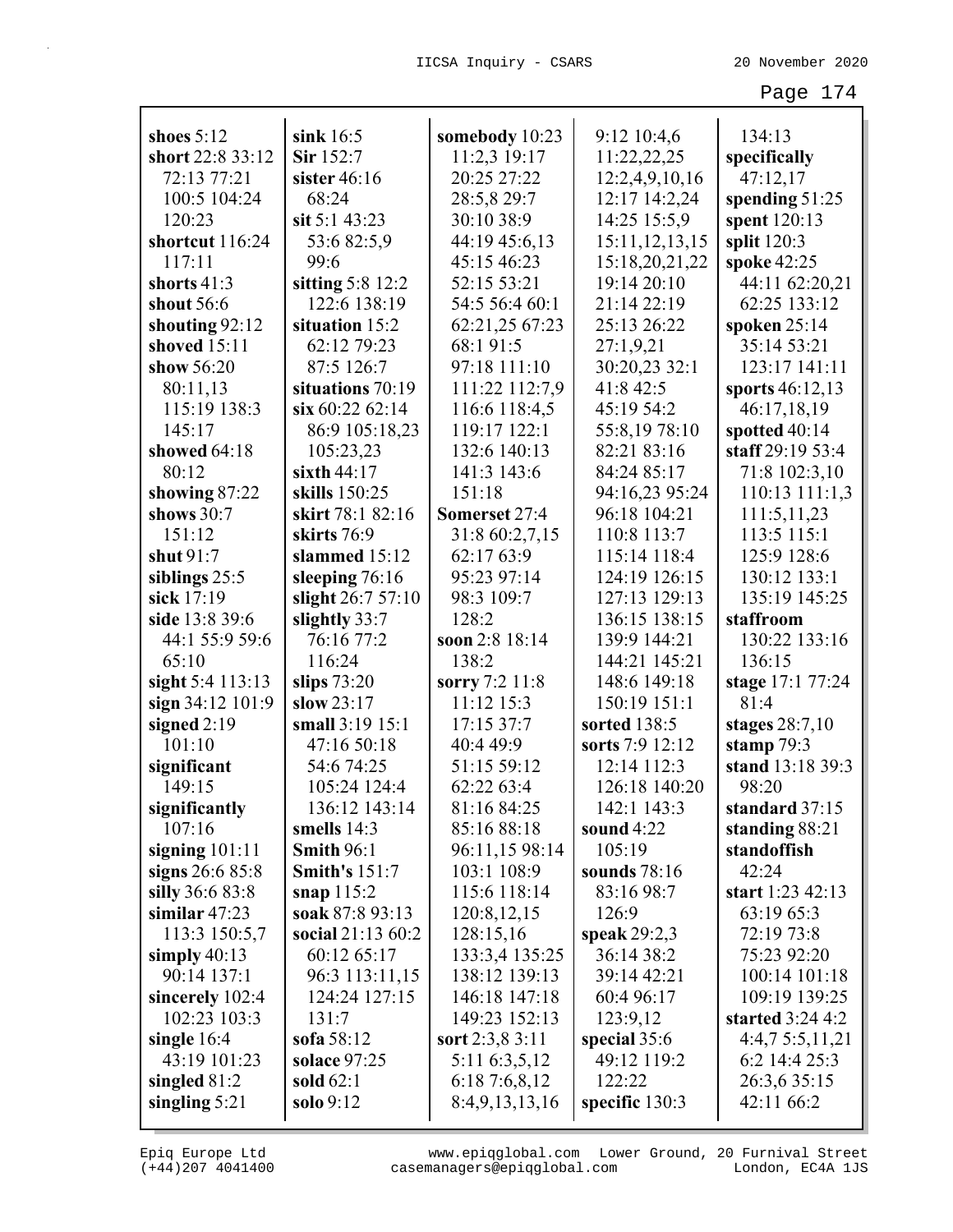| 74:2 96:18      | station 84:6      | 6:7,15,167:5     | 39:5 42:16           | 118:10          |
|-----------------|-------------------|------------------|----------------------|-----------------|
| 103:6,12 106:5  | 85:13,19          | 7:11 8:2,14,14   | 107:7 137:6          | take 2:4 4:18   |
| 138:11 150:11   | stay 25:18 32:24  | 8:17,199:14      | 150:19               | 31:19 33:8      |
| starting 13:23  | 36:21 37:10,13    | 11:24 14:21      | supposed 82:22       | 34:1 36:3 39:2  |
| 135:15 150:6    | 37:24 38:11       | 15:4 20:12       | sure 17:1 18:16      | 45:8 72:24      |
| startling 139:4 | 41:19 48:6        | 29:13,15 46:24   | 20:9 38:8            | 73:1 87:8 88:8  |
| 139:21          | 64:22,24 68:18    | students' 15:17  | 39:11,11 40:15       | 100:19 107:18   |
| state 15:23     | 71:24             | study 99:5       | 59:14 60:6           | 115:20 117:24   |
| stated 115:5    | stayed 41:25      | studying $74:14$ | 64:16 69:8           | 119:14 124:6    |
| statement 1:10  | step $45:8$       | stuff 47:8 60:5  | 76:19 77:4,25        | 124:18 125:15   |
| 1:12,14,25      | Steve 56:3 59:16  | 98:19            | 79:22 83:18          | 125:16 128:8    |
| 2:12,16,19,22   | 67:19             | subject 7:4      | 86:5 87:9            | 130:9 148:9     |
| 3:6,15,23 9:21  | sticking 40:2     | 130:6 133:17     | 92:24 93:13          | taken 14:21     |
| 11:16 13:4      | stone 46:14       | subjected 90:9   | 95:17 100:1,23       | 16:16 38:23     |
| 14:7 17:18      | stood 138:25      | success 107:17   | 126:11 131:6         | 90:7 96:9       |
| 21:4 24:13      | stool $12:3$      | successive       | 132:9,10,11,15       | 104:16 106:13   |
| 28:4,21 29:21   | stop 36:25 40:12  | 132:17           | 136:19 146:21        | 114:11 132:6    |
| 31:11 33:21     | 63:2,6 77:12      | suffered 91:12   | surely 139:11        | 134:1 137:18    |
| 34:10,12,14     | 84:25 88:5        | suggest $41:18$  | surname $71:20$      | 145:9 151:2     |
| 38:22 42:12,21  | 140:9             | 62:14 109:18     | suspected 35:9       | takes 33:4,24   |
| 43:18 47:14     | stopped $19:3,5$  | 137:18           | 65:6 69:16           | 100:18          |
| 48:12 55:4      | 26:9 28:24        | suggested 126:4  | suspended            | talk 3:6 20:3   |
| 56:9 65:15      | story 54:21       | 145:15           | 103:23 106:20        | 24:12 25:1,2    |
| 69:6,18 72:21   | straight $21:24$  | suggesting       | 107:1                | 27:9 28:6       |
| 73:9,12 74:4    | 42:9 111:6        | 115:3 140:12     | suspension           | 29:12 41:11     |
| 74:13,16,22     | strange $6:9,13$  | suggests 138:22  | 90:25                | 50:4 51:11      |
| 80:4 82:3 84:7  | 51:2 138:22       | suitability      | swapped 89:23        | 56:8 58:8,11    |
| 84:22 85:22,25  | streamed 34:23    | 124:16 129:1     | switch 19:14         | 58:16,17,22     |
| 93:8 95:25      | street $61:13$    | suite 29:16      | system 7:7 82:2      | 64:7,9 66:15    |
| 98:6 100:15     | stress 26:7       | sum $66:5$       | 127:4,5 130:8        | 67:8 69:18      |
| 101:3,7,11,13   | striking 138:18   | summarise 17:2   | 138:6                | 70:1 73:16      |
| 108:18,19       | stroking $146:13$ | superior $4:14$  | systematic           | 75:11 77:19     |
| 114:6 126:4     | 147:25            | support 24:6     | 102:16               | 79:14 87:5      |
| 127:10,12       | strong 88:15      | 27:5,22 51:8     |                      | 92:1 95:4 97:9  |
| 133:8,18,19     | structure 8:5     | 53:12 54:19      | T                    | 127:1 135:9     |
| 134:17 138:21   | struggle 91:14    | 59:15,19,22      | tab 2:15 34:9        | 145:15 146:16   |
| 138:21 139:10   | struggled $61:14$ | 60:16,21 63:13   | 73:8 101:6           | 149:13 151:19   |
|                 | 61:15 92:17       | 69:21 70:8       | table 5:7 14:8       |                 |
| 144:25 145:25   | 93:7              | 87:6 89:14       | 86:2                 | talked 48:7     |
| 148:24 149:2    |                   |                  | tables $4:25\,5:1,3$ | 58:20 67:11     |
| 149:17          | struggling 97:3   | 94:11,13,19      | 82:1,25 91:16        | 75:19 96:14     |
| statements 37:3 | stuck 13:18,22    | 95:24 96:13      | tactile 111:23       | 123:21 147:2    |
| 52:21 54:12     | 119:15            | 97:6 112:8       | 112:7,10             | talking $17:19$ |
| 58:1 111:16     | student 9:20      | 122:20 127:16    | 117:18 118:22        | 20:6 60:18      |
| 119:6 130:15    | 14:20 15:9        | 151:8            | 118:23 119:6         | 73:17 77:22     |
| 134:1 136:10    | 20:17 29:11       | supporting       | tactile' 116:19      | 86:19 92:16     |
| 137:18          | 54:10 122:18      | 53:18 122:8      | tactileness          | 98:1 103:2      |
| states $151:7$  | students $5:16:6$ | suppose 37:18    |                      | 115:18 120:13   |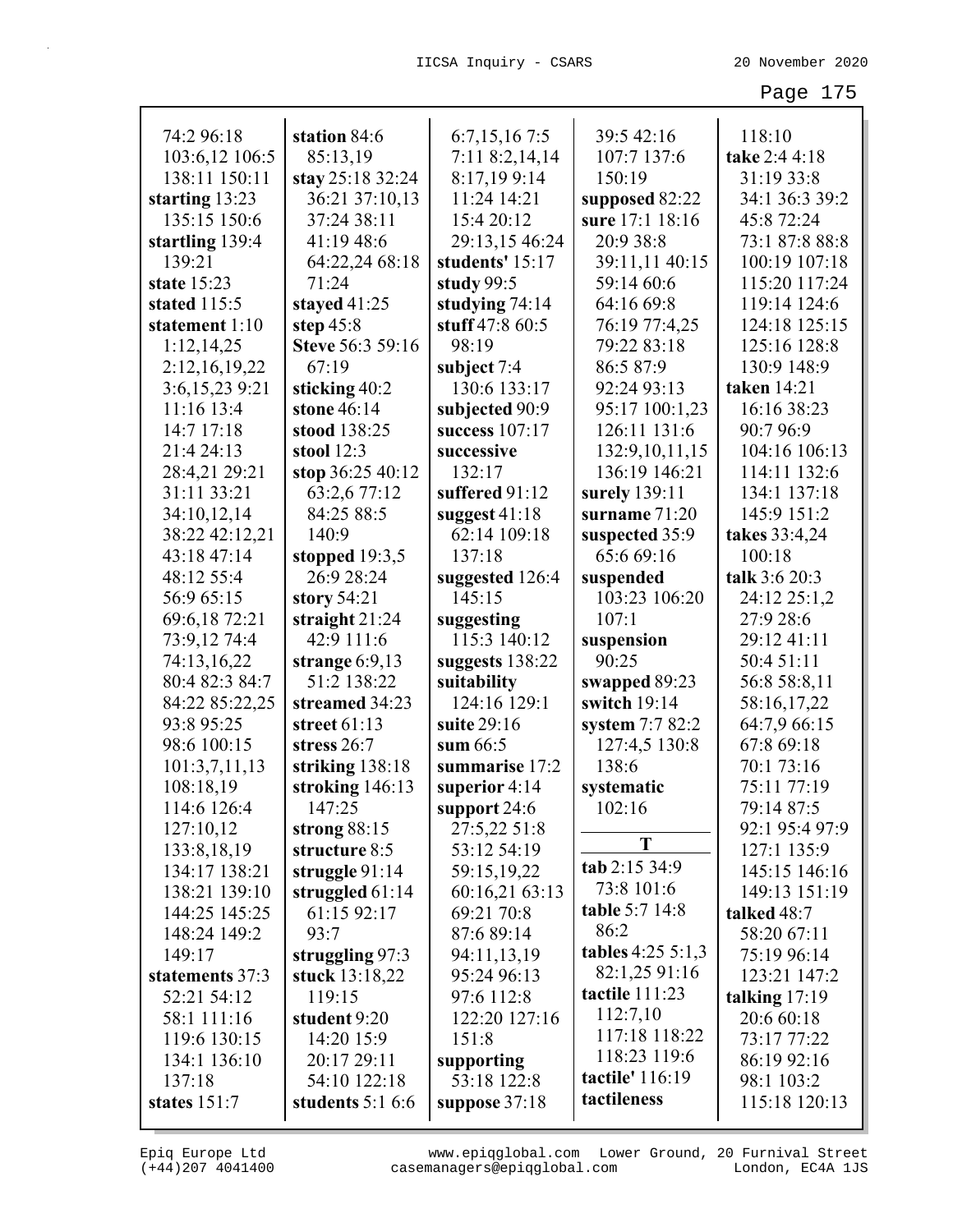| 128:17 129:17    | 11:16,20 20:8    | 89:4 92:3 95:5       | 100:9 101:16         | 95:5,20 98:9      |
|------------------|------------------|----------------------|----------------------|-------------------|
| 136:15 137:10    | 29:23 30:20,25   | 95:798:6             | 102:25 103:1         | 98:25 106:6       |
| 138:1 139:11     | 31:3 38:1        | 106:17 114:8         | 105:6 107:19         | 108:21 111:21     |
| talks 128:20     | 45:14 84:13,23   | 116:5,12             | 118:16 120:4         | 113:6 117:11      |
| 129:23           | 103:4,12         | 120:12 123:6         | 120:20,21            | 117:21 124:1      |
| targeted 87:18   | 104:16 105:15    | 134:8 136:18         | 146:9 152:1,4        | 125:17 127:2      |
| tasks $7:13$     | 106:2 107:21     | 140:11 147:12        | 152:6,7,9            | 133:24 136:22     |
| taught $24:21$   | 107:22,25        | 147:14,17            | therapy $26:8,15$    | 141:21 142:15     |
| 36:23,23 37:8    | 108:1,6,13       | telling 10:11,15     | 26:21 27:16          | 143:12,16,21      |
| 44:17 105:11     | 117:13 134:9     | 19:6,20 20:17        | they'd $22:1$        | 144:13 146:20     |
| teach 12:6 61:7  | 134:18 135:1     | 42:22 45:4           | 27:16 62:9           | 147:22 149:1      |
| teacher 4:13 8:4 | team 84:3,3,5    | 72:3 93:3            | 150:3                | think $2:1,193:7$ |
| 15:2 19:19       | 85:11            | 111:22 118:9         | thighs $5:14$        | 4:17,21 5:6,21    |
| 29:10 30:2,2,8   | teased 45:20     | 133:23               | thing $6:139:12$     | 5:24 6:9,22       |
| 36:7,9 37:22     | teenage 65:11    | temper $15:6$        | 15:3 31:12           | 7:12,20,24,25     |
| 42:23,24 43:1    | teenager 64:3    | ten 103:11,19        | 32:14 41:15          | 8:25 9:23         |
| 43:19 44:1,11    | 66:1             | 135:2 142:13         | 43:24 46:10          | 10:18 12:19       |
| 44:15,19 52:8    | telephone 21:4   | tends 111:14         | 48:21 59:8           | 14:7,9 16:21      |
| 55:1,11,11       | 48:20            | <b>tenure</b> 150:17 | 61:20 76:10          | 16:25 17:4,17     |
| 64:13,17,20,21   | tell 4:3,17 9:21 | term 76:20,21        | 78:25 82:16          | 19:8, 11, 13, 23  |
| 64:24 71:1       | 10:7,11 11:15    | 76:22,23 93:17       | 91:1 93:6,17         | 20:6,9,16 21:8    |
| 81:8 85:6        | 13:4,5 16:10     | 93:17 147:5,5        | 95:13 98:21          | 21:9,21 22:10     |
| 91:17 101:25     | 17:3,23 18:7     | termly 109:13        | 103:1 125:13         | 22:14,21,24       |
| 102:22 104:4     | 18:20 19:6,12    | terms 6:18 12:5      | 127:6 139:4,7        | 23:1 24:1,9,13    |
| 104:14,18        | 19:21 21:21      | 27:14,15 35:12       | 139:9,20,22          | 25:8 26:3,8,22    |
| 105:8 121:22     | 23:3 24:17       | 58:21 59:7,22        | 140:24 145:5,7       | 27:2,8,9 28:19    |
| 124:16 125:18    | 25:7,9 27:10     | 82:24 111:22         | 145:21 148:19        | 30:18 31:7,13     |
| 134:9 135:14     | 28:21 29:20      | 112:1 124:17         | 149:11 150:20        | 31:15,23 35:9     |
| 141:16,18        | 30:18 35:11,18   | 129:24 130:24        | 151:15               | 35:11 36:16,19    |
| 144:12,20,21     | 35:23 36:22      | 132:10 142:12        | things $1:23\,4:2,4$ | 38:12,22,24       |
| 149:16           | 39:16,23,25      | 142:18 149:22        | 4:7,17 6:15,19       | 40:14 41:18       |
| teacher/student  | 40:18,23 42:18   | terrible 13:21       | 7:4,8,9 12:10        | 42:4,11,15        |
| 20:16            | 43:18 44:14      | 33:3 115:8           | 12:12,14 14:4        | 43:7,22 44:11     |
| teachers 3:4     | 45:1 46:2,11     | test 1:24 33:20      | 16:25 17:15          | 44:23 45:1,9      |
| 21:13 23:10      | 48:12,16 50:9    | 72:20 100:14         | 19:3,4,15,16         | 45:11,12 46:6     |
| 29:14 30:3,3     | 53:23 55:6       | text 121:9 125:5     | 23:18 25:9           | 46:11,12 47:13    |
| 41:4 44:9        | 56:22 57:5       | thank $1:6,20$       | 27:18,19 30:11       | 47:22 48:15       |
| 45:14 47:7       | 60:13 61:17,18   | 16:23 31:22          | 33:20 41:23          | 49:21,24 50:3     |
| 54:19 57:11,13   | 62:13,17 63:14   | 32:22,25 33:1        | 43:8,10 54:3         | 50:15 52:6        |
| 69:23 70:8       | 68:2 70:2        | 33:5,10,15           | 59:1 64:21           | 53:11,15,21,22    |
| 88:16,1789:8     | 71:13 74:4,13    | 40:10 51:10          | 65:18 66:2           | 53:25 54:4,8      |
| 90:8,21 92:11    | 74:22 76:4       | 53:3 71:11,23        | 69:3,19 70:7,9       | 54:16 55:8,14     |
| 97:4 105:21,25   | 78:18 79:5       | 72:1,5,16            | 72:19 79:20          | 55:20 56:1        |
| 106:2 110:13     | 81:7,22,23       | 77:10,14 88:8        | 81:14 82:4           | 57:8 58:1,8,16    |
| 129:19 134:24    | 82:12 83:8,18    | 94:5 99:7,10         | 85:20,23 87:6        | 59:2,10,16,18     |
| 144:8 149:24     | 83:19 84:22      | 99:11,13,17,20       | 89:20 90:4           | 59:21,24 60:15    |
| teaching $4:13$  | 85:10,25 86:2    | 99:22,23 100:2       | 93:1,16 94:12        | 60:24 61:11       |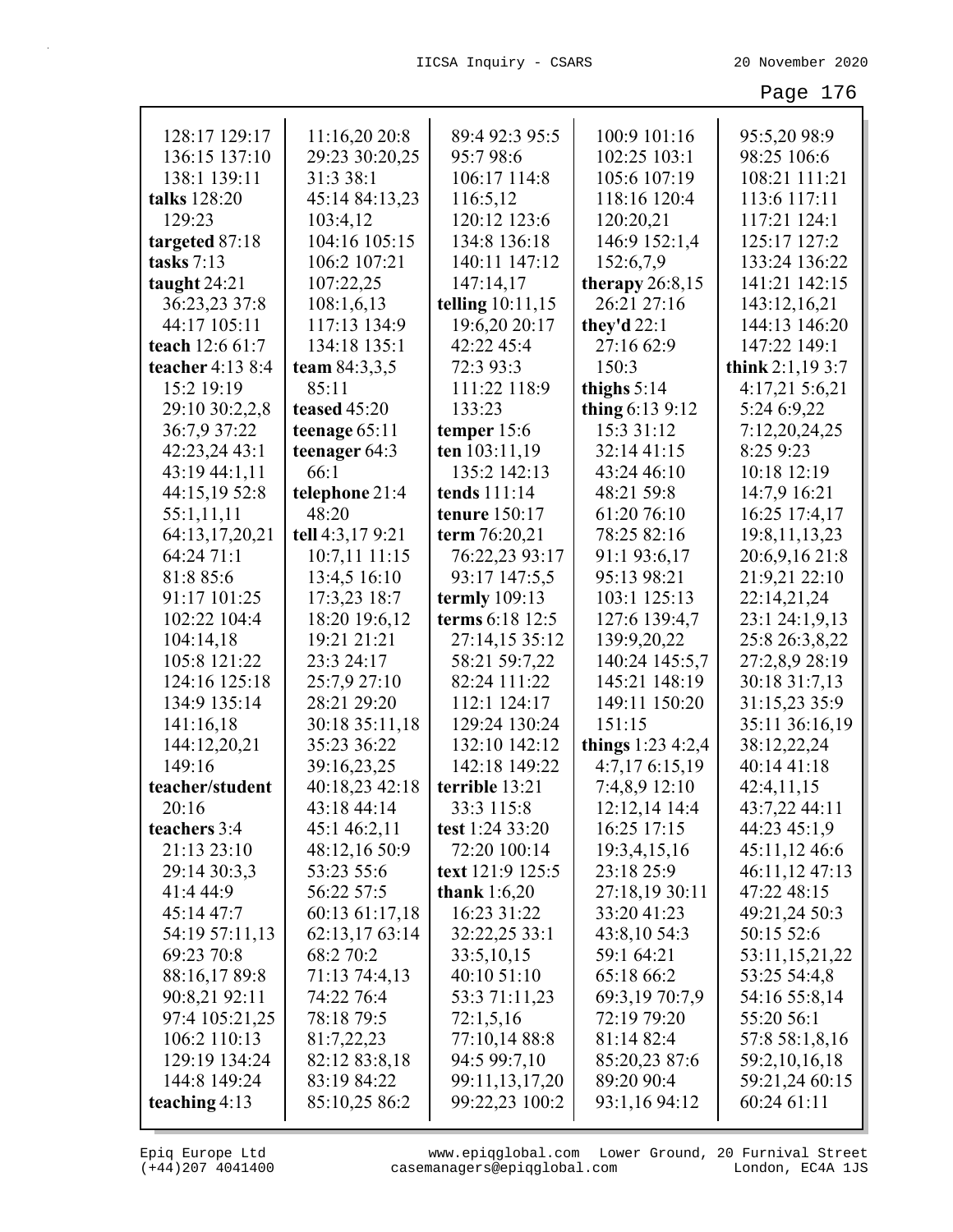| 62:8, 10, 18, 20 | 119:14 120:5      | 137:3 139:16       | 96:18,24 97:1      | 90:8 91:15         |
|------------------|-------------------|--------------------|--------------------|--------------------|
| 62:20,21,25      | 120:17 121:2,7    | 141:25 147:22      | 97:9 98:8,10       | 94:3,9 99:1,3,5    |
| 63:17,18,18,20   | 123:4,24 124:3    | 149:11             | 98:14,17 102:9     | 116:6,12           |
| 64:12,14,16      | 124:18,25         | thoughts 79:9      | 102:24 104:3,5     | 117:17 118:12      |
| 65:7,8,10,11     | 125:4,4,22,25     | threatened 10:1    | 104:9 105:11       | 118:18 142:11      |
| 65:15 66:10,18   | 126:3,8,19        | threats 9:25       | 105:12 106:4       | 144:12 151:3       |
| 67:11,25 68:1    | 127:3,9,12        | <b>three</b> 30:19 | 106:22 111:8       | tomorrow           |
| 68:5,8,17,18     | 128:7 129:5       | 39:16 86:9         | 111:25 114:10      | 152:12             |
| 69:6,6,8,9,21    | 131:24 132:3      | 106:4 110:16       | 122:24 126:6       | tools $61:7$       |
| 70:4,7 74:18     | 132:15,16         | threshold 113:7    | 126:20 127:4       | top 40:22 43:24    |
| 75:3,12,19,22    | 133:2,5,9,22      | 114:21 119:4,7     | 129:5,9 130:16     | 136:1              |
| 75:22 76:20      | 135:25 137:11     | 124:14 129:3       | 134:18,18          | totally 69:4       |
| 77:2,12 78:22    | 137:16,17,23      | thrown $107:8$     | 135:11 137:19      | touch 17:9 27:10   |
| 80:4,9,15,21     | 139:5,7,9,13      | tickling 122:6     | 138:16 140:16      | 48:13              |
| 80:22 81:6,12    | 139:24 140:11     | tied 65:23         | 140:17 142:25      | touched 42:19      |
| 81:19,20,22      | 140:16,19         | time 3:21 4:16     | 143:21 146:5       | 80:5,9 82:24       |
| 82:12 83:1,3,5   | 141:3,8,9,14      | 5:18,249:2         | 146:17 147:8       | 85:25 106:20       |
| 84:7 85:6,7,22   | 142:4,6,12,13     | 11:25 13:20        | 147:23 149:5       | 133:9              |
| 85:23,24 86:2    | 142:19 143:4      | 14:13 19:3,11      | 150:24             | touching 12:16     |
| 86:7,10,11,16    | 143:10,22         | 19:23 20:11        | times 13:7 16:8    | 80:2 81:7 83:6     |
| 86:20,25 87:11   | 144:7,15,24       | 22:2,8,22 24:6     | 38:25 39:16        | touchy-feely       |
| 87:13,13 88:5    | 145:10,13,15      | 25:11,20 26:2      | 56:5,6 75:17       | 69:15              |
| 88:8,10 89:17    | 145:25 146:11     | 26:16,25 27:5      | 76:17 82:15        | town $54:6$        |
| 89:18 90:7,10    | 146:16,17,19      | 27:10,17,18        | 86:9 151:10        | track $46:17$      |
| 90:17,22 91:3    | 147:1,7 149:3     | 28:17 29:3,6       | timing $132:10$    | traffic 96:23      |
| 91:10 92:2,5     | 149:13,17,21      | 29:25 32:16        | <b>tired</b> 76:25 | train $49:15$      |
| 92:23 93:5,16    | 150:1,2,10,15     | 33:25 34:1         | today $32:16$      | trained 29:20      |
| 94:6,22 95:3,5   | 151:20,21         | 36:19,19 37:21     | 34:17 94:4         | 114:4 115:9,10     |
| 95:15,18 96:2    | thinking $45:2,6$ | 38:25 39:24        | 152:12             | 151:16             |
| 96:3 97:1,13     | 45:8 69:14        | 40:12 42:12        | toilet 9:3 15:22   | trainee 52:8       |
| 97:18,21 98:3    | 76:25 90:2        | 43:2,17 44:2,6     | toilets 18:1       | trainer 114:7      |
| 98:7,13 99:10    | third 52:7 88:1   | 44:22 45:11,19     | told 4:14 10:6     | training 30:8      |
| 103:9,15,23,25   | 116:16 118:4      | 52:1,19 53:8       | 12:23 19:4         | 102:14 114:24      |
| 104:10,17,19     | 130:1             | 53:16,22 55:10     | 20:2 21:8,9        | 124:19 125:14      |
| 105:17,24,25     | thought 9:23      | 55:22 58:5,13      | 28:3 37:24         | 127:17 149:10      |
| 106:12,14,22     | 19:24 26:10       | 59:24 60:11        | 38:11 41:22        | 149:10,15,16       |
| 107:9 108:15     | 31:17 36:8,8      | 61:4 62:5 63:2     | 42:4 43:2          | 150:10,14,18       |
| 108:23,25        | 37:14 44:7        | 68:17 74:20        | 44:18 46:9,20      | 150:20             |
| 109:9,9,18,22    | 45:4,13 52:25     | 75:8 78:2          | 46:22 47:19        | transparent        |
| 110:1 111:13     | 60:25 62:3        | 80:17 82:20        | 48:6,21 52:18      | 130:6              |
| 111:24 112:1     | 64:16 67:22       | 84:20 85:15        | 52:20 53:1         | traumatic 38:15    |
| 112:12,22        | 68:19,21 78:12    | 86:10 87:8         | 57:14 59:15        | treat $135:4$      |
| 113:23 114:24    | 79:21 81:1,4      | 88:6,10 90:7       | 60:8 61:20         | treated 15:7       |
| 115:17 117:12    | 83:22 86:17       | 90:10,23 91:17     | 62:7 64:2,8,24     | 90:13 118:7        |
| 117:18,20        | 88:23 92:14       | 92:14 93:11,15     | 67:16,2171:1       | treatment 27:7     |
| 118:3,12,14      | 102:8 108:10      | 93:17 94:16        | 79:10 83:24        | 122:22             |
| 119:1,7,11,11    | 113:25 125:13     | 95:10 96:15,16     | 84:12 86:7,8       | tree $47:15,18,20$ |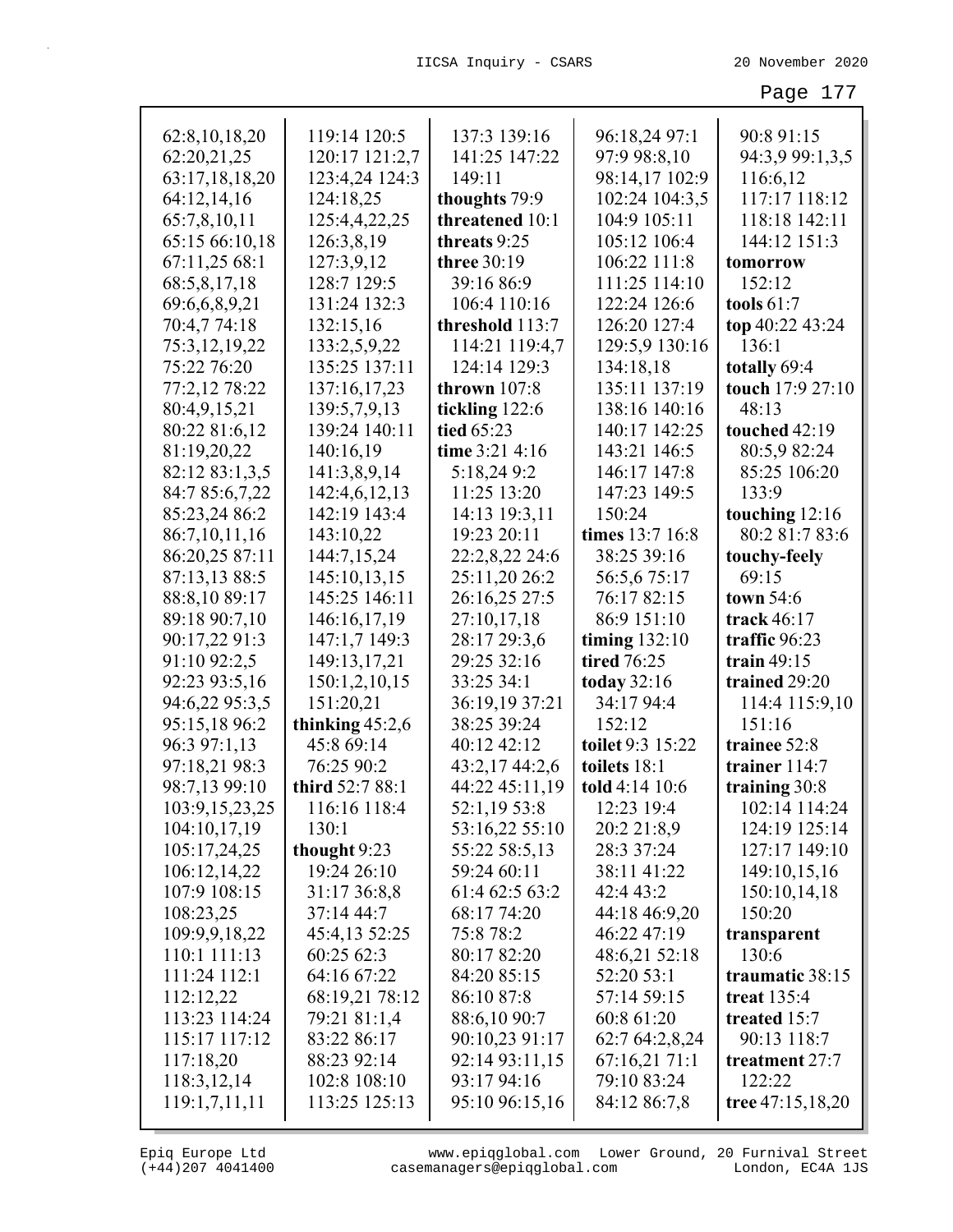| trepidation       | two-way 7:7            | 150:16               | victim 90:3,19             | 81:22 86:3      |
|-------------------|------------------------|----------------------|----------------------------|-----------------|
| 144:2             | type 50:18 61:1        | underwear 41:4       | 91:24 101:23               | 89:11 90:1,12   |
| tricky $63:12$    |                        | 82:16,19             | victim's $91:2$            | 90:15 98:23     |
| tried 13:5 14:8   | U                      | uneasy $122:7$       | victims 68:8               | 99:16 101:21    |
| 15:8 17:7         | unapproacha            | unfairness           | 98:2 99:4                  | 106:7 108:21    |
| 19:17 26:15       | 140:1                  | 130:4                | 102:19                     | 109:6 126:16    |
| 58:8 79:22        | unaware 91:7           | unforgivable         | victims' 130:15            | 134:5           |
| troubles 117:22   | 91:19,25               | 120:15               | victims/surviv             | wanted 9:21     |
| 142:17            | unbelievable           | unfortunate          | 148:13                     | 11:15 37:10,13  |
| trouser 146:12    | 31:1 141:6             | 143:4                | <b>video</b> 24:2          | 48:12 60:4      |
| true 2:22 13:3    | uncomfortable          | uniform 57:4         | videos 9:16 58:6           | 61:9,10 63:14   |
| 34:14 60:6        | 4:14 14:1 90:3         | 83:22                | view 36:7 65:22            | 64:23 82:5      |
| 73:12 81:17       | underlying             | unimaginable         | 65:22 66:22                | 86:1 93:12      |
| 101:13 111:12     | 134:6                  | 148:22               | 91:3 102:15                | 94:14,17        |
| trust 25:1 30:22  | underneath             | union 106:24         | 114:2 125:19               | 115:19 126:24   |
| 129:21            | 41:3 62:25             | unprofessional       | 129:6 148:8,10             | wanting 47:14   |
| trusted 101:24    | 80:14 118:9            | 123:12               | viewed 112:5               | 49:10 78:1,3    |
| try 3:9 13:6,7,10 | 123:4 125:6            | unprofessiona        | views 55:24                | wantonly 102:6  |
| 19:2 35:2         | underplay              | 124:11               | violently 15:19            | wants 39:19     |
| 36:18 38:17       | 126:16                 | unreported           | visible 14:24              | 44:20 66:11     |
| 57:5 73:18        | understand             | 142:15               | 92:3                       | 118:20          |
| 85:498:23         | 10:14 17:2             | <b>Unsuitability</b> | visit 96:8,9               | warning $53:11$ |
| 108:21 110:8      | 20:18 23:7,8           | 128:22               | visiting 60:17             | warnings 70:20  |
| trying 12:6       | 23:17 25:24            | unsupported          | visits 60:18 96:3          | warrant 113:13  |
| 15:21 17:14       | 29:25 63:21            | 28:18                | 96:6,7,8,11                | wary 119:1      |
| 27:15 53:12       | 91:18 102:10           | unusual 79:4         | 109:13                     | washing 79:25   |
| 56:22 66:11       | 110:8 111:2,25         | 129:8                | vividly $23:1$             | wasn't 4:9 8:8  |
| 67:9 109:2        | 112:6,6 120:16         | updated 132:17       | voice 32:18                | 9:18 11:2,7,25  |
| 138:23 142:6      | 126:14 132:7           | uploaded 117:1       | voluntary                  | 14:14,14,24     |
| 145:3 151:16      | 137:8 139:13           | upset 9:23 53:5      | 138:19 140:5               | 15:23 21:24,24  |
| tummy $76:7$      | 139:20 142:17          | 122:11,12            | 140:14                     | 23:7 24:22      |
| turn 2:15 34:9    | 145:18 148:21          | upsetting 38:15      | volunteers                 | 25:16,22 26:16  |
| 73:8 101:6        | 150:15                 | use 3:9 61:16        | 111:1                      | 26:17,18,18,19  |
| turned 25:3       | understandable         | 85:4 97:22           | vulnerable                 | 27:17,25 30:16  |
| tutor 52:9 54:11  | 149:4                  | 145:20,24            | 108:5 135:5                | 42:1 43:25      |
| 122:14            | understanding          | 146:1,3              | W                          | 49:9 53:7,16    |
| twice 137:25      | 4:10,15 13:24          | useful $63:14$       |                            | 59:18 64:10     |
| two 8:6 21:20     | 23:13 26:18            | 97:20                | walked 122:9               | 65:4 67:17      |
| 23:7,8 35:21      | 27:14 30:9             | usual $25:16$        | 137:23 138:2               | 70:13 74:11     |
| 36:23 37:8        | 125:6 129:21           | usually 24:22        | walking 119:22             | 78:9 79:22      |
| 39:4 56:1 58:1    | 132:4 149:23<br>150:13 | utterly $120:14$     | want 6:4 7:5               | 81:17,24 82:21  |
| 79:6 86:24        |                        | V                    | 13:11 30:10,10             | 83:12 85:4      |
| 89:7,20,24        | understands<br>57:17   | vaguely 145:17       | 32:7,11,17,19<br>33:1 41:3 | 86:5 89:14      |
| 90:4 96:7         | understood             | various 54:1         | 42:23,24 44:15             | 90:22 91:12     |
| 116:3 119:5       | 26:23 86:14            | 133:24               | 44:19,19 45:6              | 92:2 93:4,22    |
| 135:13,20         | undertake              | verbal 53:11         | 66:14 72:1                 | 96:24 105:15    |
| 147:25            |                        |                      |                            | 106:8 114:4     |

(+44)207 4041400 casemanagers@epiqglobal.com London, EC4A 1JS www.epiqglobal.com Lower Ground, 20 Furnival Street

Л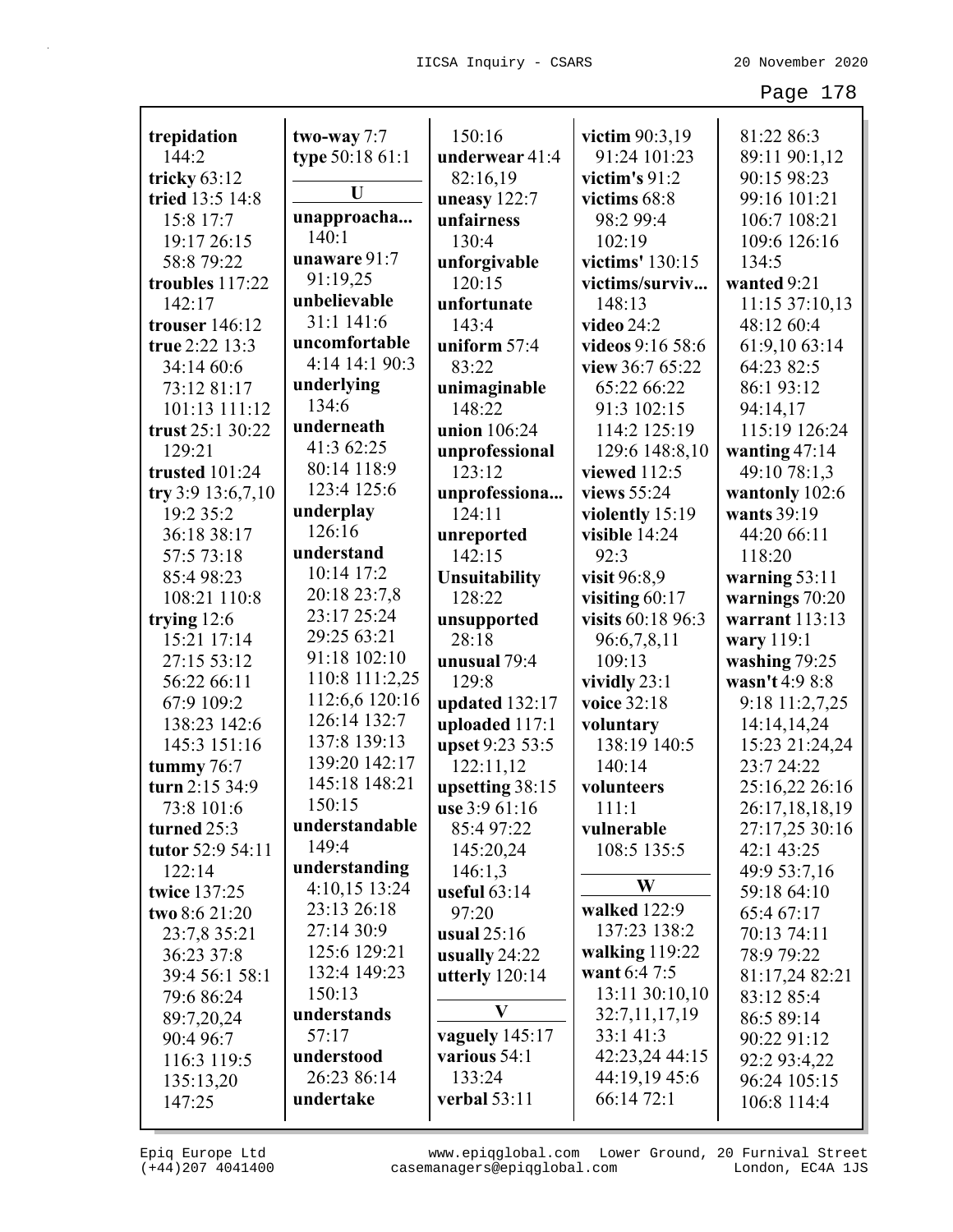| 117:14 118:16   | webcam 49:22     | wife $40:1$       | 51:3 54:7,7      | 51:21 121:24                |
|-----------------|------------------|-------------------|------------------|-----------------------------|
| 119:21,21       | 49:25            | windows 29:12     | 108:4,4,5,15     | writing 35:24               |
| 124:13,17       | Wednesday        | 29:16             | 119:23 127:23    | 41:23 43:8                  |
| 127:8,9 131:25  | 118:15           | wish 102:21       | 128:9,24 129:2   | 95:7 109:16                 |
| 133:16 138:3    | week 39:16 63:3  | 107:6             | 151:2            | written 50:24               |
| 138:18 139:2,3  | 86:9 96:2        | withdrawal        | worked 39:1      | 70:20 125:5                 |
| 139:7,22,25     | 143:1            | 77:25             | 124:23 125:17    | wrong 4:11 17:3             |
| 140:5,24        | weekend 50:8     | withdrawn 76:6    | 130:11 132:24    | 19:9,15,24                  |
| 141:10 143:23   | weekly $60:3,5$  | withdrew 33:6     | 150:2            | 26:20 30:11                 |
| 147:20 149:14   | weeks 4:1 59:10  | 72:7 99:24        | worker 96:3      | 89:12 91:1                  |
| watch 89:15     | 78:22,24         | 152:10            | workers 21:13    | 96:7 142:5                  |
| watched 58:6    | weight $25:4$    | witness $1:10,12$ | 124:24 127:15    | wrongdoing                  |
| 93:24           | weird 4:3,4,7    | 1:13,21,25        | working 5:3      | 27:24 31:18                 |
| watching 9:22   | welcome 1:4      | 2:11,16,19,22     | 22:16 62:6,18    | wrote 121:8                 |
| 58:23           | 72:6             | 33:1,6,17 34:9    | 112:21 114:16    | 128:2 133:19                |
| watering $51:1$ | welfare $102:15$ | 34:12 71:19,20    | 115:15 119:8     |                             |
| wave 25:23      | 149:18           | 72:2,7,9,17,21    | 122:10,19        | $\mathbf X$                 |
| way 5:22 6:10   | well-being 93:14 | 73:9 74:16        | 125:18 127:21    | X 152:20                    |
| 8:24 11:4,13    | went 8:10 16:1,1 | 99:17,24          | 127:22 129:20    | Y                           |
| 12:6 13:12      | 18:1,8 35:25     | 100:15 101:3,7    | worried 80:25    |                             |
| 14:25 15:1      | 38:741:8         | 127:10,12         | worries 20:3     | yeah 5:7 8:15               |
| 18:2,13 30:11   | 46:19 56:9       | 133:14 134:10     | worry 2:7 3:3,10 | 18:24 42:16                 |
| 32:7,11 33:5    | 64:19 68:24      | 134:13,17         | 16:17 34:22      | 47:20 50:3                  |
| 34:22 40:19     | 75:12 76:3,20    | 139:22 144:24     | 35:1 37:1 40:5   | 53:1 78:5                   |
| 41:8,9 50:25    | 76:22 77:1,17    | 146:6 152:10      | 40:10,12 42:13   | 81:10 82:11                 |
| 51:13 52:25     | 77:24 78:14      | 152:21,23         | 43:2,8,12        | 87:9 88:24                  |
| 66:9 73:21      | 79:21 84:10      | witnessed 29:8    | 59:13 62:24      | 92:17,22                    |
| 76:12 81:15     | 93:15 107:6,7    | 138:14            | 73:4,19,22       | 117:20 136:8                |
| 87:13 93:21     | 125:8 137:23     | witnesses 94:23   | 77:6,11 85:17    | year 4:7 6:22               |
| 96:24 112:2     | 137:25 145:13    | 120:14            | 88:19 91:22      | 8:2,3 24:20                 |
| 119:18 121:19   | weren't 8:15,19  | woman 61:12       | 100:23           | 25:7,10,13,22               |
| 123:9 124:11    | 32:18 51:25      | 116:7             | worrying 79:17   | 26:22 36:4,21               |
| 124:13 136:14   | 54:13 79:20      | wonder $31:4$     | 80:22            | 37:3,8,10,14                |
| 136:16,16       | 89:17 92:19      | wondered 84:24    | worse 39:22      | 37:16 38:1,11               |
| 139:19 140:2    | 98:3 104:5       | wondering         | 66:1             | 38:15 47:10                 |
| 142:4,5 145:2   | 105:7 115:8      | 43:18             | wouldn't 10:5    | 48:6 55:13                  |
| 146:24 147:21   | 116:3 124:15     | wonders 148:14    | 28:24 29:9,18    | 58:24 64:19                 |
| 148:1,15,19,24  | 129:14 133:14    | 149:3,4           | 31:15 38:5       | 68:18,23 71:20              |
| 149:8           | 138:14 142:10    | wool 90:13        | 48:22 50:1       | 73:25 75:17,19              |
| ways 24:15      | 142:10,15        | word 6:4 79:8     | 51:7 68:25       | 76:1 87:20,25               |
| 40:19 112:3     | 143:6 144:19     | 80:16,18 97:22    | 69:1 82:18       | 89:24 91:14                 |
| 113:3 126:18    | 147:25           | 128:8 129:6       | <b>Wow 98:17</b> | 94:1 96:18                  |
| 142:6           | Weston 54:6      | wording $61:5$    | wrapped 12:8     | 105:2 109:15                |
| we're 18:25     | Weston-super     | words 16:11       | 90:13            | 135:15 144:9                |
| 57:11           | 96:22            | 20:18 35:21       | wrapping $13:14$ | 145:7 147:6                 |
| wear 76:9 78:1  | whistleblowing   | 66:5 79:10        | write 35:20 36:3 | year's 62:15<br>years 21:20 |
| weary $119:1$   | 142:21           | work 41:21 44:2   | 49:10,10 50:9    |                             |

(+44)207 4041400 casemanagers@epiqglobal.com London, EC4A 1JS www.epiqglobal.com Lower Ground, 20 Furnival Street

┚